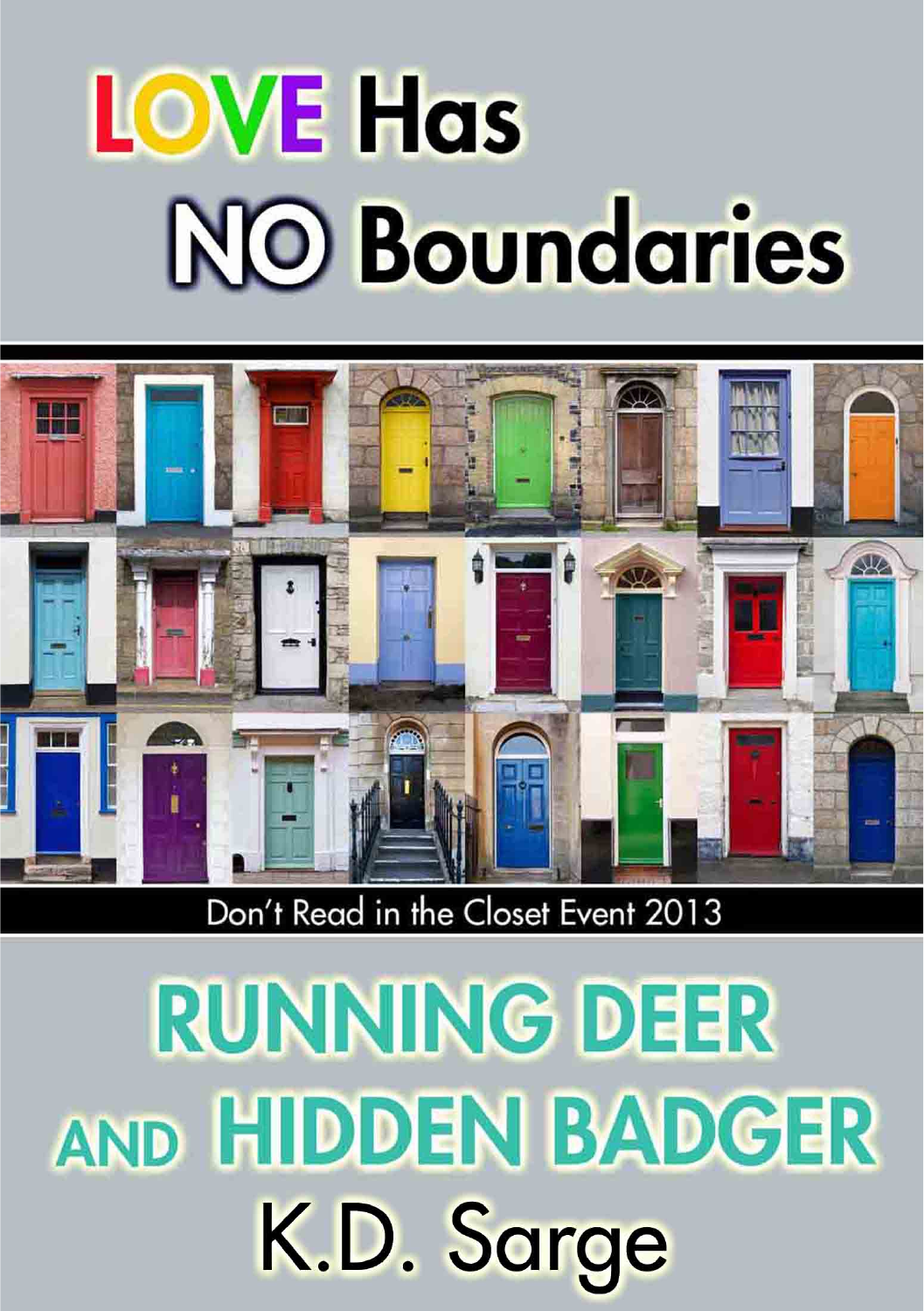## **Contents**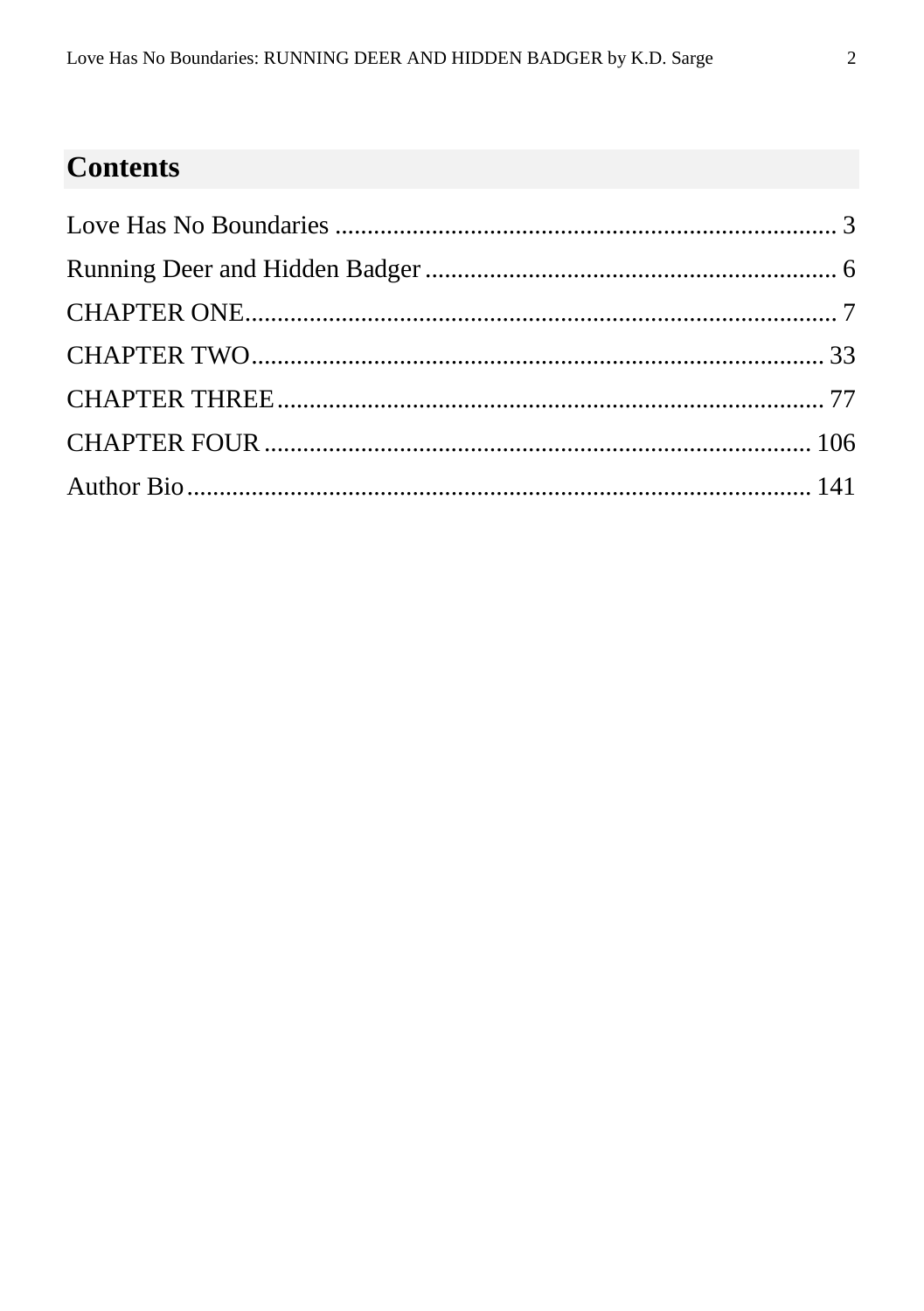## <span id="page-2-0"></span>**Love Has No Boundaries**

*An M/M Romance series*

# **RUNNING DEER AND HIDDEN BADGER By K.D. Sarge**

#### **Introduction**

The story you are about to read celebrates love, sex and romance between men. It is a product of the *Love Has No Boundaries* promotion sponsored by the *Goodreads M/M Romance Group* and is published as a free gift to you.

#### **What Is Love Has No Boundaries?**

The *Goodreads M/M Romance Group* invited members to choose a photo and pen a letter asking for a short M/M romance story inspired by the image; authors from the group were encouraged to select a letter and write an original tale. The result was an outpouring of creativity that shone a spotlight on the special bond between M/M romance writers and the people who love what they do.

A written description of the image that inspired this story is provided along with the original request letter. If you'd like to view the photo, please feel free to join the [Goodreads M/M Romance Group](http://www.goodreads.com/group/show/20149-m-m-romance) and visit the discussion section: *Love Has No Boundaries*.

Whether you are an avid M/M romance reader or new to the genre, you are in for a delicious treat.

#### **Words of Caution**

This story may contain sexually explicit content and is **intended for adult readers.** It may contain content that is disagreeable or distressing to some readers. The *M/M Romance Group* strongly recommends that each reader review the General Information section before each story for story tags as well as for content warnings.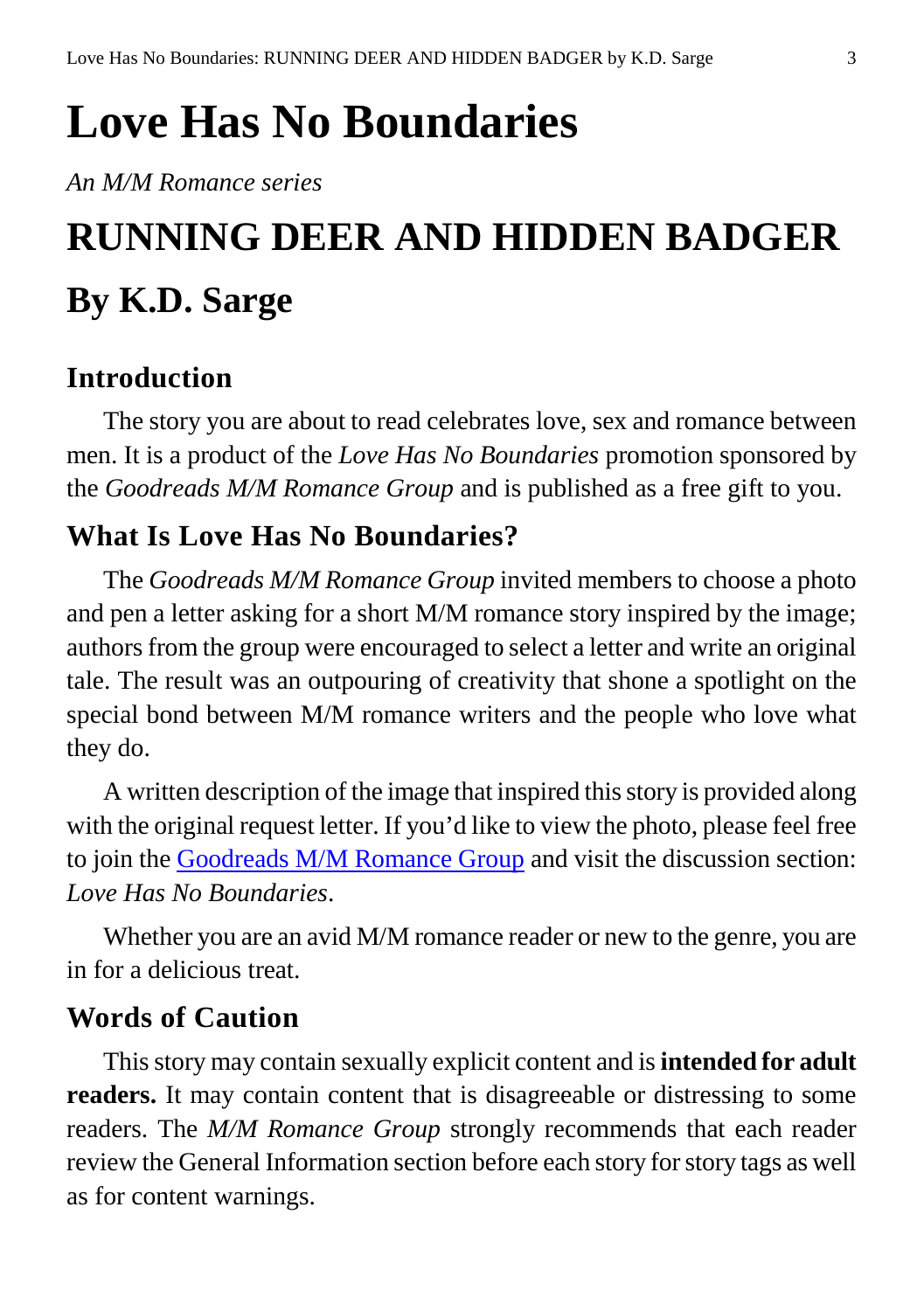This story is a work of fiction. Names, characters, places and incidents are the products of the author's imagination or are used fictitiously. Any resemblance to actual events, locales, or persons, living or dead, is entirely coincidental.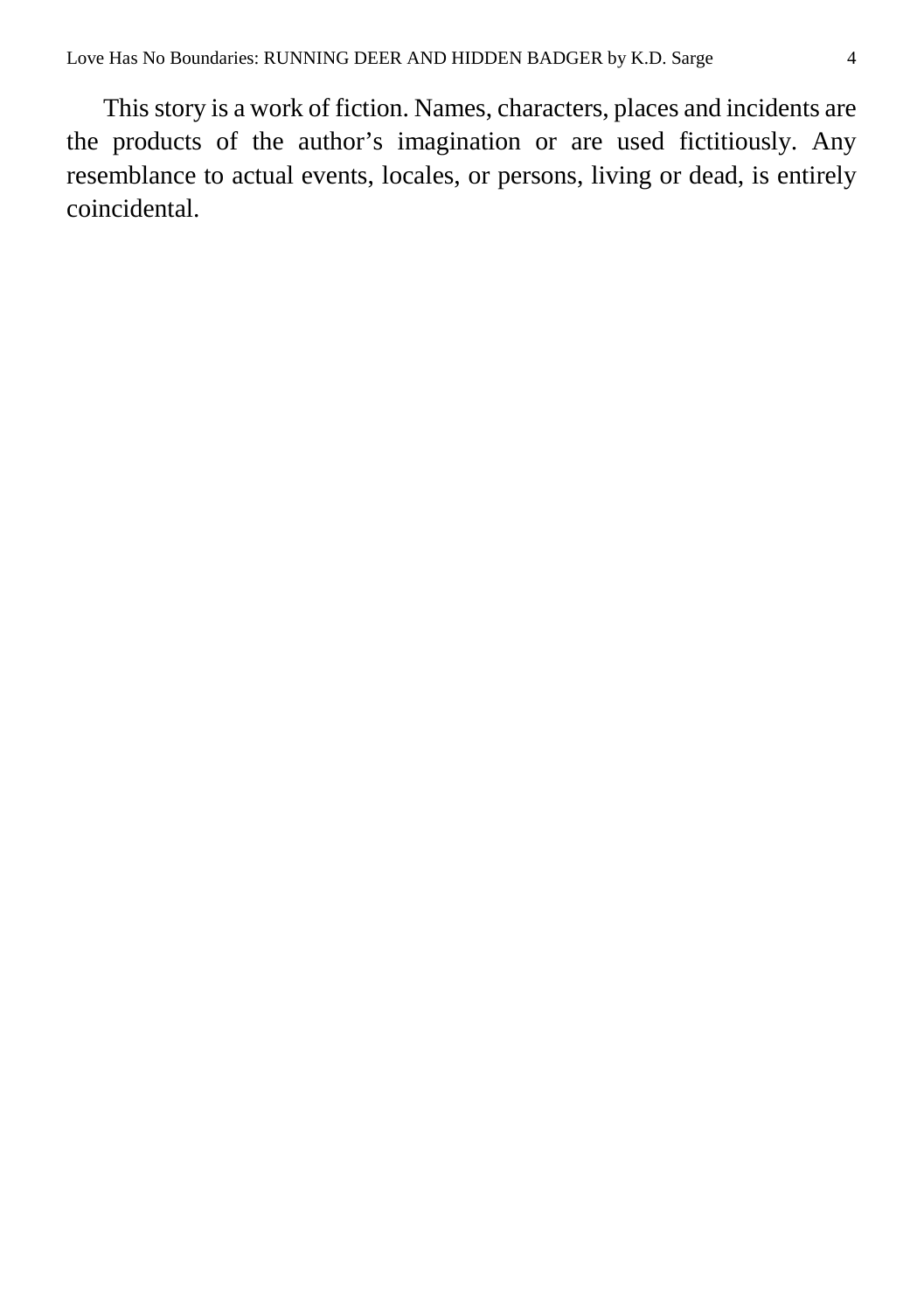All rights reserved worldwide.

This eBook may be distributed freely in its entirety courtesy of the *Goodreads M/M Romance Group*. This eBook may not be sold, manipulated or reproduced in any format without the express written permission of the author.

> Running Deer and Hidden Badger Copyright © 2013 K.D. Sarge

Cover Design by Goodreads M/M Romance Group

This ebook is published by the *M/M Romance Group* and is not directly endorsed by or affiliated with Goodreads Inc.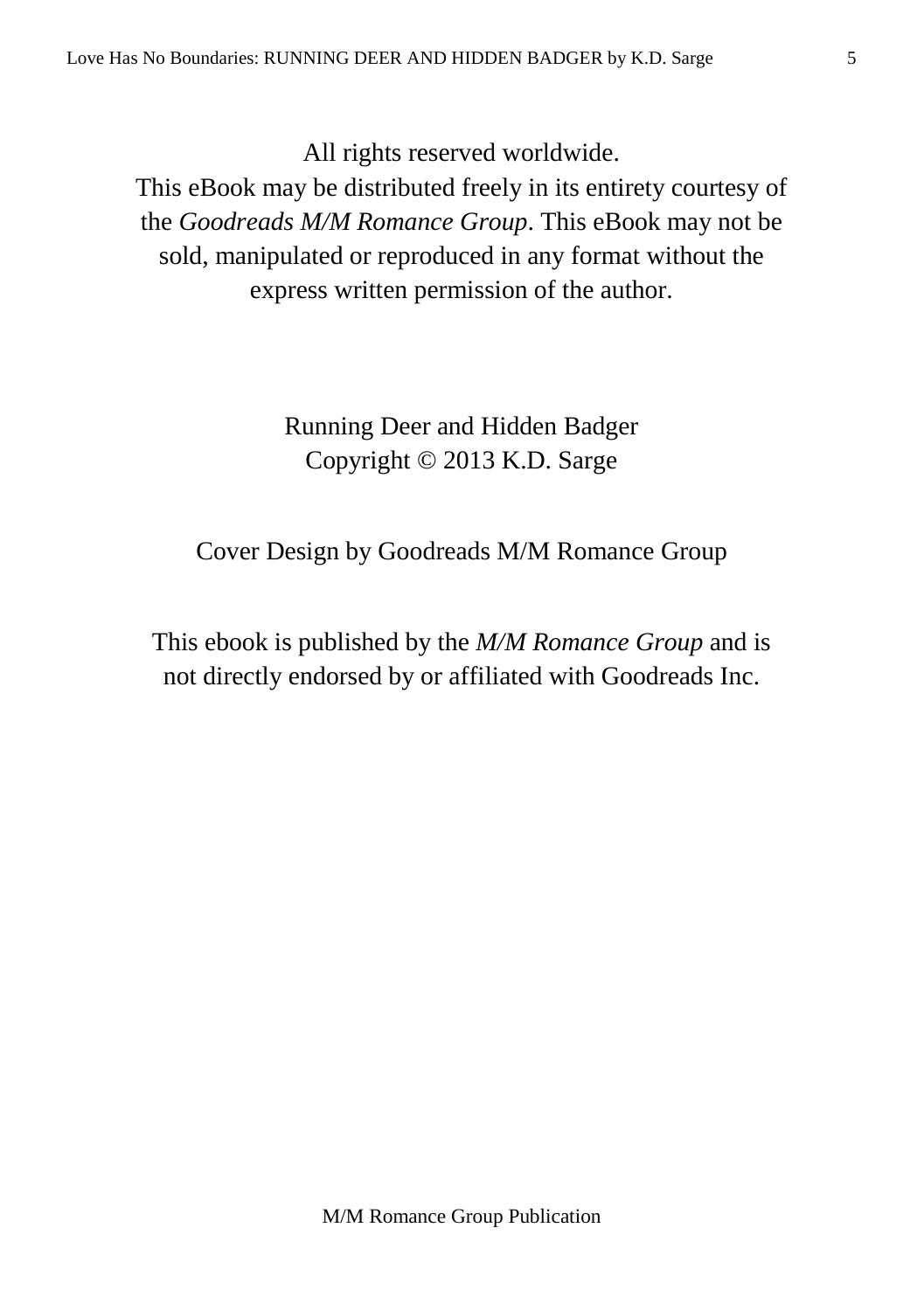# <span id="page-5-0"></span>**RUNNING DEER AND HIDDEN BADGER By K.D. Sarge**

#### **Photo Description**

Two young men in white T-shirts snuggle contentedly, asleep together in a narrow bed. Both are fit and tanned, as if they work outside a great deal.

## **Story Letter**

*Dear Author*,

*I didn't want this at first. I don't want to be vulnerable. I don't want to be weak. I don't want to lose myself.*

*But I'm here with him now, and I just feel so… safe.*

*I know it's not on the picture (I couldn't find one that fit what's in my head) but if you give the boyfriend/love interest/whatever we call him long hair I'll be ever so happy. If you make him Native American I'll send millions of virtual kisses your way :)*

*Sincerely,*

*Astrid*

## **Story Info**

**Genre:** contemporary

**Tags:** cowboys, sweet no sex, young adult characters, western, slow burn, hurt/comfort

**Word count:** 46,952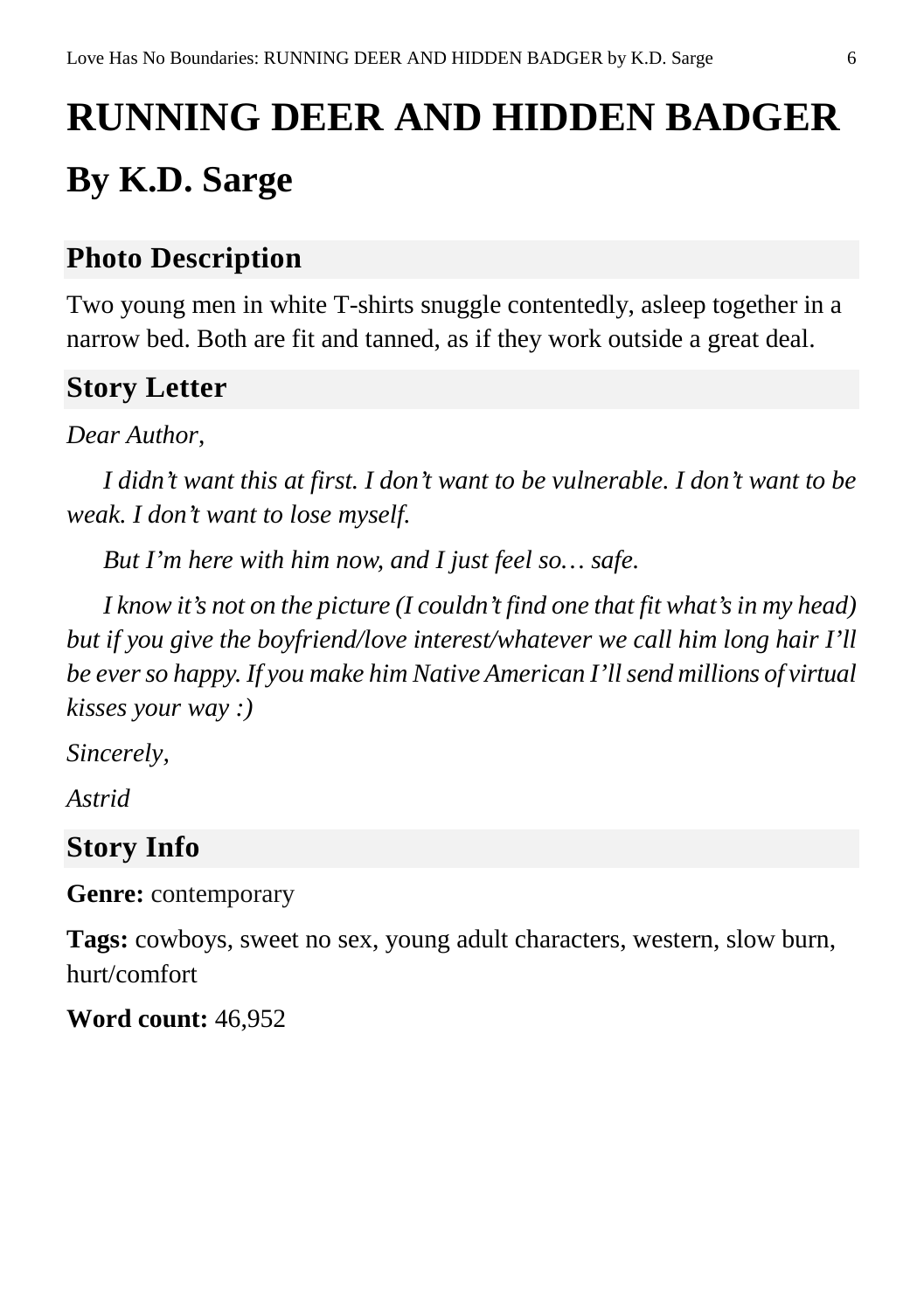## **RUNNING DEER AND HIDDEN BADGER By K.D. Sarge**

#### CHAPTER ONE

<span id="page-6-0"></span>The faded blue truck was older than Cal. He'd sat in the middle between his granddad and great granddad, ridden in the back with dogs and hay, ridden smushed between his brother and his granddad with Mom on the end every Sunday for years. He felt out of place sitting behind the wide wheel even if he had learned to drive in it. Worse still was his mom sitting at the far end of the bench seat leaning on the door, her body jolted by the ruts Cal couldn't avoid, looking weary and even fragile like Jessamyn MacGregor never should.

Any AC the truck might have known was long gone, and the rutted dirt road kept Cal from getting any speed to initiate wind-cooling. So he sat in the polo and slacks he'd worn onto the plane and felt the sweat bead on his forehead. Welcome back, Cal MacGregor. Texas goes on, with or without you. He jerked the wheel aside, dodging a pothole big enough to lose a heifer in.

"The weather channel said it was fifty degrees in Massachusetts this morning," Mom said. "You going to wilt if we hit ninety like we might could?"

"I'll try to withstand it, ma'am."

"If you feel the need for a wallow in the horse trough, just jump on in."

"Yes'm"

The conversation died again. So much for the weather. They'd already tried discussing how finals had gone, and the latest stupidity the state legislature meant to push through. Cal hoped the next topic wasn't going to be ranch-handy girls of marriageable age.

Mom shifted awkwardly, sighed. Cal was sure her hip pained her, and doubly sure he better not apologize for the long trip again. Nor say word one about how she should have sent someone to fetch him, not driven all the way to the airport herself. Especially he better not mention how Lyle was already in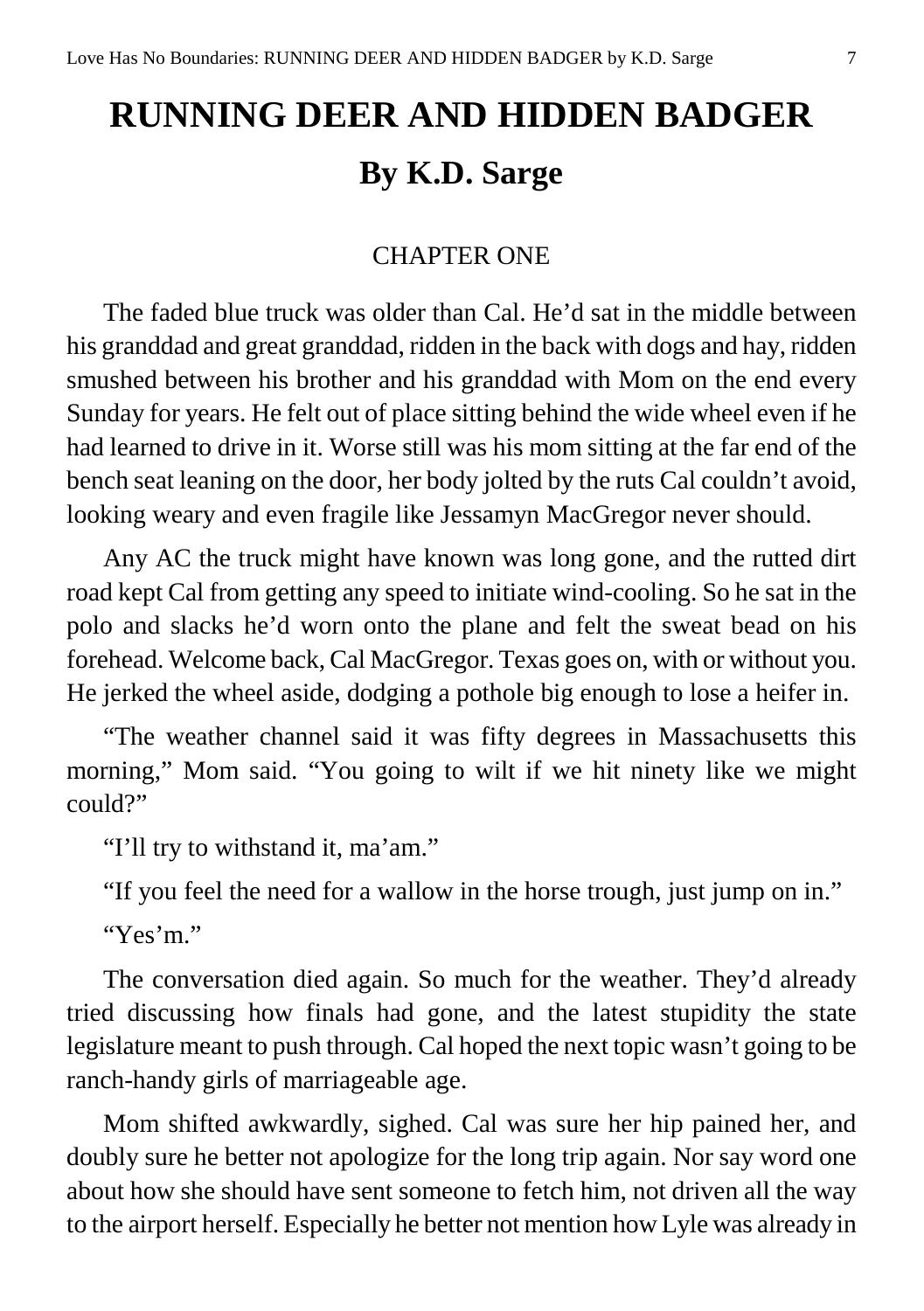Amarillo, and would have been glad to leave work early to pick his brother up and drive him home and argue with him the whole way.

Lyle said Mom was hiding things from Cal. That he'd better get home and get it sorted, because she wouldn't listen to reason from Lyle anymore. Cal didn't want to listen to Lyle neither, but Mom's needing a cane was proof he had some of it to rights. Mom had told Cal she was doing fine.

The truck jolted past the Dead Turkey cutoff and Cal was home, on *Y Otra Cosa* land for the first time in near on a year. The road stretched ahead, rutted and dusty yellow in the near-noon light, but Cal knew the ranch as well as he knew his mother's face, and they were on MacGregor land.

He'd expected to feel relieved.

Mom sighed again, shifted some more. Fencing appeared on either side of the road. Cal watched it for holes as he'd always done. Driving slow took little concentration, especially as he hadn't a June bug's chance in the chicken coop of finding a smooth route over the hard-packed earth. Up ahead he spotted a sagging section of fence, and someone fixing it. The saddled horse behind the ranch hand was Delilah, but Cal didn't know the hand himself. "Who's that?" he asked.

"Joseph." Mom smiled. "He's from California. Can't do a damn thing but mend fence and look pretty, but he does just fine at both." She gave Cal a sly smirk. "Nothing like the scenery in Texas, huh?"

"Mom…" Cal grumbled, but she had a point. Native American, guessing by the nose and cheekbones, the brown skin and the black hair under a fancy black hat with a feather band. Cut, judging by the thin T-shirt he wore, clinging to his sweaty torso and showing off arms with muscles that stood out as he wrestled with a posthole digger. Cut but still slender, tight jeans and leather gloves and just damned pretty if you were into dark lean sexy guys and Cal certainly was.

"I'm old," Mom grumbled back, "I'm not dead. And he's hot." She leaned across the cabin to poke Cal. "Huh?"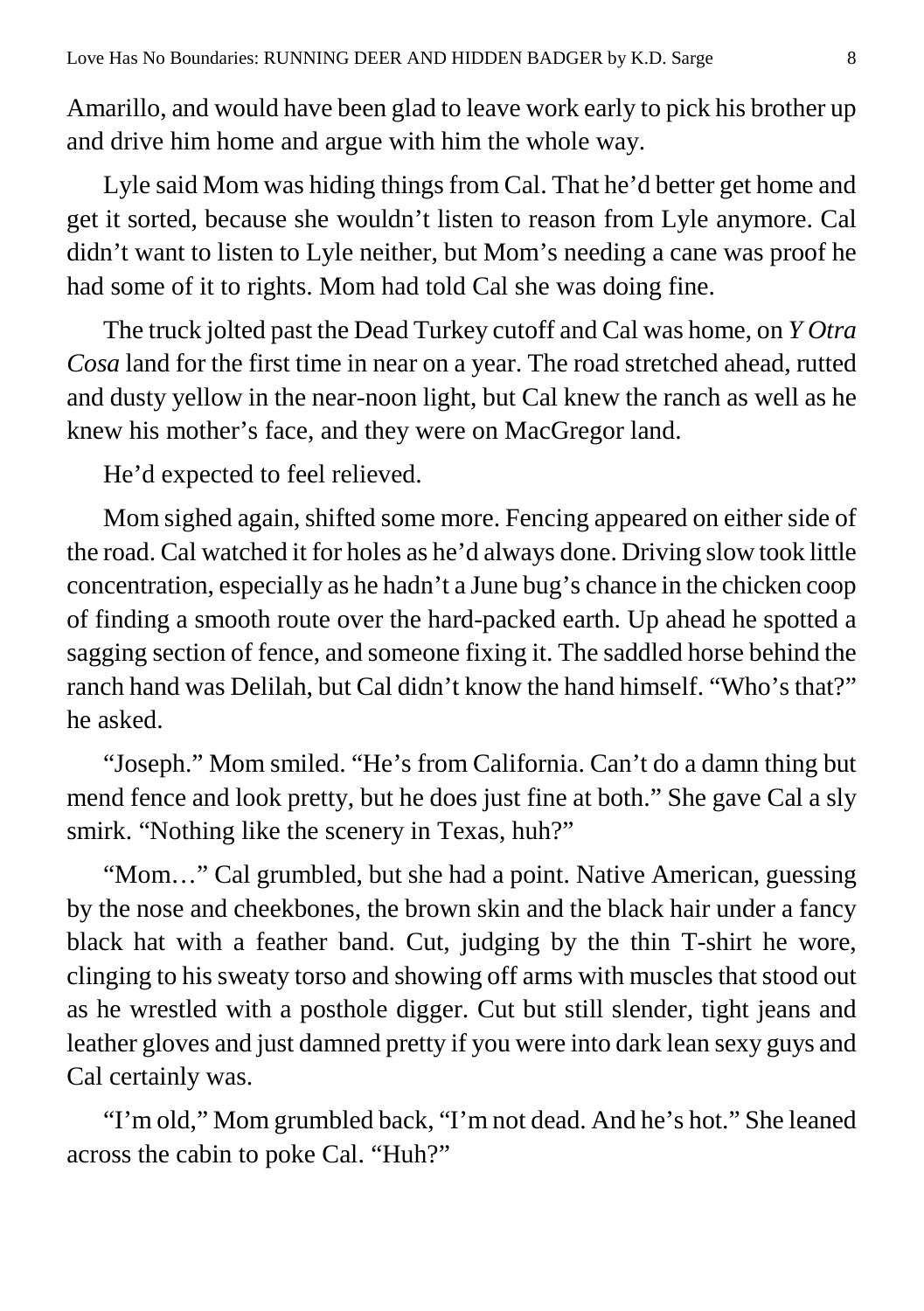"Yes," Cal agreed. "He's hot." Was she really encouraging Cal to lustfully admire a man? Maybe some things in Texas had changed.

The ranch hand looked at Mom as they rumbled near, and touched two fingers to his hat. Cal waved but Joseph didn't look at him. Mom chuckled as the truck creaked on, leaving Joseph to put a hand over his face in the rearview, protecting himself from the dust Cal couldn't help raising.

"Not the friendliest fellow," Mom said, "but he gets on all right with the boys and he does what I ask as best he can."

"What about the girls?"

Mom made a face. "I don't pretend to know a gay on sight anymore, if that's what you're asking. He don't bother the girls, and they don't braid his hair that I've seen, and that's all I know."

Cal hadn't meant that, but he let it go.

"With the new bunkhouse it's easy for 'em to sneak," Mom went on, "so if he's slipping into someone's bunk I haven't heard."

The "new" bunkhouse. It had been there fifteen years, since Mom won the battle over women hands being treated the same. The "new" bunkhouse was built like a motel with every small room opening onto the porch and shared, lockable bathrooms.

"Did someone leave?" Cal asked. "You didn't mention anyone." Every hand but Joseph had been on the ranch ten years or more, helping to raise Cal along with all the other livestock. He would expect to hear if someone moved on.

"You did," Mom said. "And Lyle before you. Think we wouldn't miss you 'round the ranch? Wobbie's getting up there, and so are most of the rest. It's not fair to work them short-handed. Joseph comes tenderfoot-cheap. I figured it was even odds whether he'd last long enough to earn his keep, but he's pretty enough I took a chance. So far, so good—he's a hard worker, and he learns fast."

The truck creaked up a little hill and through a leaning gate. The *Y Otra Cosa* lay below, baking in the heat of a warm day in May. Cal's eyes knew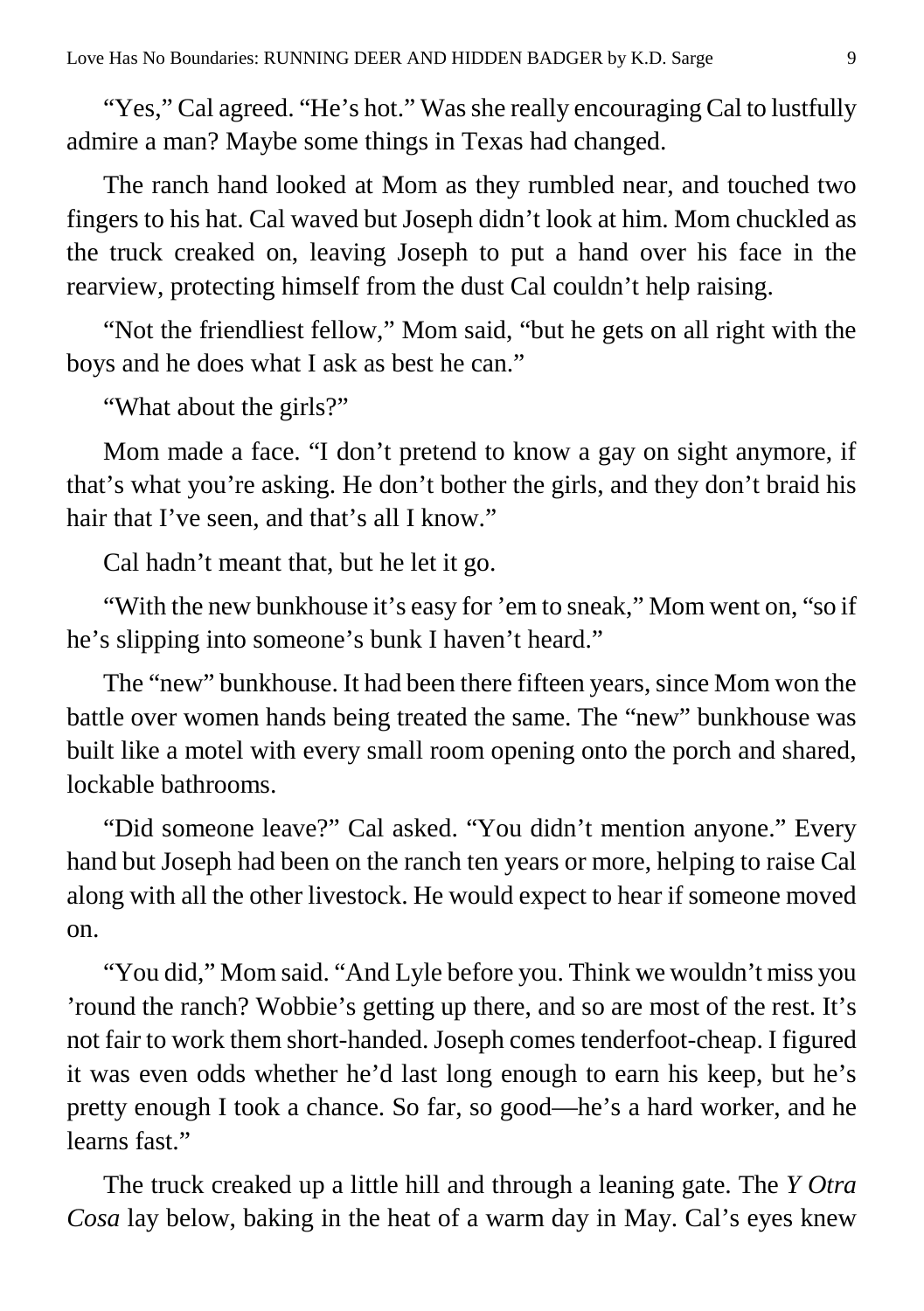every detail—the sprawling old adobe house where he was born in the same bed his mother had been, the barn where he learned to work, the bunkhouse, the shed where Cal got his hide tanned once and only once, the paddock where he learned to rope… Lupe, housekeeper and nanny, waited on the porch with sweet tea in a pitcher and a baby on her lap. A grandchild, maybe, or a neighbor kid. She worked best with a baby on her hip, she liked to say. Sekhmet, Athos and Porthos all sat around her, guarding the lady who fed them from the unknowns in the truck they'd probably heard a mile off.

"Welcome home, Cal," Mom said.

\*\*\*\*

Joseph's head hurt and his feet hurt and that bastard was wearing his hat. The rope sawed at his arms, and he thought he might explode, blow up in a million flaming shards from humiliation and anger and he'd have been fine with that as long as he took the others with him.

"MacGregor!" the leader of the bandits called again at the house. "Get out here, I want to talk to you!"

Jess MacGregor continued to not come out. Another MacGregor did, though. Over the saddle of the horse in front of him, Joseph could see the stranger from the truck that had driven by with Mrs. MacGregor. The younger son, home from college just today. Pasty and headed towards pudgy, Cal MacGregor didn't look a thing like his mother except for the straight nose and the intense eyes, and Joseph knew he was on his own.

"Howdy, Mr. Ferguson," Cal said as he stepped to the edge of the porch but didn't come off it. He faced four armed men on horseback. Joseph couldn't blame him. "You wanted a MacGregor?"

"Well, if it isn't young Callan, finally home." Ferguson tapped his hat. "Where's your ma, boy?"

"Resting." Cal wore his own battered hat, and now a T-shirt, jeans, and cowboy boots. Joseph still would have rather had Jess MacGregor. By about a million miles. "And Lyle lives in Amarillo," Cal MacGregor went on, "so unless you hold a seance, I'm all the MacGregor you get right now."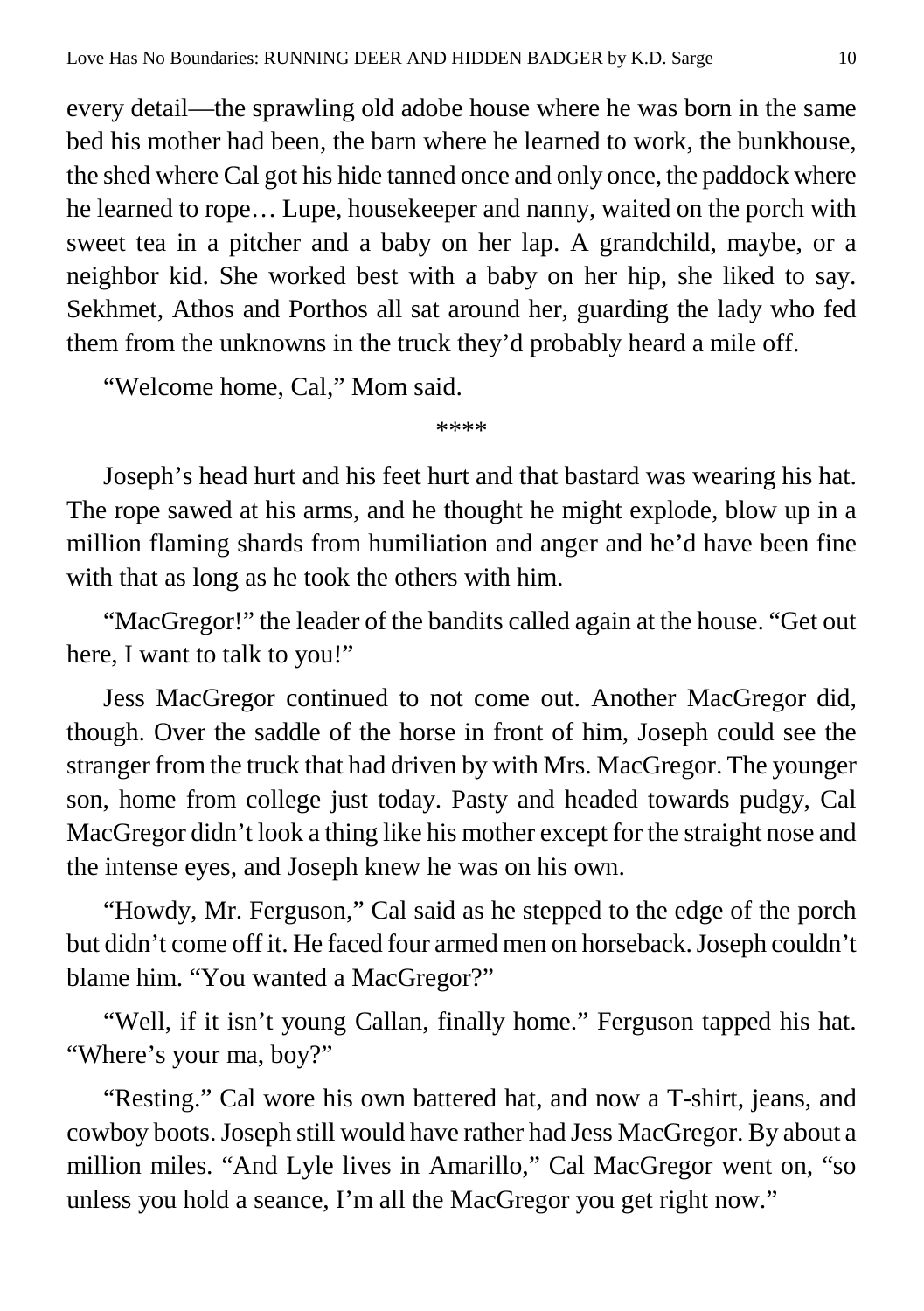Ferguson jerked his head at one of the horsemen and he backed his horse so Cal could see Joseph, hatless, scuffed, and tied up. The college boy's eyes went wide and he went still.

"I warned your ma about hiring illegals," Ferguson began, and Joseph saw the moment Cal MacGregor stopped listening. The man's jaw clenched and his head lowered. He shoved his hat down on his head and stalked off the porch, his eyes on Joseph while Ferguson went on about wetbacks and kindness. A step away from Joseph, Cal bent and pulled an actual knife from his boot, reached Joseph and pulled up a loop of the rope to cut. It was a stiff rope, but the knife was half through before anyone reacted.

"Bastard, that's my best rope!" yelped the cowboy who'd lassoed Joseph. Cal didn't even glance at him, and he leaned over and slugged Cal just as the rope parted. Cal staggered back.

"Johnny!" Ferguson barked. Then a series of clicks froze everyone in the yard.

Jess MacGregor stood on the porch, her cane leaned on a post and a rifle on her shoulder aimed at Ferguson. Joseph thought maybe he didn't want anything to do with Texas after all.

"Case Ferguson, explain yourself and make it good," Mrs. MacGregor said.

"Good afternoon, Jess," Ferguson said, sliding off his horse to take his hat in his hand. "Why don't you put that rifle down?"

"Armed men in my yard assaulting my son? I'll hold it a bit. Cal, bring Joseph over here."

Cal tried but Joseph shook him off as he tugged at the remains of the rope. Cal looked at the man who had held the rope.

"Give me his hat," he ordered, and the man took Joseph's hat off his head to hand it over. Joseph stalked to the porch and Cal followed. Once there he gave the hat to Joseph, then walked into the house without a word, leaving his disabled mother to face Ferguson. Joseph put his hat on his head and stood next to her.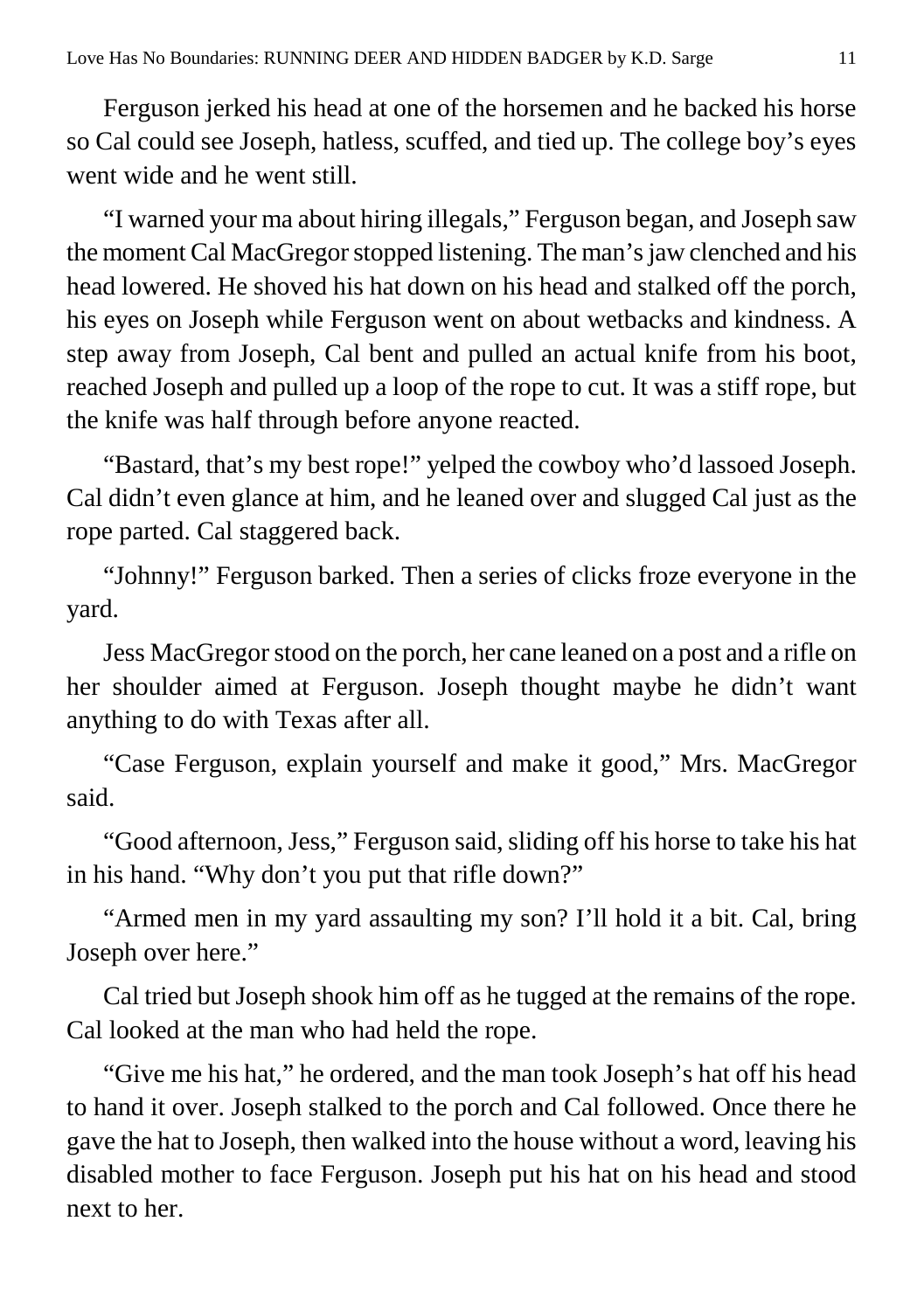"Be reasonable, Jess," Ferguson said. "I've got a right to see his papers."

"Not in America!" Mrs. MacGregor snapped. "He doesn't have to prove his rights—you've got to prove reason to take 'em away. Innocent till proven guilty, Mr. Ferguson. You got anything beyond the color of his skin that ain't reason at all? Let's hear it."

Cal MacGregor came back out of the house, a revolver in a holster on his hip and a rifle in his hands. Joseph kept up his glare but behind it he wondered why he'd left home if everywhere he went people pointed guns at each other.

"I think if anyone has a right to be peeved, it's me," Ferguson said. "I'm trying to help you, Jess. You want trouble with the feds? I've talked to you before about trusting folks."

"Mr. Ferguson," Mrs. MacGregor said, "you are not my daddy."

"If he were alive today—"

"You'd already be dead in the dirt. You assault my hand and drag him from his work, you lay a hand to my son, and now you stand here and patronize me? Not a jury in Texas would convict him. Or me."

"I'd worry more if you aimed that gun *at* me, Jess. Arms getting tired?"

"I'm aiming at the head you think with," Mrs. MacGregor answered. "It's pretty small, but I like a challenge."

"Jessamyn Lynne MacGregor—"

"Touch my men again," Mrs. MacGregor said, "and I'll have the law on you. Rangers will act if the sheriff won't move like we both know he won't. Now git off my land."

Mr. Ferguson shook his head sadly and put his hat back on, swung up on his horse and led his bandits off. Mrs. MacGregor lowered the gun and let the hammer up.

"Still say you should have shot him when he grabbed Lupe," Cal MacGregor said.

"It's a regret," Mrs. MacGregor said. "Joseph, you all right? Did someone hit you?"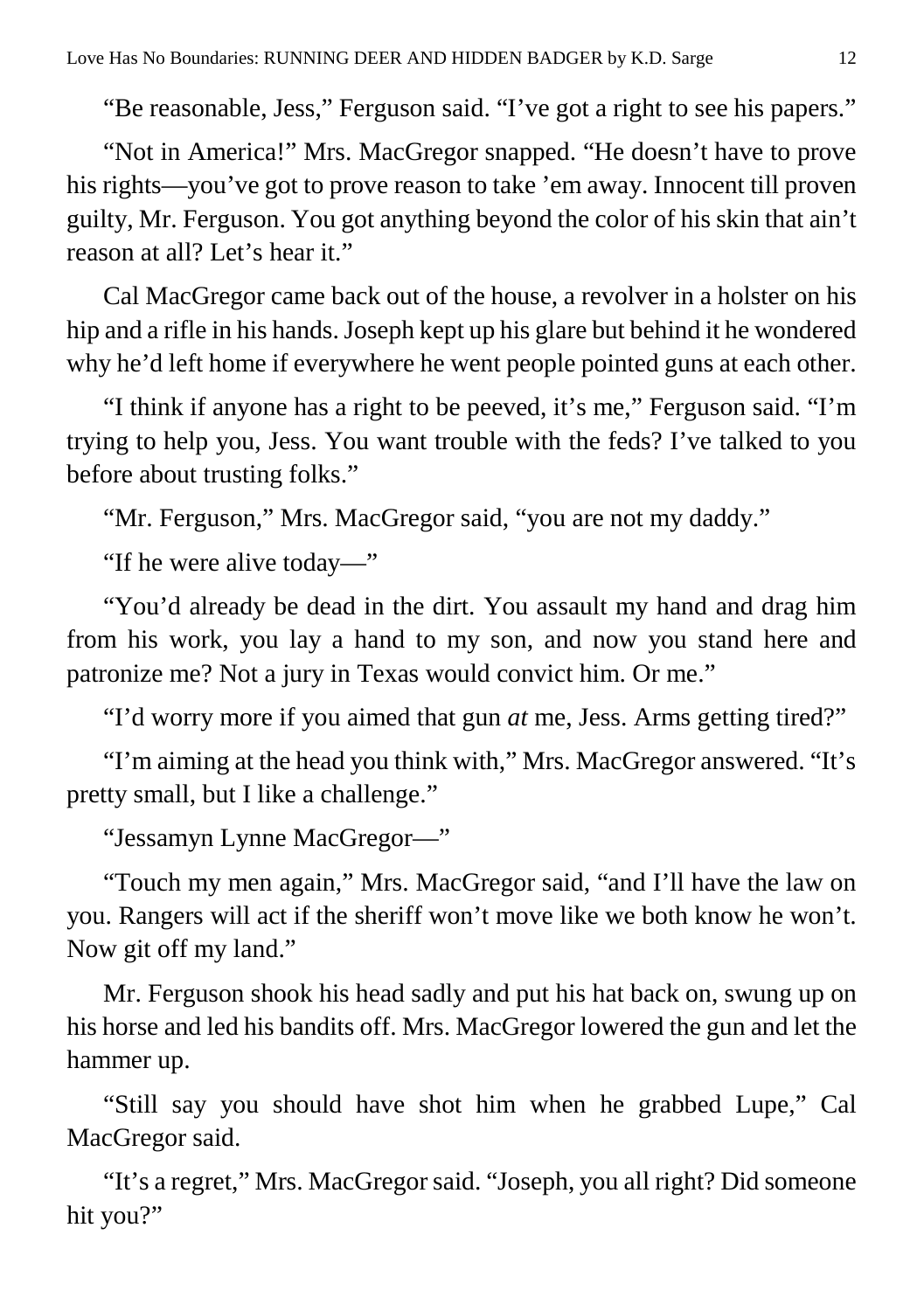"I… fell off my horse," Joseph admitted. "I'm sorry, ma'am—it threw me and ran off when they shot."

"They shot at you?" The gun came back up and she looked around as if for a posse to lead after Ferguson.

Joseph shook his head. "No, ma'am, they shot into the air to scare the horse. I couldn't stay on."

"Haven't taught you bronc riding yet," Mrs. MacGregor muttered, jerking her head at Cal. He was already headed off the porch. "Chisholm's waiting," she called after Cal. "He'll be ready—"

"Horses coming," Joseph said because they didn't hear the hoof beats. "A horse, I think." The brown horse he'd been riding came trotting around the barn, headed for the water trough. Mrs. MacGregor relaxed.

"There she is!"

Cal MacGregor walked slowly towards the horse. Mrs. MacGregor took Joseph's arm.

"Come in the house and let me look at you," she said, but Joseph knew it was an order so he let her take him while the boss' son took care of Joseph's horse—just like he'd been told was rude to do. In Texas a man took care of his own horse.

\*\*\*\*

Delilah was a good mare worth good money and seeing her all lathered up and mistreated didn't help Cal's fury at all. But only a fool showed his anger around horses, so he kept his voice quiet and his hands gentle as he cleaned her up and cared for her, and slowly the shade and peace of the barn seeped into him. As long as he didn't think about Case Ferguson roping up a man like a calf because of the color of his skin, anyway.

It wasn't like he didn't have other things to think about. Lyle was right about the ranch too. Cal had been home three hours and he'd seen things needing fixing that he'd never noticed before, things that had been broken or damaged for years and just got overlooked in the everyday work of keeping the ranch solvent. The money wasn't there to replace stuff, but oftentimes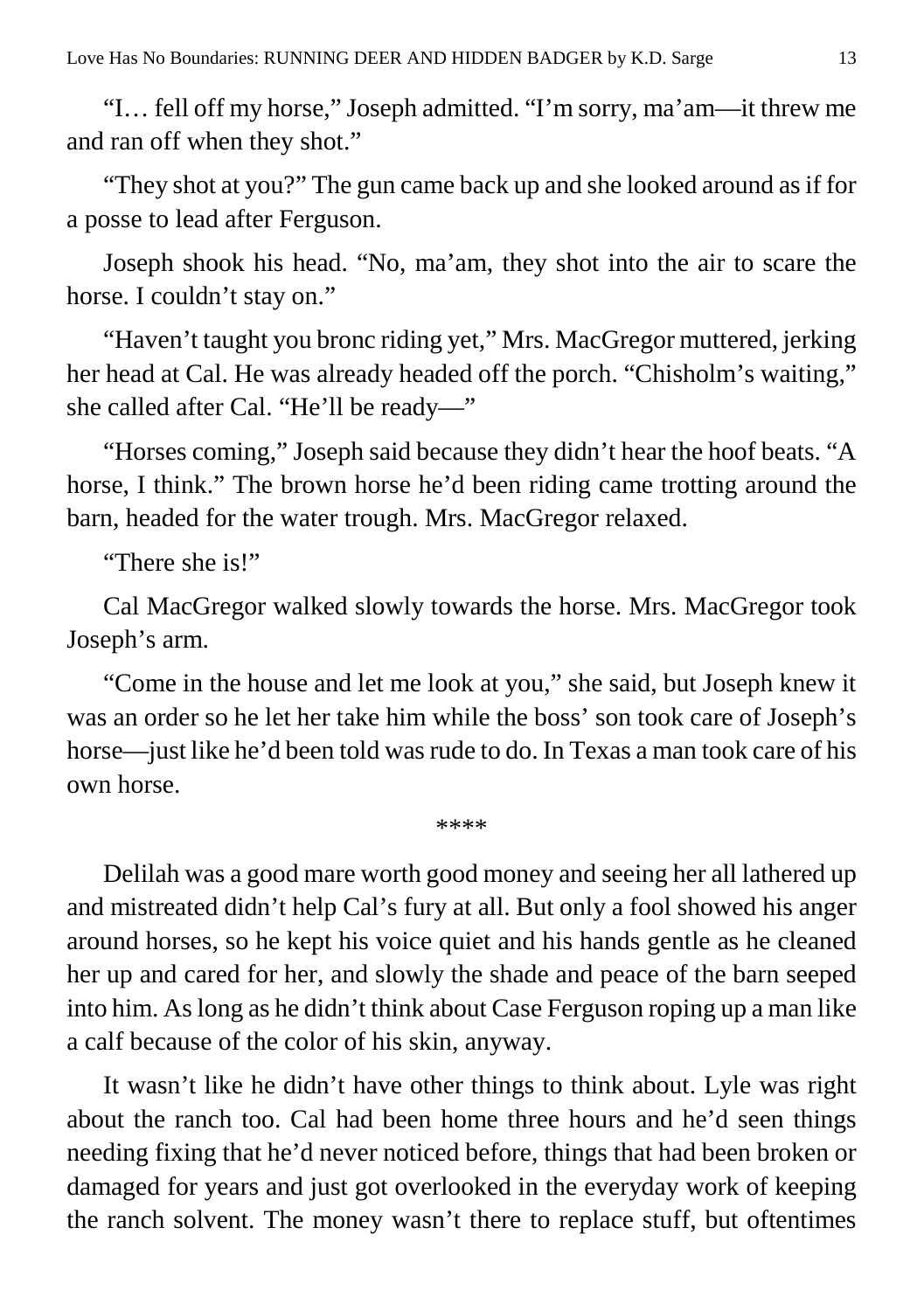what money couldn't solve hard work could, so Cal had started a list and worked out some priorities.

So yeah, Lyle was right. The ranch did need more looking after than it was getting. But Lyle was wrong too—it wouldn't be any hands but MacGregor taking care of those things.

Cal went over Delilah a second time with the curry comb because she loved it, leaning into the brush till his hand ached. Cal switched hands and went on, relaxing the mare. She'd had a rough day, what with gunshots and greenhorns falling off her.

The greenhorn in question was coming from the house. Cal watched him over the horse's neck as he brushed. Damn, but the man was pretty. He must have had his hair tucked in his hat when Cal saw him on the fence, because no other way had Cal missed seeing all that. Now Joseph had that fancy hat in his hand, and black shiny hair fell—well, probably all down his back, though all Cal saw now was a lock draped over a fine chest to the man's flat stomach. Joseph shoved that lock back with the others and Cal admired his chest and arms.

No lusting after the hands, Cal MacGregor. That was sure to end badly. Cal put his eyes on the horse.

Naturally, the pretty hand Cal wasn't supposed to lust after came right to him. "Thank you, sir," he said. "I can take over."

"I already brushed her once," Cal said as he handed the curry comb off. "Just working out my mad now, but I guess you've got some of your own."

"You could say that. Sir."

"Stick with 'Cal'. Mom's the boss. I'm Cal."

"But I still jump when you give me orders?"

"Yes." Cal grinned to show he didn't quite mean it. He walked down the center aisle to where Chisholm had stuck his head over the stall door. Cal grinned at the little buckskin, but mindful of the man behind him, he greeted the horse softly.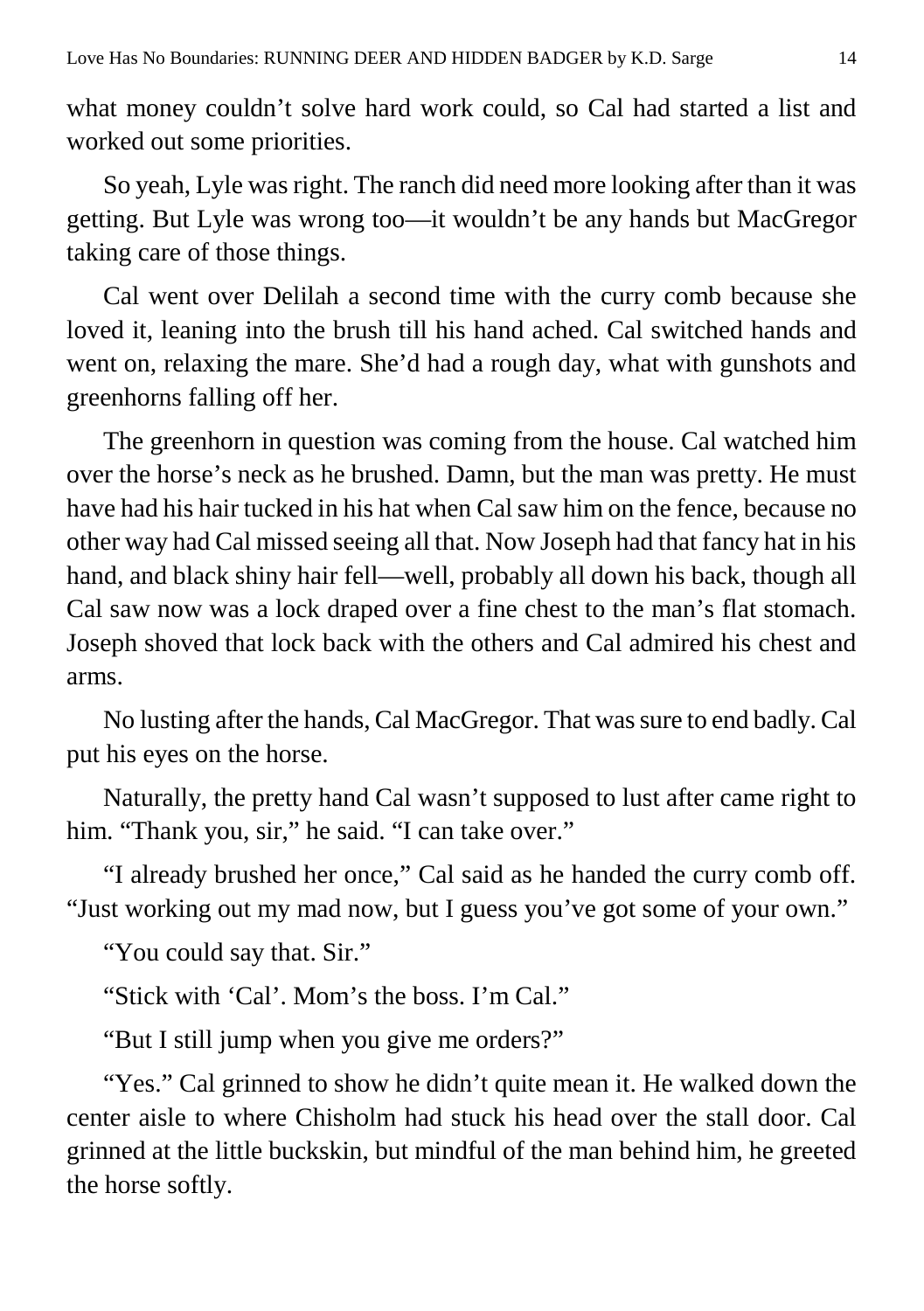"Hey, fella. What are you doing, hanging out in the barn? Sitting around getting fat like me?" The stallion had put on some weight. Cal scratched behind his ears. "Well, I hope you enjoyed your break. I'm home now, and we've both got work to do." Speaking of work, Cal's nose was telling him barn care was one of the things that had slipped since a cow fell on Mom.

No time like the present. Cal went and got the wheelbarrow and a pitchfork and started on the first stall.

"You do what you want," Cal said to the hand as he pitched. "But if you keep calling horses 'it' I imagine the boys—and that includes Billie and Gina—are going to laugh at you."

"Why are you Texans so obsessed with looking at an animal's junk?" Joseph demanded.

Cal chuckled. "It's important information!" he said, wondering why the stall looked like it hadn't been pitched in days. Who did Mom have on barn duty? "To a rancher with an eye to breeding, anyway," he went on. "I can see where you wouldn't care. For the record, that's a mare you've got. Delilah's a she. Are you what Mom would call an experienced rider?"

"The woman who rides like she was born up there? No. That I am not."

"She was born up there, near enough." And she shouldn't be riding, Cal was sure. "But you'll probably get mares to ride. Generally the girls are the gentlest."

"I like my feet," Joseph grumbled. "I know what they're going to do."

"Horses are pretty predictable too. You just have to learn their habits."

"That's what Wobbie keeps saying."

"No surprise, I learned it from him." Cal decided to fork out the whole stall and put down fresh straw. It looked overdue. "She's just milking it now," he said, grinning at the sight of Delilah leaning full into the brush. Joseph's hand was probably killing him. "You want to maybe put her away? Then if you've a mind, help me get these stalls forked out."

"Easier than holding this horse up." Joseph put the mare away and got a pitchfork for himself. He twisted his hair up and stuck his hat on. Then he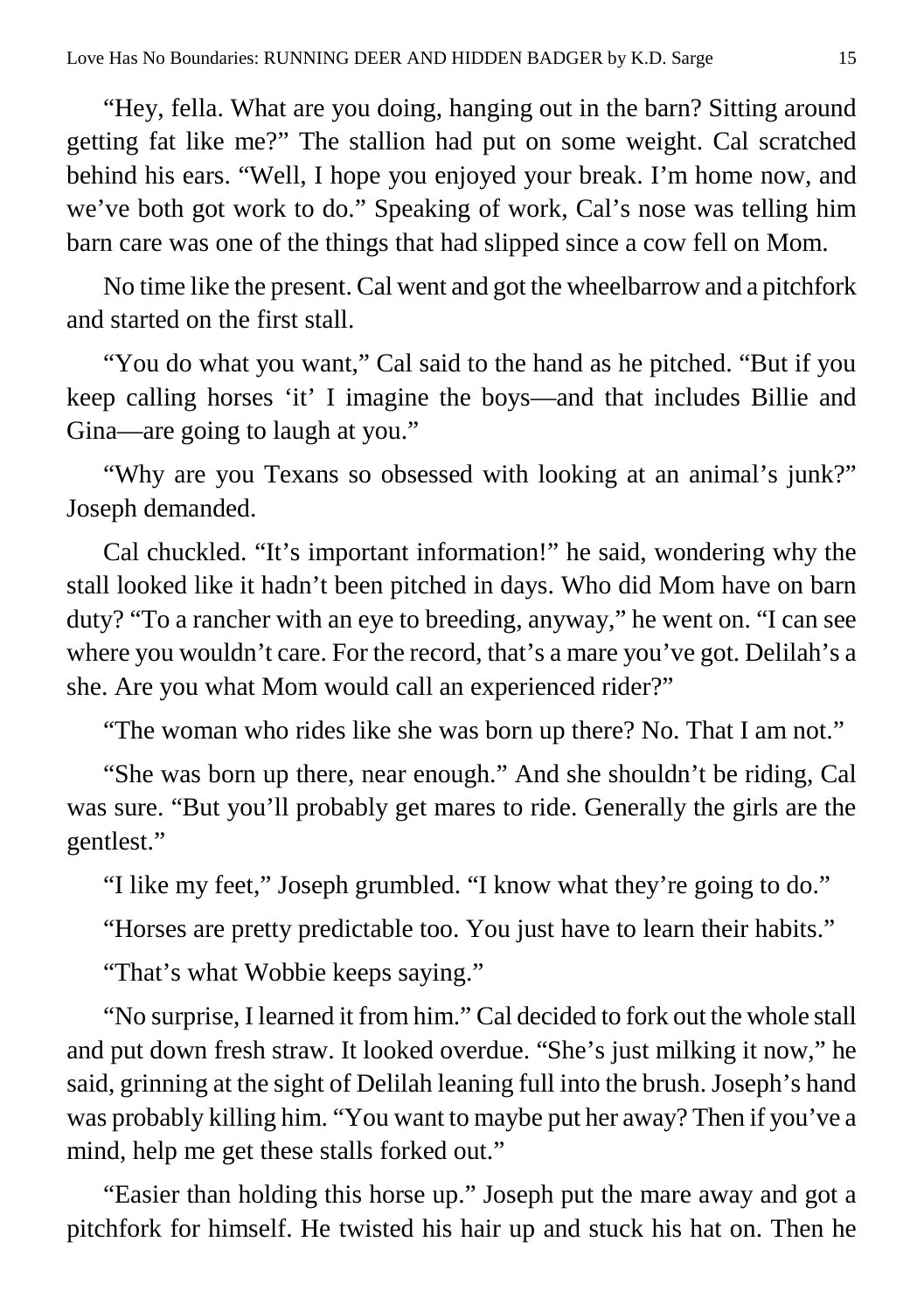started on the stall across the aisle, and the barn was silent but for the noises of the horses and the soft sucking sounds of shitty straw being forked.

Within three stalls, Cal thought his arms were going to fall off. He couldn't believe how out-of-shape he'd got in less than a year, but he kept going. If the boy from California who called horses "it" could keep going, then by God, so could Cal. Besides, he hated the weight he'd put on and he wanted it gone. Pitching shit was the best exercise in the world, not to mention useful and perpetual. Cal carried on, resolving to stop when Joseph looked tired. That was a good barometer, right?

Joseph didn't get to looking tired, but in Cal's frequent stolen glances he did look hot as hell, working up a fine and sexy sweat.

"Cal?" Mom called from outside. Where did she think he was?

"In Rincewind's stall," Cal yelled anyway, hoping she was about to give him an excuse to stop. In the meantime he kept on.

"Oh, fine," she said, coming through the door. "I'd meant to give you a day before I handed you a fork." Mom grabbed the bale hook from the wall and dragged a bale of straw to the first stall. "Lupe's fixin' to ring the dinner bell in a bit, but if we move right quick we can get done." She cut the string on the bale and started breaking it up, putting down a clean layer in the first stall Cal had cleaned. Cal held back a groan and moved faster. She probably shouldn't be doing even that much, so he ought to get done so he could take over.

At least Joseph was two stalls behind Cal now. The bad side of that was that Cal would probably end up doing at least one of Joseph's stalls, so they could get done before dinner. Cal left the door of Rincewind's stall open and moved into Chisholm's.

"I got nothing for you," he grumbled as the horse came looking for treats. "I wasn't fixin' to come down here yet!"

"He missed you!" Mom called from the other end of the barn. "Moped about for a solid month, till Petunia came into season."

"Who do you have on barn duty, Mom?" Cal asked. "They're not keeping on top of it."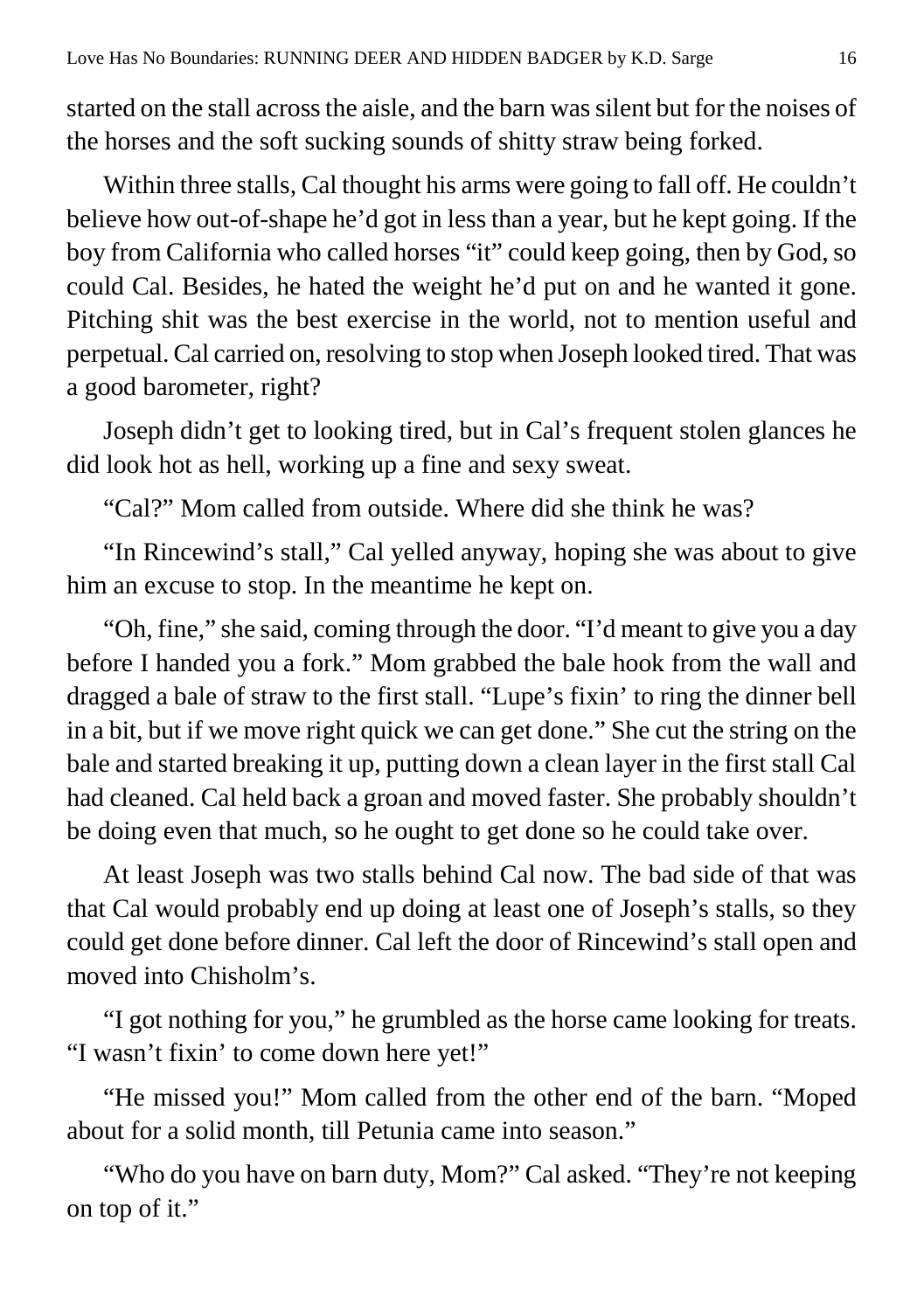"Billie helps me feed in the morning," Mom said, dragging another bale to the next stall. "And Juan Carlos at night. But I haven't kept on top of the pitching."

Damn it. Of course she'd taken barn duty rather than hire someone. Someone else, as she'd put Joseph on the fences. Cal reckoned he ought to be glad she'd at least hired someone for the fences.

Across the aisle Joseph looked up, his eyes on the door, then started pitching faster. A minute later Cal heard hoofbeats too.

"About to get a mite crowded in here," Mom said, dragging a bale to the third stall and pulling it in with her.

Cal braced himself for the welcome of the ranch hands though he wasn't in a friendly mood. At least it meant he was almost done pitching.

\*\*\*\*

Joseph's arms hurt in the morning. He'd been a fool, trying to outwork Cal MacGregor. Pudgy or not, the man had probably been shoveling manure all his life. Joseph wasn't going to win a contest like that.

Over breakfast Mrs. MacGregor informed Joseph that Cal would help him finish the rest of the Limp Creek fence, since "Ferguson's stupidity" had lost him half a day and she needed it done three days gone. She didn't mention the other reason, that the presence of the heir apparent of the ranch should keep Joseph from being tied up again.

Joseph could live with that. He did hope the man continued not talking too much. Then he went past Cal in the hall and the man was putting on yesterday's gun belt, revolver and all. Joseph wondered again if he shouldn't just go home.

Joseph was the last hand in the paddock but he was done saddling his assigned mare and was checking that the cinch-strap was tight enough by the time his new partner came from the house. Joseph had been dumped once because he was too worried about pulling the cinch-strap too tight and hurting the horse. Now he checked.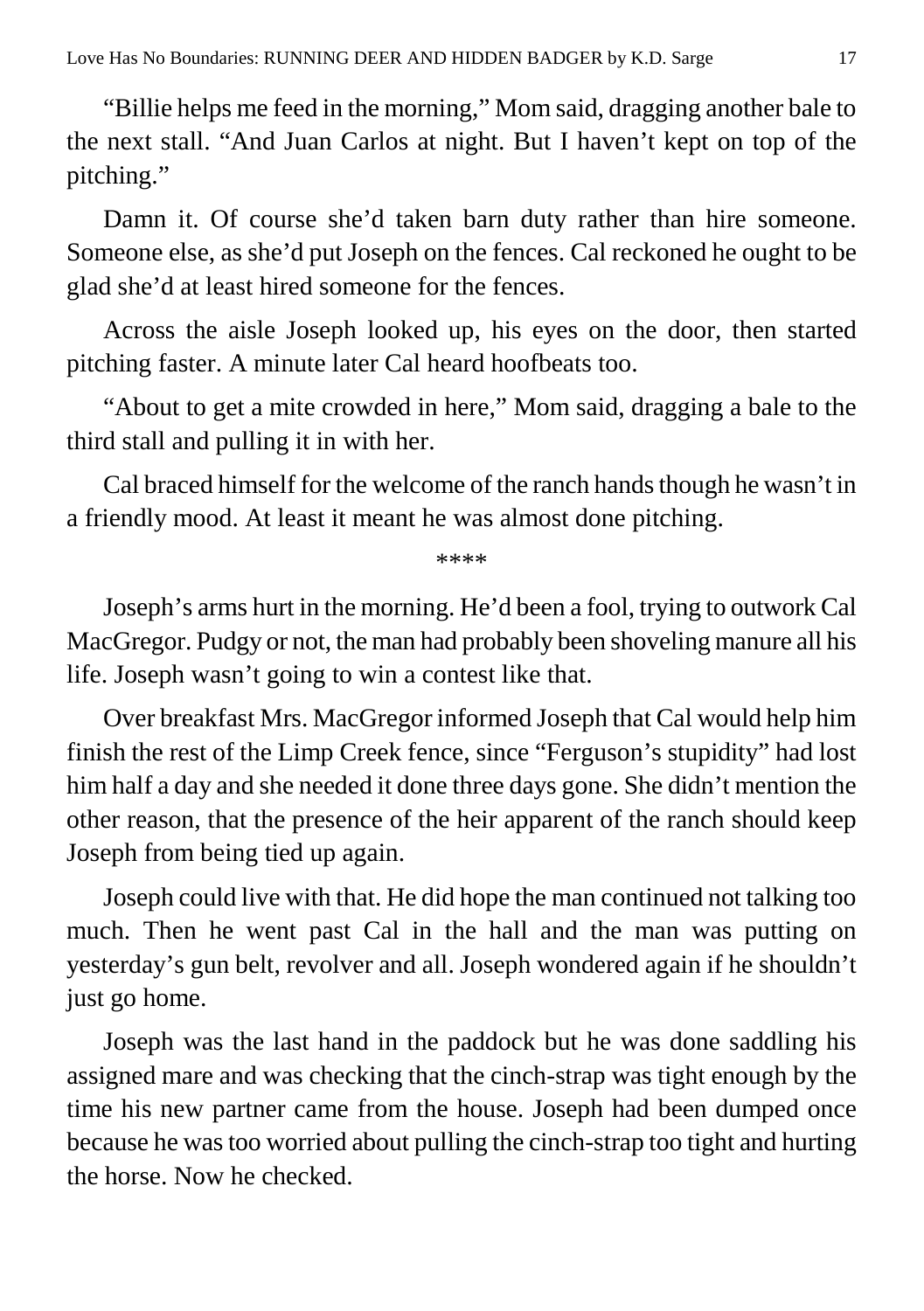Despite Joseph's lead, Cal Macgregor was checking his own cinch by the time Joseph swung up on his horse. He glanced up at Joseph and made a face.

"Who taught you to ride?" Cal demanded.

"My grandmother." In about three lessons, on a very small and wellbehaved pony, but Joseph hadn't said that in his interview and he didn't say it now. Except when firearms were involved, he hadn't fallen off since the cinchstrap incident, and that was good enough.

"I'm guessing it wasn't with a saddle," Cal said and walked over, holding a hand out to the mare. He seriously moved like the gun-belt belonged on him, like he was used to the weight at his hip. Like he'd just stepped out of a movie.

"Howdy, Athena," Cal said to the horse. "Been a while, but you remember me. Right, girl?" The mare sniffed him and looked away, disinterested. Cal slapped Joseph's leg lightly. "Let me at the stirrup," he ordered. Joseph took a deep breath and took his foot out of the stirrup, putting it back by the mare's leg. "You want these shorter," Cal said, flipping the leather flap up to tighten the strap underneath. "You don't want your weight on your crotch, you want it on your feet and the back of your rear." He dropped the stirrup back into place and stepped back. "Let me see."

This was what he wanted, Joseph told himself, to learn to ride so the other hands didn't laugh at him. So he did what he was told without comment. Cal jerked his chin to the right and stepped forward again. Joseph moved his leg so his boss' son could fix his stirrup.

"Now," Cal said.

Joseph put his foot in the stirrup, bending his knee to do so. It felt—better. Putting his weight on the stirrup changed where butt met saddle, and Joseph thought maybe he could ride without feeling split like a log. But Cal slapped his ankle through the jeans.

"Heel down," he snapped. "If you're not going to wear boots, you've got to do for yourself what the boots do. Learn to ride heel down."

Joseph put his heel down and didn't tell the rich ass who probably had never paid for anything himself that cowboy boots cost six times what a cheap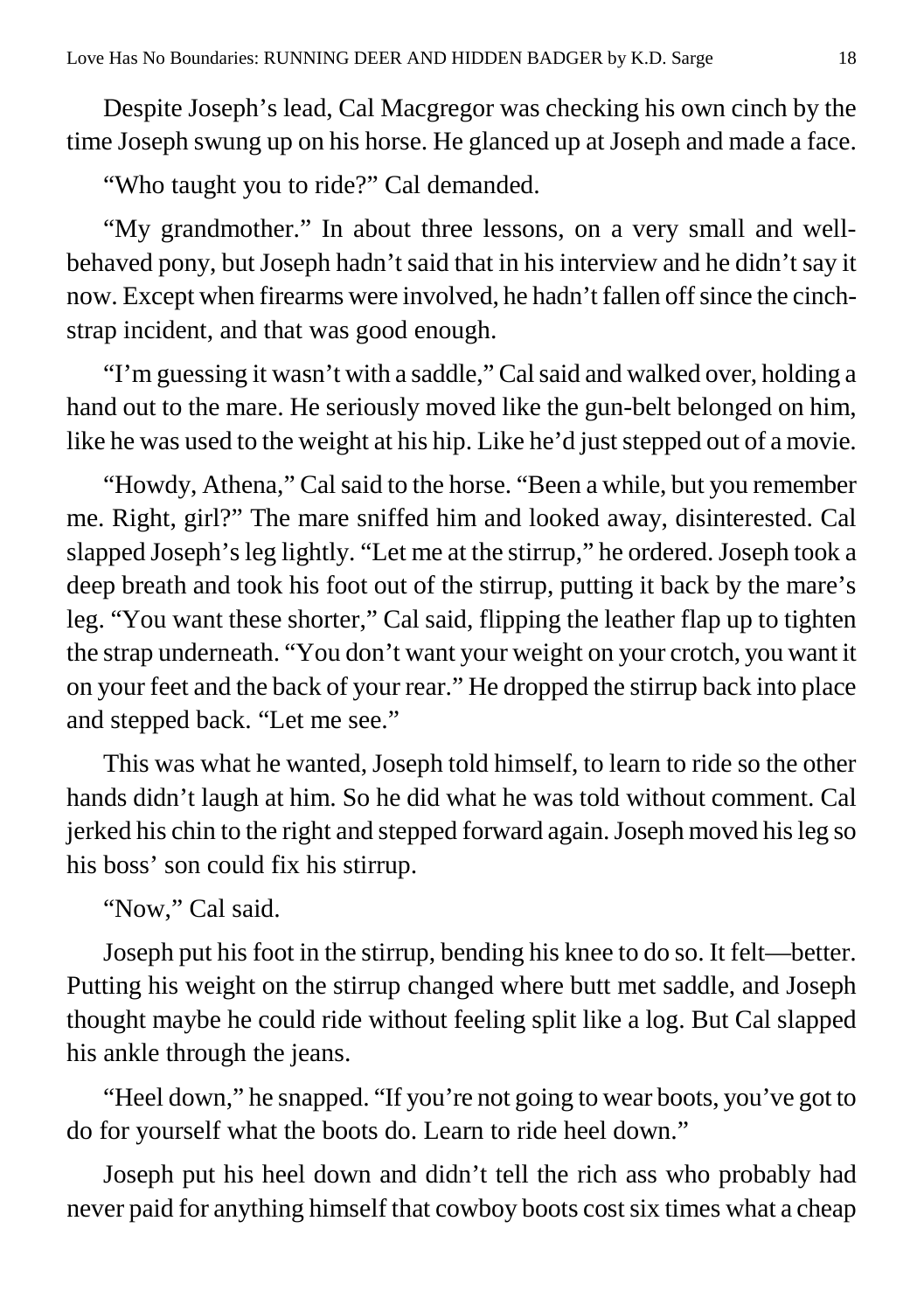pair of sneakers did. The rich ass walked around to shorten Joseph's other stirrup. He had a tug at the cinch too, so Joseph figured at least the guy wasn't looking to embarrass him. Yet, anyway.

Then Cal MacGregor swung into his own saddle. His horse was a dark cream with black markings, and it skittered as he mounted but Cal landed in the saddle anyway. Of course he did. He even smiled at the horse. "Eager to be moving, boy?"

Boy. Cal MacGregor got to ride boy horses. And his saddle had a lasso tied to it.

Cal turned his horse, not hauling it around as Joseph tended to do. Joseph tried the same move, pulling the reins to lay on the mare's neck, and she turned almost as neatly as Cal's horse did. And Joseph didn't wobble in the saddle as she moved—his feet were firm in the stirrups where he could adjust his balance.

Okay, maybe this was going to work out all right.

\*\*\*\*

As they rode out to the Limp Creek fence, Joseph kept watching Cal, and it was making Cal—not nervous, exactly. Aware. On alert, sort of. An extremely attractive man couldn't take his eyes off Cal. It was interesting. Even if he knew it was because Joseph had figured out that Cal could teach him the things he wanted to learn, like how to ride decently.

Mom said the man had been here a month. Why hadn't someone taught him already? In the maybe twenty minutes they'd been riding, Cal had already seen Joseph's seat improve.

It was probably because Mom had put him on the fences alone. Joseph hadn't had the chance to watch anyone else ride.

Cal wasn't sure, but he thought Joseph kept glancing at the gun on his hip too. If he didn't understand the reason for that, there was no helping the man.

Aside from Joseph winding him up, though, Cal was relaxing as he hadn't in—well, nearly a year. Massachusetts had been so *noisy*. Always someone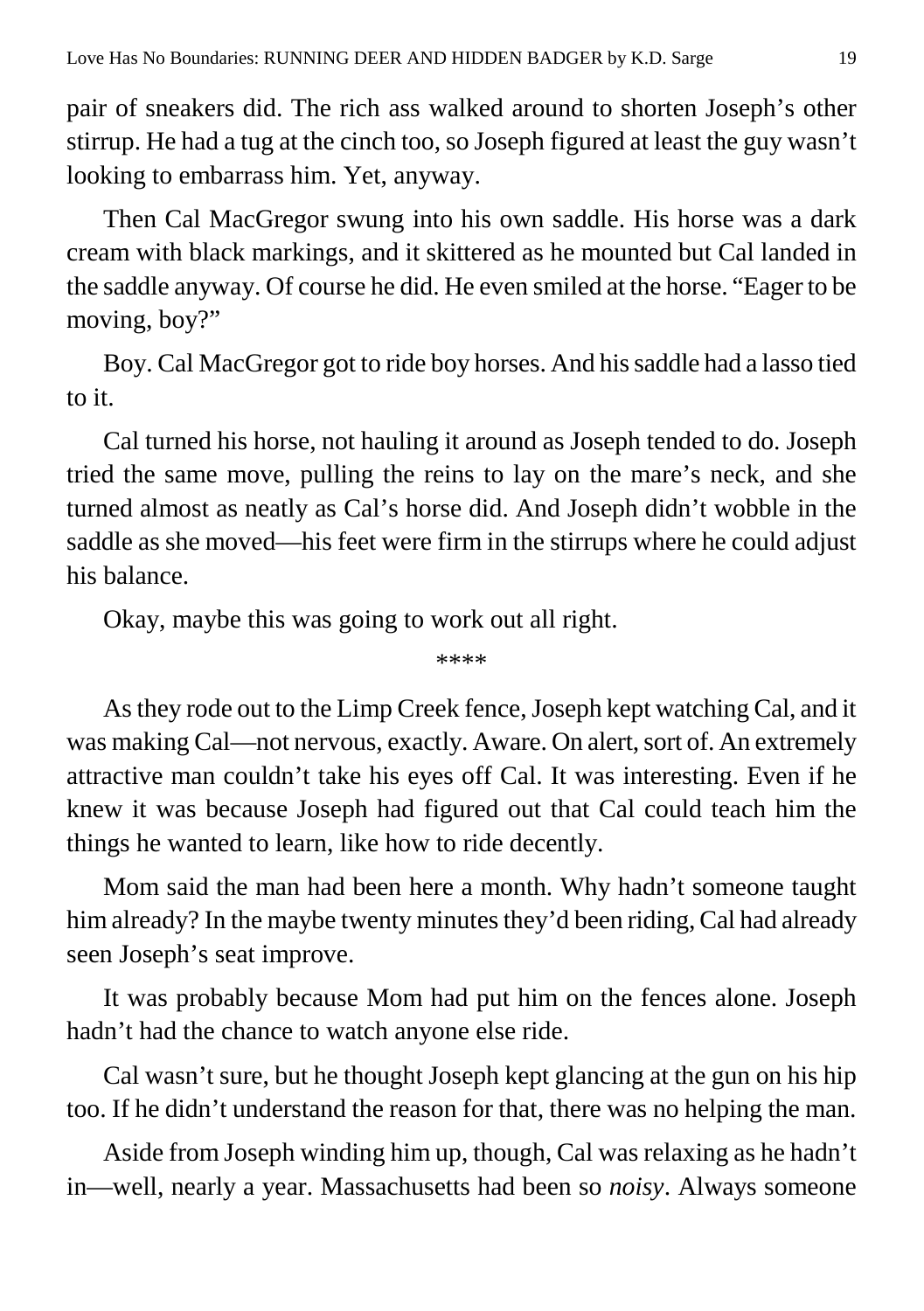talking, someone driving by, something flying over… a confusion of noises that didn't mean much of anything, as far as Cal had been able to figure out.

And the sun! What they called a sunny day back east was… well, it wasn't much of one. Cal knew the day was a mite warm and would get more so, but he found he liked it. Maybe he'd known that and forgotten, but the heat and the wide-open space felt like home and eternity. Cal could feel his mind stretching out like his body, spreading in the sun and abandoning the little circles it had been running in for months.

A man could *think* in Texas. On the prairie, with no buildings or trees or much of anything around, he could see where he stood.

Joseph rode Athena a bit behind Chisholm, whether letting Cal enjoy his homecoming or hanging back respectfully or just not knowing he needed to prod his mare, Cal didn't know. It was all right. If Joseph wasn't the talkative sort, Cal would just be that much more pleased with Mom's idea. He had a lot of room to get more pleased by it—he'd meant to start on his list first thing, and it was only getting longer.

Maybe Joseph would give him a hand with that list. Once they'd finished Limp Creek and moved the herd up from Swamp Bottom, riding fence would go back to its usual not-immediate urgency. Mom said Joseph wanted to learn ranching, well Cal could teach him from the ground up if he was actually willing. Many a man thought he wanted to be a cowboy until he saw the work it took.

If he wanted to get on his list sooner, Cal knew, he should stop poking along on the fence repairs. "How far have you gotten, checking the fence?" he called over his shoulder.

"I don't know," Joseph called back. "I can't answer in miles or landmarks. But I started on this end, and I went thataway." Cal looked over his shoulder and Joseph was pointing the way the horses' heads were.

"If you've a mind, go ahead and show me where," Cal suggested. He nudged Chisholm into an easy lope. "Yell out if you see where you stopped," he told Joseph.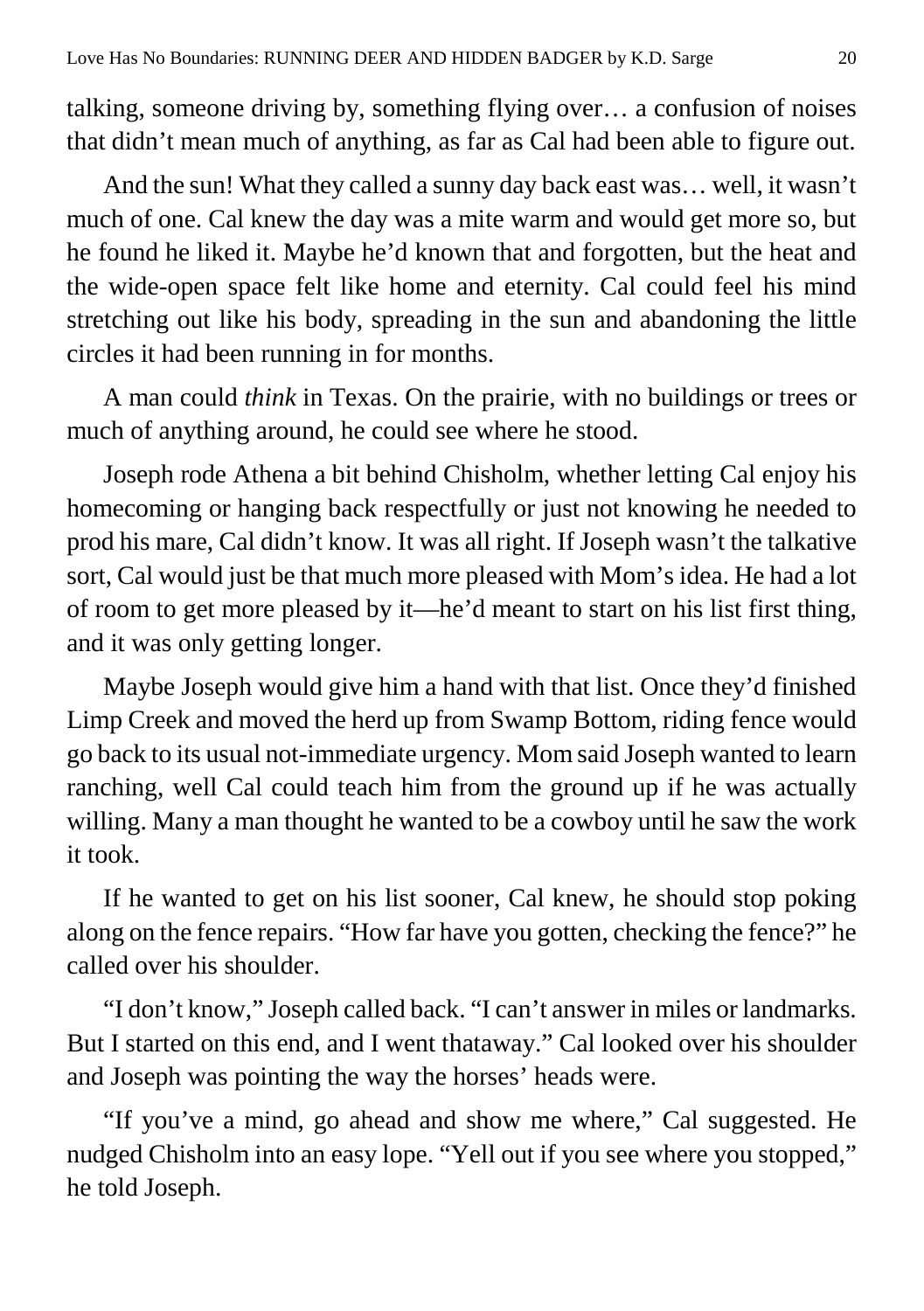Riding Chisholm was just about the best thing in the world, Cal reckoned. He wanted to let the horse run, but that wouldn't be right when they had the whole day's work ahead. Instead he untied the lasso. "Stay back," he warned Joseph as he let the loop out. "I'm a mite out of practice."

He wasn't so much, though. He twirled and played with the rope as they rode and did fine, and when he spotted a fence post that had to go, he dropped the loop around it pretty as you please. Chisholm did his part, pulling the rope taut, and it was that much less work Cal and Joseph had to do.

"No one told me that was how to pull fence posts," Joseph said with a grin as he rode up. "Not that I could."

Cal grinned. "Wait'll you see me hog-tie it."

Joseph laughed and got down, dropping his reins to ground-tie the mare before pulling the tools from his bag. Cal got his rope out of the way.

"Mom says you want to ranch," Cal said as they worked.

Joseph's shoulders jumped as he reached for the hammer. "Maybe. Now my stirrups are fixed, I might decide I still want to."

Cal snorted.

"Maybe," Joseph said when they'd fixed the post and remounted, riding the fence looking for the next problem. "I don't know. It's kind of… quiet. I thought I'd like that. Now I'm not sure."

"It's not so quiet." The wind was rustling the grass, after all, the everpresent wind of the high plains. Cal had missed it. In Massachusetts the air just… stayed, a lot of the time. Heavy and wet and still, like drowning in a puddle. "Though I can see where the high plains alone would be a bit of a stretch for most."

"And there's… just nothing."

Cal looked around at the clouds ambling across the sky and the cloudshadowed and wind-twisted prairie and the fence stretching on, at a hawk floating down towards the tops of cottonwoods sticking out of Limp Creek Canyon yonder, and shook his head. "There's everything."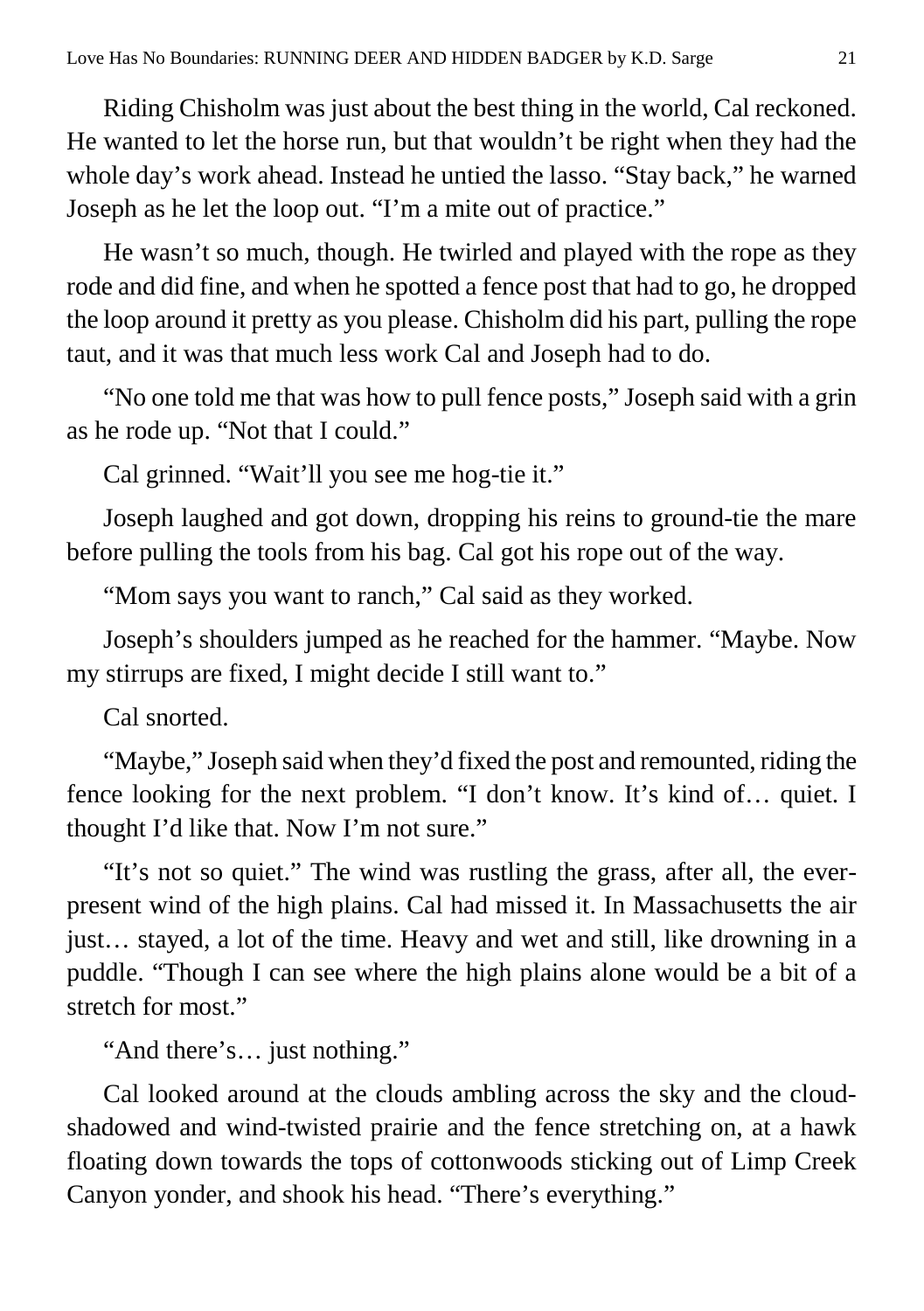"You're Texan. Your judgment is suspect."

Cal chuckled and looked around again, this time at the ground. "Here," he said, pointing. "Badger burrow. If you want to meet a true Texan, stick a hand in there. Though I wouldn't recommend it."

"No, thanks. I've seen documentaries. Badgers are mean." Joseph reined his horse away from the hole as they passed it.

"If you corner one, yes. He's not going to climb your horse."

"What does it eat? Grass?"

"Probably prairie dogs, what eat grass. It's the circle of life."

"If you start singing I'm heading back to the barn."

Cal chuckled.

"Don't horses die from stepping in prairie dog holes?"

"Most folks have the sense not to ride a horse through a town, so—"

A sound cut Cal off, the deep bark of a 30-30 rifle a ways off. Echoes and birds told him where.

\*\*\*\*

Joseph realized the sound was a gunshot as Cal and his horse took off, running towards the line of shrubs ahead where birds had flown up.

#### Hell!

His horse wanted to follow. Joseph figured he better let it. Her. He should stay by the boss' son. Joseph clamped his legs and bent low like Cal had, and hoped they weren't going to run right through the prairie dog town. He also hoped whoever was shooting didn't want to shoot him. Or Cal. That would be bad.

Running was amazing. Exhilarating. He almost lost his hat. Joseph clamped a hand on his head. Before him Cal disappeared, reappeared, running through a ripple in the land Joseph hadn't seen.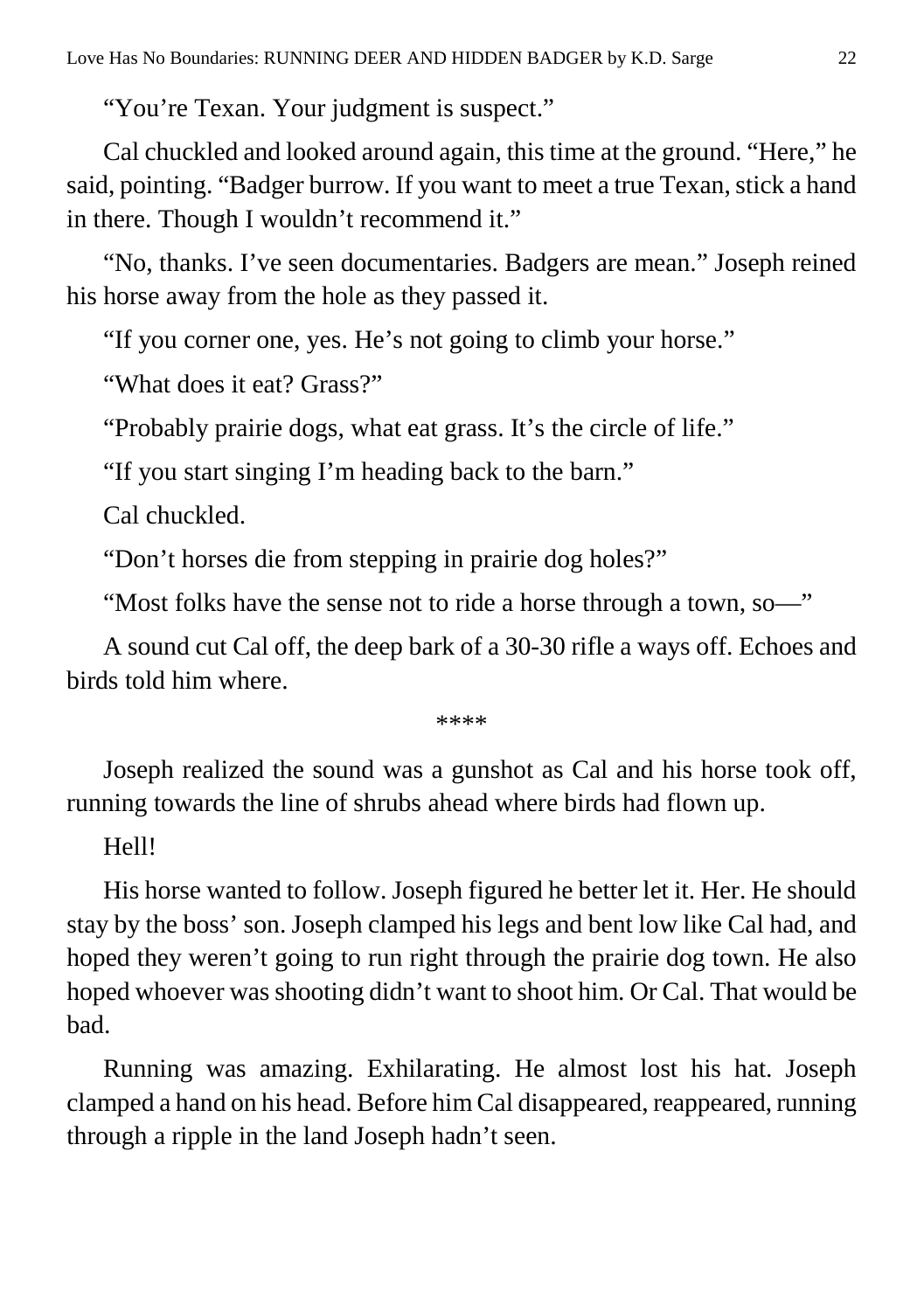Cal disappeared again, didn't reappear. Joseph let the mare go, figuring she knew where the hell they were going. Wobbie said horses didn't like to be away from other horses.

The line of shrubs was a line of trees, following a creek in a steep canyon. Joseph saw the edge before they reached it, and reined the horse to a walk even though below him he could see Cal and his horse trotting down the path they'd chosen. Farther down, by the stream, a brown man in a round hat stood waiting, his rifle butt grounded on the flat rock he stood on.

Joseph hoped the man's smile stayed put.

"Luis Agustin!" Cal called, waving his hat. *"Buenos días! Cómo estás, mi amigo?"*

Luis Agustin answered with a flood of Spanish too quick for Joseph to catch any words. Cal answered. Joseph let the mare pick her way slowly down the path as Cal dismounted near the man and they met with a big hug and back-slapping.

As Joseph came up he heard Cal say his name. Luis Augustin shook his head.

"*¿Entienda usted español, amigo de Cal?*"

"He's asking if you understand Spanish," Cal said after a second. "No, Luis."

"Then we will not be rude," Luis Augustin said. "It is good to meet you, Joseph." He offered his hand and Joseph shook it.

"Luis and his family have standing permission to help with the hog problem whenever they like," Cal said. When he waved, Joseph saw the large hairy form lying in the shade, blood oozing from a hole behind the beast's shoulder.

```
"That's a pig?"
"Well, it's not a cow."
"It's huge."
```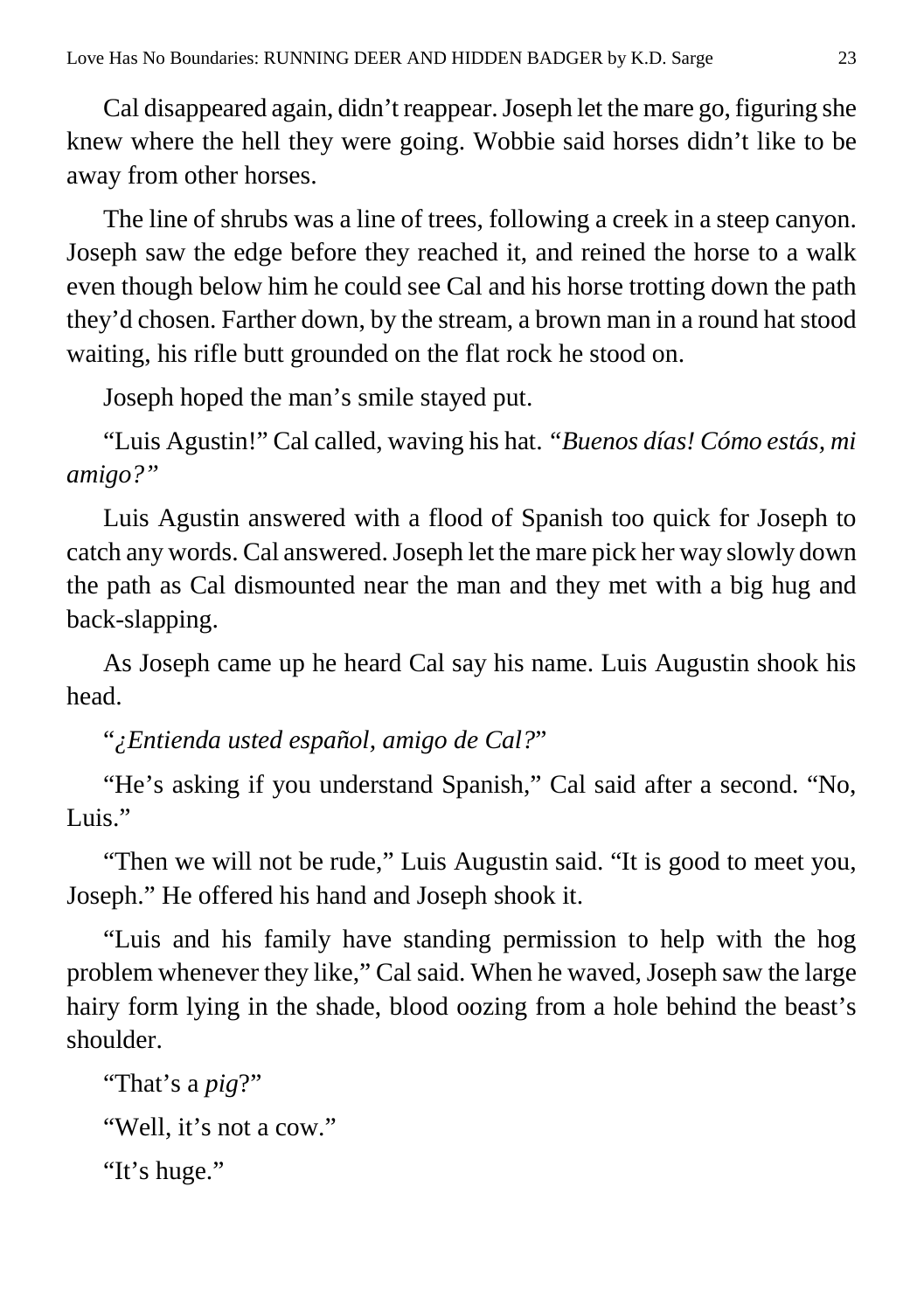"Three hundred pounds at least." Cal grinned. "One less hog digging up pasture, and just a few meals Luis doesn't have to buy. *¿Verdad*, Luis?"

"*Si*. Yes. Now I must care for the food."

After an even friendlier goodbye, Cal swung back on his horse and led the way up out of the canyon. Joseph rode behind him.

"Does that Ferguson harass them?" Joseph asked.

Cal chuckled. "The Saldanas have been here longer than he has. And Señora Saldana sort of forcefully adopted him into the family. She sends cards and invitations and pictures. Ferguson's very proper in some things. Grits his teeth, swallows his gall, and sends gifts for every baptism, quinceañera, and wedding."

Joseph grinned at his horse's neck.

"I didn't even know this was here," he told Cal as they neared the rim.

"The prairie looks flat," Cal said, "but there's secrets everywhere when you look closer."

"Like badgers?" Joseph asked.

Cal snorted. "Here," he said, and turned his horse to the right, heading along the edge of the canyon instead of back to the fence. His horse started trotting. Joseph sighed and prodded his horse with his heels. She moved willingly, and Joseph bounced. Her back went up, and so did he, but then her back dropped and while Joseph was still coming down she came back up and OW! But still it was a lot less jolting than before Cal fixed Joseph's stirrups. Before when he trotted, Joseph had been sure he'd fall off any second. Now he just wished he would.

"Stand in the stirrups," Cal said over his shoulder. "She's got a dreadful bouncy trot."

Joseph leaned forward and put his weight on the balls of his feet and the horse jolted along under him, but didn't beat the hell out of delicate portions of his anatomy with her back.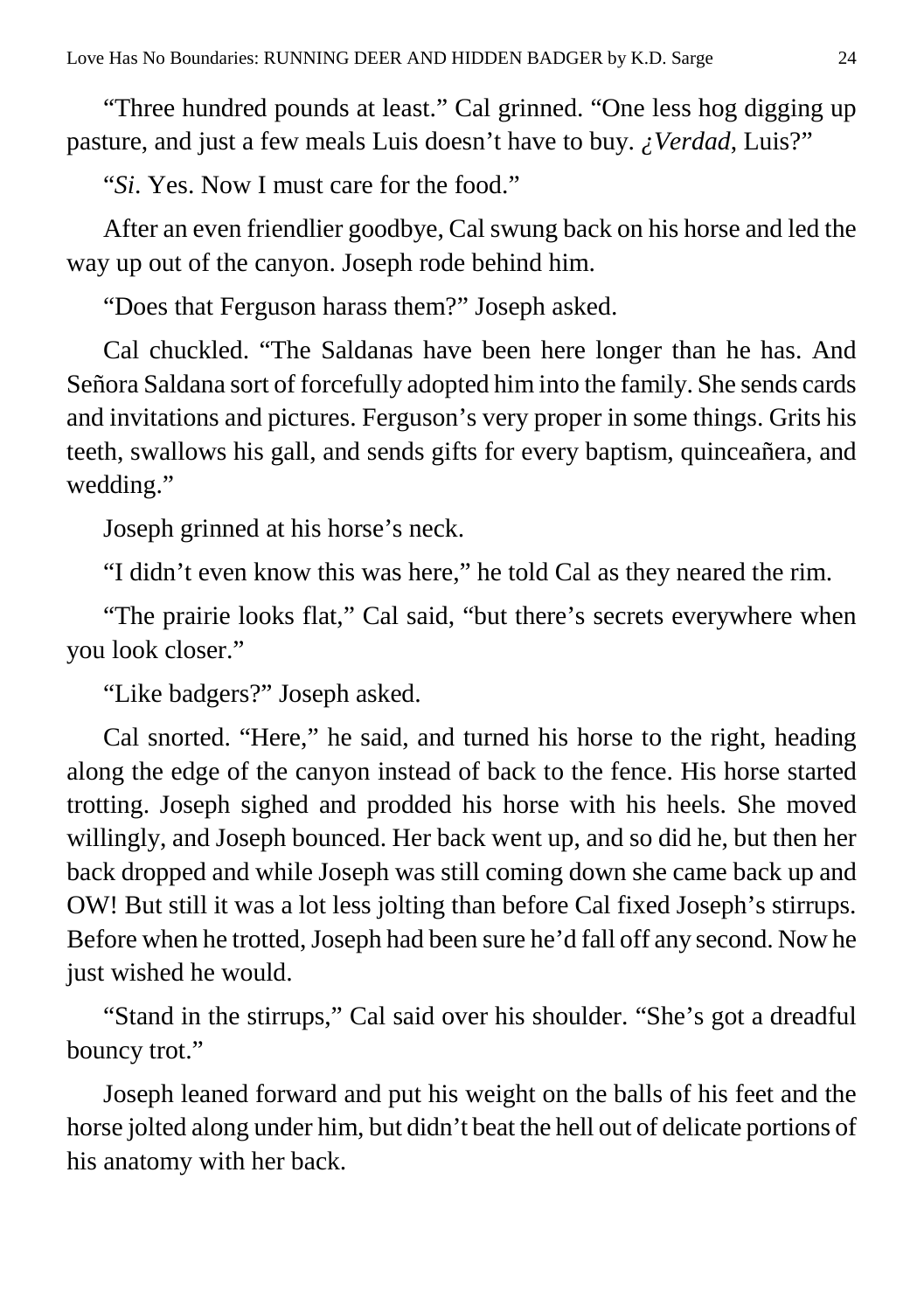Okay, he might kiss Cal MacGregor just for that. If it wouldn't get the crap beaten out of him and then get him shipped back to California in a cat carrier, anyway.

Cal wasn't standing in his stirrups. He moved with the horse, with a minimum of bouncing that Joseph could see. Well, of course he did. He'd been doing it all his life and had a hand-picked horse besides.

With everyone knowing how new Joseph was, why didn't *he* have a horse with a smoother trot?

Cal rode close to the canyon wall, not really watching where he was going the way Joseph would have if he were that close. He wasn't, of course. Joseph rode a bit behind and off to Cal's left as they rode—Joseph thought they were headed south. But he wasn't sure.

"There." Cal's horse stopped and without Joseph telling her to, so did his mare. He felt his balance go and grabbed the saddle horn to stay on as the dumb horse walked closer to Cal's buckskin. Cal himself was pointing down into the canyon. "See the ruins?" he asked.

"No—yes." If by ruins Cal meant the seemingly regular collection of rocks that might be the size of a small hunting lodge, down by the creek.

"You've heard of the Battle of Adobe Walls?"

"No…?"

Cal shook his head. "In 1864, Kit Carson held off thousands of Kiowa and Comanche with three hundred men at Adobe Walls. The part they often don't mention is that Carson had raided the Kiowa a couple days before in provocation, and he had howitzers. Still, it was a helluva battle, three hundred against thousands. He didn't win, but he didn't lose either. Whatever you think of the reasons for the battle, that's pretty impressive."

"History-wise, that's pretty awesome. But I thought adobe was mud?"

"That's not Adobe Walls down there, but it was one of the triggers. A man named Willard Grissom lived down there with a couple wives and a passel of kids, and he traded with the Comanche. After a while he got to thinking he should run the place, the story goes, and the Comanche disabused him of the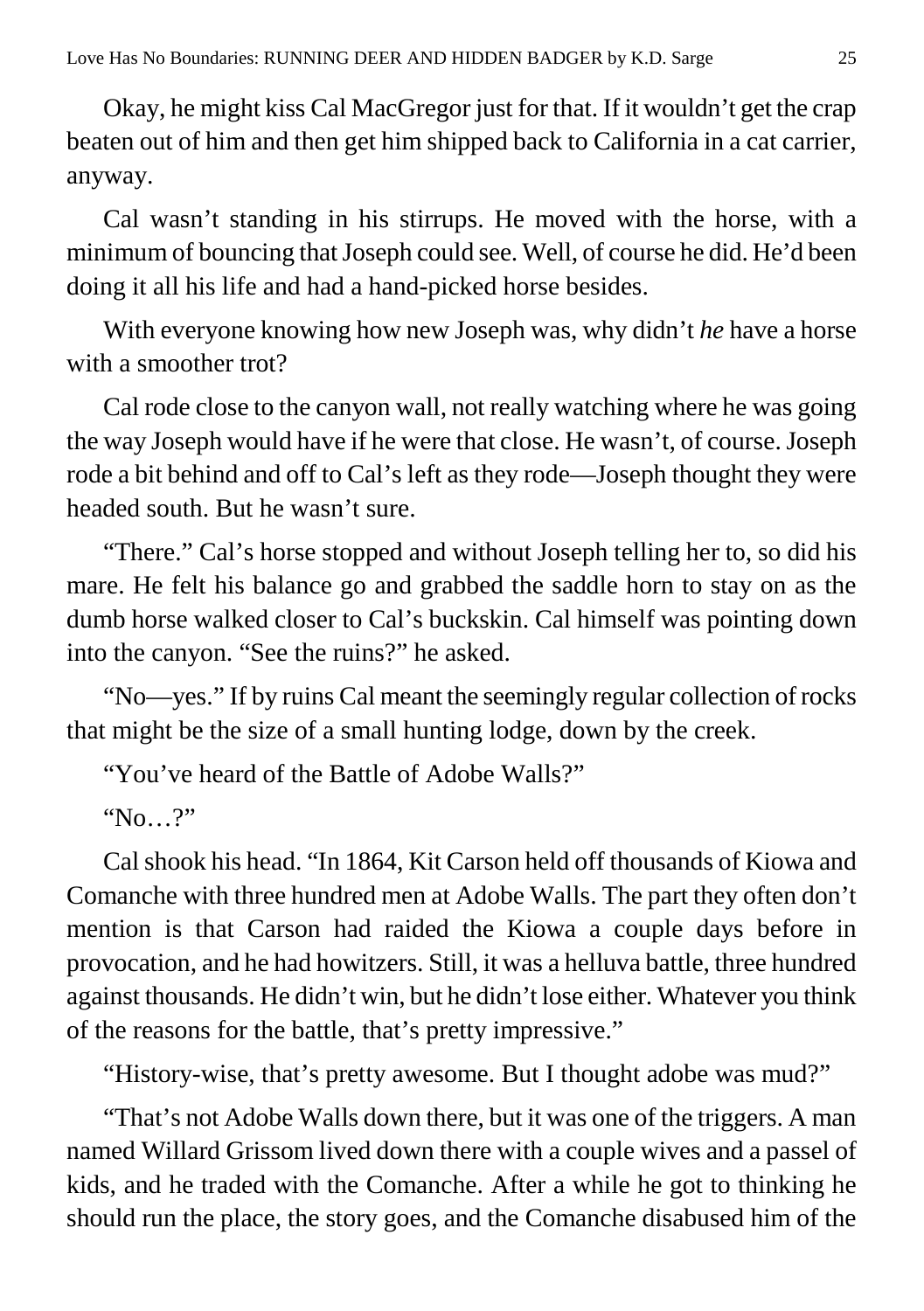notion. It was pretty nasty—though history now says not nearly as nasty as the rhetoric went, kind of like Iraq's weapons of mass destruction—and it's part of why Kit Carson was sent after the tribes here."

"Texas schools must beat California's by a mile," Joseph said, trying to remember anything he'd learned in school besides *nobody's listening*. "When did you have time for rodeo class?"

"That was PE," Cal said with a grin, turning his horse. The little horse almost swapped back for front, he turned so tightly. "I didn't learn about Grissom in school, though," Cal said. "My four-times-great-grandfather was at Adobe Walls. Twice. In the second battle he fought beside Bat Masterson, and twenty-eight men held off seven hundred attackers mad as hell about white men shooting their buffalo and doing a lot of other rotten things."

"…damn," Joseph said. "So the ranch has been here over a hundred years?"

Cal looked up at the sky, looked around, moved a bit as if settling deeper in his saddle. "The ranch has been here since God made it," he said. "It's been entrusted to MacGregor hands for more than a hundred years. And I mean to keep it that way, so we might ought to get back to the fence." He shoved his beat-up hat down on his head. "How d'you feel about running?"

"That it's easier than trotting?"

"Good." Cal clucked at his horse and he bolted. Joseph braced himself and prodded and his horse went flying after.

Riding a running horse felt like flying. Or music. Joseph wanted to shout for joy as the horses thundered across the plain. He snatched his hat as it swooped off his head. His hair streamed behind him and Joseph laughed into the wind.

All too soon Cal was slowing his horse to trot alongside the fence. Joseph stood in the stirrups and followed. Soon they came to another drunk-looking fence post and Cal swung down to give the fence post a shove.

"Yep," he said, and kicked the new fence post lying in the grass. He kicked it again, then pulled on his gloves and picked it up. He'd kicked the first one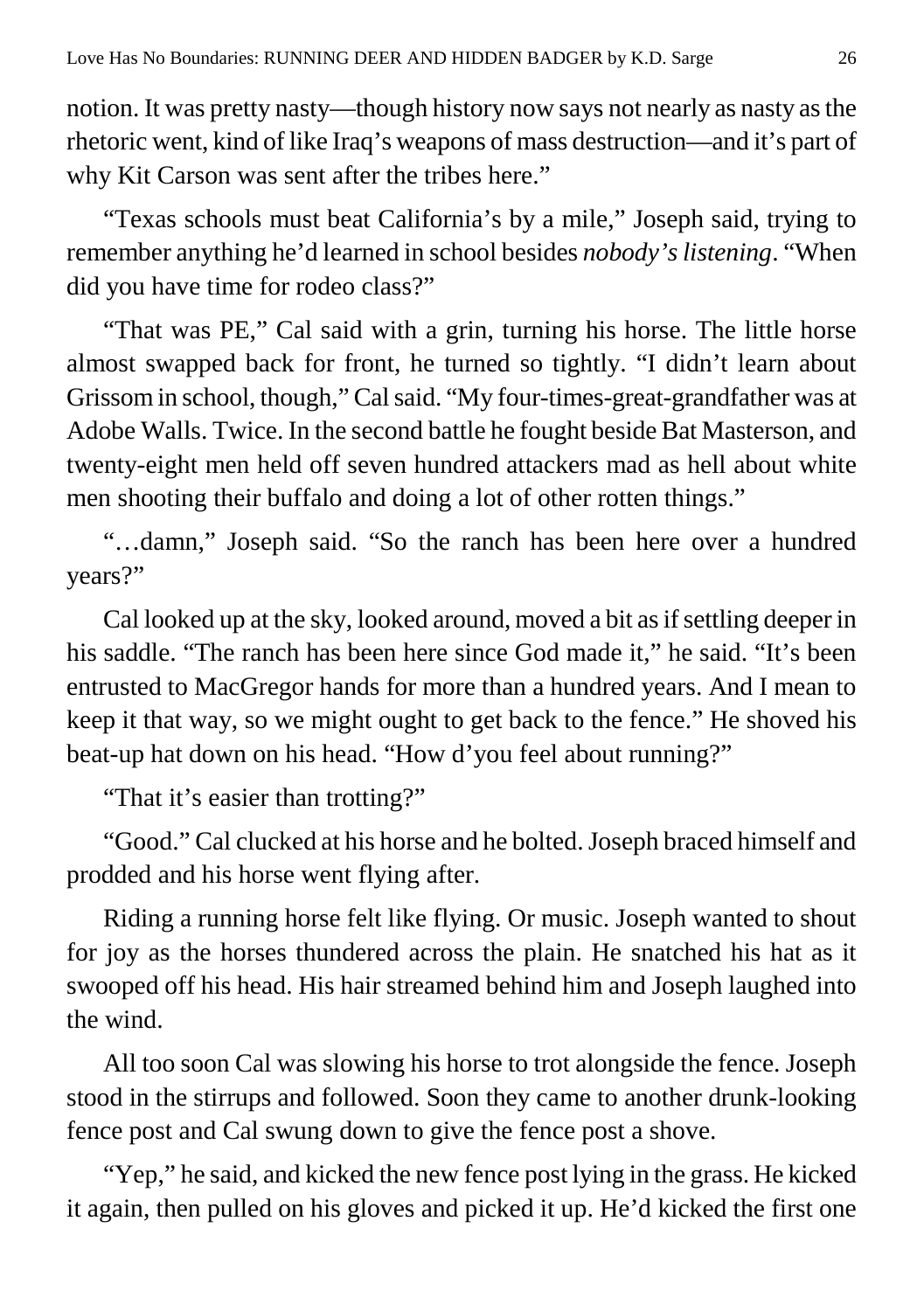too. "Scorpions," he said, maybe seeing the mystified look Joseph knew he was wearing. "They don't want to sting you any more than you want to be stung. Always give 'em the chance to get out of your way."

Joseph thought of all the things he'd picked up off the ground without a thought and cringed. Then he got down and pulled the posthole digger from its sling behind Cal's saddle.

They worked in silence, Joseph starting a new hole as Cal pulled the staples off the old post. Then Cal took a turn at the posthole digger. Soon they were on horseback again, sweat cooling in the breeze of a quick trot down the fence line.

He could get used to this, Joseph decided. Cal was far more interesting than Wobbie, more quiet than Billie, and unlike either Billie or Wobbie, he told Joseph things a non-Texan needed to know without acting like he was a fool for not already knowing.

Well, he probably shouldn't get used to it, actually. Joseph had been put to riding fence because it was simple work. Cal was only on fences because Mrs. MacGregor needed this one done. Cal could probably do any job on the ranch; surely there were better uses of his time than riding herd on the tenderfoot.

Lunch was sandwiches under a bush while the horses dozed in the sun. Cal seemed preoccupied and Joseph had already had more conversation than he'd had in a week, so the quiet held. Cal did break it to point out vultures circling far off, and to explain the wing shape that let a man tell from just a silhouette if he was looking at a scavenger or a raptor.

"If it was MacGregor land," he said, "I might would find out what they were after."

"I thought the ranch went 'as far as the eye can see'?" Joseph said. "That's what Mrs. MacGregor said, anyway."

"Does," Cal said with a chuckle, "if you're standin' in the middle of it. Now we're on the edge. That's Ferguson's Forked F over there."

"Ah," Joseph said. Duh. Idiot.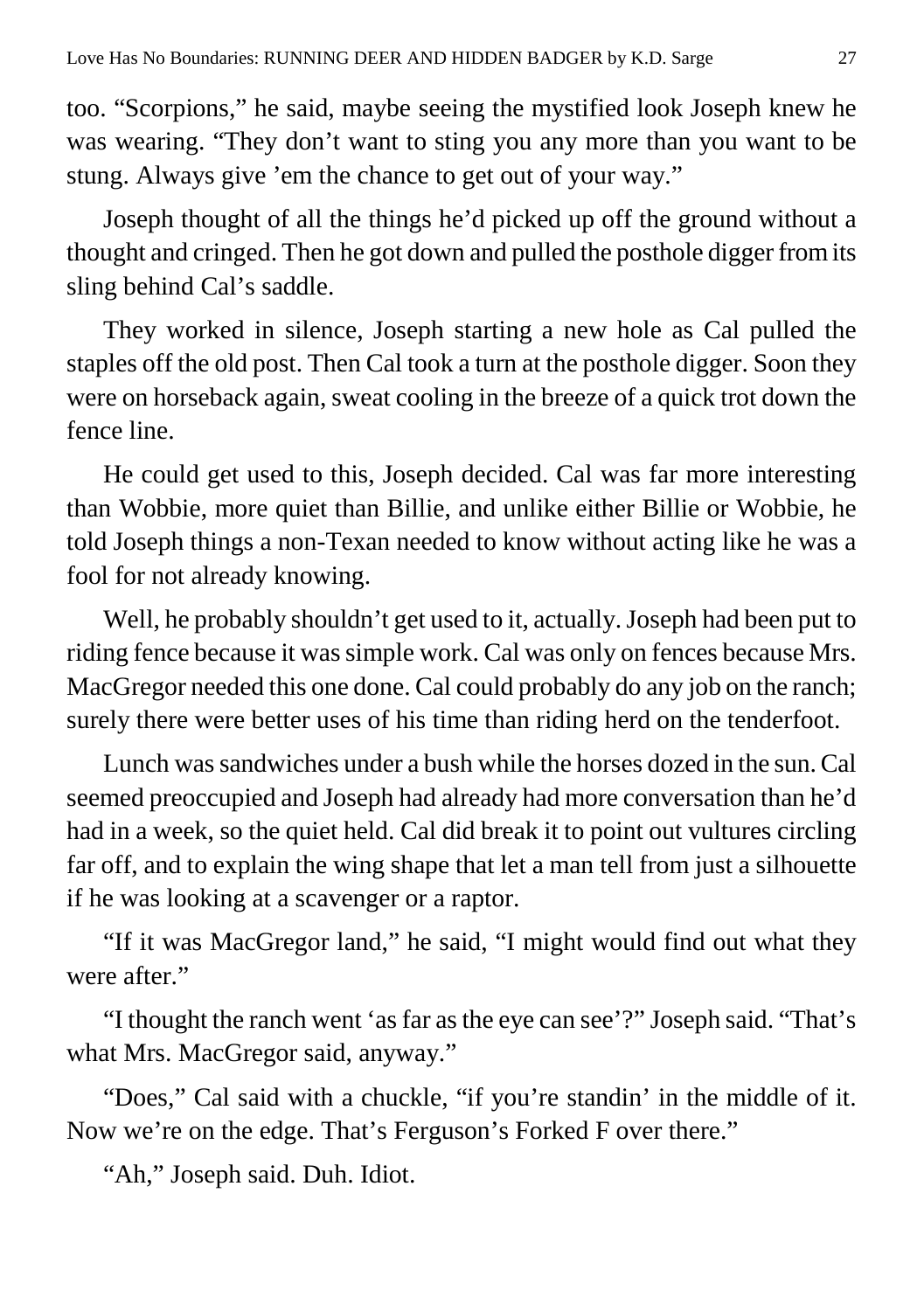When Cal had first stretched out on the ground under the bush, he'd pushed his hat back. Now he shoved it down on his head. "Reckon we better make fence while the sun shines," he said.

For the first time in weeks, Joseph didn't think he'd rather die than get back on that horse.

\*\*\*\*

The new hand, Cal decided, might just train up good enough to ride the river with. When Cal got the text that dinner was almost ready, he muttered about the fence being almost done, and Joseph suggested they just stay out and finish it.

"Lupe's a good cook," Cal said, not really arguing though he hadn't spent a day on a horse in ten months and his whole body ached.

"And her food never runs out," Joseph said, clearly not affected by the hours they'd already put in. "Also Mrs. MacGregor wanted to move those cows two days ago."

"Cattle," Cal corrected, keeping them riding along the fence instead of heading for the barn. "A cow is a specific age and sex. It's not wrong to call 'em all cows, but it's vague. Comes back to caring about their junk."

Joseph snorted.

In a little more than an hour the last bit of barbed wire was spliced and a fine strong fence stood to contain the four-footed wealth of the *Y Otra Cosa*. Cal turned Chisholm towards the barn, putting the sunset behind them. Long shadows stretched out before them.

"If you're really interested," Cal said, "I've got a book on the history of Texas that's not just about the Republic. Or about killin' Injuns."

"Yes," Joseph said, still riding behind him. "I'd like to read it." He chuckled. "Don't tell my sophomore English teacher, but I'm so bored nights I'd kill for a good book."

"I could loan you more than one if you promise not to kill anyone," Cal said. "We need all the hands right now."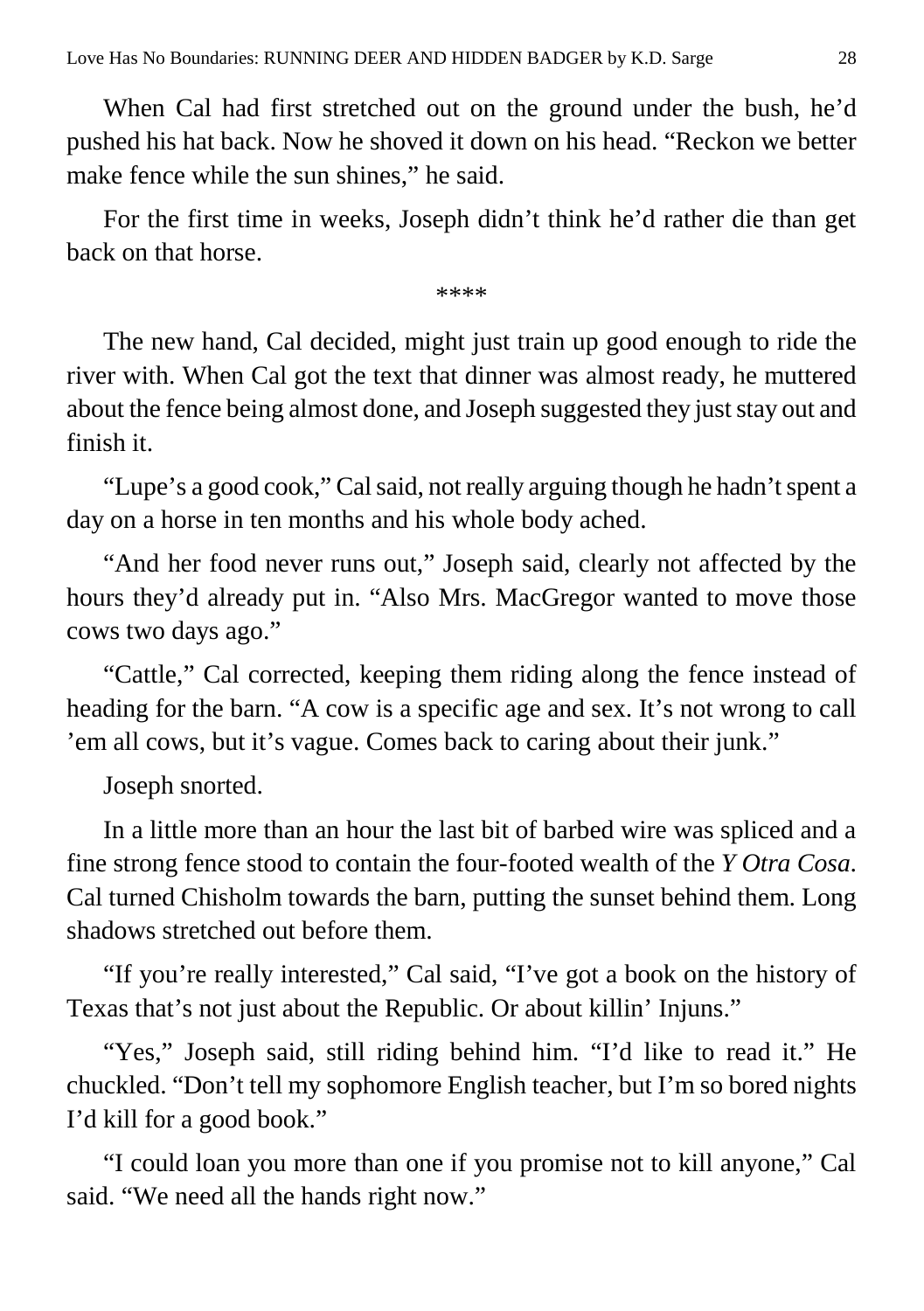"Can I get a possible exemption for Billie?" Joseph asked. "She keeps wanting to braid my hair."

Cal jerked and Chisholm skittered under him, willing to move but not knowing what Cal wanted. He calmed the horse with his hands. "If you only kill her a little bit," he told Joseph. "She's a dab hand with a rough calving." He took a deep breath. "Is the TV broken?"

"The other guys are always watching sports. I find baseball so dull I want to throw pointy things, and I don't care to watch other guys play basketball. Billie taught me checkers but she creams me every game so we're both bored of it. And all her books have bare-chested cowboys and fainting women on the covers."

"Ha!" Cal snorted. "I'd have expected bare-chested ladies and fainting cowboys!"

"That's probably the book she's writing."

\*\*\*\*

After a long shower, supper, and some ibuprofen, Cal plopped on his bed with his laptop to see what the rest of the world had been doing while he was digging holes and stringing wire. He realized when Skype chimed that he should have set everything to "invisible."

Preston. Oh… hell. Cal grabbed the headphones with the mic and answered.

"Hello."

"Hello, sweet Callan!" Preston's voice said, delighted like they hadn't talked yesterday. "How are you?" he asked. "How goes life in the Wild West?"

Cal winced. Despite his best efforts, Preston insisted on seeing Texas as exactly what he'd seen in the spaghetti westerns late at night. "Awkward," Cal answered anyway. "I hurt everywhere."

"Ouch," Preston said. "Please tell me you didn't get assaulted."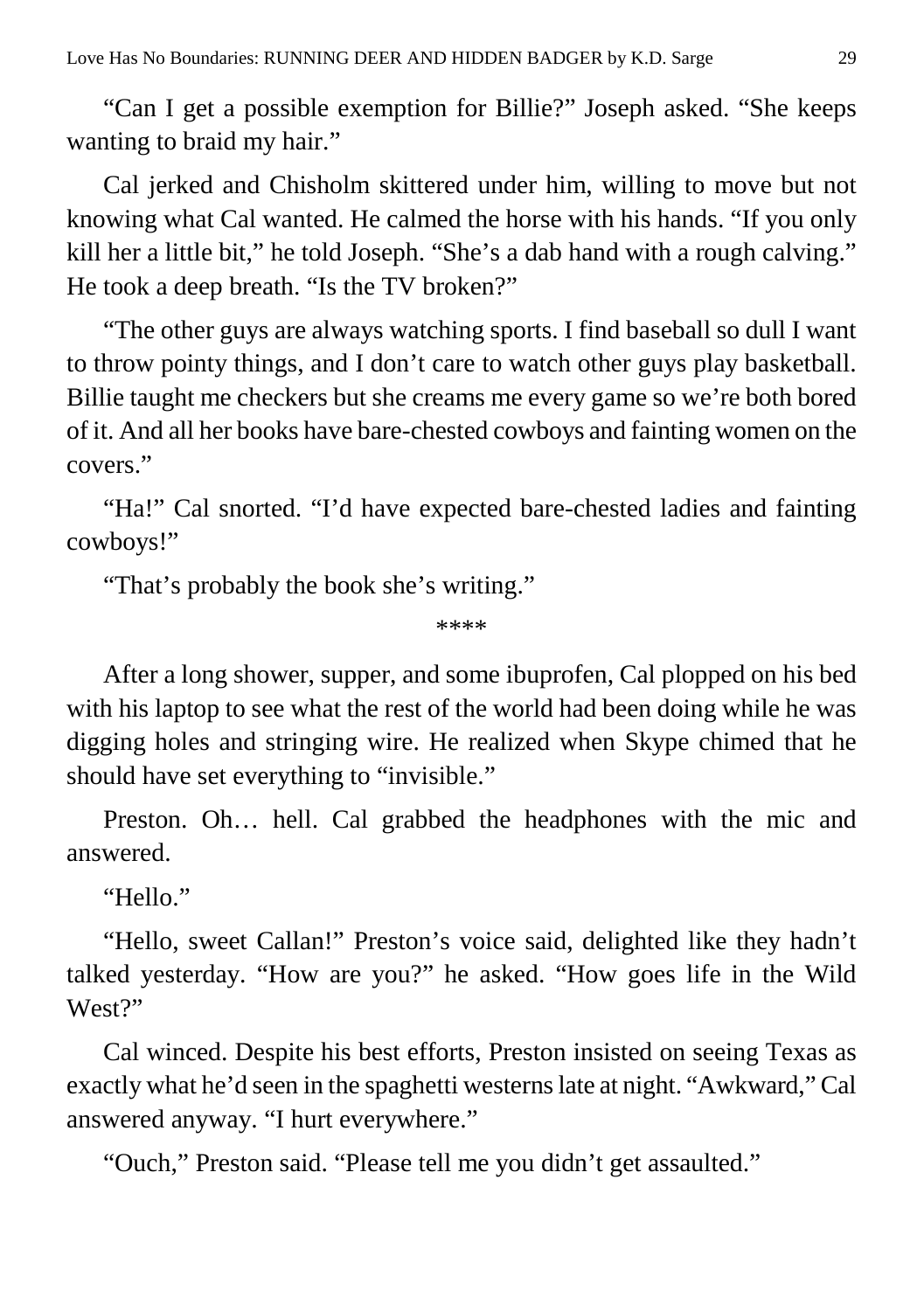"It's Texas," Cal said, "not Uganda. We don't kill gays here. We even stopped public floggings a whole five years ago."

"Tell that to the police in Fort Worth that raided that gay bar," Preston said. "I'm glad you're all right, though. Are you sure you don't want to reconsider your vacation plans? We could still take off to Europe for the summer."

"I reckon not," Cal said, thinking of far-off places and thinking he shouldn't.

"No cowboy talk," Preston reminded. "Have you started regressing already?"

"Fixin' to," Cal said, setting his jaw, "if y'all keep doggin' me on it."

"Now you sound like a pouting child," Preston said. "You said you wanted to change. You didn't want to sound like a savage. Remember?"

He didn't want to sound like a hick, was what Cal had said once. But to Preston they were the same thing.

"Might could change my mind," Cal said.

"Dear God, that place *is* affecting you," Preston said. "Why don't you get your mom to invite me for a visit? I'll brave the wilds for you." He chuckled. "Tell her I'll share your room and I won't eat much."

"No," Cal said.

"Still playing hard to get. Fine. I would like to come, though. Surely that ranch has a guest room. Will you ask? You've met my family; it's time I met yours."

"No," Cal said again.

"We'll talk about it later," Preston said.

"No," Cal said a third time. Hell. Just do it. Over Skype sucked, but what were his options?

"Now you're being obstinate," Preston chided. "That's so unattractive. Fine. I won't visit. You won't come to me. We'll both be miserable and lonely. Satisfied?"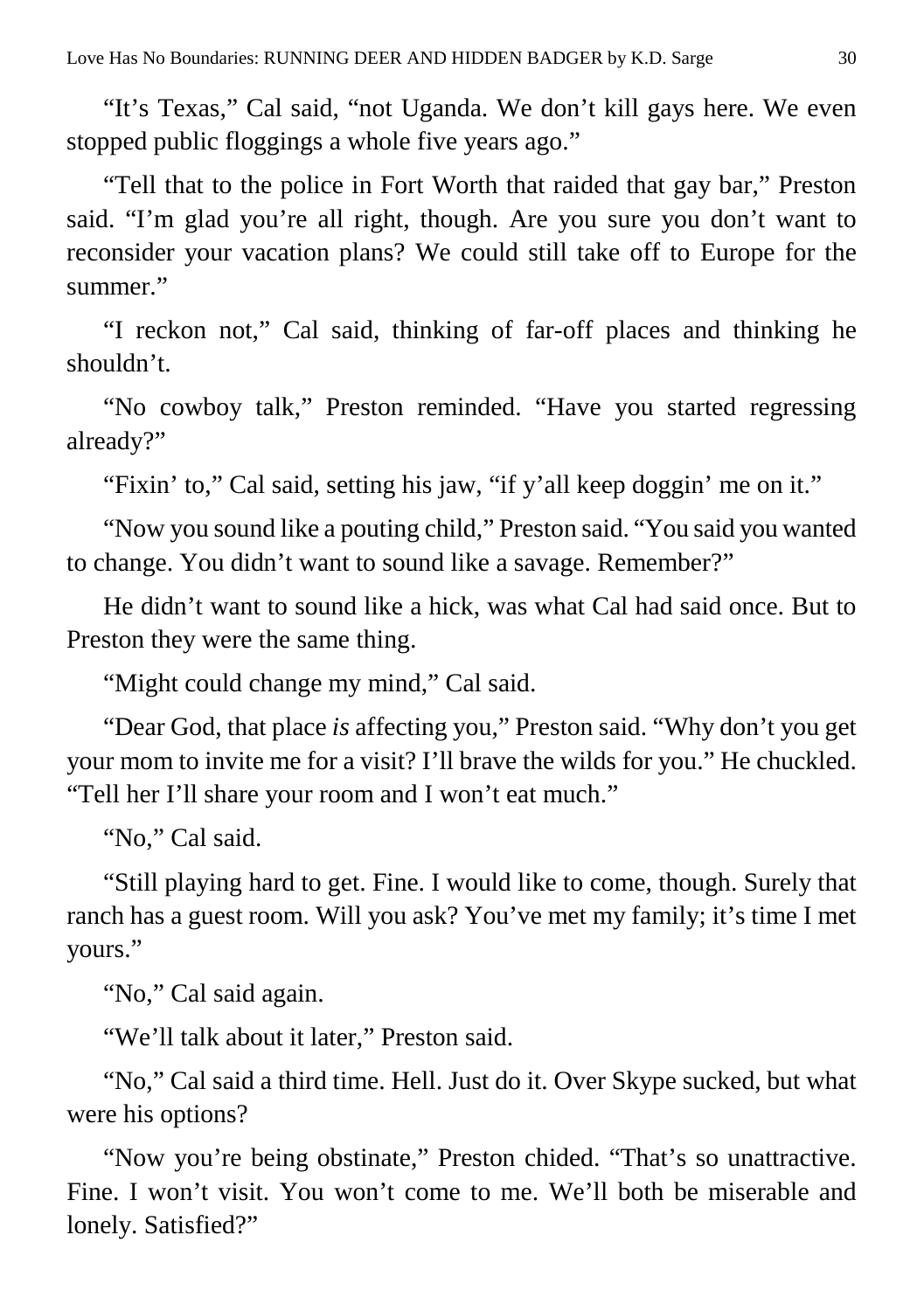"Preston…" Cal took a deep breath. "I'm not coming back." There. He'd said it. It was better to do it now rather than—

"What are you talking about?" Preston demanded. "Not coming back to school? To me? You can't do that! I'm madly in love with you!"

"And I've got a ranch that's been in my family a hundred thirty-five years," Cal said. "Mom needs me if we aim to make it a solid one-fifty. The savings on tuition alone—"

"You'll earn more with a degree. I could help. I want to. Callan, I refuse to lose you over money!"

"I won't take your money, Preston. And I told you—I won't live anywhere but here. It—it's been grand. But I'm home now, and I'm stayin'."

"You wanted to see Europe! I could show you so many things, Callan. You could hire a ranch manager—"

"That's done with," Cal said. "I'm stayin' here."

"Then I could—I could come visit. Summers there, and when I graduate and come into the business—"

"You'd never fit in here, Preston. I'm so far out, pizza delivery is a pipe dream. There's nothin' but dust and horse shit and scorpions. You'd hate it. You'd be miserable and you'd come to hate me for putting you in it."

"…scorpions?" Preston asked.

"Pesky critters," Cal said. Preston hated bugs of all sorts. "I almost forgot to check my boots yesterday, and damned if there wasn't one in there." A fake one, a joke perpetrated by Lupe's youngest probably, but Preston didn't need to know that part. "And I spent all day today on a horse, from sunup to sundown just about, getting bit by horseflies and skeeters. You think you'll ride with me? Or sit around the house till I come home too tired to do more'n eat and fall asleep?"

"Callan…" Preston said, soft and pain-filled. Cal closed his eyes and took another deep breath.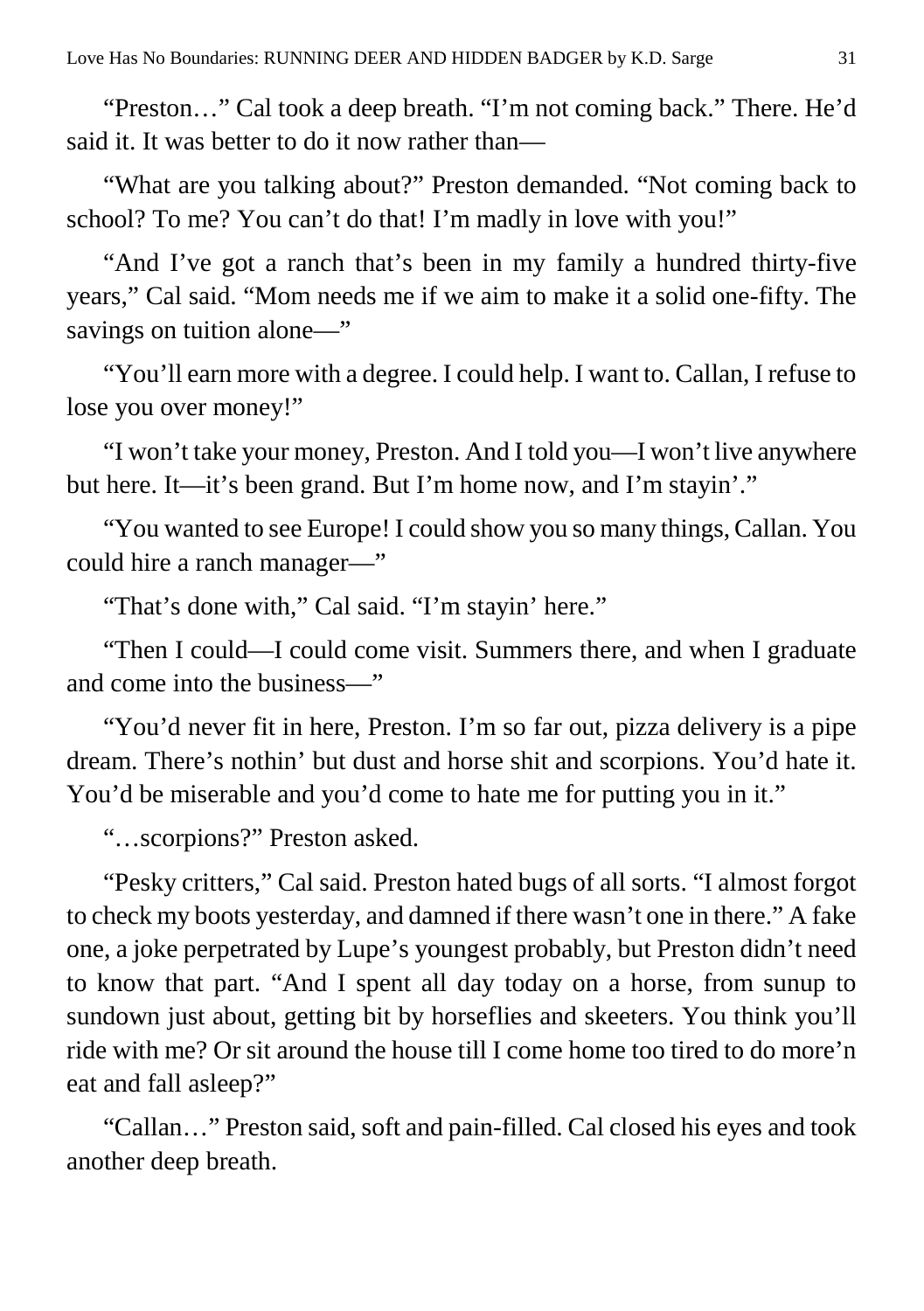"It's been grand," he told Preston again. "Truly. I'll never forget you, Preston."

"God damn it," Preston snarled, and ended the call. Cal closed the laptop and heaved an unsteady breath.

Done. He'd been dreading it since he saw Mom walk and knew he couldn't leave again, not with her like that. But it was done. Cal pushed away thoughts of Preston's tall, tennis-toned body, of his laugh, of being part of a couple just like everyone else. It didn't matter. What mattered was MacGregor land.

That hollow feeling wasn't his heart breaking. He hadn't been in love with Preston. Probably would have got there eventually, but not anymore. The last thing he needed was a boyfriend messing things up and distracting him. Talking of far-off places and sights and—

For the first time in Cal's life, Texas felt small, and closing in. Cal yanked off the headset, tossed the laptop on his pillow and headed for the door. Came back to shove his boots on and grab his hat, though it was dark out.

In the hall he passed the bookshelf and snatched the history book from it. He'd take that down to the bunkhouse, go check on that foaling mare though Billie was with her—hell. He did *not* want to talk to Billie tonight.

Well, he'd find something useful to do. But first he'd take the book to Joseph, since he didn't even have Billie creaming him at checkers to occupy him.

\*\*\*\*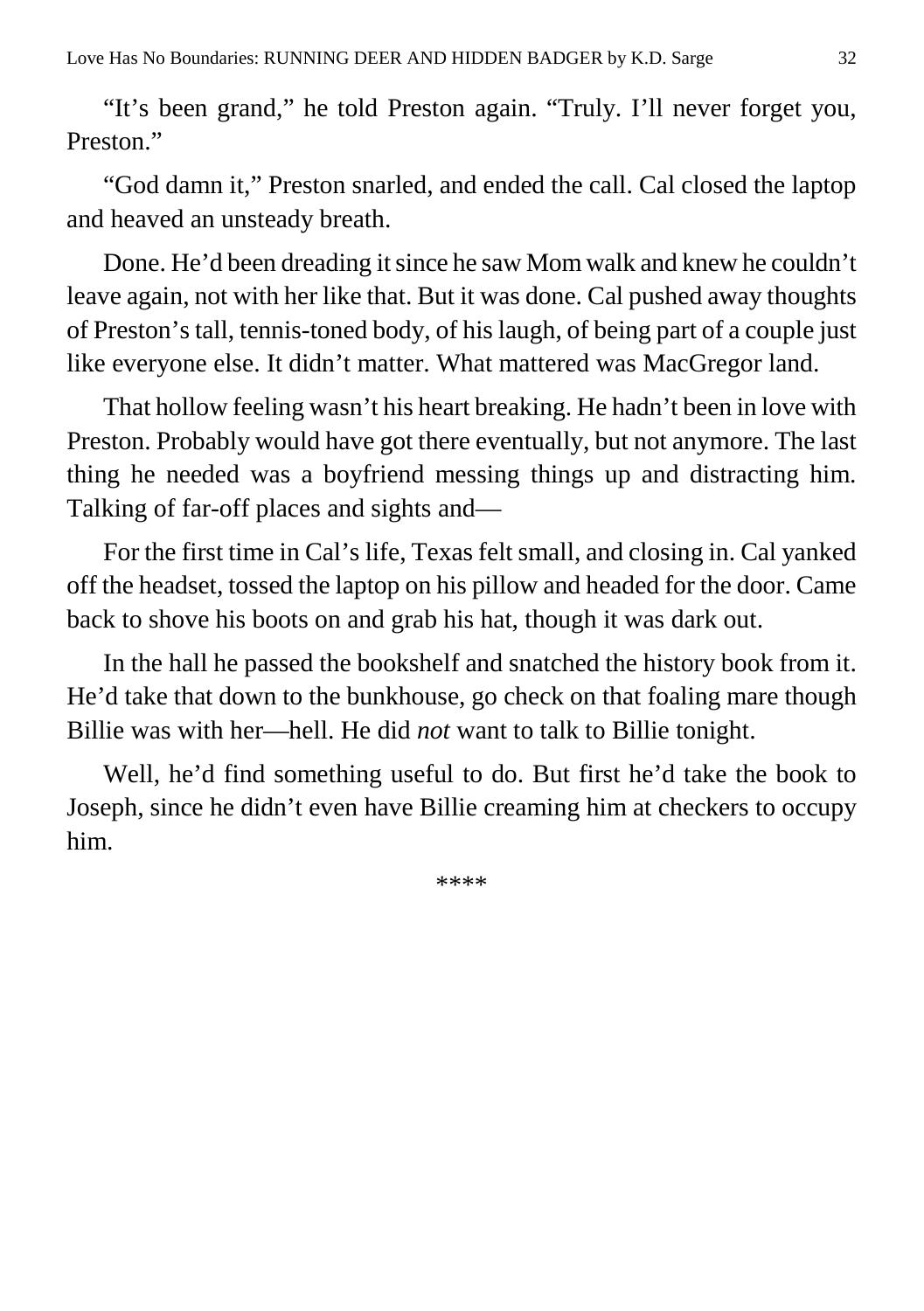#### CHAPTER TWO

<span id="page-32-0"></span>Whatever the game was tonight, Joseph thought as the roar of excitement came through his wall from the common room, someone had just scored or spectacularly failed to do so. He couldn't wish the other hands a boring game, but he could wish they got a little less loud about it.

They'd been roaring off and on for an hour. It couldn't last much longer, then he'd sleep. Hopefully. Joseph pondered getting off his covers to strip and slide under them and decided it was too much effort. Even kicking off his shoes seemed unjustifiable work at the moment.

Damn, but he was tired. He needed to stop trying to out-work Cal MacGregor. Pudgy or not, the man was an energizer bunny. Even after a long and enervating shower, every part of Joseph hurt. He should go ask Gina for some Tylenol, but that too required an inordinate amount of effort incomprehensible to his tired brain.

It wasn't just the extra hour they'd stayed out. Joseph knew they'd got twice as much fence done as he'd done in three days alone because Cal knew what the hell he was doing. More work meant less rest time, and the only part of Joseph that didn't ache miserably was his backside, thanks to the stirrup trick. That no one else had shown him.

Well, the others might like laughing at the tenderfoot, but the boss' son probably recognized that he'd get more work out of a hand that wasn't too busy thinking about his ass to think about his job.

Joseph had known he'd get hazing. That was expected, and to be fair, aside from the bull joke no one had actually been mean. Joseph wasn't sure anyone else had looked at the way he rode—Mrs. MacGregor had sent him out with Wobbie in the pickup the first time he worked on the fence, so Wobbie could show him what to do and then drive on dropping fence posts where needed.

God, Wobbie and his pointless stories… Joseph hoped whoever he got teamed with to teach him whatever he'd be learning now had more interesting stories than Wobbie. Or was as quiet as Cal when he wasn't saying interesting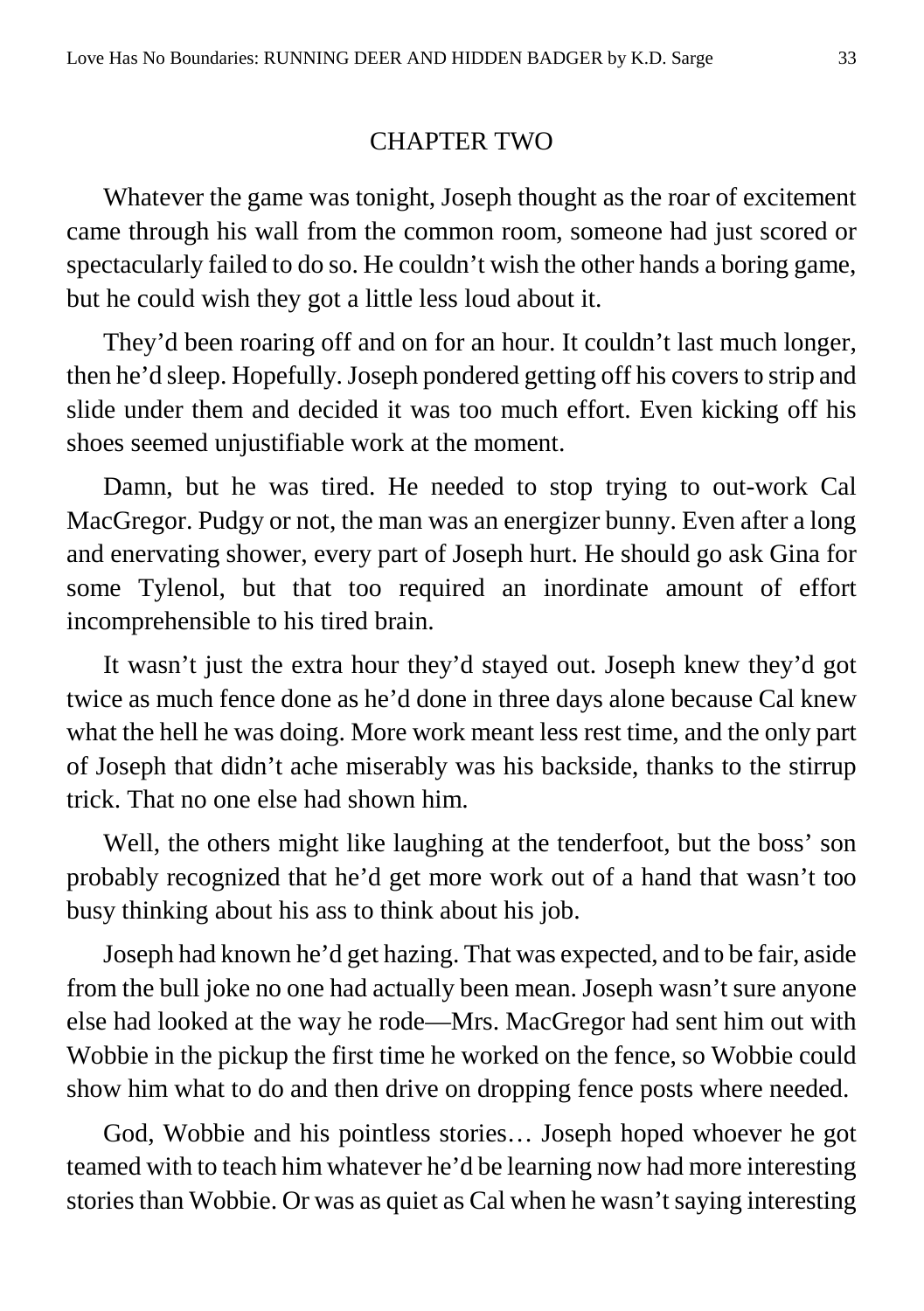things. He could stand maybe one or two boring stories, if the hand shut up the rest of the time, or lots of interesting stories, or—

Someone knocked on the door. Joseph sat up in surprise, and groaned just a little at the sudden movement. He rolled out of the bed and opened the door.

Cal stood there, a book in his hands and a twisted smile on his face. Like he was being polite but something else was very much on his mind. Joseph told himself he'd known the man two days and he shouldn't be trying to read him like his best friend back home. Before he died.

"I brought the book," Cal said like it wasn't obvious. "Since I forgot to give it to you after dinner."

"Hey, thanks!" Joseph pushed a little enthusiasm into his voice to hide the tired. "*Tall Tales and Taller Truths: A History of the Texas Panhandle*. Sounds good." By Skyller MacGregor. Cal hadn't mentioned that part.

"It's not half bad." Cal started to turn away. Joseph almost invited him in, but the place was damned small. A roar through the wall gave him an idea. "Hey, I was gonna go for a walk till the game ended," he said. "Anything I should know about Texas at night? Killer armadillos? Alien abductions?"

Cal snorted. "The armadillos are harmless, but if the coyotes spot you for a tenderfoot you could have a problem." He pronounced it "ki-yotes" not "ki-yotees." As if to punctuate his warning, off in the darkness an animal yipped. Another answered with the bark that sounded like maniacal laughter. Howls answered the first two. "Stay close to the house, though," Cal said, "and you'll be all right."

"I could take a dog with me?" Joseph said. The dogs were ubiquitous during the day, following people around or dozing in the shade. He was surprised Cal didn't have the whole lot of them following him now.

Cal chuckled. "That's why I said stay close to the house. The dogs are working. Listen."

Joseph heard deep barks, snarls, and then the yip of a distressed coyote fading with distance. Cal grinned.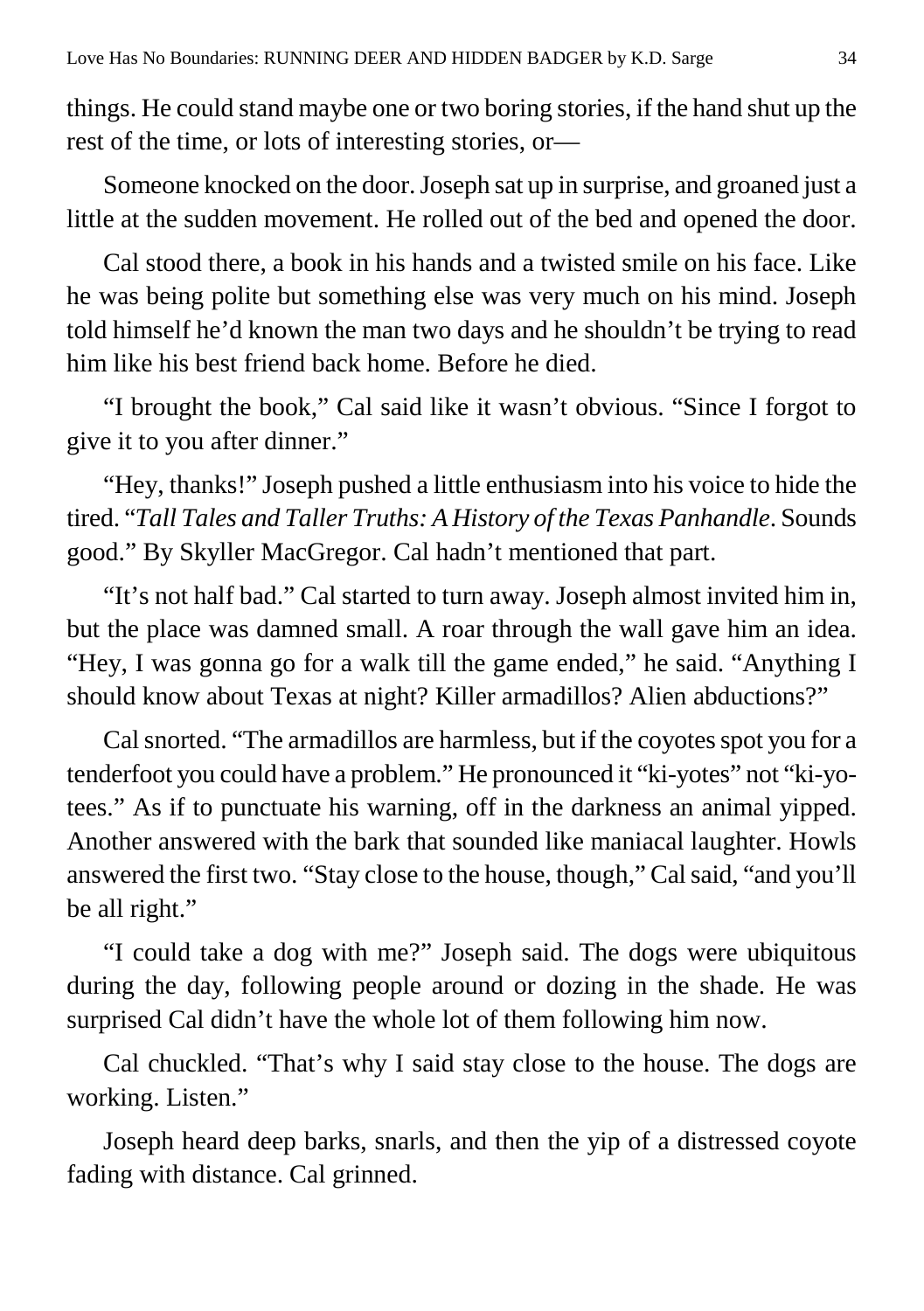"If you ever think you're worked too hard, try following them around for a day—and a night."

"Should have known you didn't keep them for the fluffy factor."

"The *Y Otra Cosa* is a working ranch," Cal said. "The only critter kept for cute is Lafe."

Joseph laughed. Lafayette "Lafe" Cisneros was one of the hands. Cheerful and funny, he had the habit of stopping work to talk with his hands. Billie said that was why he was often paired with Wobbie—because he worked best when he couldn't get a word in edgewise. "I heard it was his wife's cooking," Joseph said. Lafe's wife was Lupe.

"She keeps him 'cause of cute. We keep him to keep her. Here." Cal turned away. "I'll walk you. Have you been down by the creek?"

Well okay then.

"Only today when we met Luis Augustin," Joseph answered, following.

"Not that creek." Cal took off, walking fast towards the far end of the house where Wobbie had told Joseph, "Hain't a road fer a reason," and Joseph had ridden his horse the other way and never found time to wonder why he shouldn't go that way.

Cal's legs were shorter, but he'd caught Joseph by surprise. Now he trotted to catch up. Since they weren't working, he walked beside Cal and wondered what a near-stranger could say to help with whatever was bothering the man. "So the dogs are guard dogs?" he asked.

"Athos and Porthos—the big ones—are what's called Livestock Guardian Dogs. Once they bond with anything, human or animal, they protect it. Sekhmet's the border collie, she's a cow dog—she can turn eighteen hundred pounds of aggravated Angus with a nip on the nose. She runs with the others 'cause she bosses them too."

They walked past a low fence of close-woven wire. "Lupe's garden," Cal said. "Fence does a middlin' job of keeping the foragers out. Goes down in the ground a couple feet to discourage 'dillos."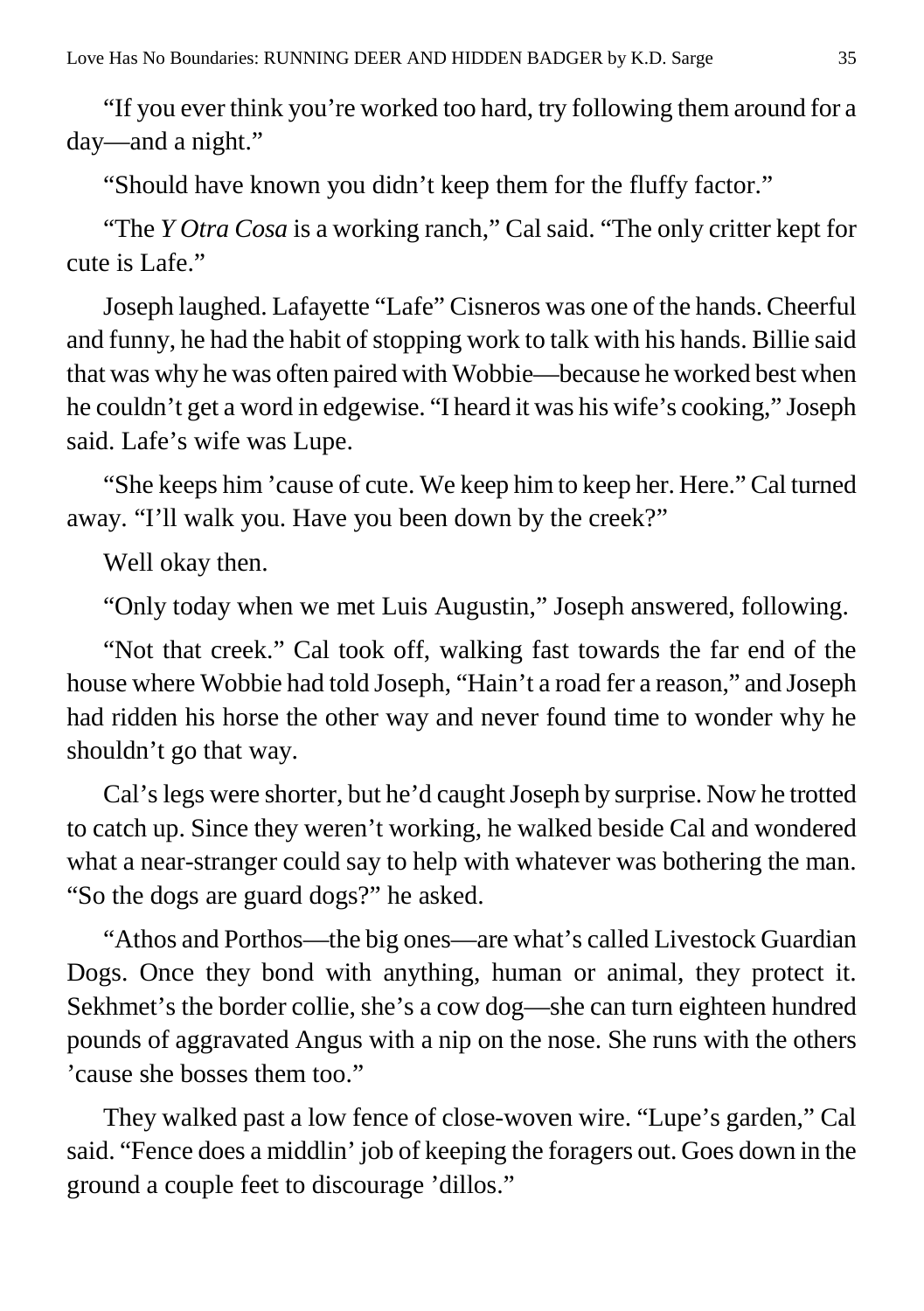Armadillos. Joseph had heard they were everywhere, but he hadn't seen one yet.

A few hundred feet on, the ground did that thing where it disappeared again. Joseph eyed the little canyon in the unbelievable light of a full moon like he'd never seen. There were stars, but they couldn't compete with that moon.

"Texas skeeters are the size of Cessnas," Cal warned, "but you'll probably survive."

Skeeters. Mosquitoes. Joseph shook his hair around his shoulders for what protection it could provide. "I'll brave them," he said.

"Here's the trail." Cal led to the edge and stopped, looked up, looked down, and looked at Joseph. "The moon's not high enough to hit the path," he said. "I could walk this in my sleep and likely have, but I'd hate to lead someone to a tumble. Take my hand?"

Joseph knew the smart move was to walk somewhere else, but he let that foolish pride take him again, and took Cal's hand rather than back down in front of him. Cal turned and led down a steep path Joseph couldn't see. He could almost see where Cal put his feet, so he tried to let that guide him.

Cal MacGregor's hand was warm and not as callused as Joseph had expected. Well, the man had spent the last year in school. And Cal had a blister on his hand. Joseph had been awed by his endurance, and he wasn't the iron man he seemed? Joseph's measure of Cal's strength came down to more human levels, while his estimation of Cal's determination went up.

The path led down in darkness, but beside them the moonlight streamed almost tangibly to the bottom of the canyon. Joseph stopped watching the path and stared at the landscape revealed.

A creek ran chattering down the canyon, but right below them it widened into a still pool. Along the canyon stood more of those trees that Joseph kept thinking were bushes because apparently they all stood in canyons next to creeks he didn't know existed. On the near side and right on the edge of the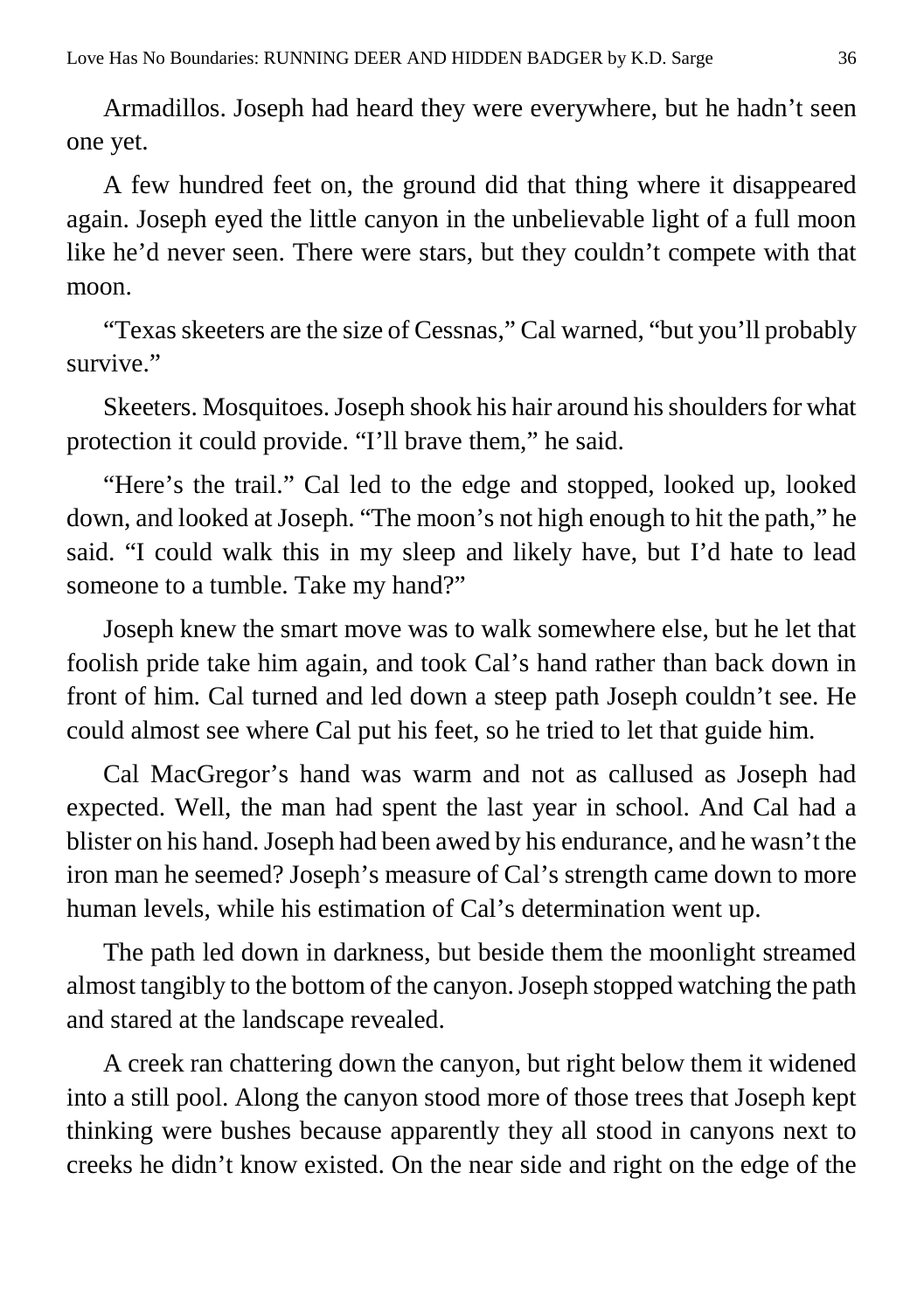pool leaning over it was the largest, a tree to dwarf anything called that back in Los Angeles, and from it hung a tire on a rope.

Ah. The swimmin' hole.

Cal led out of the shade of the cliff and the instant Joseph could see where to put his feet, let go like Joseph's hand burned. Maybe it was the blisters. Cal paced across the rocks and into the shadow of the tree. The moonlight was so bright Joseph could still see him, dappled as a breeze moved the branches.

"That same great-grandfather who served with Kit Carson planted this tree," Cal said from under it. "It's a Red River Gum—a kind of eucalyptus from Australia."

Joseph thought about his mom's "his name was Dan—I think" the one time he had asked about his father, and didn't comment on MacGregor history because he was too busy fighting down envy.

"The first ranch house was down here," Cal said. "Then Wilf reckoned he might ought to get married, only she didn't want to live with the skeeters and she did want indoor plumbing, so he built a house up on the prairie to bring her home to."

So history was Cal's way of freaking out, was that it? Joseph could see him, leaning on the tree like he needed it to stand. Like he thought Joseph couldn't see him. What the hell?

"Why aren't there a couple dozen more MacGregors?" Joseph said because sometimes he said stupid shit without thinking. He'd heard Jess MacGregor was "a shadow of herself" since the accident. Was she worse off than anyone knew? Was Cal looking at losing his mother? If she was about to become part of MacGregor history, that would explain Cal's fixation on it. "I mean, since you've been here that long," Joseph explained. "Staying in one place makes it easier to keep track of relatives."

"Good question." Cal straightened. "Bad luck, maybe an 'Injun' curse, Wilf's own misdeeds—I've heard them all. Wilf had five children, but only Kaden lived long enough to have kids of his own. A son, anyway, then Kaden got caught on the wrong side of a stampede. Down through the years—only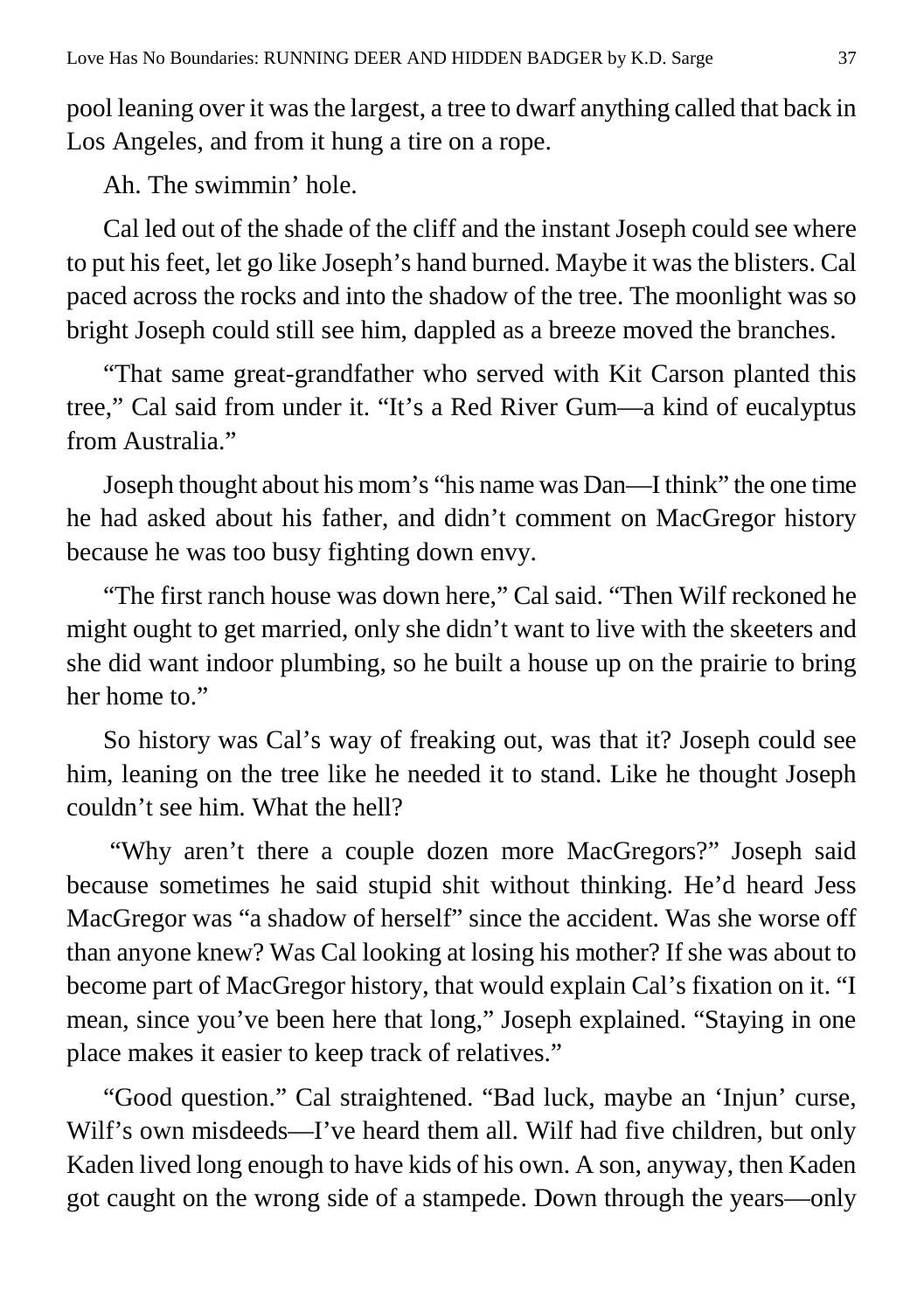one or two each generation has made it to parenthood. Mom's brother Skyller caught that damn hantavirus before they knew what it was. My brother Lyle up and moved to Amarillo after. Said he was trying to avoid the family curse. He's got two kids, but he doesn't bring them here much."

Leaving his ranch work to the new hand. Joseph knew he was there to do what the boys weren't there to do. He'd worried briefly that Mrs. MacGregor would send him back to LA when Cal changed his mind about going to Europe and came home instead.

They stood silently. Joseph restrained the urge to hold out his hand and see if moonlight puddled in it.

"You ever just want to chuck it all," Cal asked, "and light out for parts unknown?"

"Yes," Joseph said. "Definitely. Oh yeah."

"What do you do about it?"

"Umm… here I am."

Cal chuckled. "Right. Whole other world here, isn't it?"

"Pretty amazing," Joseph agreed. "It's three states away from home, but there's so much I don't know." And a lot of that could kill him or at least hurt pretty bad, like the scorpion thing. He hadn't realized that before he left California.

Joseph wondered, not absently, if scorpions liked water. And moonlight.

"I was born on this ranch," Cal said. "Pretty near certain I'll die on it."

"There are worse fates," was the best Joseph could think of. Was it the moonlight? Was it sheer desperation? Why was Cal talking to the person he knew the least for probably twenty miles?

Maybe because Joseph was a stranger. Anyone else might lecture Cal on his duty, or his history or something. Joseph knew he had no right, and he wouldn't have anyway. He knew the walls-closing-in feeling too well, the overwhelming urge to just run before you couldn't, before you were trapped forever and maybe dead—Joseph had cut and run. How much worse was the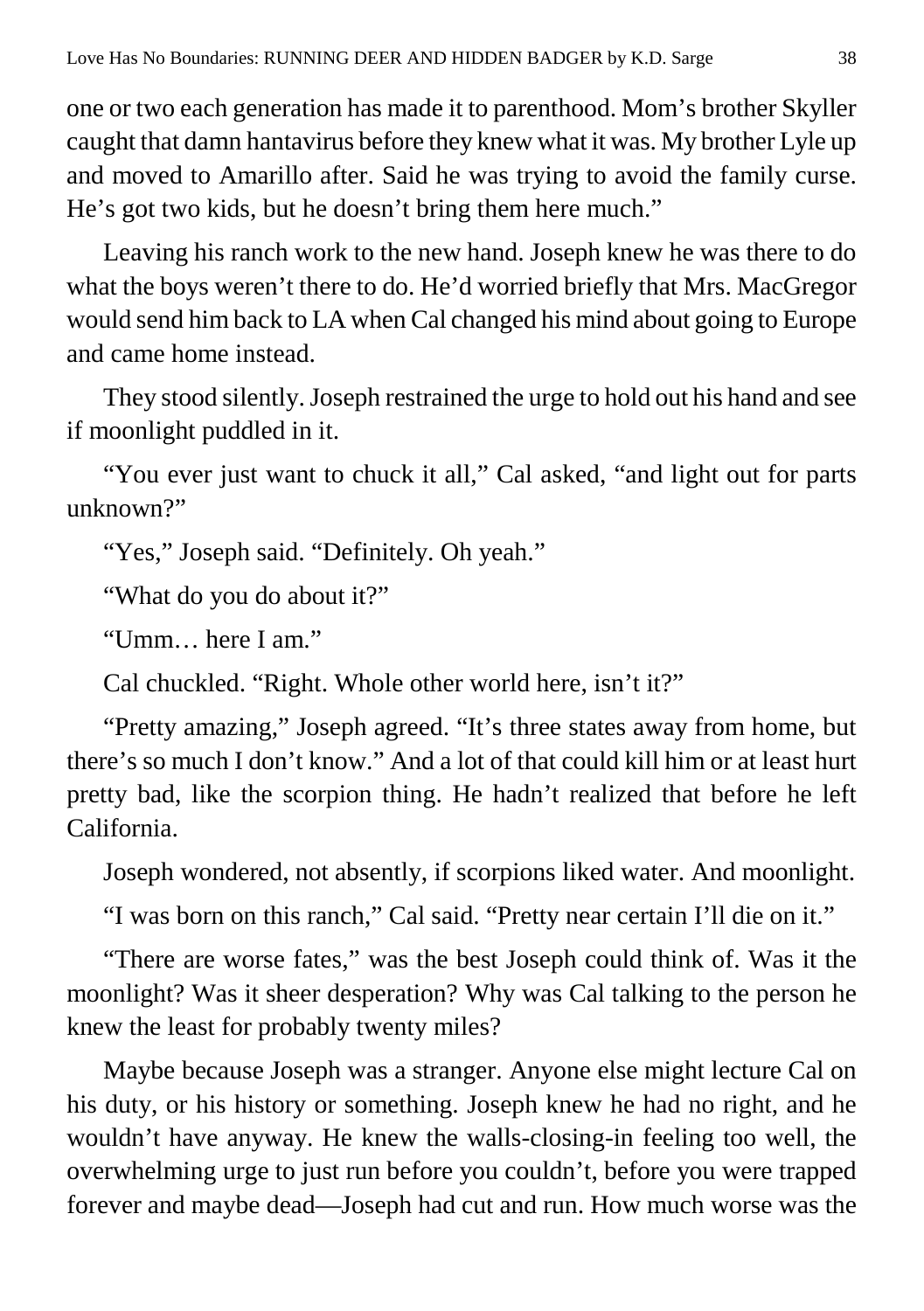claustrophobia for Cal, sixth generation and the last of the MacGregors, with upright and honest duty in front of him?

"God's country, they call Texas," Cal said. "You oughtta see when it's foggy—happens just this side of never—and the sun's rising out of the fog and it hits just right, the air turns to gold all around and you can't breathe it's so magical."

Joseph figured the subject change meant Cal wasn't going to cut and run. He knew his duty, and he was damned well going to make the best of it. So talk about how beautiful his trap was. "Right here is pretty nice," Joseph said. "Is that a firefly?" A spot of green light had lit over the creek. Either it was a firefly or his joke about alien abductions hadn't been a joke.

"Yes." A sound came out of the darkness, like the "twang" of a rubber band. "And that's a tree frog," Cal said quietly, walking slowly, lightly, from the tree to stand next to Joseph. "If we keep still," he said softly, "they'll all be back in full chorus soon."

Joseph stood still and watched the firefly wander. His eyes picked out more, little flares of green light all around. He knew crickets, though he didn't think he'd ever heard them so loud. The *twang* sound repeated, and more voices joined in. A deep *ba-RUP* was probably a bull-frog. He'd heard them in movies or documentaries or something. In the dark something peeped, and something answered, and then a whole chorus came in. The noise swelled to fill the night. A breeze brought Joseph cool air off the water, and he wrapped his arms around himself. "I can't believe it's so… much," he said.

"They say all of nature is the sound of millions of creatures trying to get laid."

Joseph snickered.

"You think this is loud, you should hear them when spring first gets started," Cal murmured. "Every wild critter goes nuts when spring hits."

"It's… amazing." Unlike in daytime, or maybe unlike on the high plains above, the air in the canyon was soft and just on the pleasant side of damp. The brightest moonlight Joseph had ever seen streamed down from above, and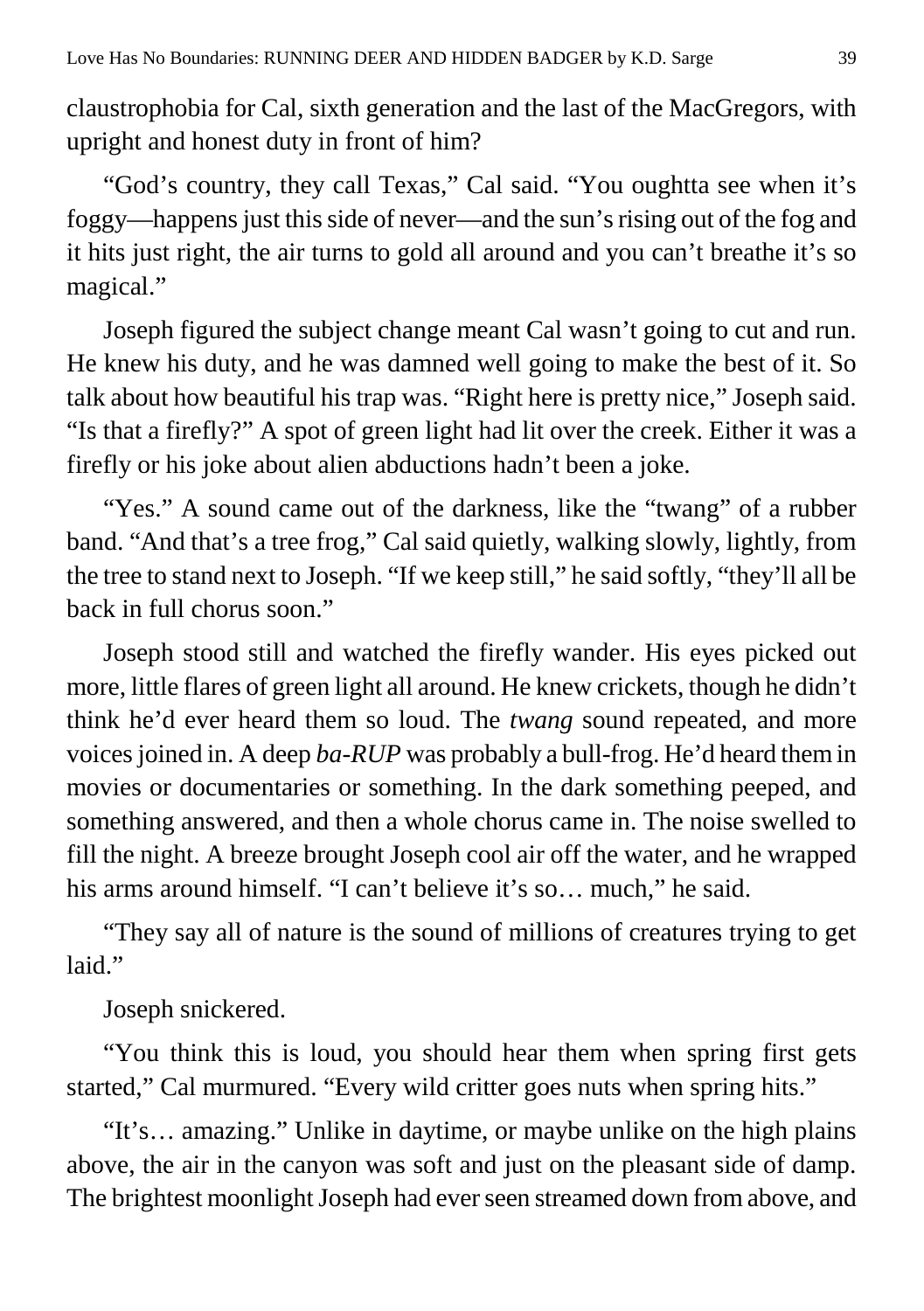all around him wildlife moved through their lives as if the humans didn't exist at all. "You could—it's easy to imagine one of those books where a man steps out of his time and into prehistory or something."

"Texas abides," Cal said. "She's not much impressed by us, on the whole."

"Isn't there some philosophy thing—or physics—that time doesn't actually exist, it's just an invention like… like making shapes out of the stars and telling stories about them?"

Cal shook his head. "Friend, I don't know. Too deep for me."

Joseph stood in the pale light and watched the fireflies flit, listened to the many-voiced chorus of life around him. From the plain above, the plaintive howls of coyotes floated down, and Joseph thought about the veil between the human world and the spirit and shivered. Then he shook himself. No one he'd ever known had come to Texas to die. Shawn wouldn't come all the way to Texas to haunt him. If anyone needed to worry about a visit from the restless dead, it would be Cal.

"Reckon the path's lit enough to go back up," Cal said, unaware of Joseph's thoughts. "And we'll be rousted out early to help with the gather."

"You mean I'll actually get to ride a horse near a cow?" Joseph asked. Oh. Hell. Now he had to walk back up. Just the thought made the wonder go away and the aches come back.

\*\*\*\*

Cal hadn't been kidding about being rousted out early. Joseph wasn't even up when the knock came on his door, and after he threw clothes on and staggered out, went back for a jacket and wandered out again, he didn't make it as far as the house in the pale light. Wobbie hailed him from the paddock, where Cal was saddling a horse while his own mount Chisholm stuck his nose down Cal's neck as Cal worked. He was done saddling before Joseph could get there to take over, tossing Joseph a grin as he swung up on Chisholm. Once Cal was up, Lupe handed him a metal cup and something wrapped in a cloth napkin.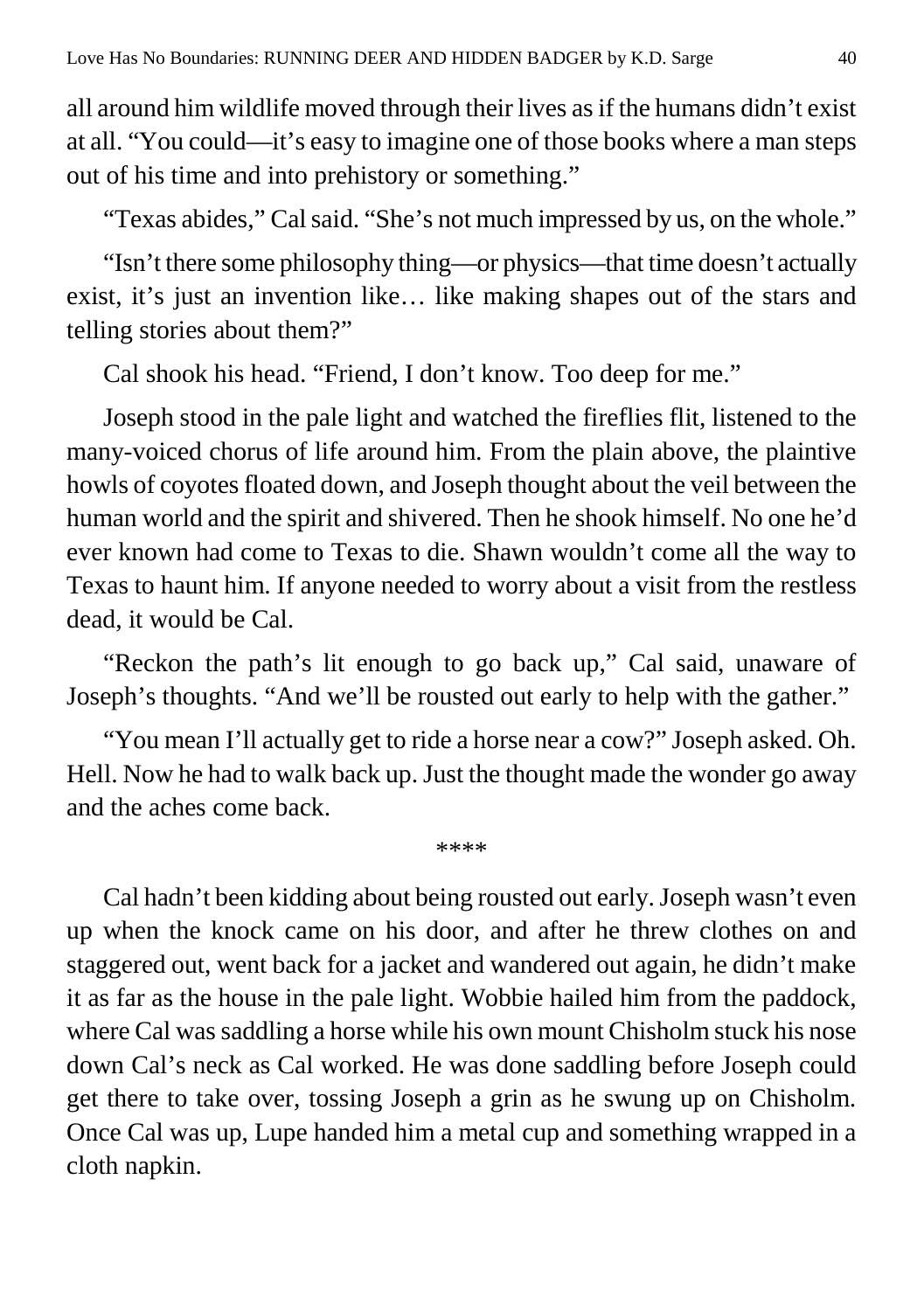"Breakfast," Cal said, as Lupe held out the same to Joseph. "When you're done, tie the cup and napkin on your saddle." He tugged a pair of leather laces hanging from the side of his saddle to show Joseph where.

"Tippy cup!" Joseph said. "Man, I used to love these."

Cal grinned. He didn't look like he felt like bolting today. He did have his gun on his hip, and his lasso tied on the side of his saddle.

"You're on Delilah," he told Joseph, "just so you know."

"Hey, hey, good morning, littlest MacGregor!" Lafe's horse bumped Cal's and he grabbed Cal by the back of the neck and shook lightly. "Riding with the big boys today?"

"Somebody's gotta show you how to work, Lafe."

"Oh ho! Somebody's hat's gotten big!" Lafe tapped his own hat. "Morning, city boy. You young'uns just hang back and see how it's done today, huh?"

"And while you're showing," Lupe said, holding out a sandwich, "don't you show them how to fall off your horse midstream, Lafayette Cisneros."

"Guadalupe my darling!" Lafe said, clutching his heart as the hands laughed. "How can you betray me so?"

"Take your breakfast or I'm giving it to Cal."

Lafe snatched the sandwich a heartbeat before Cal's hand got there.

"Lupe—"

"Hey, Running Deer!" Bart Collier, not the brightest of the ranch hands, slapped Joseph on the back. "Ready to get up close and personal with persons of the bovine persuasion?"

"Running Deer?" Cal demanded. "What's this?"

Bart's grin folded. Every one of the cowboys in hearing range found something to do with his hands. Cal's solid stare wasn't on Joseph, though, so he didn't answer either.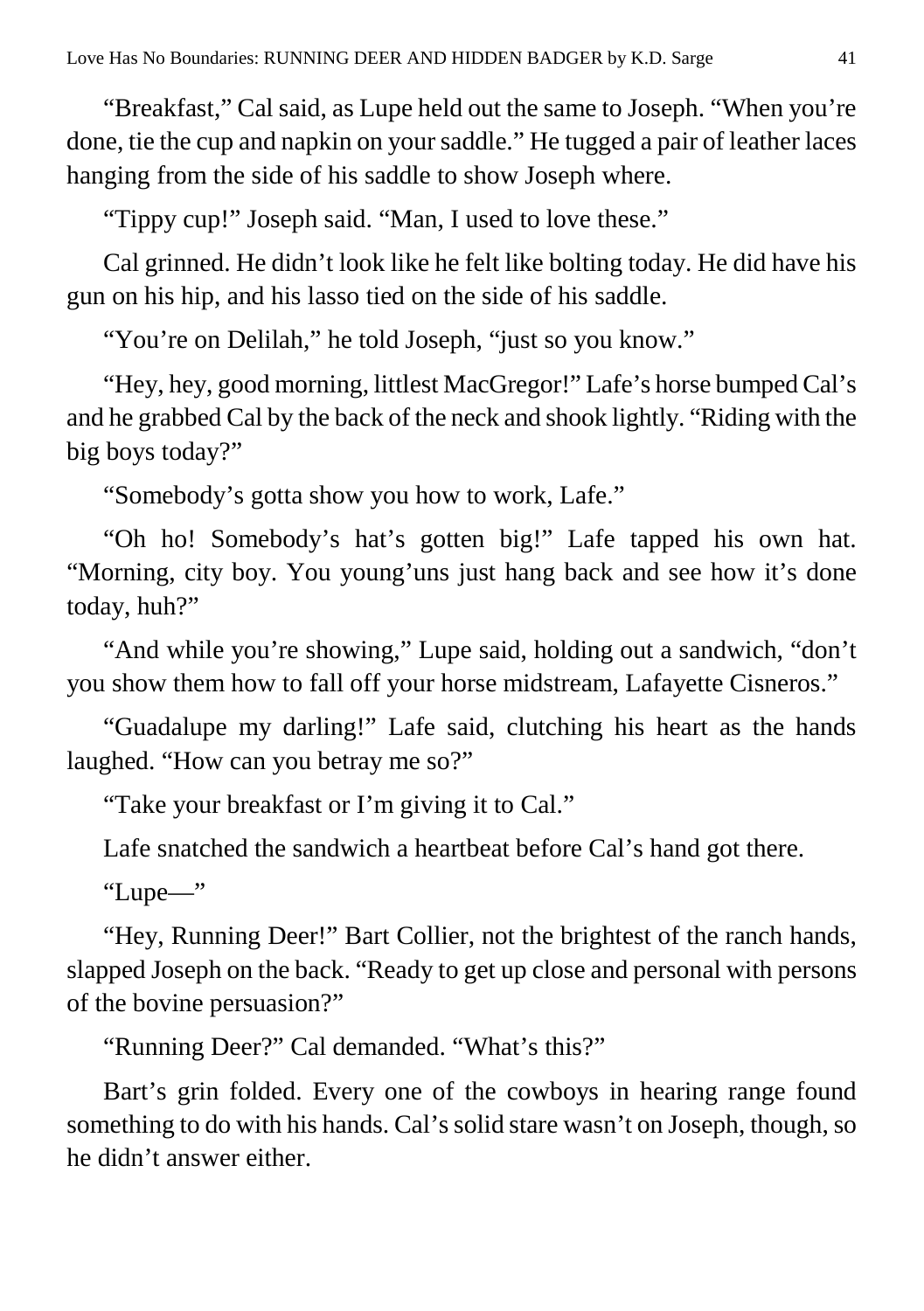Cal waited. His horse shifted under him and his saddle creaked. Bart jerked like he'd shouted.

"Just a joke, Cal!" he blurted. "Nobody meant nothing. He's fine—and he's fast! Boy can sure run!"

"The bull trick," Cal said. "Right? Tricked him into a field with a bull?" Cal snatched off his hat and smacked Bart with it. "Dammit, Bart! You could've got him killed then you give him a name mocking his history?"

"It wasn't me—" Bart began, implicating his friends.

"Wobbie!" Cal shouted.

"I'll take care of it, boss." Wobbie swung up on his horse. He was a big man, and his horse was the tallest of the animals so he looked down on everyone. Most of the hands looked away as he surveyed them. Joseph bet Wobbie—and Cal too—were taking note of who couldn't meet Wobbie's eyes.

"Let's move 'em out," Wobbie said after a long silence. Lupe opened the gate and Billie directed her horse through it.

"Sorry," Cal muttered as Chisholm paced through the gate, Delilah's nose by Cal's stirrup. "Sometimes they're idiots."

"I'm the idiot who fell for it."

"I hear tell," Cal said, exaggerating his drawl, "city-folk don't gen'rally put much stock on an animal's junk."

"I hear tell there's a big damn difference between a cow and a bull, and city-folk who like life better learn it."

Cal snickered. "Huge difference, about two foot long."

"Holy shit!"

"Pretty much. Except when a cow's got a calf. She can get meaner than any bull then. That's easier, though—any damn fool knows not to get between a mother and her baby."

Joseph bit into his breakfast and didn't mention that it hadn't occurred to him, since no one else seemed worried about working with cows instead of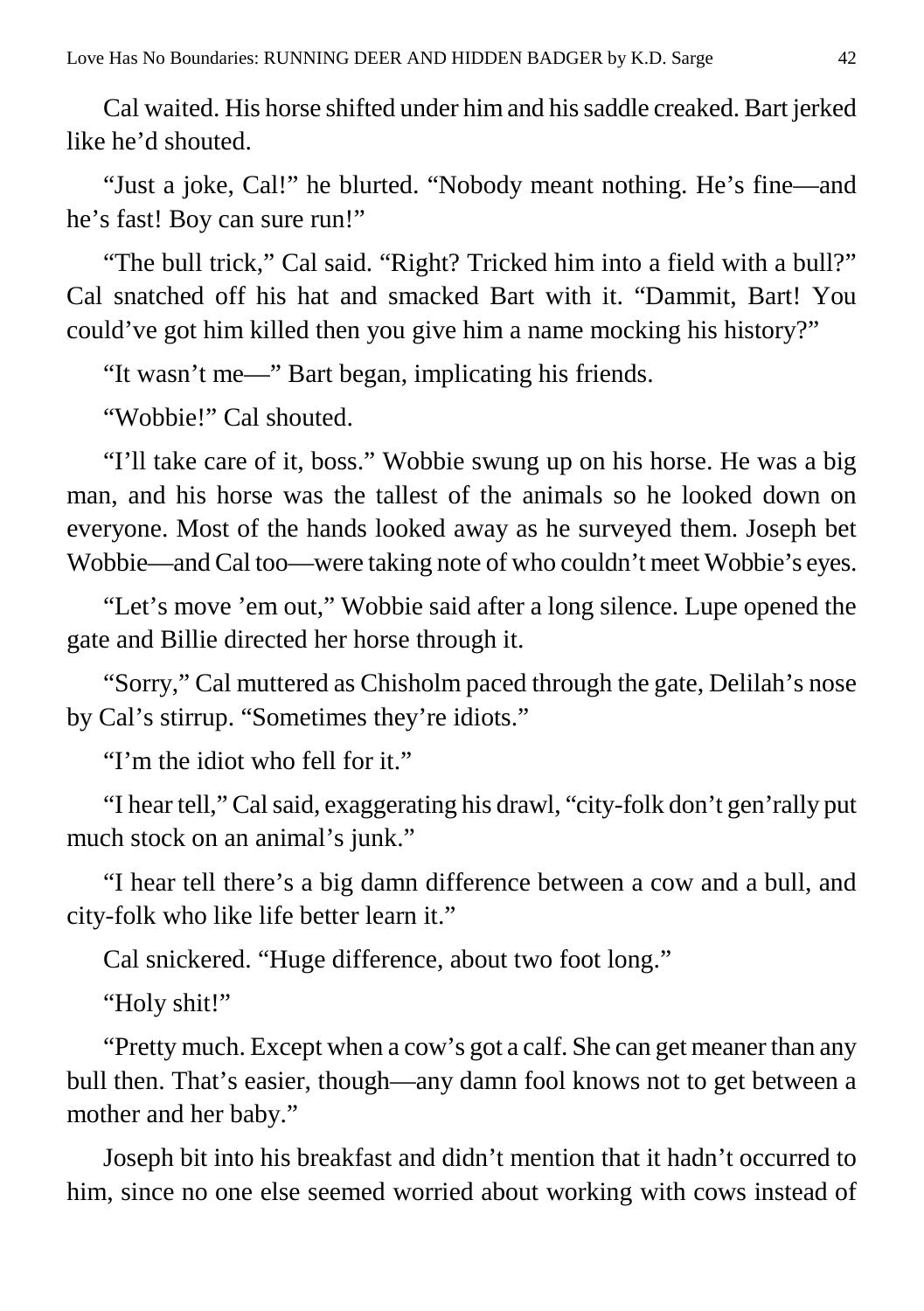bulls. He sipped his coffee, letting his horse follow Cal's as she seemed happy to do. Wobbie's horse loped by, taking him to the front of the little posse.

"Is he John Wayne's illegitimate son or something?" Joseph asked.

"Could be," Cal said, "for all I know. I've never asked. Don't know as I'd look if I could, but he doesn't have an employee file I could check either. Only contract he's ever had was Granddad's handshake."

The reciprocal of that factoid was that a handshake was all the contract Wobbie had ever needed to get fair treatment from the MacGregors. Nice thing to know about your boss.

Joseph had tried bringing his iPod for long rides, but it took him too far from what he was doing, and the dissonance between Texas and street music was too much. So he didn't know how long it was before Billie and a few other hands split off, or how long after that he finally saw cows. Most of them had calves sticking close. Well, that should make it easier not to get between.

"You ride with me," Cal announced, like Joseph hadn't been at his stirrup for the last however long. "The goal is to get them moving slowly. A stressed cow loses weight and also produces less milk, which stresses her calf."

"So try not to push them faster than a good mosey?" Joseph asked.

Cal grinned. "Yes. A smooth mosey is the perfect gait for a herd on the trail." He untied the straps holding the lasso on his saddle and put the loops of rope over his saddle horn. "If you need to come at a cow, do it from the side the calf's not on. If for some reason you can't, come at her slow. Make sure it sees you, and likely the calf'll scoot around to the other side. Then you can get his momma to mosey along to the group."

"Should I have a lasso?" Joseph asked.

Cal snorted. "No."

At Wobbie's direction, the riders spread out. "We'll ride the whole pasture first," Cal said, "and gather them up. Then we'll move them. Got your phone?"

"I do." Using a cell phone to ride herd seemed wrong to Joseph on a basic level, but he could see the value in instant communication when they would cover so much land they'd lose sight of each other.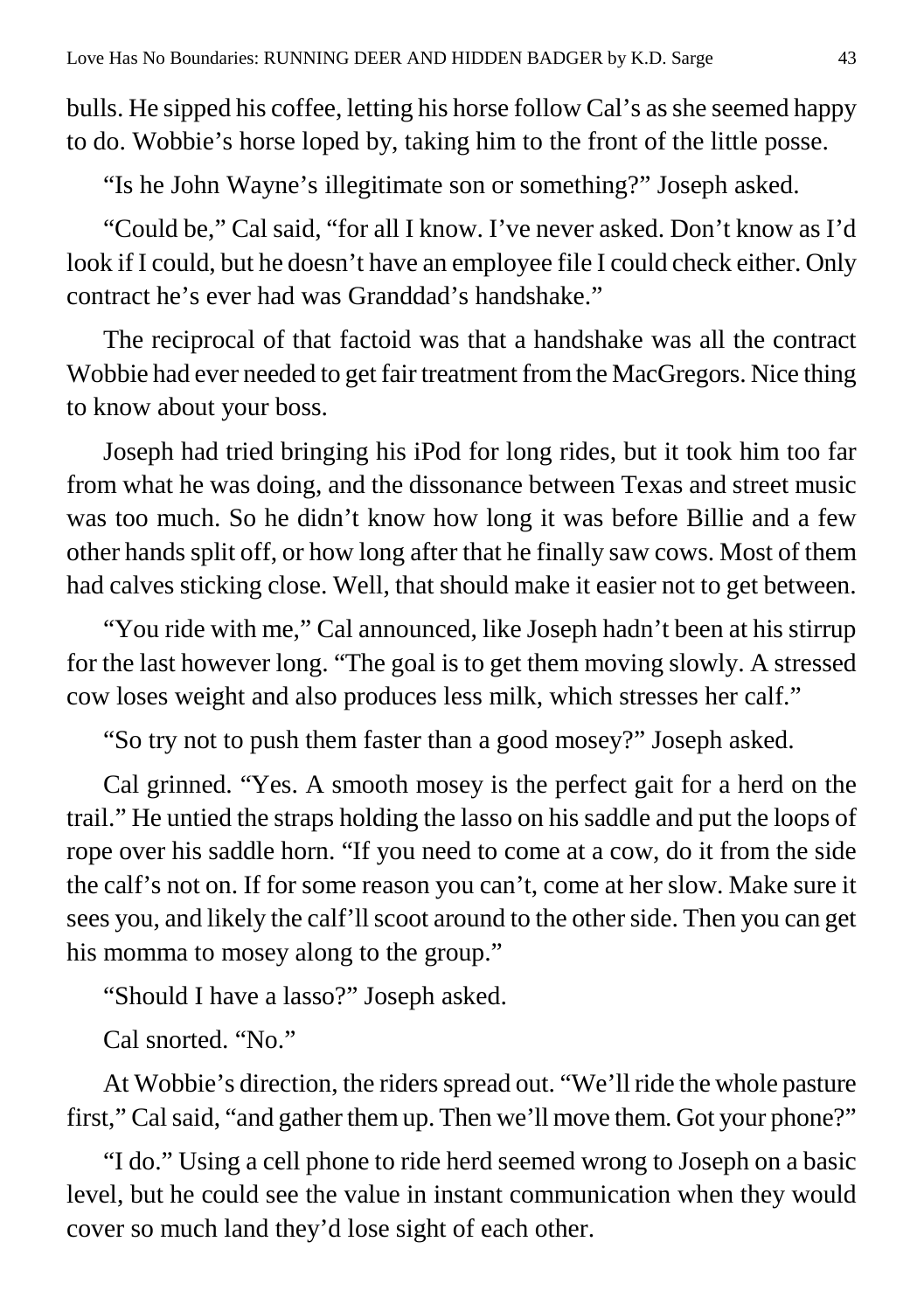Riding through a patch of tall grass he wondered how the horses knew where to put their feet, but his mare plodded on behind Chisholm and didn't seem to be tripping over anything.

"Next question?" Joseph called as they rode along a fence, getting to their assigned position. It was the first time Joseph had approached cows on horseback, and he was noticing a surprising discrepancy. Cal turned his head and tilted it, waiting. "Why is Wobbie's horse the only big one?" Joseph asked. "Why choose horses so much smaller than the cows they're supposed to herd?" Nearly all the grown cattle were black and huge, perhaps shorter but way more solid-bodied than the black-and-white cows Joseph remembered counting on long road trips. They also, thankfully, did not have horns. Joseph had seen pictures of Texas Longhorns and he wanted nothing to do with them.

"That," Cal answered, "is better seen than told. Likely you'll get a demonstration before too long."

It was the first time Cal had put him off. Joseph decided he could take it on faith that a smaller horse was better, and he was safer where he was than up behind Wobbie. If Cal's hat-beating of Bart was any sign, the MacGregors took the safety of their ranch hands seriously.

Cal reached some point in the sea of grass that meant something to him though not to Joseph, and turned in his saddle. "Stop here," he ordered. "When I turn in, you do too. Watch for Lafe—" Cal pointed to where the hand sat his horse on their back-trail, "and don't lose sight of me. Remember to mosey."

Joseph snickered as he reined in his horse.

Cal continued alone for a while, then turned his horse and started into the field. Joseph clucked to Delilah as he prodded with his heels and she pulled her head out of the grass and moved. In Joseph's pocket his phone vibrated.

*Don't let a horse graze when she's supposed to be working*, the text from Cal said. *She'll get bad habits*.

*Yes, sir*, Joseph texted back.

*Delilah knows her way around cattle*, Cal sent, *but if you let her get lazy, she might endanger you both.*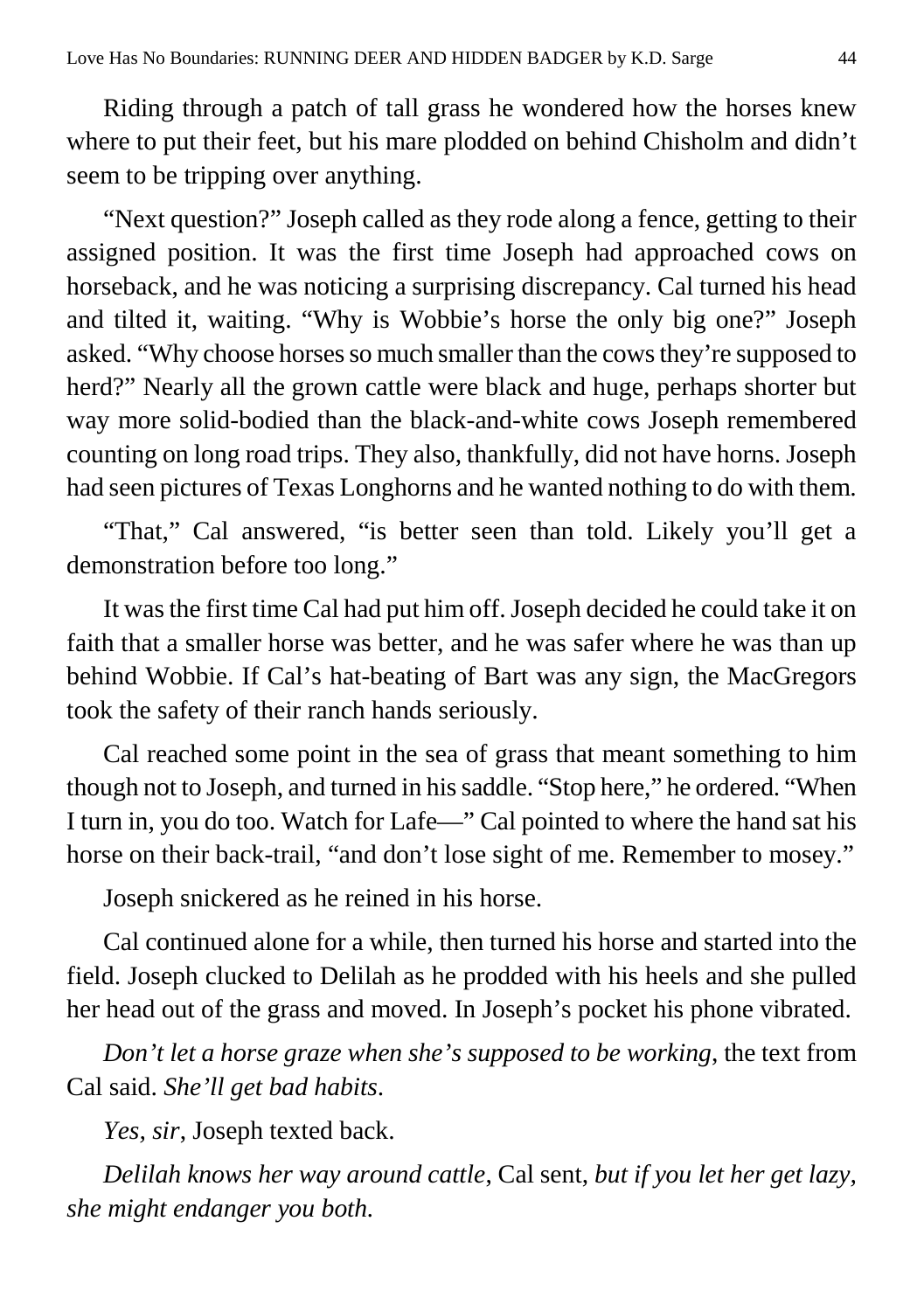*I'll be more careful*, Joseph promised, sitting up in the saddle. He might have thought Cal was just being a nanny, but there were all the missing MacGregors. Clearly ranching was more dangerous than Joseph had yet seen.

Off to Joseph's left Lafe met cattle. He heard the man call out to the cows, and saw him ride close enough to whack a stubborn one across the backside with his lasso. The cow jolted into motion but only jumped a step or so before she slowed to the mosey the others had adopted. Lafe grinned at Joseph and tapped his hat.

On Joseph's right, Cal met cattle and did pretty much the same thing. He didn't look to see if Joseph was watching. He also didn't startle a single jump out of his cattle.

Joseph rode on, until he approached a clump of cattle clearly in his area. He nudged Delilah into a trot as Cal had done, and waved his hat in lieu of a rope.

"Hup, hup, hup!" he called, and the cattle started to move. Joseph looked to Cal and got a grin for reward.

Through the morning the cowhands worked, pulling the herd together and setting it in motion. When Cal and Joseph and Lafe neared each other again, Lafe rode over to Cal.

"There's a calf in trouble," he said, pointing. "The bald-face heifer with the limp. I think she's got some wire on her off hind leg, but momma won't let me near enough to see."

Cal pulled out his phone and punched a speed dial number. Lafe sat staring into the herd, keeping his eye on the calf in question.

"Wobbie," Cal said into the phone. "Send me someone you can spare that's good with a rope. We need a look at a calf."

In minutes Gina came riding around the edge of the milling herd, followed by Steve and Juan Carlos.

"Cut her out, Lafe, Gina," Cal said, and the two cowhands rode in among the cattle. Joseph couldn't see how they managed it exactly, but soon Steve and Juan Carlos were moving the rest of the herd on while one cow was held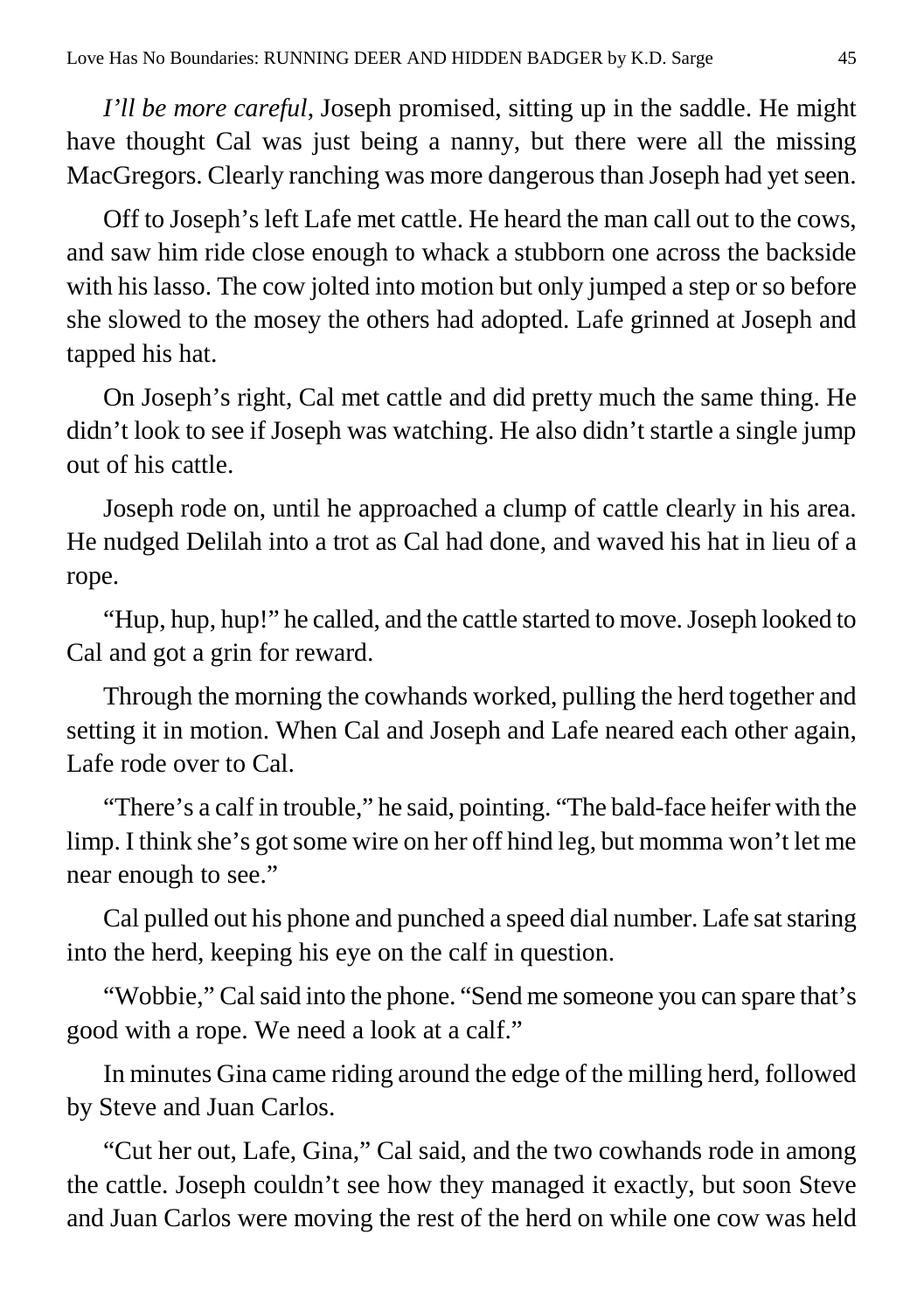back by a rope on her neck, Lafe's horse backing away to hold her as the cow struggled to follow the herd. She lowed as her calf pressed against her. Even Joseph could see the little one had something wrong with its leg.

"Gina, rope the calf," Cal ordered. "Lafe, take her down when she turns. Joseph, you're with me."

Gina's lasso spun above her head then flew, and Lafe did something with his horse, and suddenly the cow was on her side on the ground, Lafe wrestling her legs together and tying them. Gina's horse backed, dragging the calf away from the cow, then she flung herself out of her saddle to tackle the calf. It bellowed, its mom bellowed back, and Joseph jumped from his horse's back as Cal did, remembering to drop his reins so the mare would stay put.

"Joseph, on her neck," Cal ordered, so Joseph put his knee and his weight on the animal's neck like Gina had and she moved away. Cal grabbed the calf's hind leg and pulled it straight.

"Wire," Gina said like it wasn't obvious, barbed wire wrapped around and starting to cut into the calf's skin. She dipped a hand in a pocket and came out with a pair of pliers. "Two minutes, boys, give me two minutes..."

"No hurry," Cal muttered, fighting with the waving leg. The calf bleated, a desperate little sound, and its mom bellowed back, deep and angry.

Joseph was perfectly placed to watch her struggle, nearly a ton of pissedoff mom that would kill him in a heartbeat if she got the chance. Lafe had tied three of her feet together, but she still writhed, trying to get her legs under her.

Then she got a leg out.

"The cow—" Joseph gasped.

"She's working free!" Lafe shouted from the safety of his horse. Cal jumped.

"Get away from the calf!" he ordered, vaulting into Chisholm's saddle. Joseph didn't move because Gina didn't, she had her back to—

"Ten seconds," she muttered. "Hold, baby, hold ten seconds—"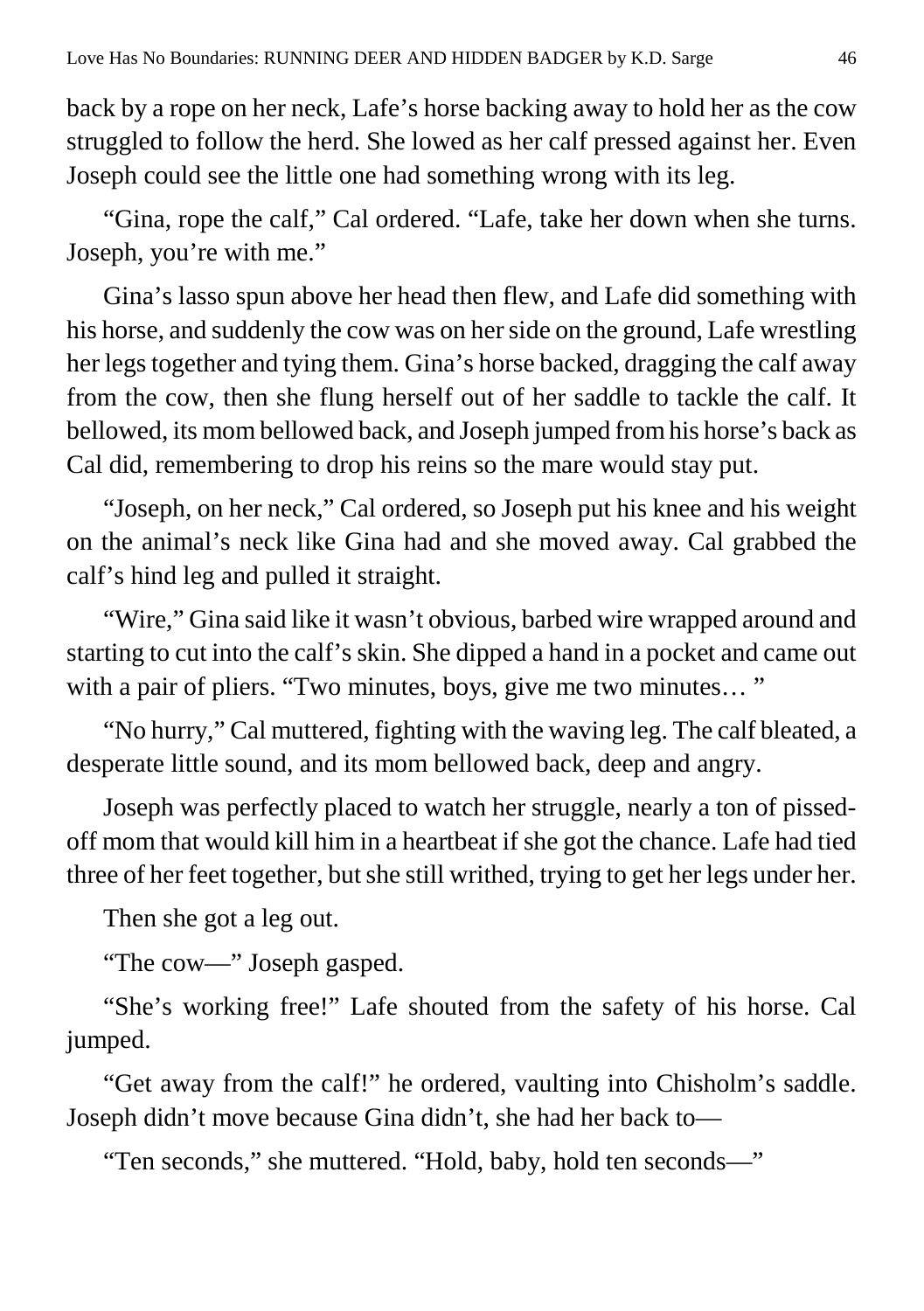"Not gonna get it!" Joseph gasped but he stayed because fighting her would take longer than ten seconds.

The cow roared to her feet, her front feet hobbled but murder in her eyes then the loosened rope fell off her—

"Hi hi hi!" Cal's feet and Chisholm's legs appeared, blocking Joseph's view of the enraged mother. Chisholm's head was down and his ears back, angry posture of his own but Cal sat loose on his back. "Gina, get off that calf!" he shouted.

"Five seconds!"

The cow lunged towards Chisholm's back end but the little horse spun in place, glaring her down. She lunged again, he spun again. She lowered her head and pawed the ground and Chisholm's ears went flatter, his head lower. Cal took the lasso off his saddle horn.

"Gina, I swear to God if this horse or Joseph gets hurt because you—"

"Done!" Gina bounded away. Joseph jumped up and Lafe was right there, his stirrup empty and his hand out.

"Clear!" Lafe shouted as the calf bolted and Joseph landed behind him. Cal and Chisholm dodged out of the way of the mother and child reunion.

Gina had Joseph's reins and everyone had cleared out so the angry mother had no close target, and her baby stuck close to her side. She lifted her tail with a bellow and both ran off after the herd.

"Joseph," Cal said, his voice tight, "get back on your horse. When you drop rein you drop *one* rein, so you can get back up in a hurry and ride."

"Yes, sir," Joseph said with not a hint in his voice or his mind of sarcasm. Lafe gave him a hand down and he walked to his horse while Cal rode over to Lafe and smacked him with his hat.

"What the hell kinda tie was that?" he demanded, smacking again as Lafe hunched his shoulders. "You could have killed us all!" *Smack!* "Keep your mind on your damn knots!" *Smack!* "You going to—" *Smack!* "—tell Lupe you let—"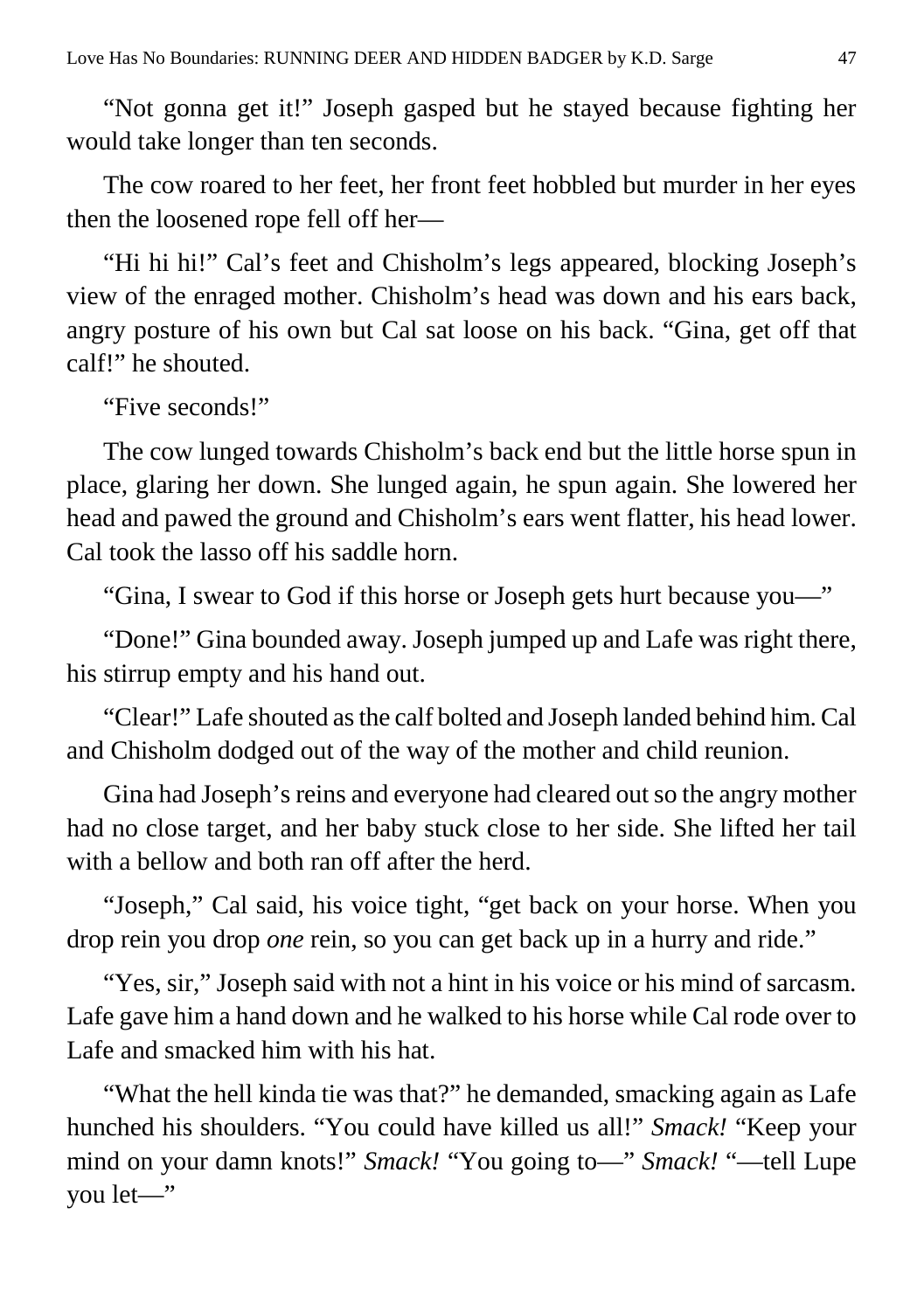"Cal," Gina said, "gonna be a long day yet. You'll regret doing that to your hat."

"And you!" Cal stopped beating Lafe to point the hat at Gina. "I'll have you—both of you!—in the kitchen with the babies till you die of shame or Lupe learns you some goddamn *sense*. We could have roped her again!"

"Figured it was easier to just get 'er done," Gina said, hunching her shoulders like Cal had smacked her too.

"Ride herd," Cal snapped, turning Chisholm after the cattle. The other horses followed, their riders silent. Delilah tried to take her favored place by Chisholm but Joseph held her on the far side of Gina instead.

When they came to the herd Cal pulled a bandana from his pocket and tied it on his face. Gina and Lafe did the same, then Cal held a bandana out to Joseph without a word. Joseph tied it on and took a deep grateful breath of less-dust-filled air.

After the adventure of the maddened cow, the day went more like Joseph thought a cowboy's day should. The ranch hands rode along the edges of the herd, keeping it moving and collecting stragglers, but no one needed to rope anything and Joseph got to stay safely in his saddle. He kept Delilah clear of Chisholm on the pretext that they were supposed to spread out, but eventually he found Billie riding her red horse next to him.

"Tell me," she said, smacking her horse's nose with her lasso when it tried to nip Delilah, "what in tarnation has Cal tossing his horns?"

"…tossing his horns?"

"Mad. Pissed. Got his dander up."

"How can you tell?" All Joseph could see of Cal was his eyes, and maybe the stiff way he—

"Looks like someone nailed him to the saddle," Billie said. "And his hat's more smushed than it was this morning."

Joseph shook his head and told her the adventure of the maddened cow. Billie whistled when she heard what Gina had done.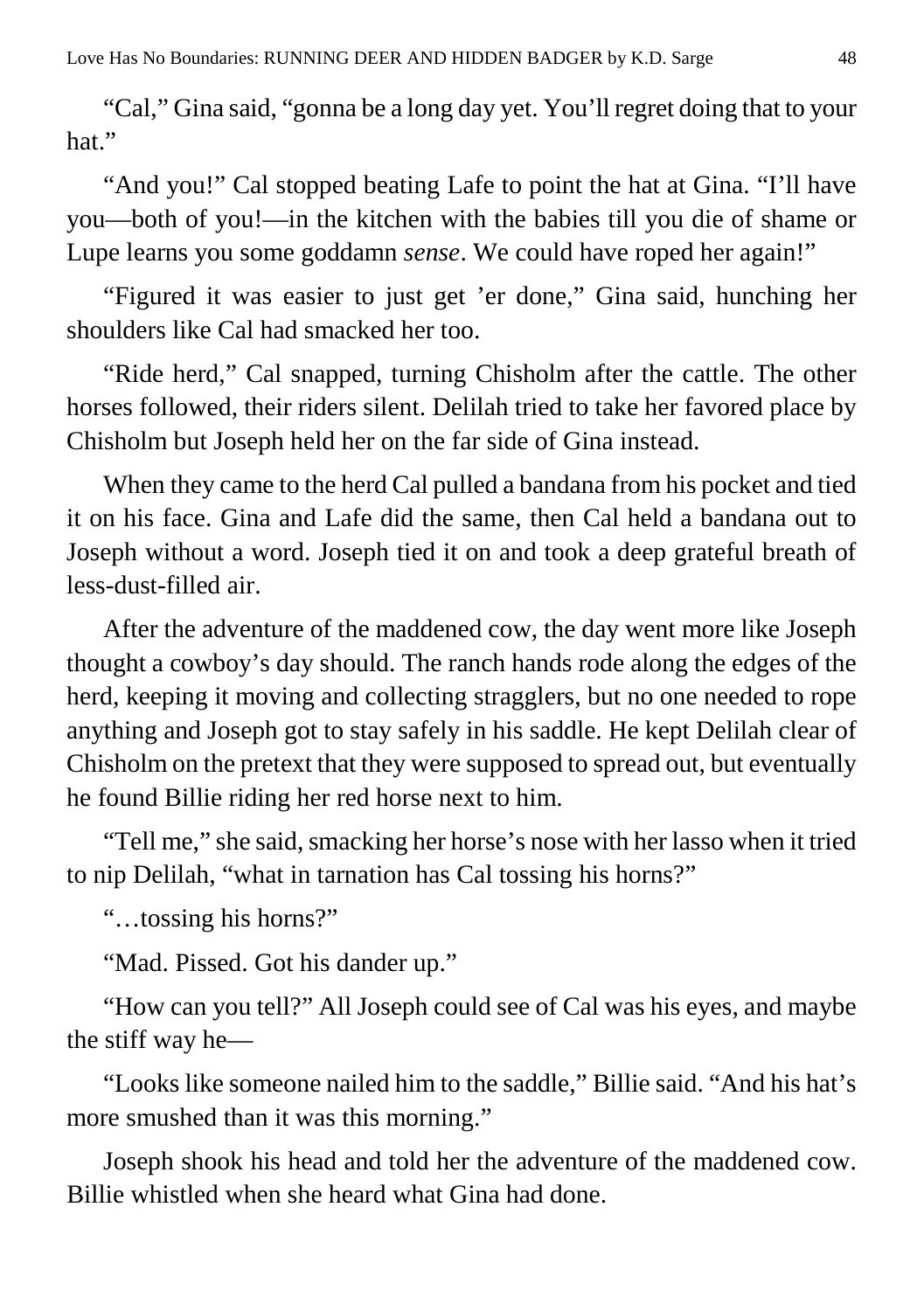"That little idiot," she said. "She thinks she's gotta be better and braver than any of the boys and she's right. But when a MacGregor runs and tells you to do the same…" Then she took off her hat and smacked Joseph on the shoulder with it. "What would have happened if you got up when you were told?"

"Gina would have been alone—"

"BZZT!" Billie buzzed like a game show. "Gina couldn't hold the calf and pry at the wire, so she'd have given it up for hopeless and moved her own ass."

 $\lq\lq$  Oh "

"Instead you both endangered Cal and Chisholm, because do you think for one second he'd have saved his own self with either one of you on the ground and a dead easy target, and I do mean *dead*?"

"No," Joseph hunched his shoulders, mimicking the others without meaning to. He was sure of that, now the terror was gone. The only way that cow would have gotten to him and Gina was through Cal.

"You've got the excuse of being a tenderfoot greenhorn newbie what don't know shit from shinola," Billie said. "But I seem to recall you don't want slack on that account. Or do I misremember?" She leaned to smack her rope on the rump of a cow that was moving at a too-slow mosey.

"No," Joseph said. "I don't want coddled."

"Then you listen to Cal MacGregor. Wobbie and his momma both won't countermand him, so you might ought to to follow their lead. Boy's a born stockman. Not to mention he's your boss as much as Jess. He can fire you just as quick and he's twice as likely to do it."

Every time it turned dangerous Joseph wasn't sure he wanted the job, but he was absolutely sure he did not want to be sent off by Cal MacGregor.

"I'll remember," he promised. Listen to Cal. He'd known that, really, he'd just… forgotten, in the heat of the moment. "Chisholm," he said, changing the subject a little, "glared that cow down, I swear, and kept her back."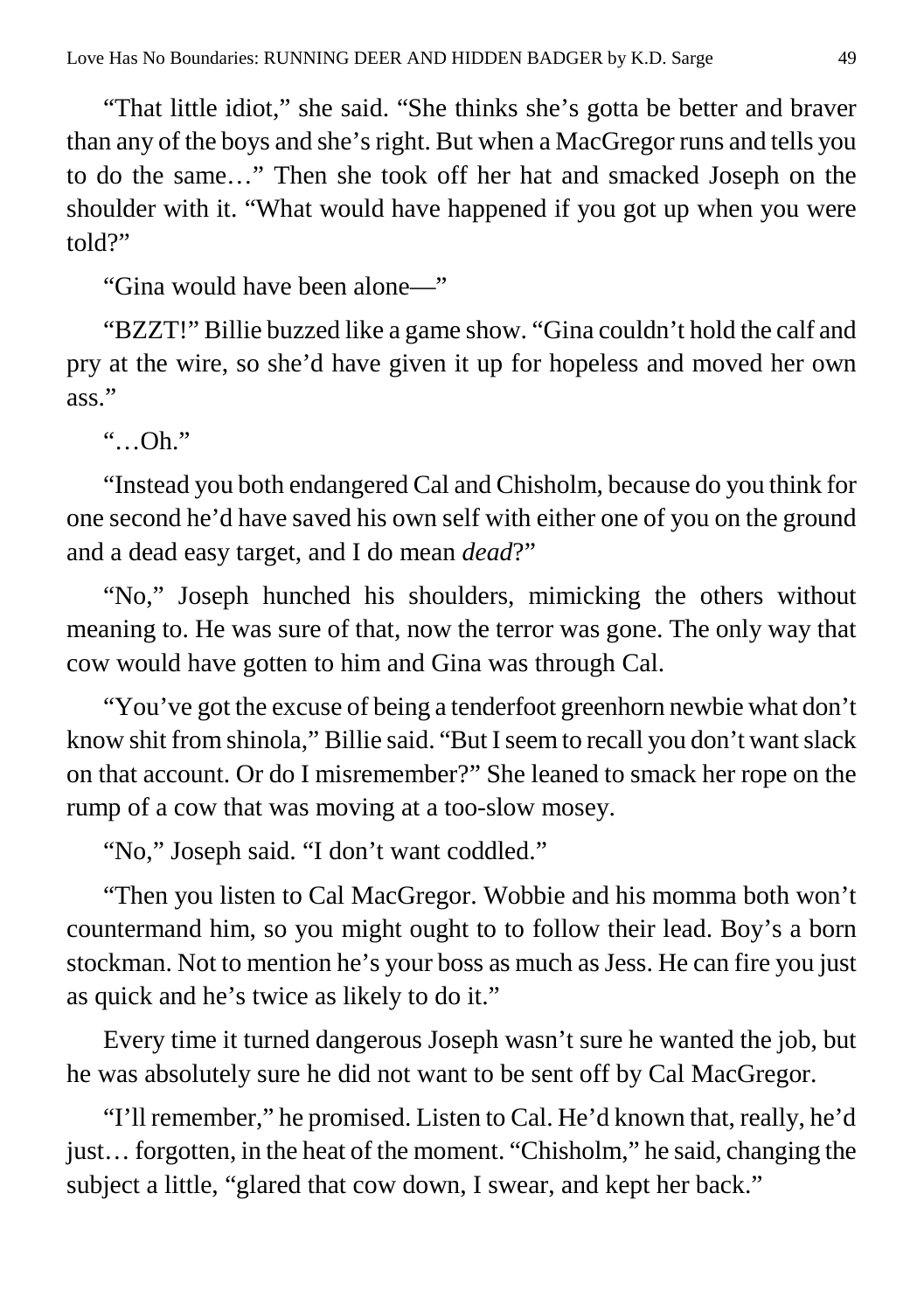Billie chuckled. "Him and Cal are a match. Generations of careful breeding to get the finest cutting horse in Texas and a proper cowman to ride him. Chisholm knows his job and he loves to do it."

"Okay, I'll bite. What is a cutting horse's job?"

Billie rolled her eyes. "Cutting one certain animal out of the herd and keeping her out till we're done with her. You really want to see Cal and Chisholm dance, wait till the fall sorting. Watching those two work is like being in the front row at a ballet. Impressive as all hell."

"I don't know," Joseph said, his eyes finding Cal by his crumpled hat off to the side of the herd. "I'm already pretty impressed."

"Hmmph," Billie grunted, taking her hat off again, but this time she swiped her sleeve across her face instead of hitting Joseph with it. She dropped the hat on her saddle horn and ran her fingers through her short grey hair, keeping one hand on the reins. Unlike Delilah and Chisholm, her horse had a habit of minor misbehavior. "Why'd you leave Californy again?" she asked.

"Just needed to get away," Joseph said, trying to remember what he'd told her last time and failing. Why did she keep asking? He did remember that last time she'd called it "cali-for-nigh-ae."

"Uh huh." Billie prodded her horse and it turned to head off a contrary cow trying to go the wrong way. She didn't come back, so Joseph focused on keeping the cows moseying in the right direction and forgot to keep clear of Cal until Delilah found her way back to Chisholm's side.

Cal glanced at him but didn't speak.

"Billie says when stuff goes down I need to listen to you," Joseph said in a sort of apology. "Not anybody else."

"It was mostly my own damn fault," Cal said without looking at him. "Don't know how I managed to forget Lafe's worthless as tits on a bull most of the time."

"Texas slang is so… evocative," Joseph said.

Cal snorted. Joseph let Delilah keep her nose by Cal's boot. After a while he started telling himself yes, he was an actual cowboy herding actual cows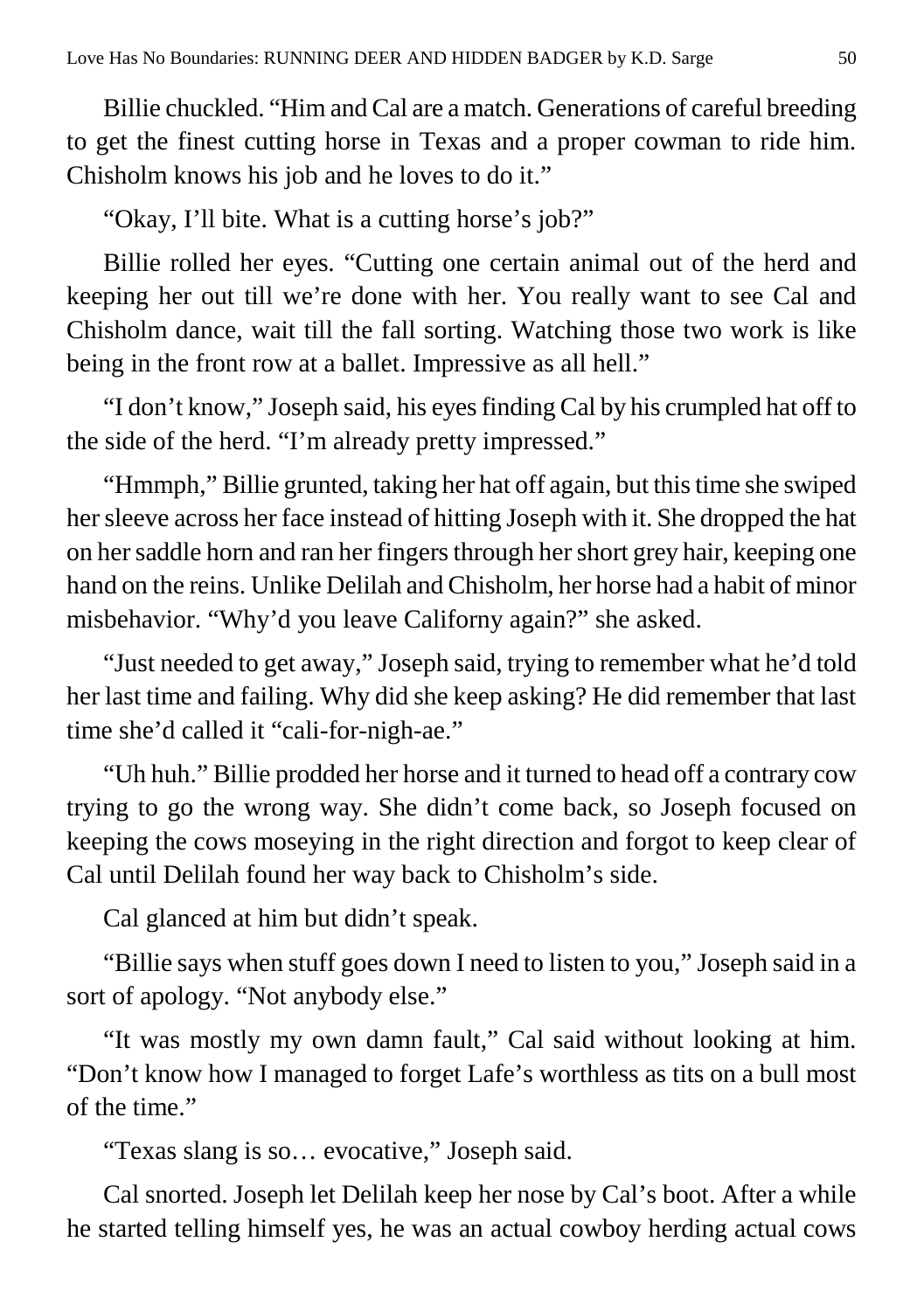but it was not nearly so glamorous as the movies made it out to be so he should just get over it and think about going back to Sefu's shop where he knew what he was doing. Before he got someone killed.

It was only natural that he kept glancing at Cal, the person he seemed most likely to get killed besides himself.

When the cattle were finally moved, it was midafternoon. Sandwiches had been passed and devoured despite the grit of the trail pervading them, and the last warm gulps of water had been taken from canteens and water bottles. Joseph felt like he had dirt in every fold and pore of his body and he'd never be clean again. Cal pushed his hat to the back of his head and Joseph could see the line across his forehead where his sweat had washed the yellow dust away.

"That's it," Wobbie said, as Billie got down to close the gate. The tail end of the herd had stopped not fifty feet off, nose down in fresh grass. It didn't look much different from the other pasture to Joseph, but then, he wasn't a cow. "Head back, boys and girls," Wobbie went on. "Gina, Lafe, Joseph you're on barn duty. The rest of you take the afternoon."

On the far side of the group Lafe heaved a deep sigh. Next to Joseph, Gina swore under her breath. Joseph didn't make a sound. An extra hour of forking manure was light punishment for what could have happened.

Cal clapped Joseph's shoulder, sending up a cloud of dust then spun Chisholm to point his nose the other way. "Ready for a run?" Cal asked Joseph as Delilah performed a less impressive turn. Cal tugged his bandana down to grin at Joseph then shoved his hat down on his head. "Not the whole way, of course, but—"

"Last one in the jacuzzi is sweet on his horse!" Billie shouted, and her horse shot off. Chisholm bolted after, Cal leaning low over the little horse's neck. Joseph let Delilah chase him. His hat tried to fly as he thundered across the plain. Joseph snatched it off, letting the wind stream his hair out behind him, and despite the dust and the tired and the work he ran towards, Joseph laughed into the wind.

The "jacuzzi" was the swimming hole Cal had shown him, Joseph discovered when barn-duty was done. Lupe had sent snacks down to get them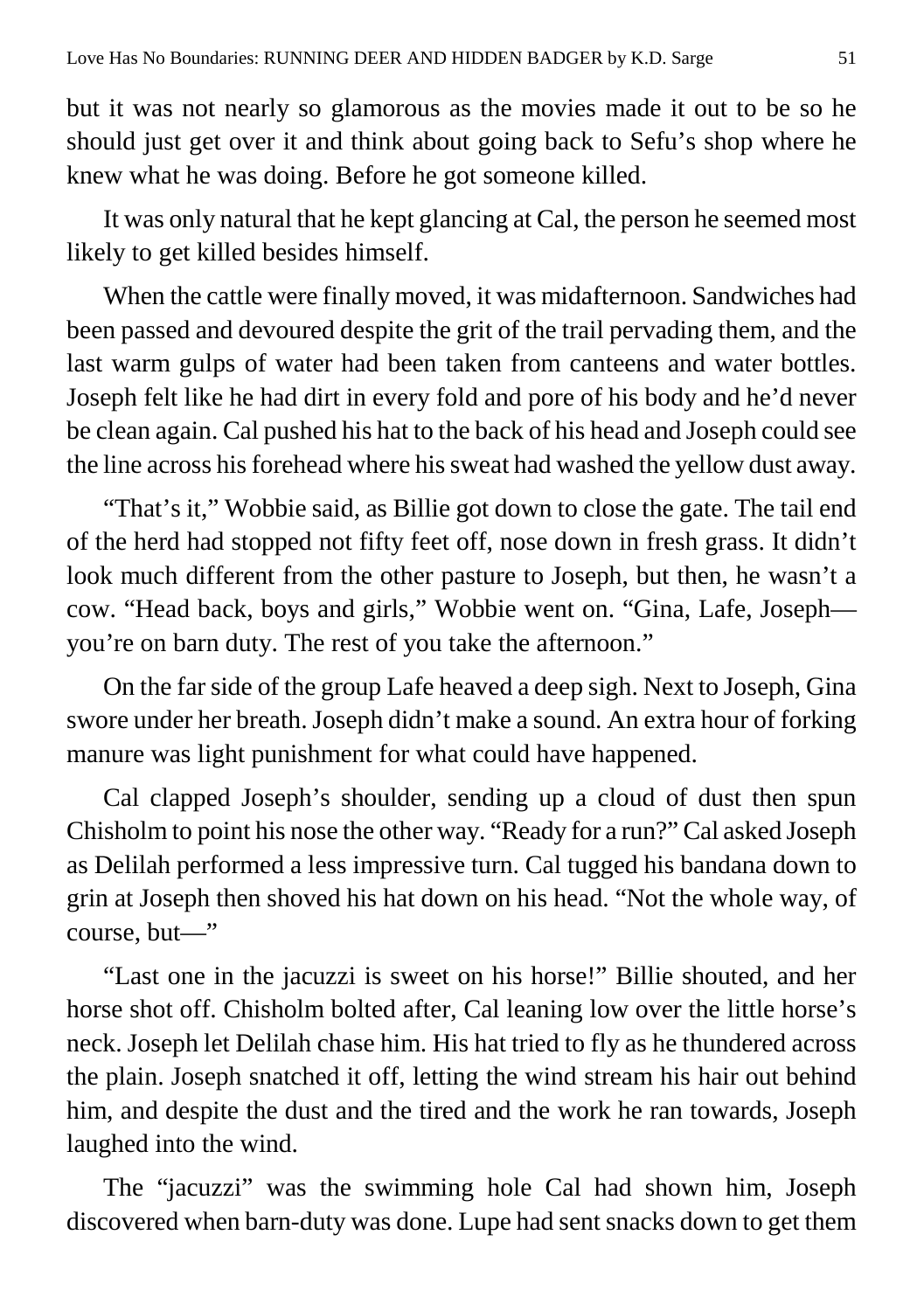by until dinner, and someone had put a case of beer in the stream to cool. The ranch hands played in the water and dozed in the shade and Joseph thought he could get used to ranch life after all, though he wondered why Cal didn't come down.

\*\*\*\*

Cal went into the house through the laundry room door, and was stripped to his jeans before he came out of the laundry room. He padded barefoot down the hall, trusting Lupe and Mom would be busy elsewhere for the ten seconds it took to get to his room. Once there he hung his gun belt above his desk and tossed his boots then his hat on the floor. The poor thing lay there crumpled and Cal shook his head. Probably time for another one. Again.

Whatever. At the moment the important thing was that he get down to the "jacuzzi" before Lafe splashed all the water out.

That, of course, was when his phone rang. Cal picked it up because only a few people had his number, and all of them deserved instant access to him.

Lyle's home number, calling at a time he and Cal should both be working. Cal flipped the phone open.

"Howdy. Is everything all right?"

"I should be asking you!" Lyle's voice had laughter in it, so Cal relaxed and dropped his jeans. Swim trunks…

"Everything's fine here," Cal said. "It's just not often you call so early."

"I took the afternoon off to help Enola get the party set up. I'm guessing since we never heard from you that you're not coming? We at least got Mom's polite refusal."

"Sorry, Lyle. I've been busy."

"You're never going to have a minute to yourself as long as you're chasing extinction."

"I do not want to go over this again."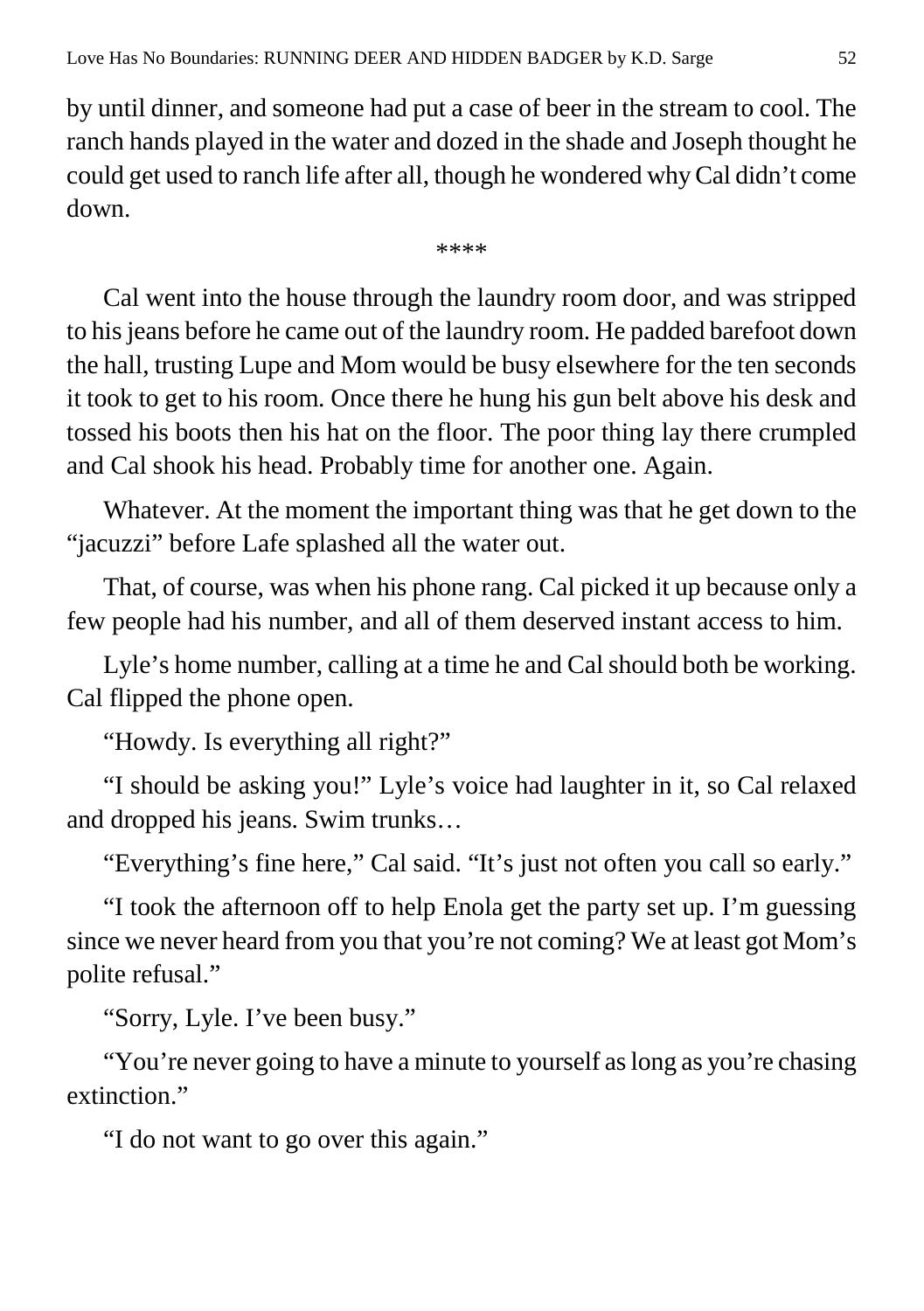"Too bad. I had an offer today. It's more than the last one. Enough to put you through school, buy Mom a house, and neither of you would have to work for at least ten years if you played it smart."

"And the *Y Otra Cosa* would be drilled and fracked and blown up." Cal turned a dresser drawer over on his bed. Where the hell were his swim trunks? "No."

"You've seen the shape Mom's in. The finances are similar. Hasn't shown you that, has she?"

"No," Cal said again.

"You're not going to turn the tide by yourself, Cal. The ranch has been killing MacGregors and dwindling because of it for years. You and Mom are the only ones who won't see it. We need to sell while people still want to buy."

"No."

"So you'll work yourself to death, you'll watch Mom do the same, and then what? There won't be any more MacGregors to pick up the reins, will there?"

Cal winced. "You asshole," he muttered.

"I'm your brother. It's my job to make you see the truth so you take care of yourself. Come to Amarillo. Acceptance is growing, and no one here will ever care if you father babies. You can play with mine. Leandra has been flat-out pining for you."

"Lyle—" Cal closed his eyes. "Give my love to Enola and the girls." He closed the phone and drew back to throw it against the wall, but instead he tossed it on his bed. Cal jumped with both feet on the abused hat, then stalked into the shower.

\*\*\*\*

In the morning Cal's assignment was to take the truck and Lafe to the Nine Tails tank and get it pumping properly. Of course Wobbie didn't put it that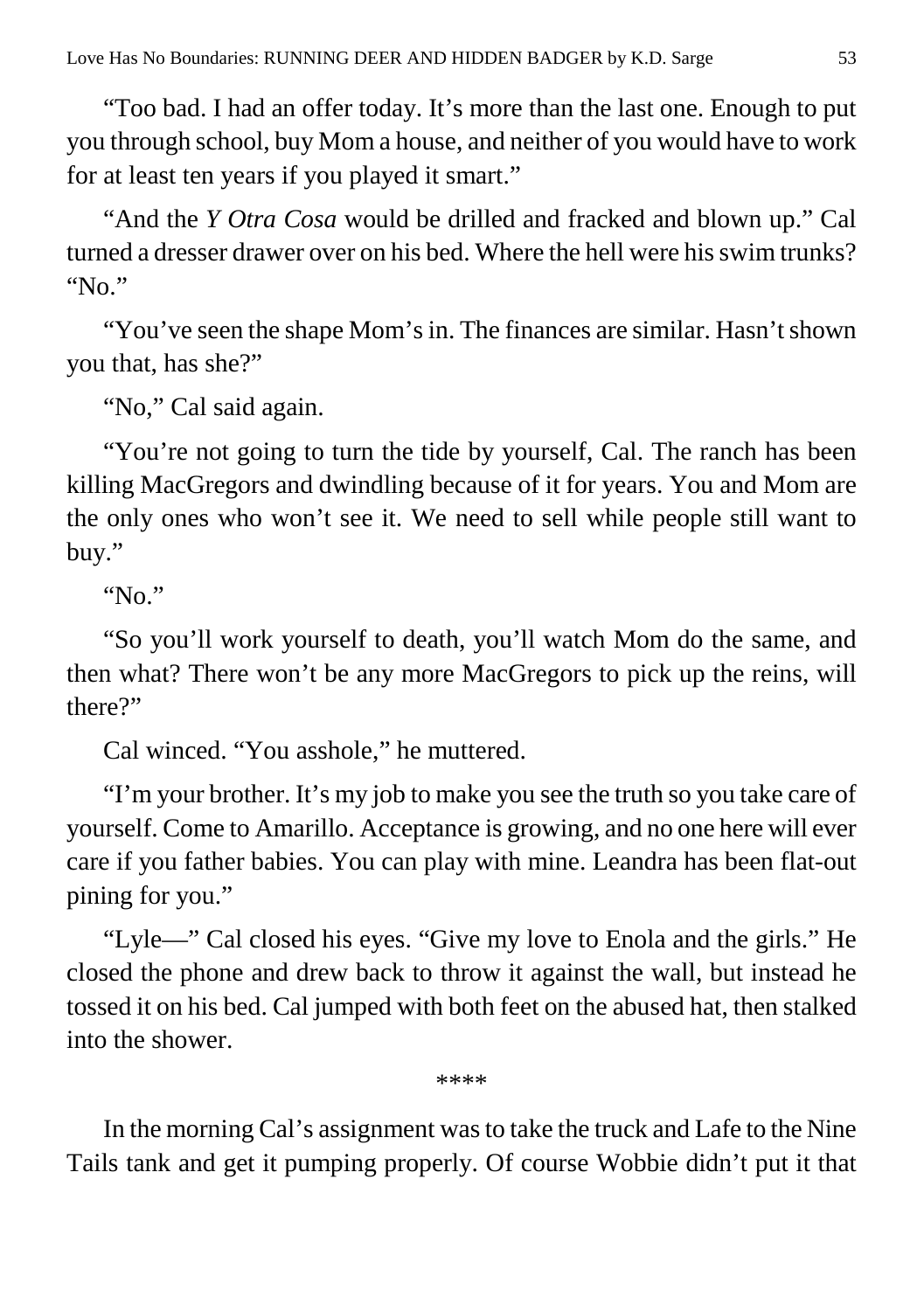way. There was "might" and "if you've a mind to" and "surely could use" until Cal said he'd take care of it.

The pairing was understandable. Only Cal, Wobbie, and Billie got much work out of Lafe, and Billie was on foal watch still. Didn't mean Cal had to like it.

When Cal had Lafe and the supplies in the truck, though, the consarned thing wouldn't start. 'Round and 'round the starter went, but the engine wouldn't catch. From the paddock, Joseph came running.

"Pop the hood," he told Cal.

Wasn't like he could mess it up much. Cal popped the hood. Joseph leaned under. Cal kept his hands on the wheel and didn't lean out the window to admire the portions of Joseph's anatomy not under the hood.

"What's pretty hair gonna do?" Lafe muttered. "So anyway, there I was—"

"Try it!" Joseph called. Cal turned the key and the starter cranked but nothing else happened.

"Cut it!" Joseph said. "Hold on—now try it!"

Cal turned the key and the engine roared like an engine built before "quiet" was a thing. Joseph dropped the hood and stepped back with a grin. Cal grinned back then leaned out the window.

"Wobbie!" he shouted. "I'm taking him!" He pointed at Joseph. "You take Lafe!"

"But I—" was as far as Lafe got. Cal helped him out of the truck. If he had to listen to Lafe rattle on all day, he'd probably beat the man with more than a hat. That couldn't be a good thing.

Joseph was a far sight prettier than Lafe too. Cal reckoned he deserved that.

"Great!" Joseph said when they were rumbling out of the yard. "A day not on horseback! Where are we going?"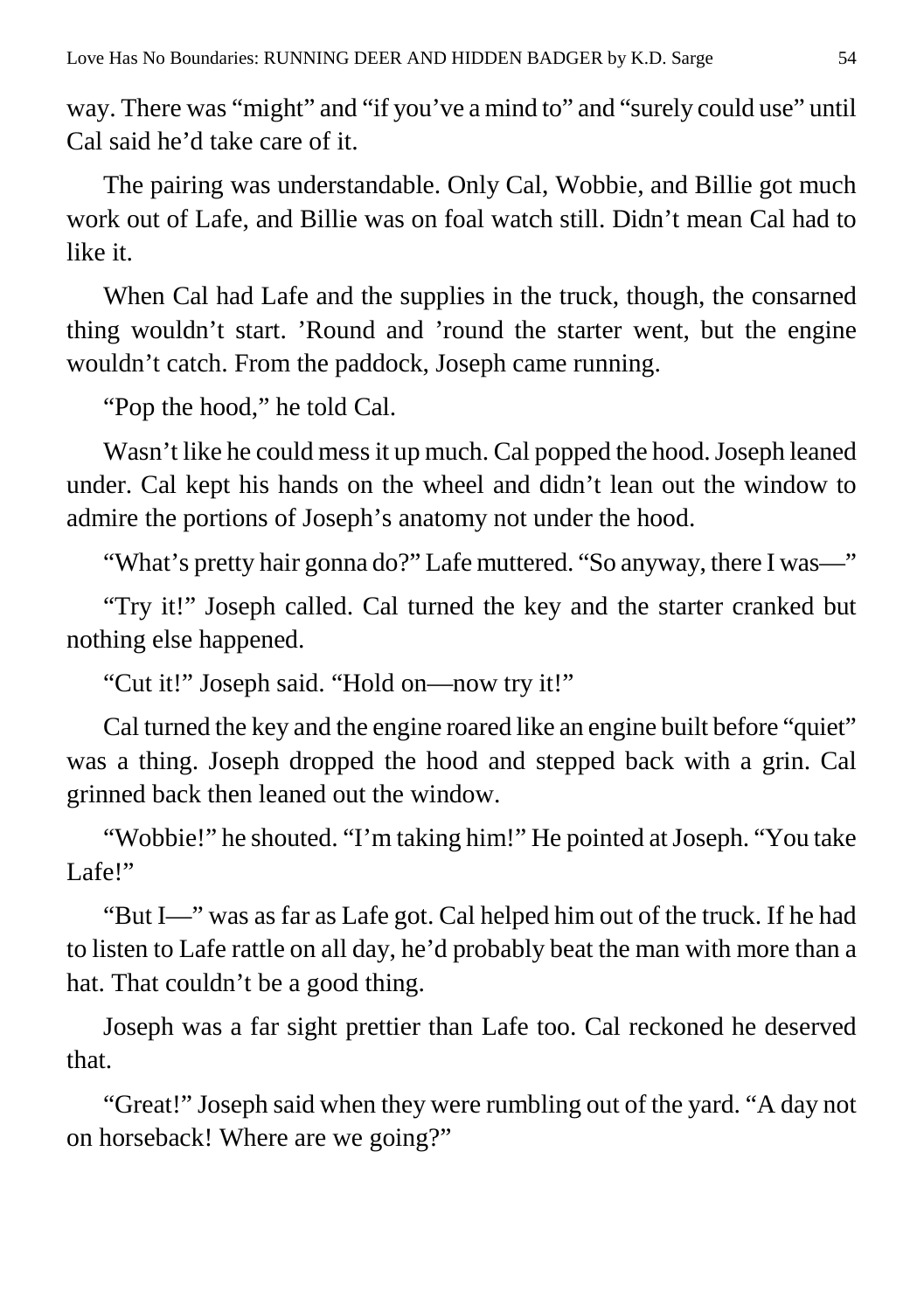"Nine Tails tank needs some work." Cal gave him a bit of a smile. Now things were level, he was feeling his grumpy again. "Mechanical work, most likely."

"Excellent."

"Mom didn't say you were a mechanic. I reckon she didn't know, or you wouldn't have been on fences. So much, anyway."

"I didn't figure it was worth listing. High school classes, and hanging around Mom's boyfriend's shop."

"We get this done fast," Cal said, "I got a tractor for you to look at."

"Uh oh, now you're going to expect miracles… A tank. That's a watering pool, right? Not a war machine? Because I'm not up on tread technology."

"It's a watering hole," Cal said. "If I wanted talk instead of work, I'd have brought Lafe."

"Got it," Joseph said before Cal could apologize. He turned away, putting his arms on the bottom of the window frame and looking out.

"Cal," he said after an hour of silently watching the grass go by, "why is there a house in the middle of your ranch? That's not yours, I mean?"

"It's a hard land, especially for starting out." Cal slowed to creep through a wash. If he broke an axle, it was a long walk home. "Fellow ran llamas, but he lost half his herd to a hot spell some years back. Sold out and moved back east to his nine-to-five. Granddad bought the land."

"And you just leave the house there?"

"It's not hurting anything." Cal pulled the truck up into the breezeway of the abandoned barn.

Joseph slid out and looked around then he froze. "Cal, what are those?" he asked quietly, nodding over Cal's shoulder.

Under a herd shelter stood four or five antelope. Cal grinned.

"Pronghorn antelope. Teenage boys hanging out, most likely, since in spring the females drive the young bucks out of the herd. Here for the water, probably."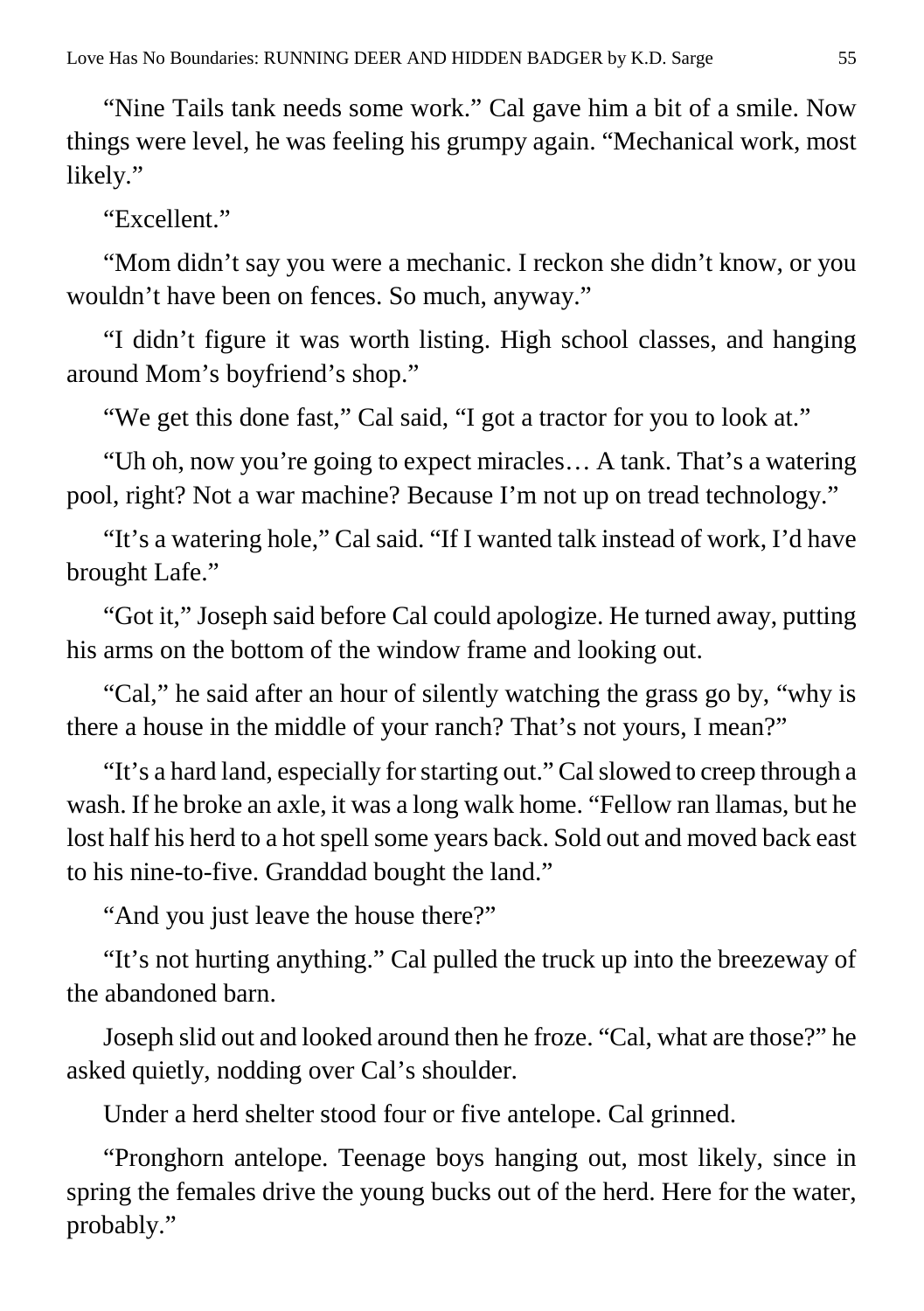"They're beautiful," Joseph said, still not moving.

"I should say they're not actually antelope," Cal said. "It's convergent evolution—true antelope are the ones that live in Africa, but they occupy the same niche." Yay for one-fourth of a college education.

"Let me know when we run across something you don't know?" Joseph said.

"If I notice it," Cal said with a chuckle. "Grab the toolbox from the back. We're far enough off they probably won't run from a water source midday unless we make a helluva lot of noise."

"Got it."

At the windmill Joseph stopped to stare again. It would have bothered the hell out of Cal if Lafe did it, but Joseph was a tenderfoot.

"The water's there," Cal said, pointing down. "This is how we bring it up." He waved at the tank, less than half full and murky. "The windmill taps a nearconstant power source we don't have to pay for."

"I take it the fact that the windmill is going but water isn't happening is why we're here?"

"Yep." Cal pulled a breathing mask out of the toolbox and pulled it on. He saw Joseph's eyebrows and smiled a little despite himself. "Hantavirus spreads through rodent feces," he said. "We figure this is how Uncle Skyller caught it." He held another out to Joseph.

"Thank you."

So, looking like cowboys taking a hand at being surgeons, they stuck their heads and hands into the innards of the old pump. Cal pointed out the working parts and Joseph nodded like he got it, and Cal bet he did. Cal gave him gloves and let him deal with the rat nest. Sometimes it was good to be the boss.

Within two hours of tinkering—and without using any of the must-bebought spare parts—the turns of the windmill were bringing water from the pipe. Cal grinned at Joseph. "That would have taken me most of the day alone. Two days, with Lafe."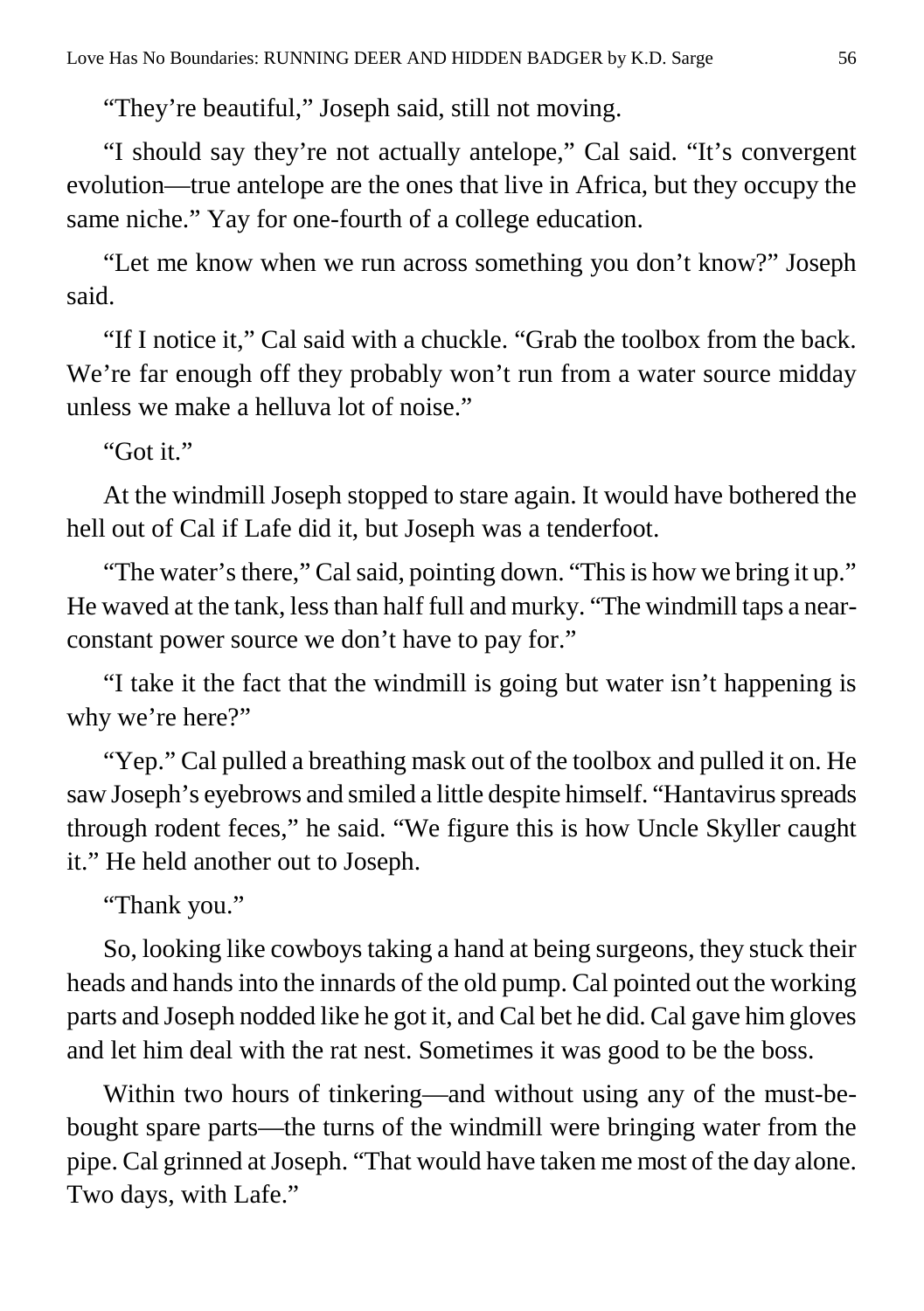"So now what do we do?" Joseph asked.

"Now is the fun part," Cal said, taking his boots off.

"What?"

"See the gunk?" Cal pointed at the algae growing in the tank. "Comes of it being stagnant—the water gets warmer and the algae gets out of hand. We have to clear it out." Cal shrugged off his shirt. "The pump's bringing up cold water," he said as Joseph hadn't moved. "It's going to be a mite uncomfortable in there soon."

"Right." Joseph hung his hat on the cattle rail and braided his hair quickly. Cal stripped to his jeans and emptied his pockets, but left his hat on. He jumped into the murkiest part, wondering as he always did if the water had been stagnant long enough for leeches to find a way in.

It was a tank in the middle of the prairie, he told himself as he always did. There weren't any leeches.

Joseph had stripped down to boxers and jumped in, unbothered because he probably didn't know what leeches were. Cal showed him how to "herd" the algae together so they could grab larger armfuls of the stinking stuff and toss it out.

"I like the swimming hole better," Joseph said, craning his face away from the smelly stuff in his arms.

"Me too," Cal said.

A few minutes later Cal declared, "Doesn't have to be perfect." He stepped into the pump-stream and sputtered at the cold, but he rinsed off anyway and then stepped out. "It's cold," he warned Joseph, "but I particularly dislike the smell of algae."

"Me too," Joseph said, and took his own turn at sputtering.

If he'd been alone, or maybe even with Lafe, Cal would have stripped naked for the cleaning, and lounged about letting the wind dry him before he dressed. But Joseph was too pretty to risk it, especially as he'd probably stay half-naked as long as Cal did. So Cal threw his T-shirt on, but left off the outer shirt until he dried a bit. He carried his boots to the truck, stepping carefully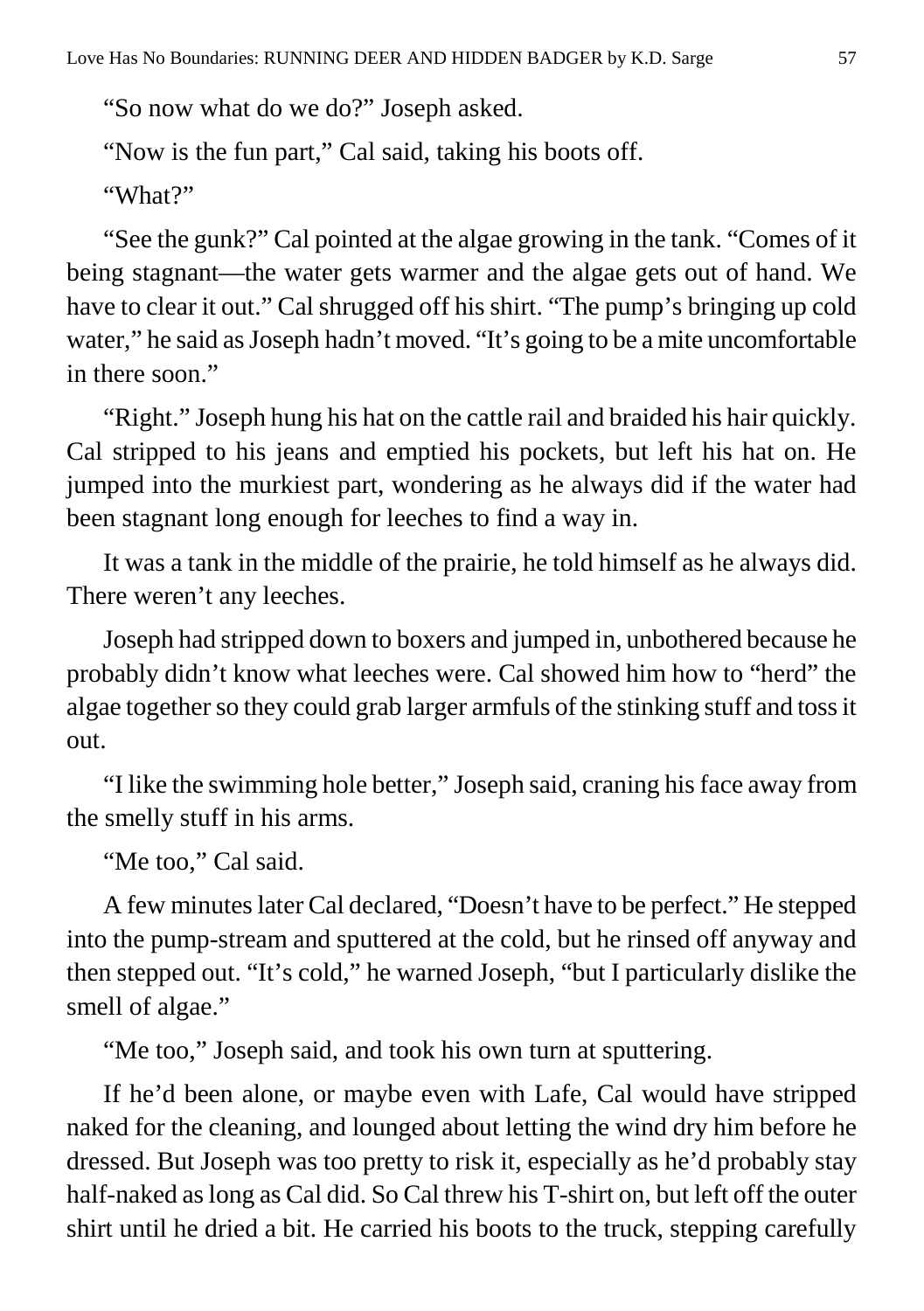until he could step into the truck bed and get the lunch box Lupe had sent. Joseph jumped up to join him.

"Wonder if Lupe puts better food in the box when it's meant for Lafe," Joseph said, "or worse?"

Cal laughed as he led them back to the house's porch, thumping it as he stepped up to drive off undesirables. "After yesterday? We'll be lucky if she didn't put rat poison in it."

"In that case, I call the sandwich that has your name on it," Joseph said, planting himself with his back to the house's wood siding before starting to unbraid his hair.

"Did you get beat up for that in high school?" Cal asked, thinking how beautiful Joseph's hair was and what jerks most teenagers tended to be. He put a vacuum bottle of sweet tea between his knee and Joseph's, and set a cup on Joseph's knee.

"The white kids tried," Joseph said, as Cal poured himself some tea. "But the Latinos had them outnumbered, and while no Latino ever mistook me for Mexican, they weren't going to allow any white kids beating up brown kids. Since they knew the white kids couldn't tell the difference."

"Sounds… fun." Cal put a paper-wrapped burrito on Joseph's leg beside the cup.

"Oh yeah." Joseph's eyes focused beyond Cal and he grinned. "Our work is appreciated," he said softly. Cal turned to see the pronghorns picking a cautious path to the tank.

"Pretty things," Cal said, turning back to his lunch. "You ought to see them run."

"This is pretty awesome." Joseph finished with his hair and tossed it over his shoulder. "I wish I had my camera."

"Mmm," Calsaid. Lupe had made her black beans and rice burritos, known to every current and past *Y Otra Cosa* hand as "those blessed amazing things."

Unlike Lafe in nearly every way, Joseph took the hint and bit into his own burrito, grunting approval around his first bite. After that the only sounds came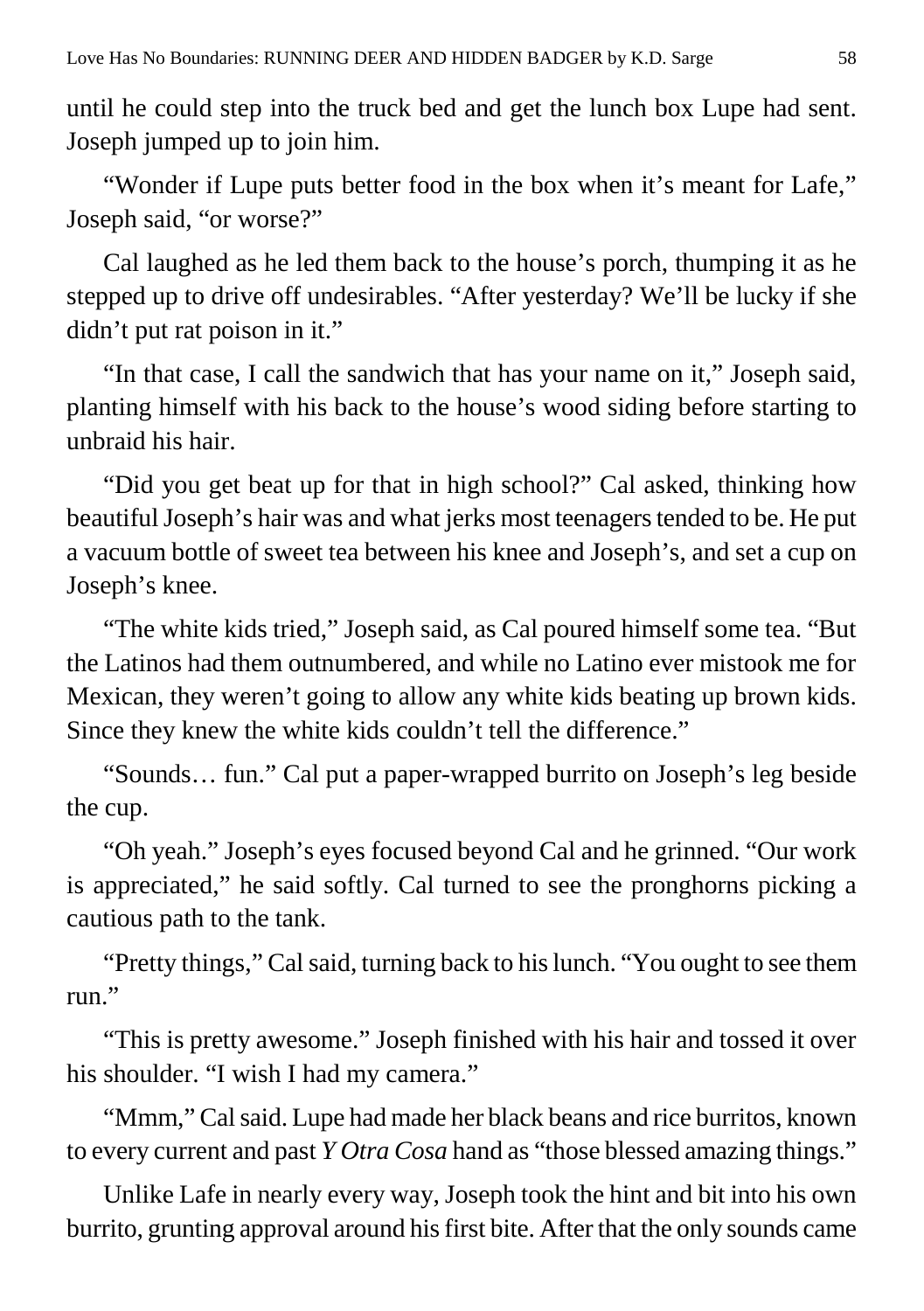from the prairie—the eternal wind swishing through the grass, the rattling tin and creaks of the windmill working. The soft bass thud of the pump in the well, the chime of cold water trickling from the pipe into the tank. Cal ate his lunch and let the world go by, watching a thunderhead stack up on the horizon. Weather guy said rain wasn't likely, but the man had been known to be wrong.

\*\*\*\*

Joseph could get used to this. He sat with his back to the house and his toes in the wind and relaxed in the middle of the day, a luxury unknown since Mrs. MacGregor picked him up at the bus station in that ghost town that everyone swore had people but he'd only seen two besides her.

The burrito had been delicious and large. The sweet tea was sweet and cold. The windmill creaked and rattled, the wind blew, and the sun shone but not on him. Joseph wriggled his toes and sighed.

"Yeah," Cal said. His feet were pale except for a few freckles. His big toes had a tiny sprinkle of red-brown hair on them.

Beyond Cal's bare toes lay the abandoned ranch. Joseph pondered the windmill, the falling-down outbuildings, and the dead trees. He wondered if the little ranch welcomed some life, or if they were intruding.

If he'd had to fix the windmill alone, Cal had said. Joseph thought of being out there alone and he didn't like it. Working the fence alone had been weird enough, but at least then he'd had the solidity of a warm and breathing horse beside him, and aside from the fence, nothing to see but wild. Here where people had tried and failed… He wondered if anyone had ever checked that the former rancher had really moved back east, or if Texas had just swallowed him whole. Like in a horror movie when an unsuspecting family moved into that great house they can't believe they got for such a steal, and why was that old woman staring at them like that?

Yeah, stop that. Joseph glanced over at Cal.

His boss, the energizer bunny, the man no hand wanted to work with because he worked them hardest, had tilted his hat down over his face. His hands were folded on his stomach, that was not as pudgy as Joseph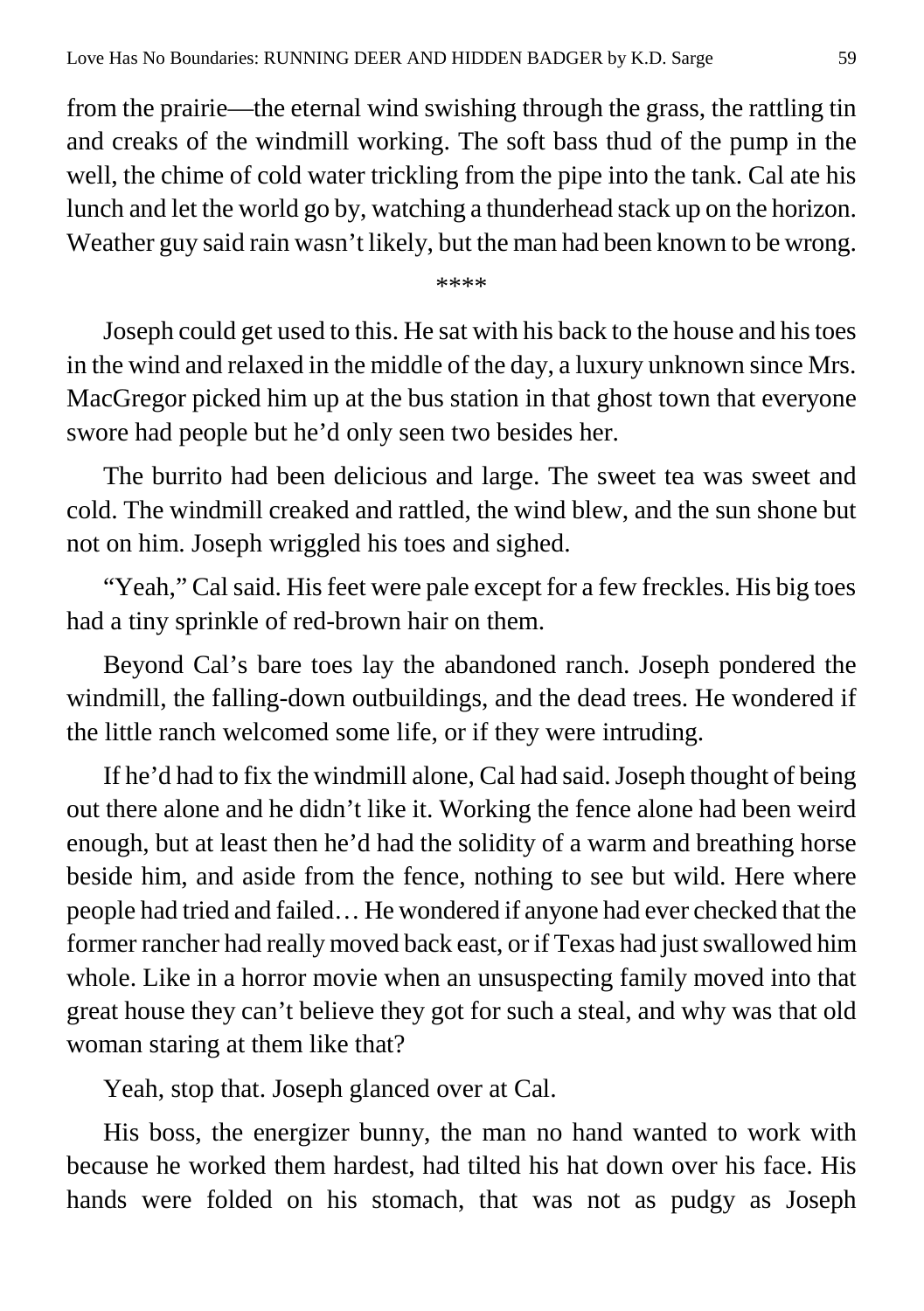remembered from just a few days ago. Get Cal back in his element, apparently, and he was as healthy as the horses he seemed such friends with.

It shouldn't be surprising, given how hard Cal worked. Give him another day or two and he'd be as lean as David Tennant. And a week after that, he'd look like Matt Smith.

Joseph snorted softly. No, Cal would never be lanky enough to pull off Matt Smith unless he stopped eating entirely. But David Tennant—yeah. Cal could play the Tenth Doctor. He was a bit short, but he had the expressive face, the intense eyes, hair almost the right color—give him a suit and a trench coat and a Jack Harkness to snog at conventions—whoa. Joseph dragged his brain back out of the danger zone.

Over at the water tank, an antelope stamped, and then they all took off, bounding across the prairie. Joseph grinned at the beautiful sight, but beside him Cal sat up to pull his socks on. Damn. "Back to the grind?" Joseph asked. "What's next?"

"Something spooked them," Cal said. "Best to meet it with boots on."

Oh. Double damn? Joseph reached for his own socks and shoes. If running was in order, he wanted his sneaks.

Cal stomped into his second boot, jammed his hat down on his head and stood, staring at the grass beyond the water tank. "Coyote," he said.

Now Joseph saw it, a grey-brown dog shape running towards them in a jolting gait and—growling?

"Cripes, it's rabid!" Cal grabbed Joseph by the collar and dragged him off the porch. "Get to the truck!"

Joseph had read *Animorphs*. He knew about rabies. He clutched his hat and ran. Cal's boots thudded behind him. Behind that sound came the lurching growl of the rabid animal.

Joseph outpaced Cal in three strides, but he still ran his hardest. He nearly flew into the bed of the truck, snatched up a wood fence post and spun to fend the beast off attacking Cal as he jumped. Cal lunged for the front of the truck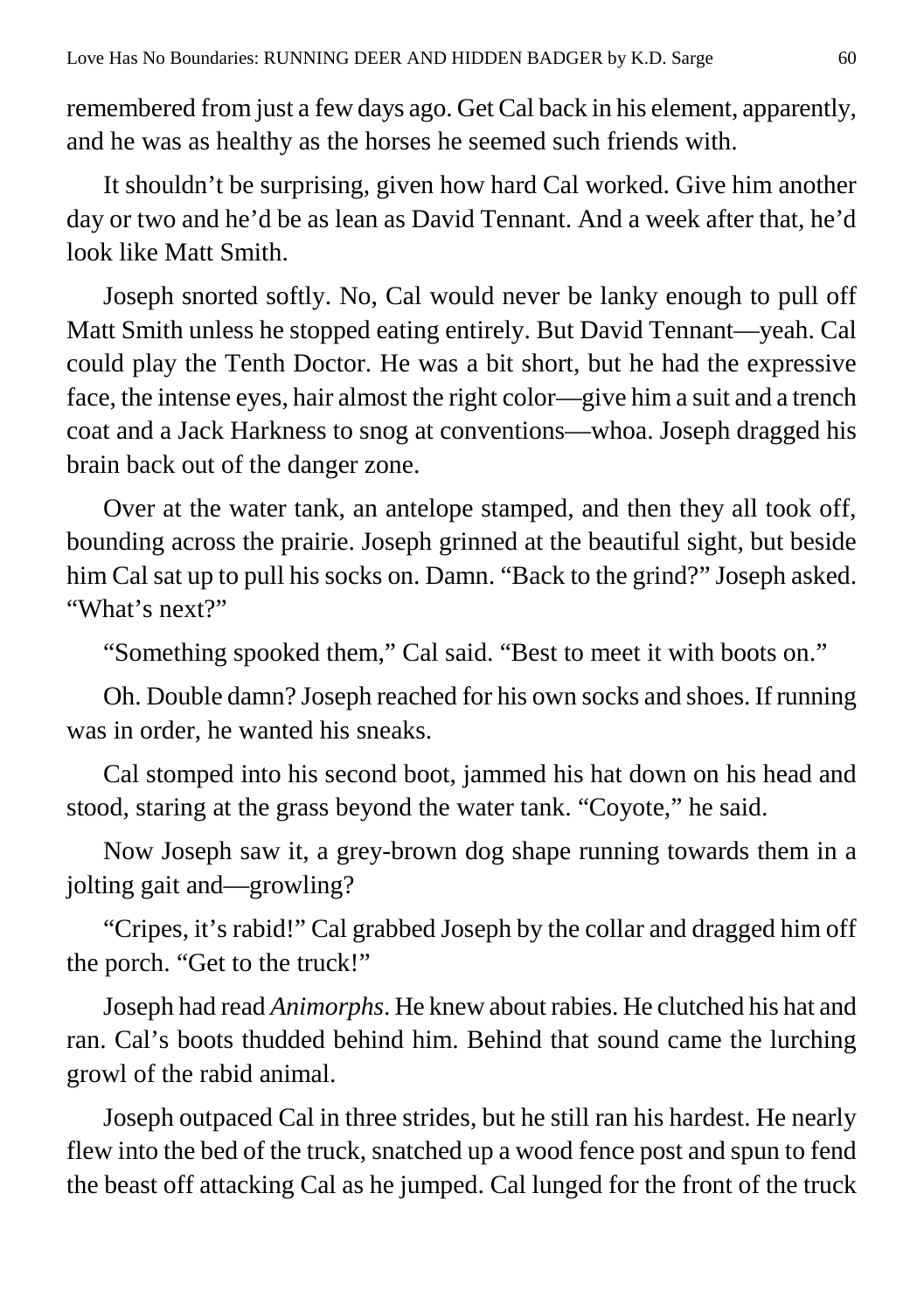and Joseph jabbed the post at the frothing, snapping mouth, and then Cal was beside him with a pistol in his hand and shot the thing.

"Holy shit," Cal gasped while Joseph stood there, alert for more or just too freaked out to put down the post or whatever. "Running Deer! If you get hungry again, just go chase down an antelope!"

Joseph laughed and eased the fence post down to the truck bed. "In school the track coach was always after me to join the team. I'd quote *The Faculty* at him." Cal didn't look like he got it. Well, neither had the coach. "It's a movie. One character always said he didn't think that a person should run unless he's being chased."

"I'm sorry," Cal said. "It was stupid to leave the gun in the truck."

"I'm thinking it was stupid to leave LA," Joseph said. "Nothing to worry about there but the smog and traffic…"

"That's Texas." Cal put the gun back in its holster and strapped the gun belt on, his gaze on the waves of green and brown grassland. "Always something going on." He sighed. "Reckon we might ought to be getting back. Heaps of daylight left to get some work done."

"Yessir." Joseph took one last look around before he got down to climb into the cab of the truck. He picked up the papers that had fallen out of the glove box when Cal lunged through the back window to grab his gun. When he straightened, in the large towing mirror he saw Cal coming from the porch, the lunch box in one hand, the other hand on his gun as he scanned the area. Joseph watched him walk. He was so fucking *picturesque*. Igloo-brand lunchbox or not, Cal could have just walked out of any of the Western movies Joseph had watched at Babu's feet. That early programming came through— Joseph's mind practically painted a neon sign above Cal's head that said "HERO."

Didn't help that he was so damn cute when he was flustered, that he'd all but thrown Joseph off the porch one-handed…

Goddamn, stop that.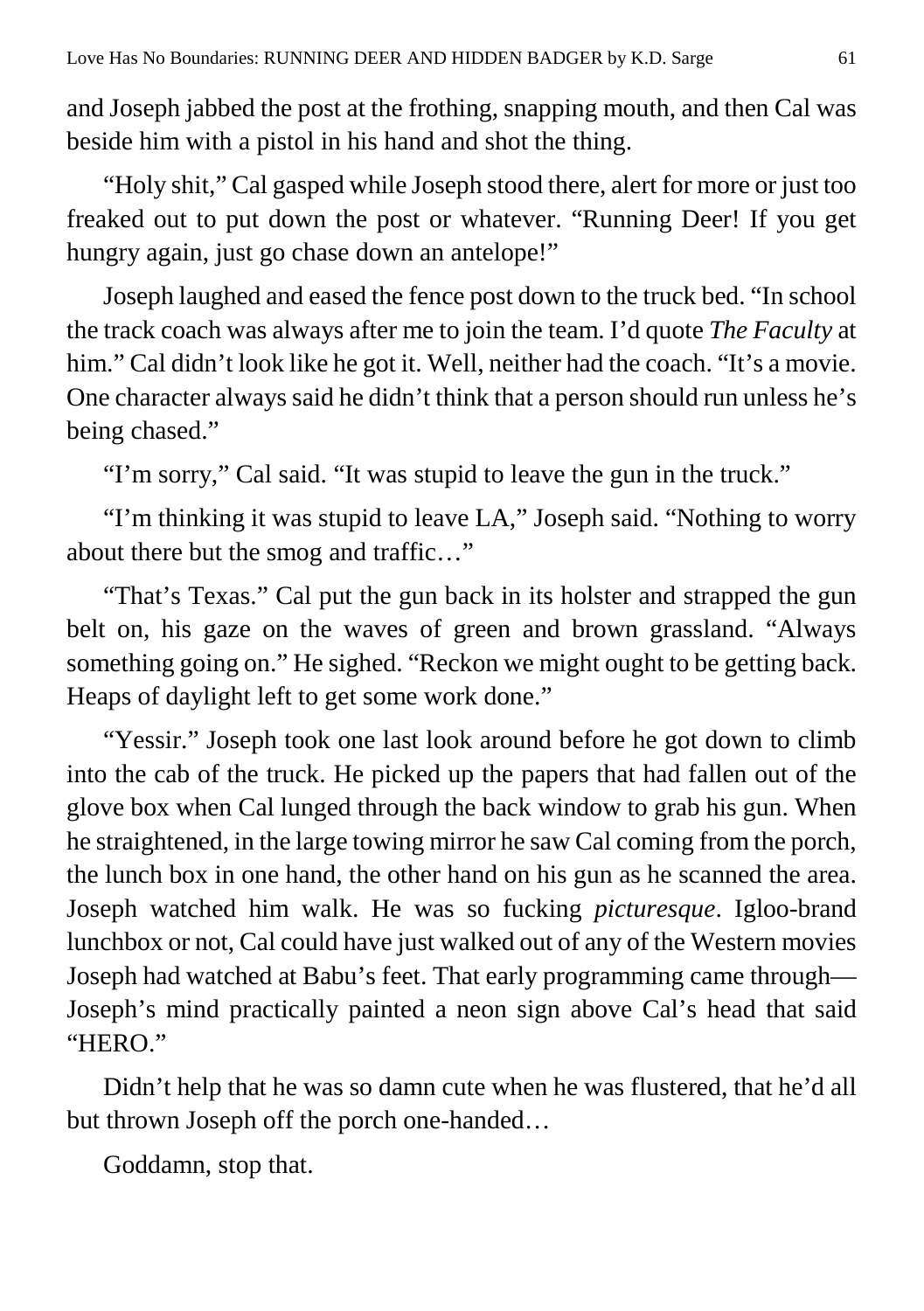Cal set the lunchbox in the truck then he pulled a tarp from the large set-in toolbox that rested across the bed. He vanished behind the truck, then Joseph saw him toss something into the truck wrapped in the tarp, and he dropped his gloves on top of it.

"If you don't mind, grab me the sanitizer," he said when he came to the driver's side window. Joseph had seen that in the glove box; he got it and dumped some on Cal's outstretched hands.

"We're taking the coyote home?"

"Needs to be buried. Ground here's worse'n cement, and all I've got is a blunt shovel anyway. I'll cultivate it into a fallow field."

Ew.

The drive home was long and slow and uneventful. Cal was quiet and Joseph leaned out the window humming and watching the clouds go by. Back at the ranch Cal apparently had a list of things he wanted done, starting with the coyote carcass and moving on to more pleasant things like fixing broken slats on the barn and cleaning gunk out of the buckets hanging in the horse stalls. When the light started to fade, they turned to gathering up chickens that had gotten out of the habit of nesting in the chicken coop. Up in the hay loft, Cal looked into a wooden box and called Joseph over.

"Sit," he ordered with a grin over his shoulder. "I just found our next job." He reached into the box. "Oh, yes, you're a vicious beast, you are," he said, and then he was depositing a tiny kitten in Joseph's lap. "Pet it," he ordered. An orange kitten joined the black one as Joseph petted the hissing little bundles.

"They don't like me," he said.

"They think we're going to hurt them." Cal plunked down across from Joseph with his hat in his hands and three kittens in his hat. "We don't want them feral," he said, stroking tiny kitten backs, "so they have to get used to us. As Mom puts it, we love on 'em until they like it."

Joseph shrugged. "You're the boss." He petted kittens.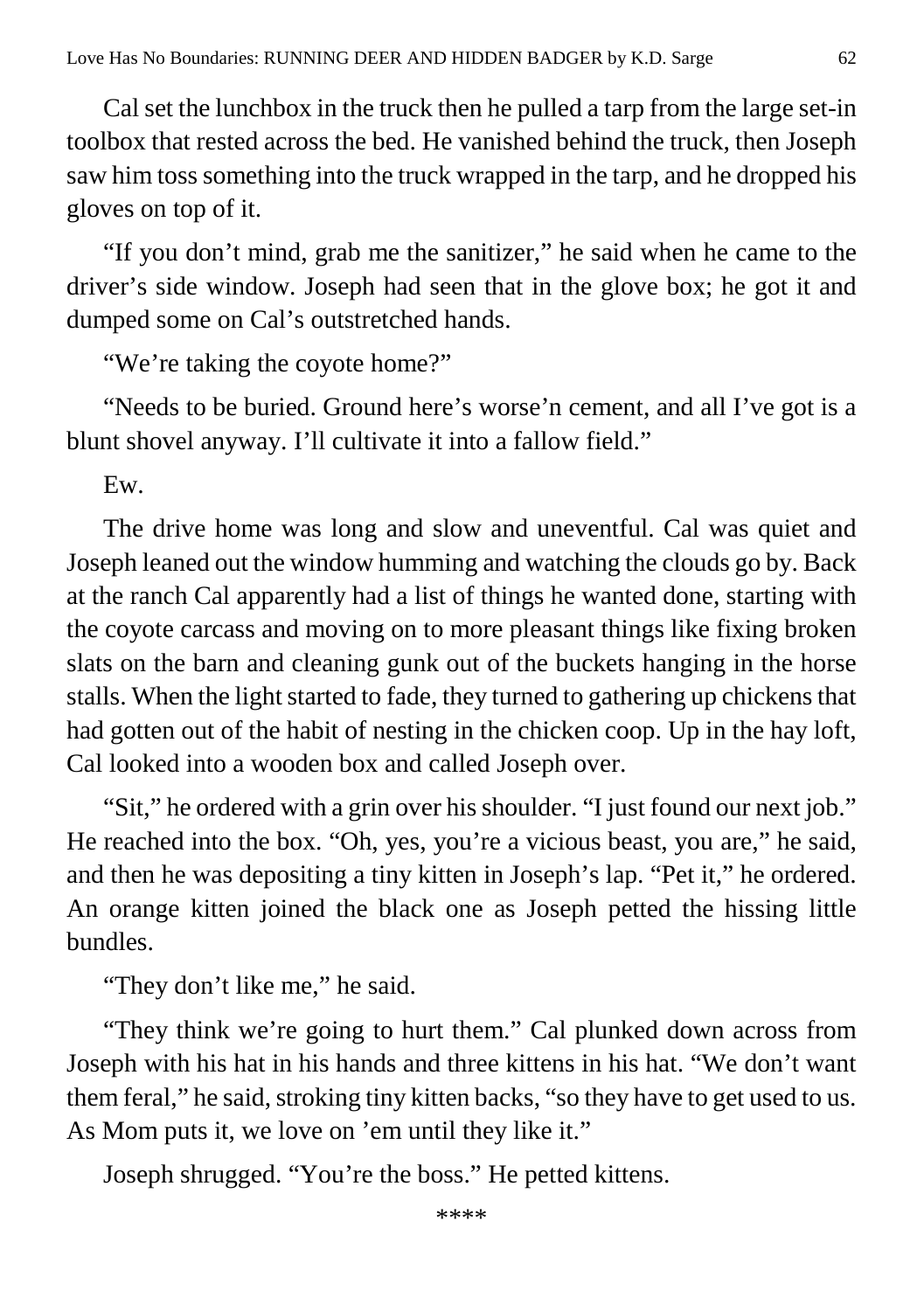Apparently the game wasn't good tonight, Joseph thought when there hadn't been a roar through the wall in at least ten minutes. He didn't mind the quiet. Working in Photoshop with a touchpad wasn't the easiest thing ever; he could be glad he didn't have distractions to mess him up along with his own fingers. At least until—

On schedule, his phone rang. Joseph pushed the laptop back with its fine image of the *Y Otra Cosa* ranch house silhouetted against the sunset, and answered it.

"Hi, Mom!"

"Shouldn't that be 'howdy'?" Mom's voice asked. "Hello, Ki. How's things?"

"Going great. Today I played in algae and then got chased by a coyote with rabies."

"Don't I remember that disease absolutely terrifying you when you were little?"

"I was twelve, Mom, but yeah. It's okay, though. The thing didn't get near me, and Cal shot it."

"Shot it," she said flatly. Mom had a thing about guns now. "Tell me the whole story, young one, in proper order."

"Should I start with this morning, or go back to yesterday and the cow that almost killed me?"

"Don't make me come over there, young man."

Joseph laughed and started at—no, the day after Cal got home so he could skip the part where Cal cut him out of Ferguson's rope. The edited version still made for a better story than last week's events, which had been mostly *And then I rode more fence. And fixed a fence post. And rode more fence.*

"So we sat there petting tiny sleeping kittens until their mom came and woke them all up," he finished.

"Wow!" Mom said. "Sounds awful! How much are they paying you again? Because it's not enough."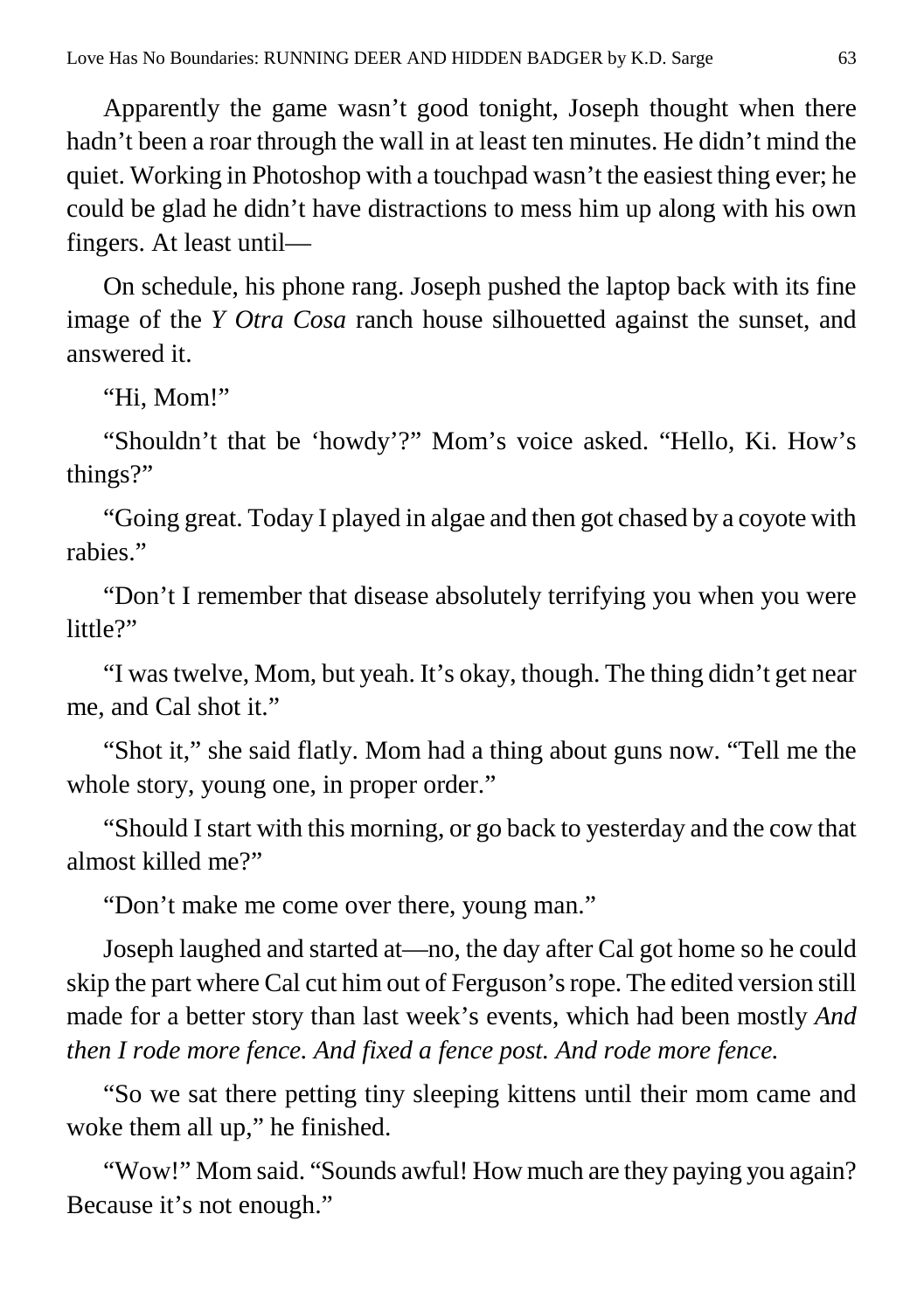Joseph snorted.

"So help me picture things," Mom said. "Since you haven't sent me any photos in at least a week. What does Cal the coyote-killer look like?"

"Mom…" Joseph grumbled. "I don't have any pictures of him—I'm supposed to be working, remember? But he looks like a shorter David Tennant." She wouldn't know who that was. "Google the Tenth Doctor." She was probably sitting at her desk. Heaven forbid she should neglect Farmville.

"The Tenth Doctor what?"

Joseph chuckled. "Just like that. Google images, type in *Tenth Doctor*."

"Oh," Mom said. "He's just adorable."

"Remember those Westerns that Babu was always watching when you came to pick me up after work?" Joseph asked. "Cal looks like he just walked out of one all the damn time. When he sees trouble coming he jams his hat down to make sure he doesn't lose it." Unlike Joseph, who was always wasting a hand holding onto his hat because Mom had bought it big to contain his hair. "He wears a leather gun belt with his four-times-great-grandfather's revolver on his hip." Joseph knew that because there was a picture of the gun in the book Cal had loaned him. "And he knows like, *everything*."

"Mm hmm," Mom said. "And how does he feel about you?"

"Mom! I'm just—"

"Sitting on a rock singing *Part of Your World*?"

"No! It's Texas. He's not—"

"Ten percent of the population," Mom said. "Some of them have got to live in Texas."

"There's only about a hundred people in the whole state, from what I've seen," Joseph argued.

"That still leaves ten gays, and at least four of them should be male."

"You shouldn't encourage me, Mom. He hasn't done a single thing to make me think he's interested, or even gay."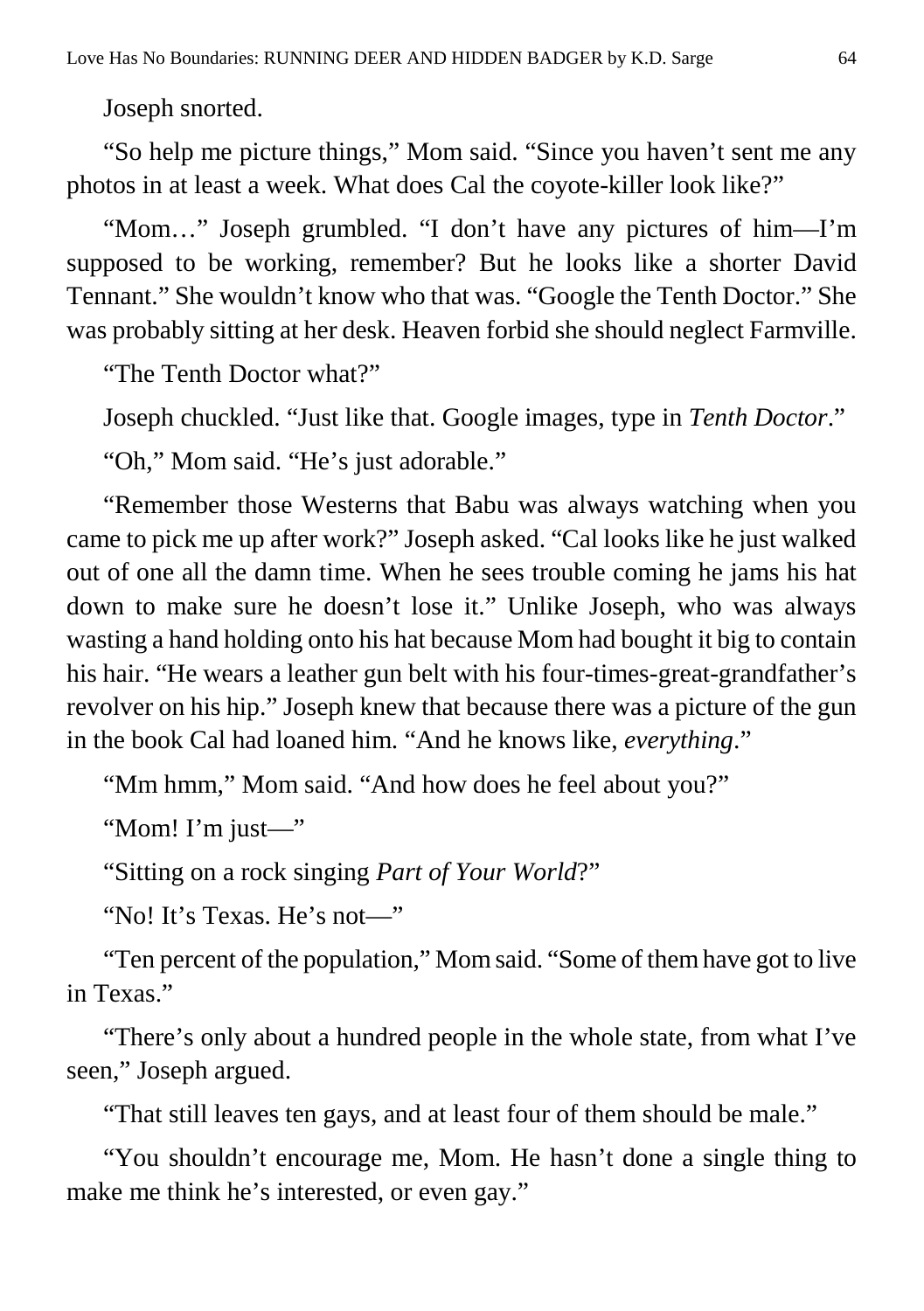"I'm your mother. It's my job to encourage you."

"Mom—"

"You don't fall in love every day, Ki. Enjoy it a bit before you bludgeon it with reality."

"I—all right." Joseph slithered from chair to bed, wriggling to get comfy. "I don't know how you do it, but you saw it before I did. I've got a crush on Cal. Happy?" Cal. Oh God, he was done for, he even liked saying Cal's name. Cal. Cal MacGregor, hot cowboy.

"Very happy," Mom said. "Now tell Momma all about your new man."

\*\*\*\*

Cal had observed a few things over the three days he'd worked with Joseph. The man didn't groan when he was assigned to work with Cal, unlike pretty much everyone else. He didn't talk too much, nor too little. Joseph worked hard, he did what Cal told him to, and he never acted like he resented having to earn his pay. He also didn't spend dinner telling everyone every minute of what they'd done that day like Lafe, so if Cal felt like taking a few minutes to point his toes skyward, he could. Also, Joseph continued to be prettier than anyone else on the ranch. Any other human on the ranch. Chisholm was prettier than Joseph. Still, if Cal could have both kinds of scenery set against the backdrop of beautiful Texas, why wouldn't he?

In the next week, though, every day or so Wobbie would try to cadge Joseph and dump one of the other hands on Cal, but Cal felt justified overriding him. The evening after the second time Cal overrode Wobbie at breakfast in front of everyone, Cal made time after dinner to walk out to Wobbie's little house and greet Wobbie's silent wife. He brought a six pack of good beer and had a talk with Wobbie about how things needed to be. That the men needed to know Wobbie was the one in charge, but Cal wasn't going to be just one of the hands either, so he and Wobbie should be talking often. And also that if Wobbie thought he wanted Joseph on a particular job that he didn't want to put Cal to, he should come to Cal before breakfast to debate the matter.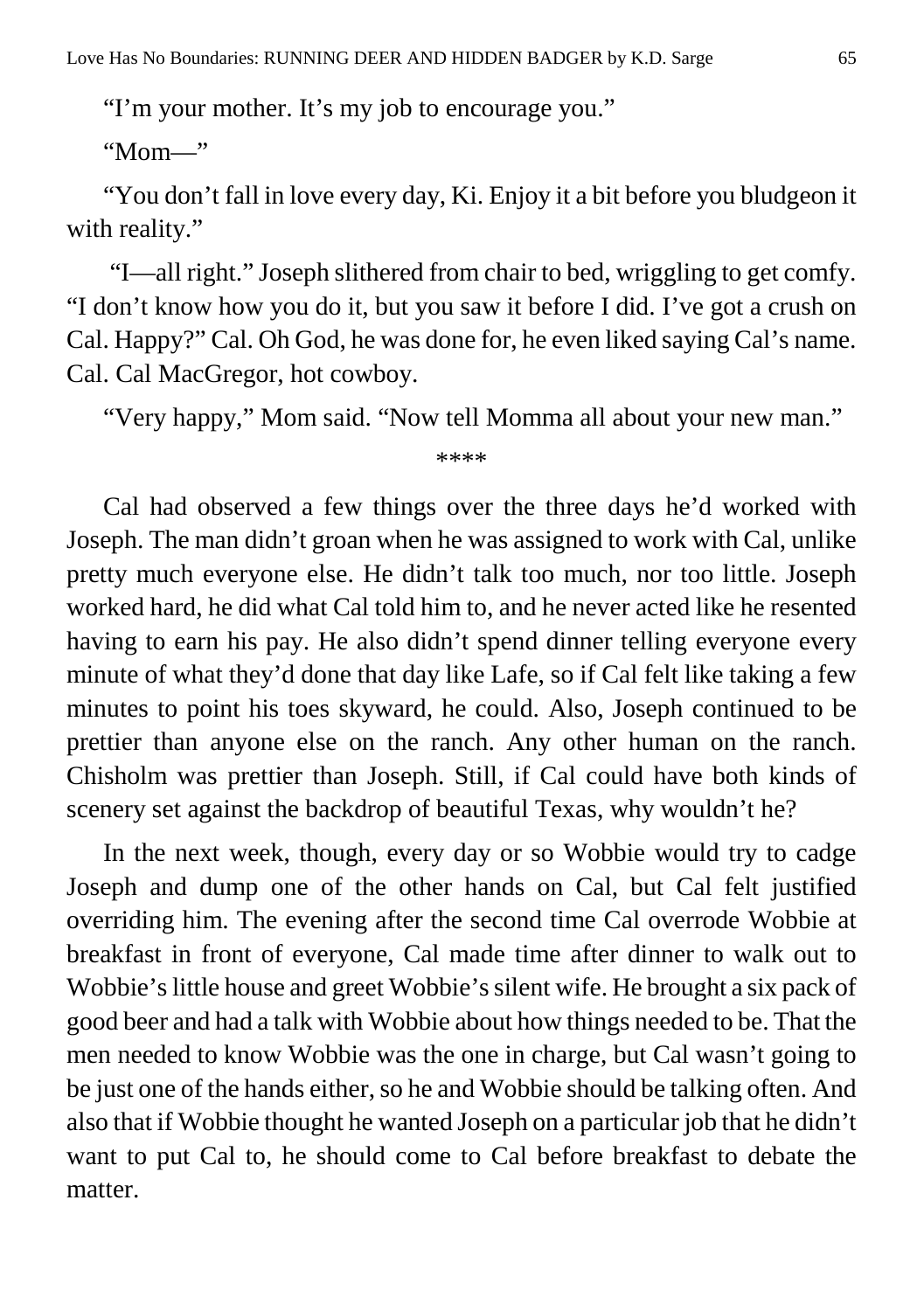Things went a mite smoother after that. After checking on Nine Tails, Cal and Joseph worked on the Pigeon Walk tank. Another day they rode fence before helping move the small but vital herd of bulls. Most days they got done well before dinner, got some relaxing in someplace pretty, and got back to the ranch to work on Cal's list.

Joseph started bringing a digital camera along, but he only pulled it out when it wouldn't slow his work, so Cal didn't object. Cal had his picture snapped about a double dozen times the first day, but he reckoned that wasn't any sort of a big deal.

One night after dinner Lupe brought a cake out and everyone sang "Happy Birthday" to Cal. It was a surprise—he hadn't looked at a calendar or even his laptop in days. Mom gave him a fancy new cell phone. Wobbie gave him a leather hat, "the better to smack the men into line." The others had smaller gifts, and the cake was delicious like everything Lupe made.

After the third time Cal walked by Joseph mounted in the paddock, and smacked Joseph's leg with his gloves to remind him to keep his heels down, Cal figured out all on his own that the reason Joseph wore tennis shoes for work on a ranch was that he didn't own boots. Cripes, why had that taken so long to get through his head? Everything else, soon as Cal told him to do it differently, Joseph started doing it proper.

That was probably why he wore that fancy black hat every day too because he only had the one. Cal consulted with his mother, and told Wobbie he'd be taking Joseph into town. It was time for a treats run anyway. Monday at supper Wobbie told everyone if they had outgoing mail or shopping requests, to get them to Cal by morning.

Tuesday morning found Cal and Joseph in the truck, jolting along the dirt road to the highway. Cal would as soon have taken the horses, but he needed to bring home more than two burdened horses could carry. It was also more than he could carry, so Joseph was completely justified.

"So I've been told there are actually people in Vega," Joseph said as Cal turned onto the highway. "Will we see them today?"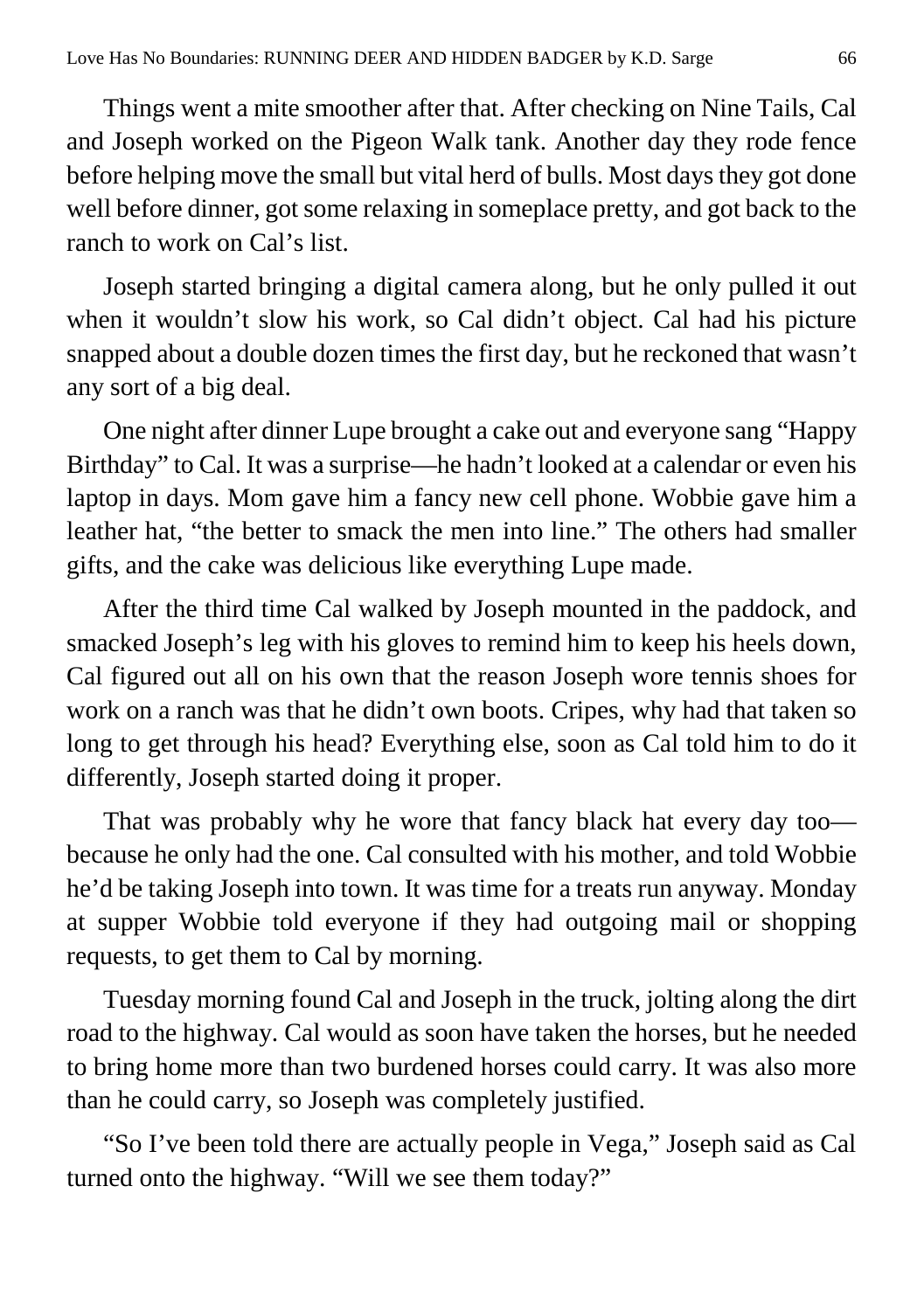"Might could," Cal said, "if you look fast. Most folks don't have time for hanging around in town."

"But we get to make a day of it? Lucky us!"

Cal chuckled. "I don't reckon it's much of an outing for you," he said, pushing the old truck up to fifty. The wind rushed through the cab and he had to raise his voice. "Seeing where you're from."

"After a month on the ranch?" Joseph asked. "It'll feel like New York City."

"Well, try to keep your gawking under control," Cal ordered. "You'll make the ranch look bad."

"I'll be good, boss," Joseph promised. He took his hat off to let his hair blow in the wind. Cal grinned and pushed the truck to sixty.

In Vega, the first stop was Mix's Ranch Equipment. Cal led Joseph to the back.

"Mom says your birthday's next month," he told Joseph. "We'll be busy then, so I'll be facilitating Mom's gift to you now. Get yourself a pair of boots."

" $But$ "

"Don't you know better than to argue with your boss?"

"No, sir. I mean yes, sir. I mean—" Joseph grinned. "Are there particular boots I should consider, sir?"

Cal pointed Joseph at the boots he preferred with a well-worn version of that same brand, and went to browse the hats. He came back as Joseph was trying on the cheapest pair he could find of the specified boots. Cal swapped a white straw hat for Joseph's fancy black one. All that hair came tumbling down.

"This is my gift," Cal said. "So you can save the pretty hat for impressing the ladies."

Joseph grinned. "Are you going to stock up for your Lafe-smacking while we're here?"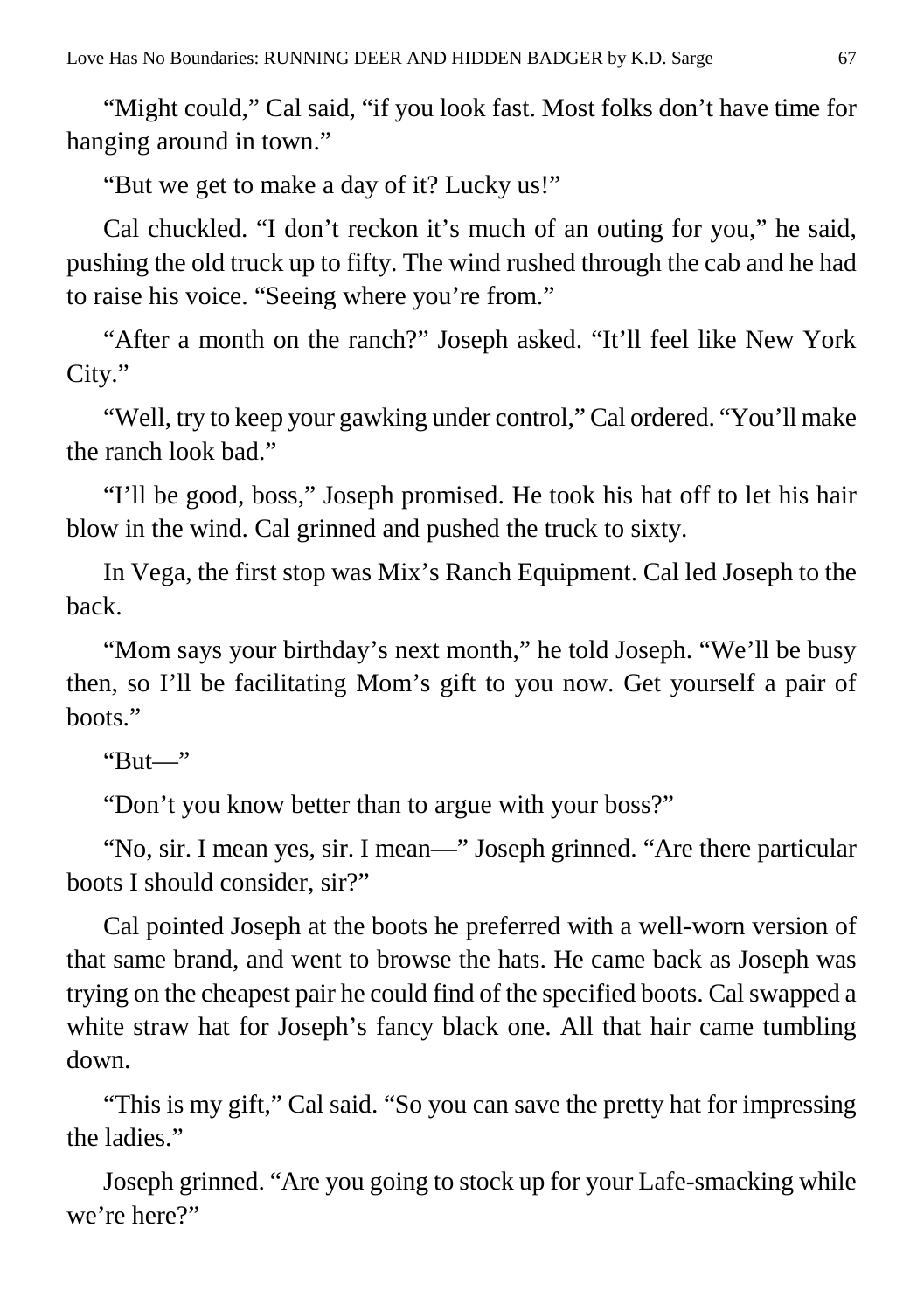"Going forward, I'll smack him with his own hat," Cal said, but he picked out a replacement for the one he'd jumped on after talking to Lyle. He didn't lose hats like he used to, but he still liked to keep a few on hand for unexpected circumstances.

\*\*\*\*

Joseph caught himself staring at Cal's ass when he bent to look at something on a low rack, and dropped his eyes to the boots he was standing in. He couldn't stop grinning, though. It was the same as every other day—him and Cal doing something that needed doing—but it also really wasn't. It was almost a date. Especially with the gifts thrown in.

Lose gracefully, Mom would say. He didn't have a leg to stand on refusing the gifts, so he would be happy about them. Both that Cal and/or his mom cared that Joseph had proper boots, and that he got to spend a working day hanging out with Cal and not working.

"Try these," Cal said, returning to drop a pair of dark brown boots with a wing pattern on the tops by Joseph's feet. "Those you've got are work boots. These are riding boots."

"What if I say I'm afraid of heights?" The pair Cal brought had a higher heel. And a narrower toe. Joseph had assumed they were more for dress up, but now he looked, Cal's beat up boots looked much like the pair that he'd picked out for Joseph.

"I say get over it," Cal said. "If you fall off—as you've been known to do—and your foot gets stuck in the stirrup, your dragging body isn't going to slow your mare much at all. The more you thrash and yell, the more she's gonna run, and eventually you're not gonna be making any noise."

"Ew," Joseph said, and started to sit.

"Hold on." Cal knelt to push at Joseph's toes in the work boots. "How do these feel?"

"Good?" God, Cal at his feet… Joseph raised his eyes to the buffalo head hanging on the wall. "They're stiffer than I'm used to, obviously," he went on, "but they're more comfortable than I expected."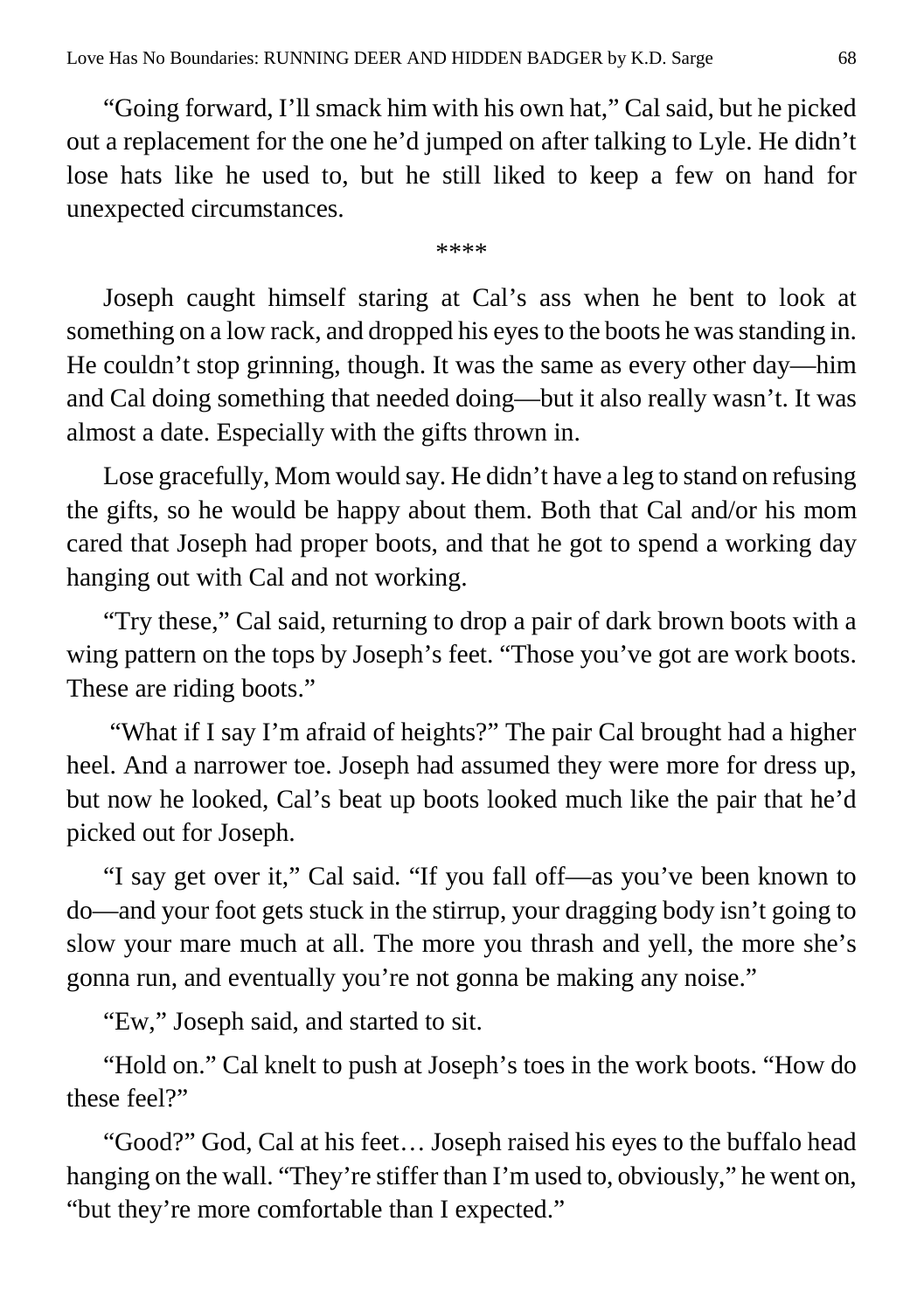Holy shit, buffalo were big!

"Walk around a bit," Cal ordered, standing.

Joseph walked. Was Cal watching his ass? Joseph couldn't tell. And for all he knew Cal needed to, in order to see if the boots made him walk funny or something. So he better not make any assumptions, even though he was pretty sure Cal was, in fact, watching his ass.

"Those'll do," Cal said. "Now come try these."

"But—"

"We'll take 'em out of Lafe's pay, for pretty near killing you the other day. You need work boots too."

Joseph shook his head and brushed his hair back and sat to do what he was told. When he'd tugged off the work boots and jammed his feet into the riding boots, he stood up and Cal had to look up at him. Okay, definitely liked these boots.

Cal raised amused eyebrows. "How's the weather up there?" he asked.

"A bit unsteady," Joseph said. Cal stepped back, waving an arm for Joseph to walk. He tried, and immediately wobbled. Cal grabbed his arm to steady him.

*Really* liked these boots.

"Practice," Cal said, and led Joseph across the rug and back. It wasn't that hard, just had to keep his feet solidly under him. "Now let's see," Cal said, and let go.

Joseph was too occupied with not falling over to see if Cal watched his ass, but after two times across the rug and a couple wobbly turns, Cal nodded.

"Do you like the color? There's light brown too."

"No, these are great." If they'd been white with sparkles, Joseph probably would have kept them since Cal picked them out.

Maybe not with sparkles, actually.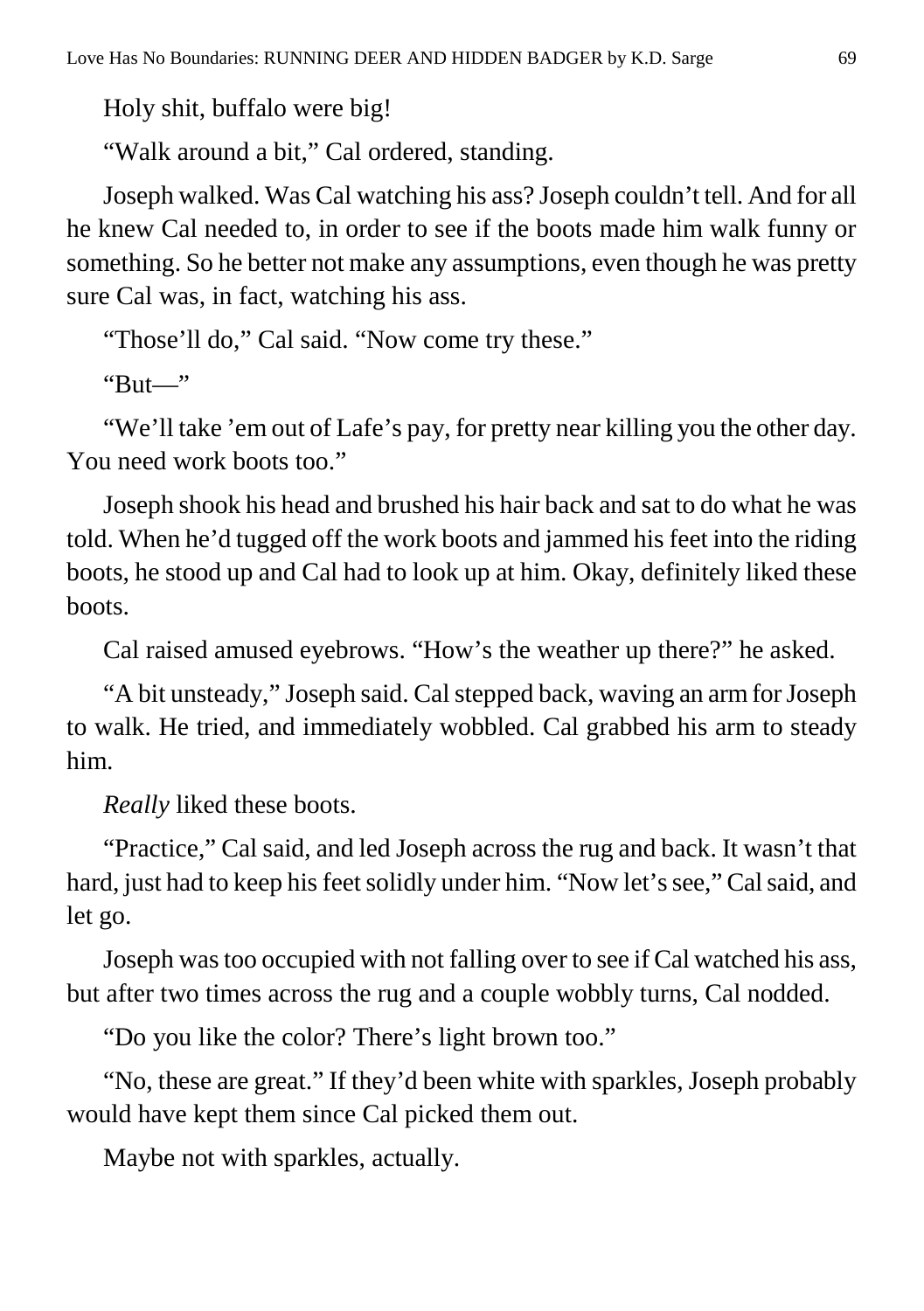"Leave them on," Cal ordered as he scooped up the rest of Joseph's haul. "Sooner you learn to walk in 'em the better."

Cal paid for the boots and hats and the other things he'd collected, and Joseph managed to help carry stuff to the truck. Then they walked down the sidewalk with cracks that sported the only green grass in sight. Joseph had a new hat and new boots and got to grab Cal's arm at random moments, so all was right with the world.

"What's next?" he asked as they crossed an empty street to step onto the sidewalk in front of First Lock and Storage. Next was Vega Flowers and Gifts, but Joseph doubted they were going there.

"Plannin' to drop by the post office, save Del a trip," Cal said. "Have a sit at the Dairy Queen for lunch then see if we can't round up all the provender everyone—"

"Cal! Cal MacGregor!" A tall, hollow-cheeked man stepped out of Vega Flowers and Gifts, rubbing his hands together. He was smiling, and it just looked wrong on that face. Joseph thought he'd be a great undertaker in any of those movies Cal should probably be making. "Ah, you're here! Well, this this is a mite embarrassing. I'd have been out tomorrow, I mean my Jake would have been, honestly, but we still wouldn't have been ready and I'm sorry. I am so sorry. And now here you are, and I haven't even called—"

"Cyrus Whaley, what are you rattling on about?" Cal demanded.

"Why, your flowers!" He put a long, thick finger on his cheek. "Or—have I ruined the surprise? Blast it, the order said nothing—well." He took Cal's arm. "Come here."

Cal let himself be dragged into the store, so Joseph followed.

"Howdy, Cal!" A tall young man with a softer version of his father's features grinned at Cal from behind a tall vase in which he was arranging long stem red roses. "We'll bundle everything up for you, but I figured you could see one arrangement the way it ought to be." More vases surrounded him, and several flower boxes.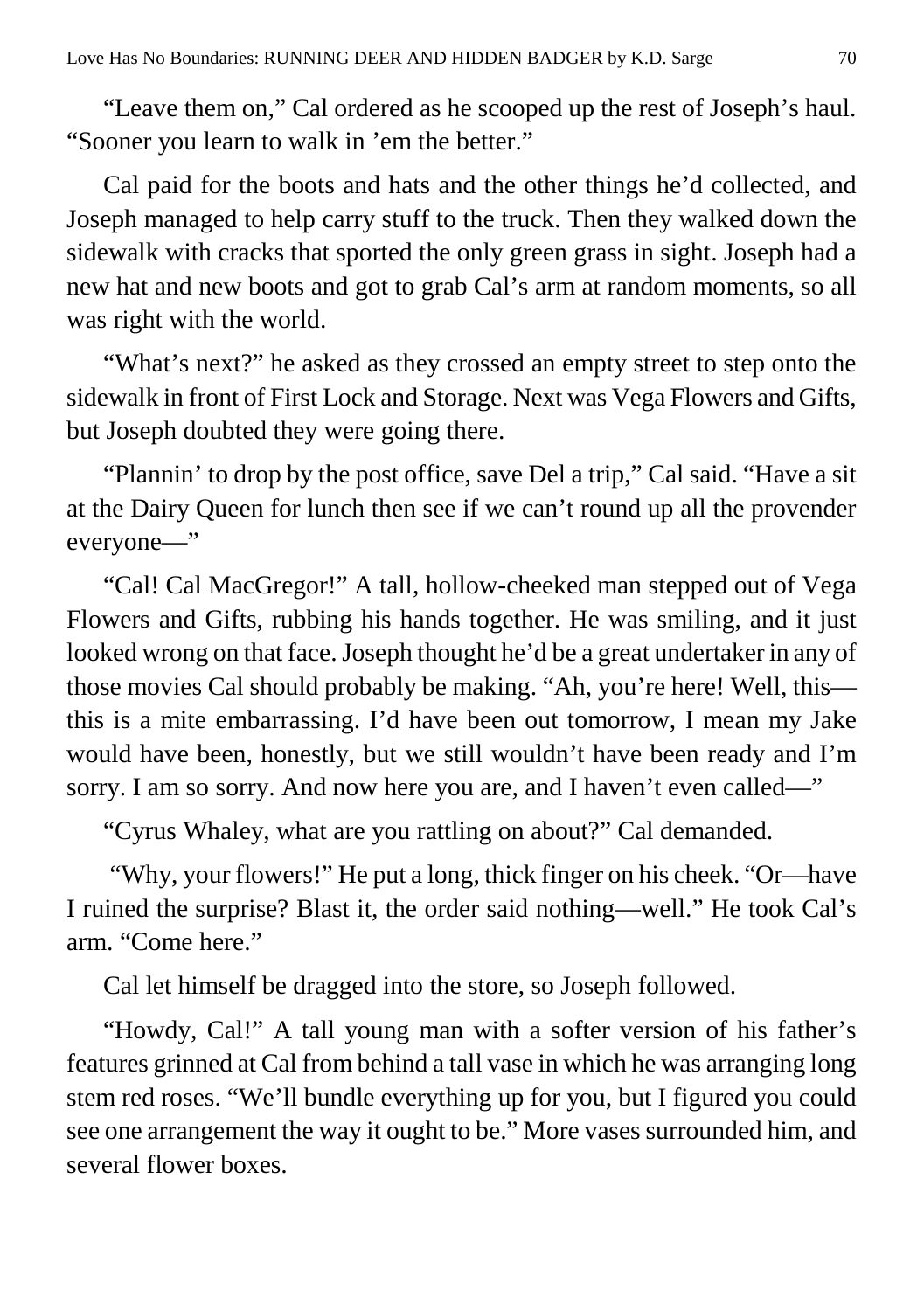"Jake, hush a minute. Let him see. Cal, these are the cards." Mr. Whaley handed Cal an envelope with that ghastly smile. "The first order was late for your birthday, so we thought there was no rush, thought you knew, wouldn't mind if we just made one trip—"

Joseph totally wasn't watching as Cal opened a card with a confused frown. But he did see a large scrawled "P" at the bottom before Cal closed it and stuffed it back in the envelope blushing.

"Ahh, I knew it!" Jake Whaley crowed. "Some pretty East Coast girl fell for our cowboy! What's her name, Cal, and does her daddy know what she's doing with his credit card?"

"Cy," Cal said, "can you reverse the charges?"

"Why—yes, of course, Cal."

"But then you pay for all these?"

"I had to make a special order," Mr. Whaley admitted. "I'll never sell all these before they die."

"You—" Cal waved a hand as he ran out of words. "You bundle 'em all up. Make 'em pretty as you can, and then you take 'em to anybody you think should have 'em. Can you do that, Cy? Give Abuela Martinez a big bunch. Betsy Layton. And old Miss Rowena. Take some home if Ms. Laila isn't sick of flowers. Anyone else you think would get a smile on 'em. Get rid of every last petal if you would, and then don't accept anything else from this buyer."

"Cal, if it actually is someone using her daddy's card—"

"I'll swear to you, Cy, that every single thing was bought fair and square. Will that satisfy you?"

"A MacGregor's word? Of course!" Mr. Whaley clapped his hands together. "That's an odd and expensive joke, but we'll turn it to good. Want your name on the cards?"

"No. Please. Just get rid of them."

"Will do," Mr. Whaley said. "Awful sorry to throw a wrench in your day, Cal."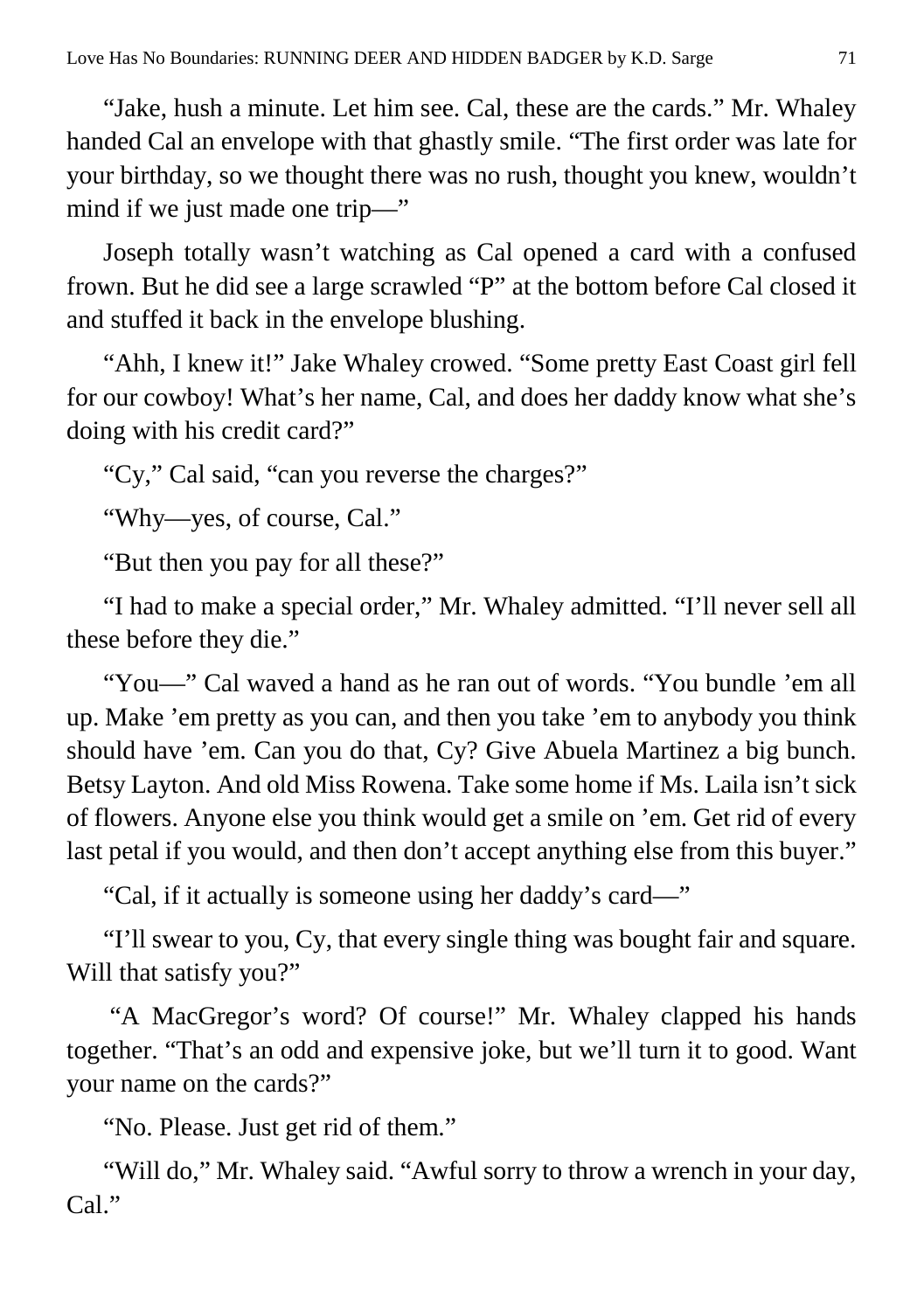"Not your fault, Cy." Cal stalked out the door and Joseph hurried tiptoe after so he wouldn't fall over when Cal was in no mood to be catching him.

"Post office," Cal said when Joseph had mostly caught up. "This way."

Walking fast in heeled boots was far harder than walking slow, but Joseph managed. At the post office Cal took custody of a canvas bag of mail and a large box. Joseph saw how Cal's jaw tightened at the sight of it, so he wasn't surprised when Cal stepped over to the customer's prep counter and pulled his knife out of his boot.

Well, at least he didn't have his gun on him for the town visit? Joseph bet it was in the truck, though.

Cal sliced the box open and peered inside. Joseph mastered his curiosity and stayed politely where he couldn't see what made Cal's lip curl.

"Bobbi Jo," Cal called over his shoulder, "how old's your girl now?"

"All of four years old, Cal, and smart as a whip."

"If you'd kindly bring her out," Cal said, "I'd like to pay my respects."

The little girl was duly produced, and her shyness lasted only as long as it took Cal to pull a fuzzy blue bear as big as herself out of the box and hand it to her. Cal gave the empty box to Bobbi Joe to deal with, stuck the note in his pocket and put the mail bag over his shoulder like a cowboy Santa. He tipped his hat to the ladies, and stalked out.

Joseph didn't try to catch up; he just walked behind Cal, torn between wariness and elation.

"P" had to be a man. Right? The credit card had a man's name on it father and son Whaley had both been certain of that. And Cal had said the flowers were bought "fair and aboveboard." The owner of the card knew what was happening. So he was doing the ordering.

Cal was gay. And if he'd had a boyfriend back at school, Joseph bet that just as soon as Cal had five minutes alone with his phone, he'd be single. The man was furious. Joseph could see it in the set of his jaw when he wasn't walking behind Cal, the way Cal held his shoulders, the way he stalked down the street…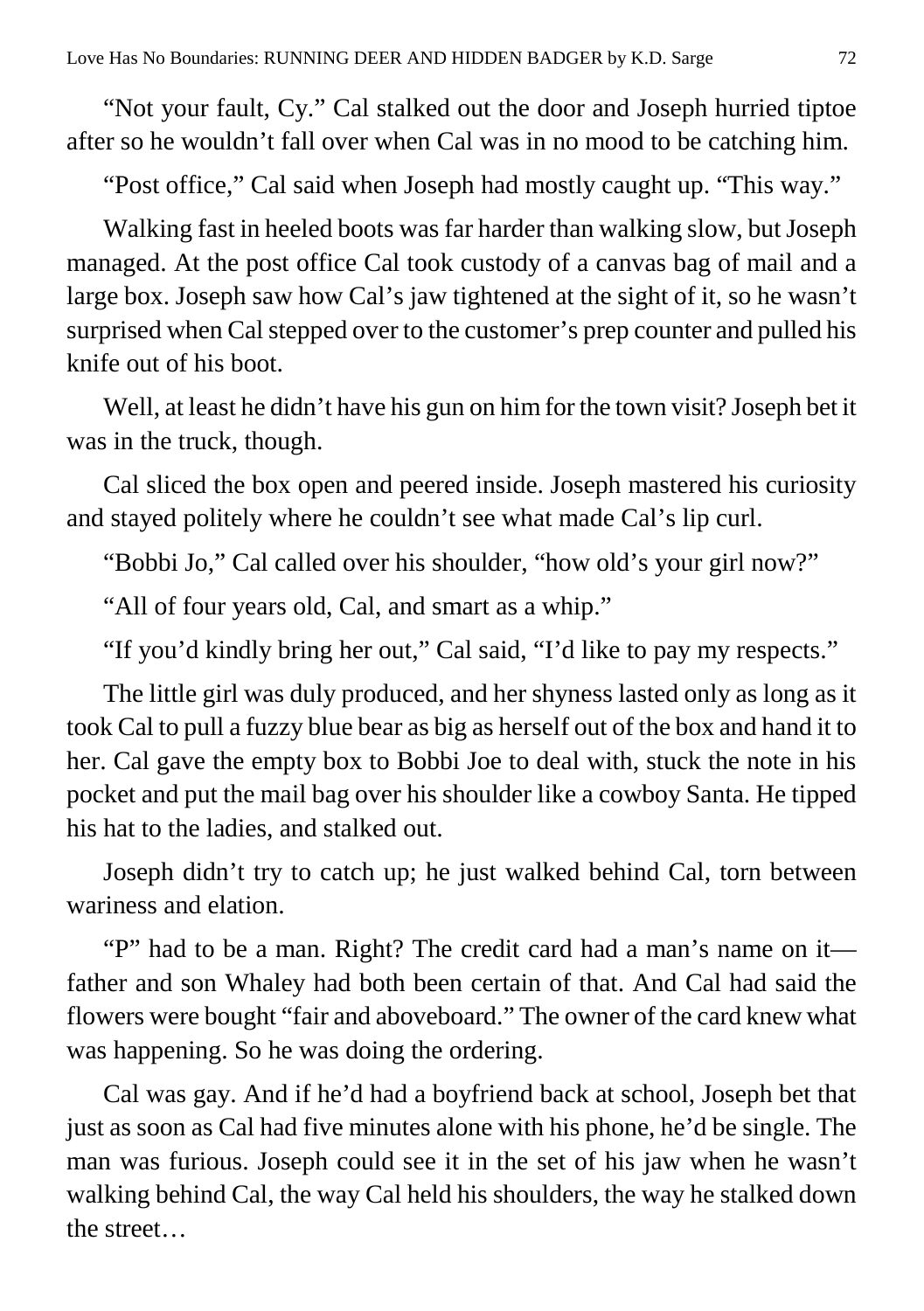Ahead he could see the Dairy Queen. Joseph debated if asking why they were having ice cream for lunch would annoy Cal more, and if he really cared why they were having ice cream. It was ice cream! He could eat a real meal later. Lupe was never stingy with the leftovers.

The DQ parking lot held one car as Cal stalked past the outside tables. It was a beat-up Chevy about the same age as Cal's truck, and three young men came out of the other door of the restaurant headed for it. One of them made a face at Joseph's glance.

"What are you looking at, Cochise?"

Cal spun on his heel. "Beg pardon?" he said.

"MacGregor!" The guy was brought up short, but then he looked at his friends and the sneer came back as they walked over. "Get tossed out of your fancy college?"

Cal set the mail bag down. "You're a jackass, Steele Kennedy," he said, shoving his hat down on his head. "A stone-cold fool. And if you ever go near Betsy Layton again you're going to be a toothless fool. Got it?"

Joseph stood behind Cal and wondered if what he thought was about to happen was really going to happen and what he should do about it if it was.

Betsy Layton? She was getting some of Cal's flowers.

Steele Kennedy laughed. "You're just jealous she never put out for—"

Cal's fist in Steele's face interrupted him. Cal punched him once, and stood there as the idiot staggered back. The other two boys laughed while Steele picked himself up.

"Your face was asking for it," Cal said as Steele stood. "Wearing that smirk? Just begging for it."

"Get him, Steele!" one of the others said, still laughing. "You can't let him knock you around!"

"Cool it!" the other snapped. "Deputy Haley!"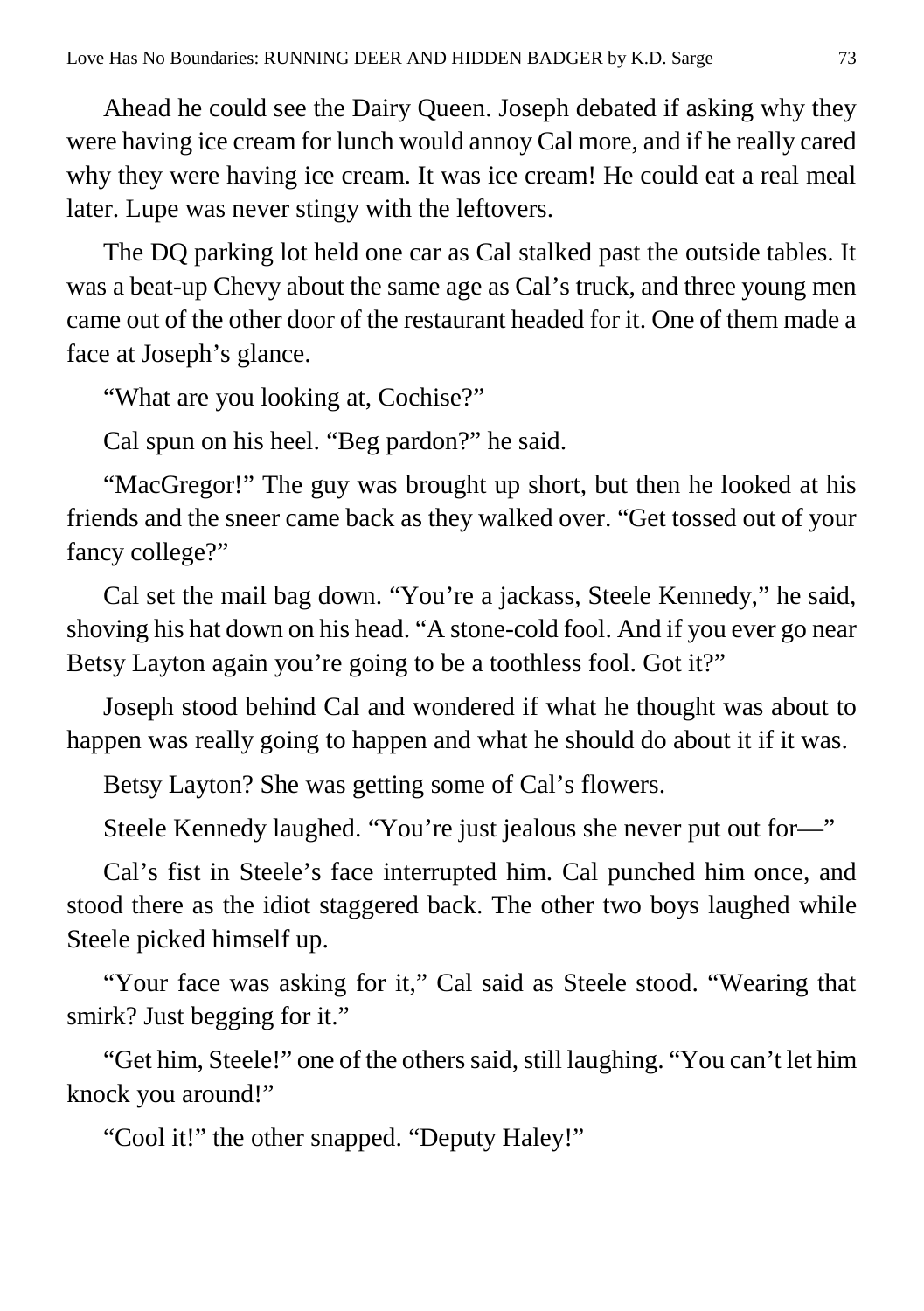On the street a red car with "Oldham County Sheriff's Dept" on the side rolled slowly by. It seemed to go slower and slower as the driver watched the Dairy Queen parking lot and not the road.

"Clear out," Steele muttered, and they all piled into the car. As the car pulled out of the driveway, the deputy tapped two fingers to his hat. Cal returned the salute then picked up the bag as the deputy's car accelerated.

"I've been hankerin' to do that for six months," he told Joseph, and yanked the door of the Dairy Queen open.

"Cal MacGregor!" called a girl's voice, "Welcome home!"

"Thanks, Millie." Cal walked to the counter and set the bag down, put his hat on top of it. "I'd take it kindly if you'd give me a cup of ice. I just split my knuckles on Steele Kennedy's teeth."

"Did you?" The girl grinned. "Lacy!" she called over her shoulder as she filled a cup with ice. "Cal MacGregor decked Steele Kennedy and I'm buying him lunch!"

"You have my blessing!" came a voice from the back, followed by a tall dark-haired girl. "Ooh, maybe I'll buy you lunch," she said, smiling at Joseph. "What's your name, handsome?"

"Oh!" Cal looked stricken. "I haven't introduced you—Joseph, I am sorry. I had my head so stuck in what I needed to get done, I just let you follow me all over—"

"So make it up to him now, and introduce him to two pretty girls!" Lacy ordered.

"Joseph," Cal walked over and snatched Joseph's hat off his head, "meet Millicent Grant and Lacy Jane Dalton. Ladies, Joseph whose last name I don't even know. He's a new hand on the *Y Otra Cosa* since last month."

The Dairy Queen in Vega, Texas, served actual food alongside the ice cream. And the girls who worked there didn't have a lot to do. They chattered with Cal as they fixed the food, flirted with Joseph, and took turns coming to the table to hang out until finally two frazzled road-tripping parents came in with their cranky brood of five, and Cal went and ordered ice cream cones to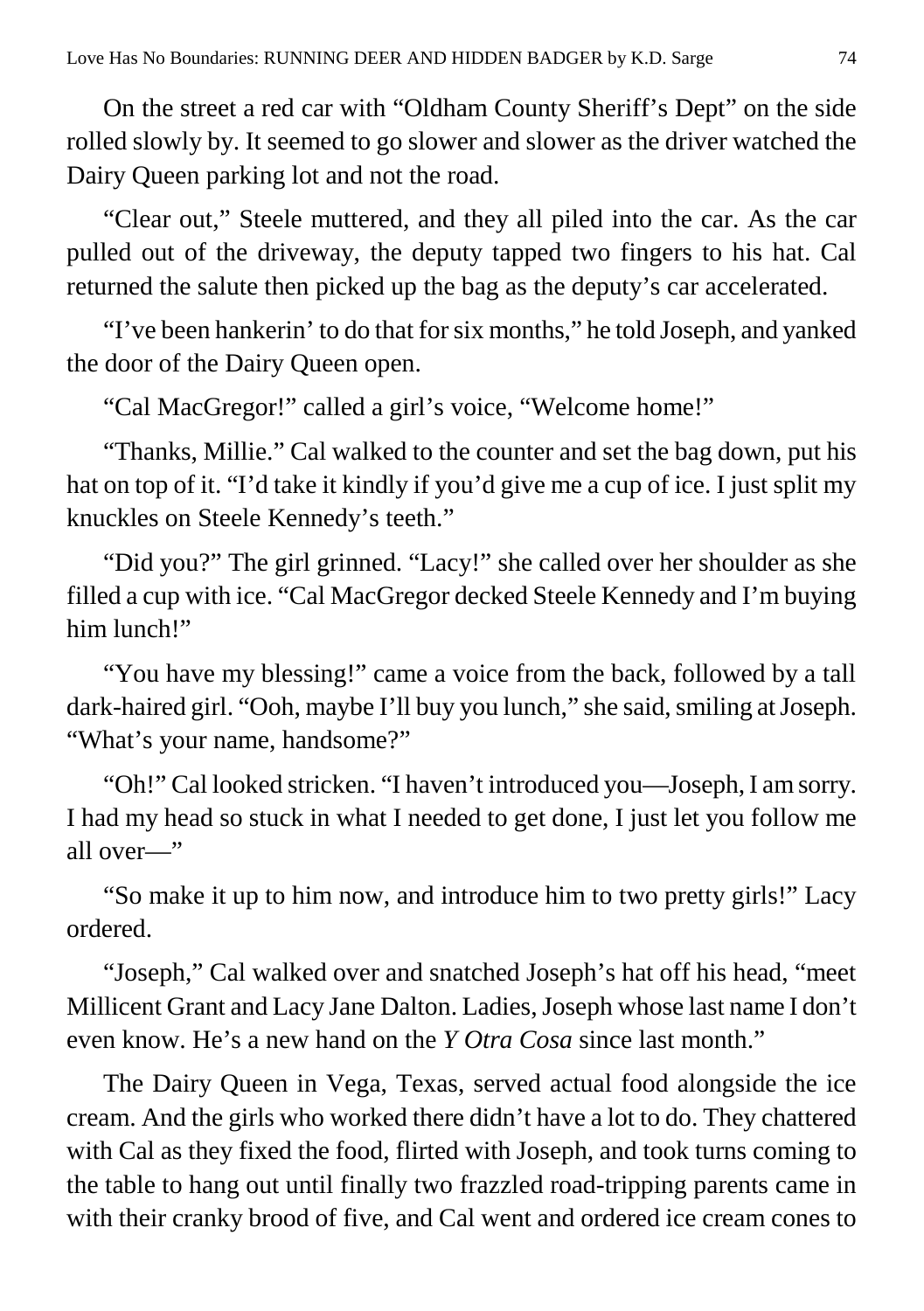go. He led the way out the door as the youngest vacationer started wailing about being told to eat his dinner before he got a sundae. Joseph followed Cal down the street, licking his cone and wondering anew. "P" had to be a man. But Cal had decked Steele Kennedy because of Betsy Layton, and both Lacy and Millie reminisced about going with him to the drive-in.

Vega, Texas, had a drive-in?

So maybe Cal was bi, Joseph thought. Maybe he'd gone away to college to explore his orientation. It wasn't because he hated Texas, after all, or needed an education Texas couldn't offer. It made sense. If everything in Cal's life began and ended with the *Y Otra Cosa*, what other reason could he possibly have for going halfway across the country to go to school?

No wonder Cal felt trapped when he came home. Now if only Joseph could figure out a way to show him that he wasn't as alone as he thought—

If Joseph's entire chain of suppositions wasn't completely off base, anyway. Did he have one shred of evidence? No. Did he tend to see things in the rosiest glow possible when he had a crush? Yes. Witness the horrible incident with Blake and the balloons that weren't actually for balloon animals and if Shawn hadn't been way smarter than Joseph…

Before they left the DQ, Cal had been pressed to call both girls but Joseph noted he hadn't promised to call either. Joseph had been given both their phone numbers too, which he planned to lose ASAP. Within three steps of the door the smile slipped off Cal's face and silence fell between them. Joseph turned that around in his mind and decided he liked it. Cal knew he didn't have to fake cheerfulness with Joseph. That was a good thing.

If, you know, he wasn't getting everything wrong. Cal might just be sorry to be back to being alone in Joseph's company.

They walked back to the truck, put the mail in it, and got in to drive to the supermarket. Joseph thought it might be half the size of every supermarket he'd ever seen, but it was sufficient. Cal brought out the envelopes with lists on the outside and money on the inside, and they bought the special treats everyone had requested and a bag of ice to dump on the cold stuff in the cooler in the back of the truck.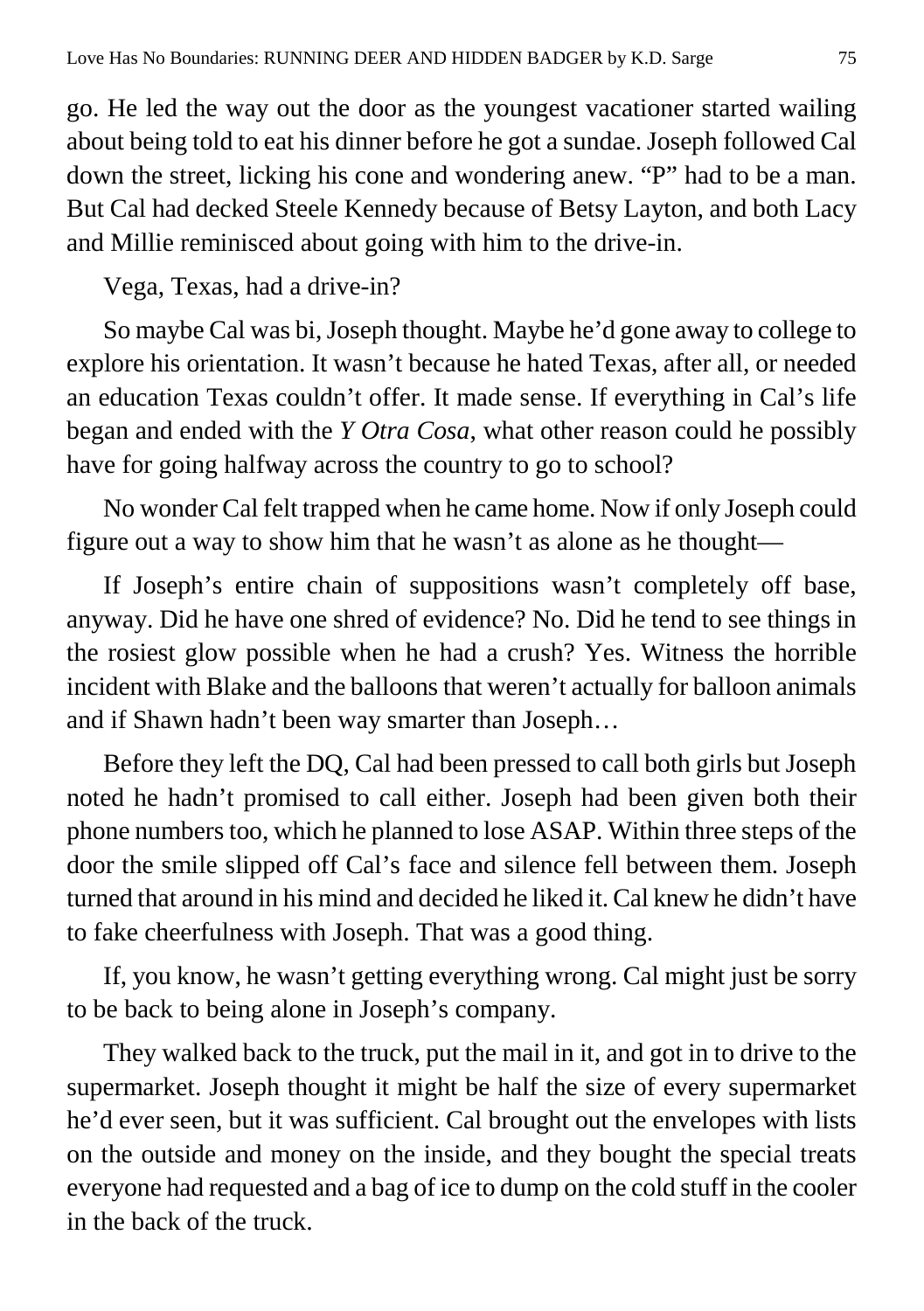When they passed the "Now Leaving Vega City Limits" sign, Cal let out an explosive breath. "Sorry," he said without looking at Joseph. "Guess I'm just not ready to be around people again yet."

"Well, if the people include that Steele Kennedy…"

Cal snorted and settled a bit in his seat and Joseph turned his grin out the window. He *was* more relaxed around Joseph than with girls he'd known all his life!

"Reckon we might get us some rain," Cal said. "Don't see clouds like that in Los Angeles, do you?"

Joseph hadn't been looking at the scenery. Now he did, at the huge cloud that hung low and flat at the bottom, but towered higher and higher and looked slightly twisted, containing the cloud in a big circle. "Is that a tornado? I mean—"

"Naw. Supercell they call 'em. Some of 'em spawn tornadoes, but the weather guy says it's not likely this one will."

"Fine by me." Joseph leaned out the window, his hair blowing in the wind as he watched the gorgeous cloud. For once he wasn't wishing for his camera—he was remembering that in his interview Mrs. MacGregor had specifically asked if Joseph could work with gays. He'd decided she meant Billie, but given Billie's reading tastes he wasn't sure. Unless she read that stuff for the quivering females?

Whatever. It was unlikely, but it was statistically possible that the *Y Otra Cosa* contained two percent of Texas' gays. Because he really didn't think many straight guys would get as close to him and stay there as Cal kept doing. Taking his hand not his wrist to go down to the creek, holding him up in the store, sitting at a tiny table rather than a bigger one the girls could have sat at too in the Dairy Queen…

Of course, the question was, had been, and remained—what the hell was Joseph going to do about it?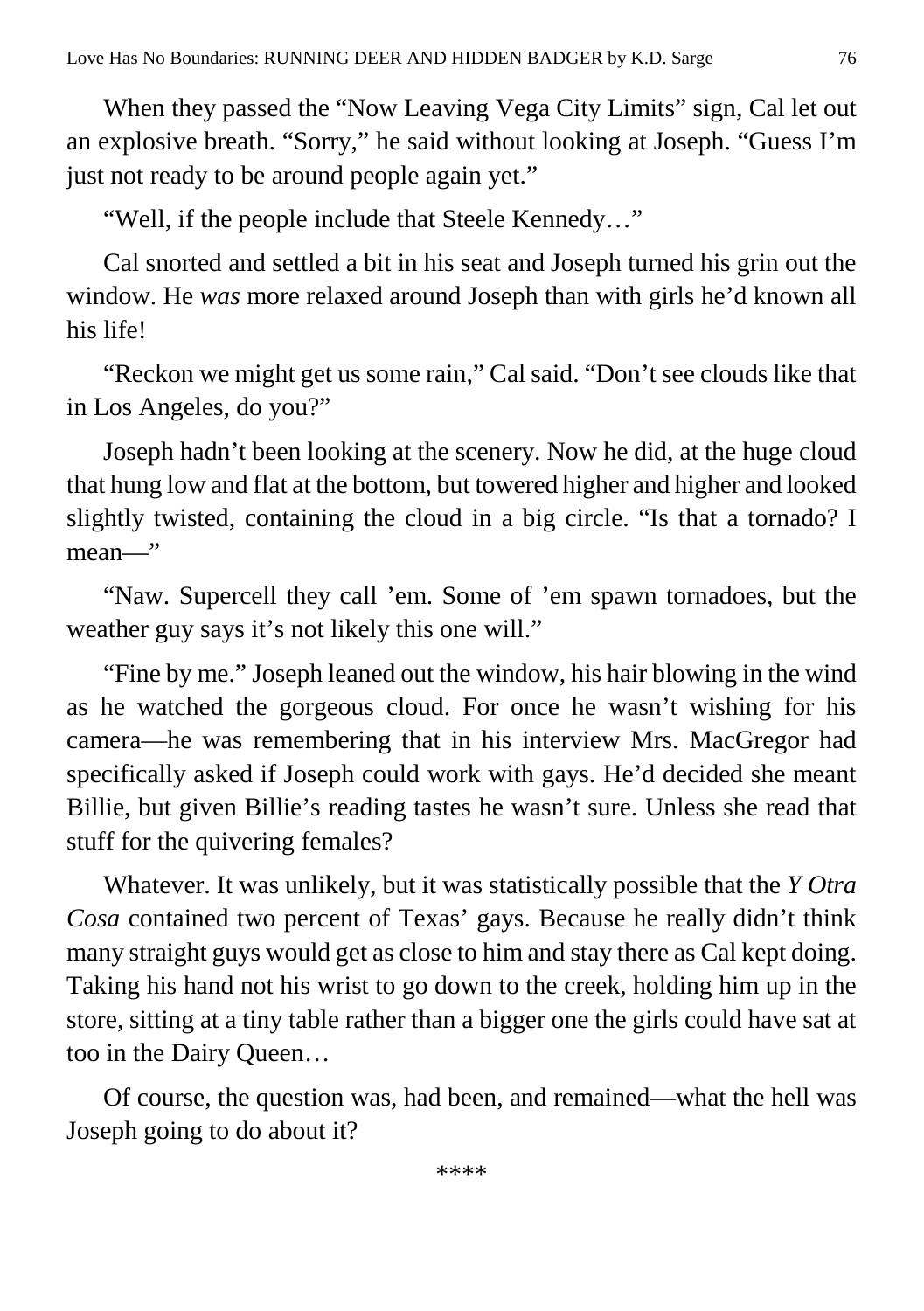## CHAPTER THREE

When Cal drove into the yard, the hands were heading from washing up in the bunkhouse to dinner. He sent Joseph off with his arms full of his gifts, then drafted the other hands to get everything else in the house and sorted out. The mail Cal kept in his own custody until he could dump the bag out on his bed to sort. That was the safest plan after Preston's damned fool gifts. Looked like there was one more—a good-sized flat box with the image of a red ribbon printed on it, from FrameURFace.com. God only knew what was in there and Cal didn't feel fortified enough to find out. He left it on the bed, sorted out everything for his mother, and took the rest to dinner to pass out.

The box was, naturally, still there when Cal returned to his room after dinner. Might as well get it over with. He tugged on the tab embedded in the ribbon to open the box.

Out came a picture that Preston didn't take, had never seen. It was a canvas print of Cal's mother in a fine black frame. She stood leaning on the paddock fence, staring into the distance. Behind and above her floated sculpted clouds, before her the *Y Otra Cosa* stretched in spring-green waves. The picture was cropped just right so none of the buildings showed—it was just Mom with her back to the fence, and Texas. She wore her hat, but her face was barely shadowed. She looked—determined. Content. Her cane was not in the picture.

It was beautiful. Cal turned it over, turned the packaging over, but it offered no clues. The picture wasn't a present Mom would give, nor Lyle, and obviously not Preston… Cal went looking for his mother.

She was sitting at her desk. She put a file folder over what she was working on when Cal knocked.

"Mom?" He showed her the picture. "Who sent me this? There's a gift receipt, but it only says *happy birthday*."

She grinned. "Oh, that did come out nice!"

"It was you?"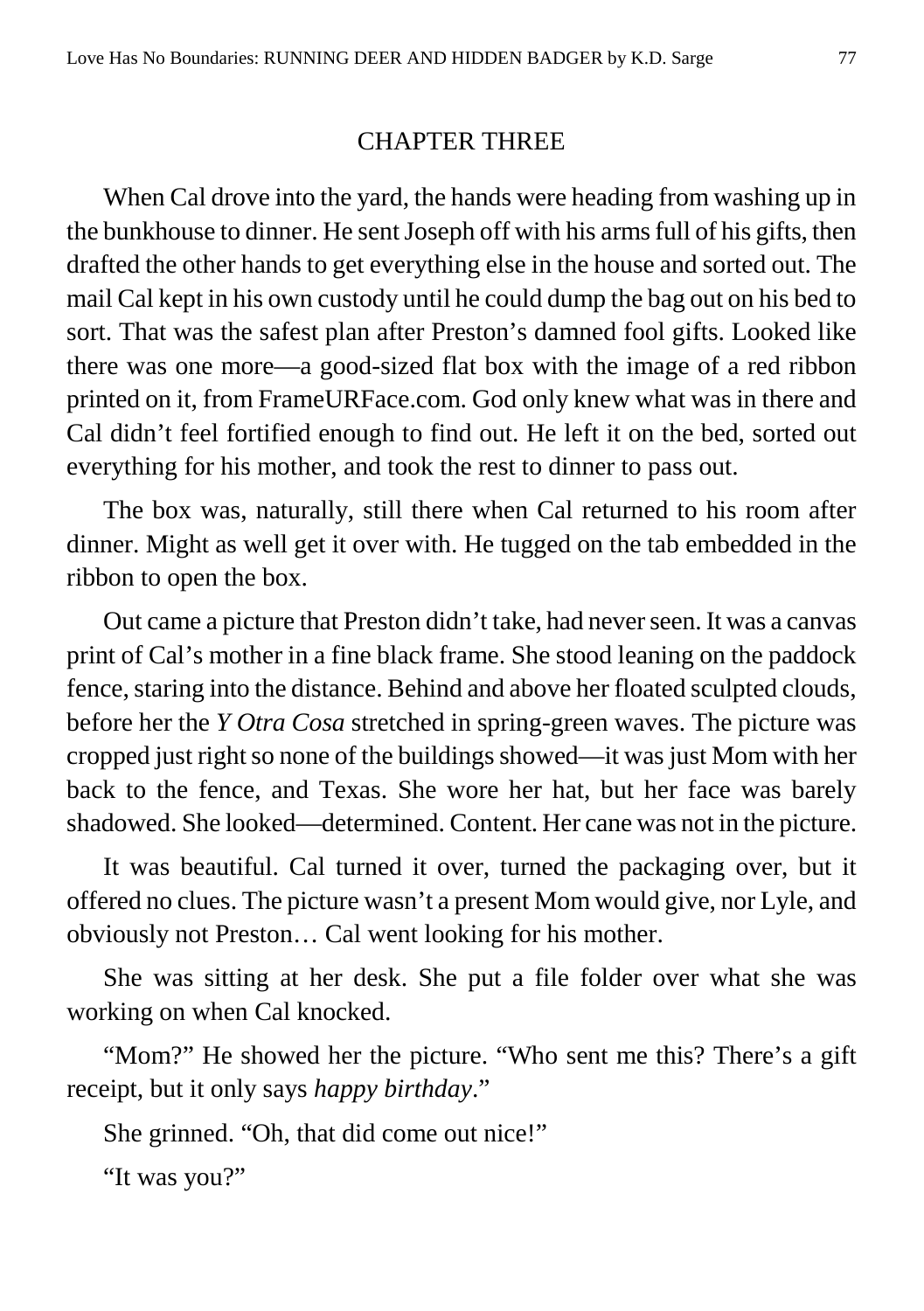"Joseph took the picture. He told me it would be amazing, but it didn't look so great on his little camera. Reckon it was all he could think of to give you. Didn't think to mention the hands always give you presents. Or when your birthday was, come to think on it."

Joseph. He should have guessed, but Cal hadn't imagined that dinky little camera the man played with could take such impressive pictures. Cal had seen shots no better hanging in the galleries Preston dragged him to.

Mom held out her hands and Cal handed her the picture. "Goodness, it did come out well," she said. "He even made a crippled old lady look good, without making me look like someone else!" She handed it back with a smile. "Me and the *Y Otra Cosa*. That boy has good instincts—that's a picture you'll treasure all your life." She sighed.

Something in the way she said it rattled Cal. Like she expected him to have nothing left but the picture one day. Maybe one day soon. Cal took a deep breath.

"I'm not going back to college," he said.

"What?"

"I'm not going back to college." Cal stopped himself from shoving down a hat he wasn't wearing. Instead he set the picture down. "I'm not moving to Amarillo to take that job with Lyle either," he went on. "I never meant to, I just never told him no so he wouldn't step up the pressure. I'm staying right here and if I never get farther than the Vega Dairy Queen again, I'm fine with that"

"You're no quitter, Callan MacGregor," Mom said.

"That's why I'm not going back. The *Y Otra Cosa* has first claim. I won't quit her." One reason. There were so many more, but they were personal, petty. The *Y Otra Cosa* was the one that mattered.

"You could get your degree and come back after. You were so all-fired-up sure you could bring the ranch into the twenty-first century. Without losing our history, you said."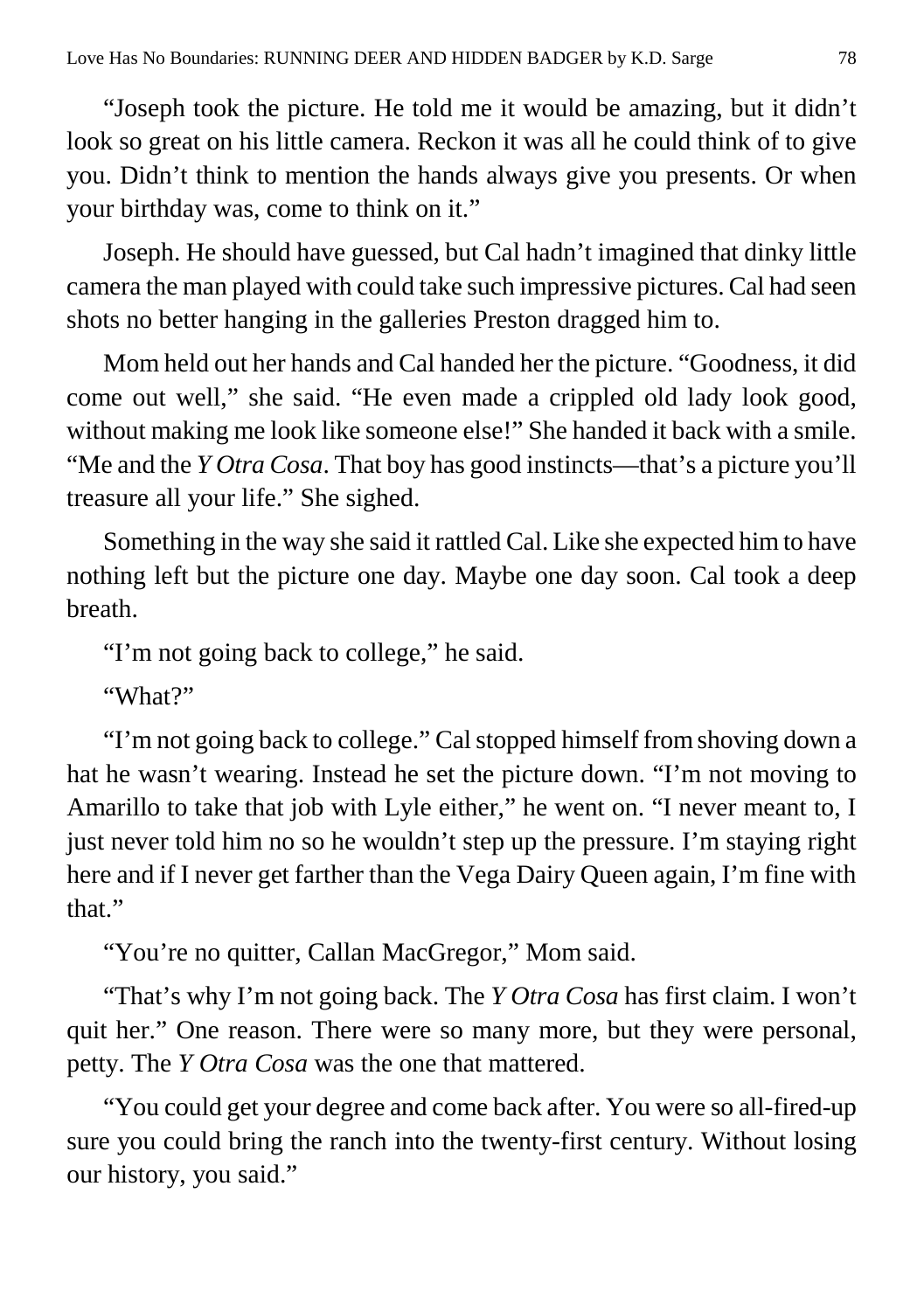"I can do that better here. I can read books myself, and no teacher in Massachusetts or anywhere else knows more about ranching than Wobbie. He's not going to live forever—I need to be here, learning from him."

"None of this is new since you left," Mom said. "I remember sayin' a lot of it beforehand. So I reckon there's another reason." She prodded her cane with her toe. "Isn't there?"

"Maybe I just needed to see it for myself," Cal said.

"And maybe you're as rotten a liar now as when you were five," Mom snapped. "You want to stay and take care of me, take care of all the things I can't do quite right anymore. Follow me around and nursemaid me."

"Have I been doing that?" Cal demanded.

"You treat me like fine china," Mom growled. "Don't get up, Mom, I'll get it, Mom, why not let me handle the business stuff, Mom—do you think I broke my head too?"

"I just think I'm old enough to be involved," Cal said. "That's all stuff I have to learn too. I should learn it from you."

"You think you'll just take over," she said. "Same as Lyle. Just bull in and tell me what to do with my land, my life, because you're a man now you're twenty and men know it all!"

"I don't—"

"Don't you argue with me again!" She pushed up out of the chair, grabbed her cane and threw it down. "I'm not so helpless! I ran this place from my hospital bed, and I ran it from the couch, and I'll run it from this desk." She pointed at him. "You took off then you come home and tell me you changed your mind, just step aside? I don't think so!"

She took a step. Cal saw her waver and he stepped forward to catch her but she stopped him with a glare as she caught herself on the chair.

"See?" she demanded. "You think I can't stand in my own office!"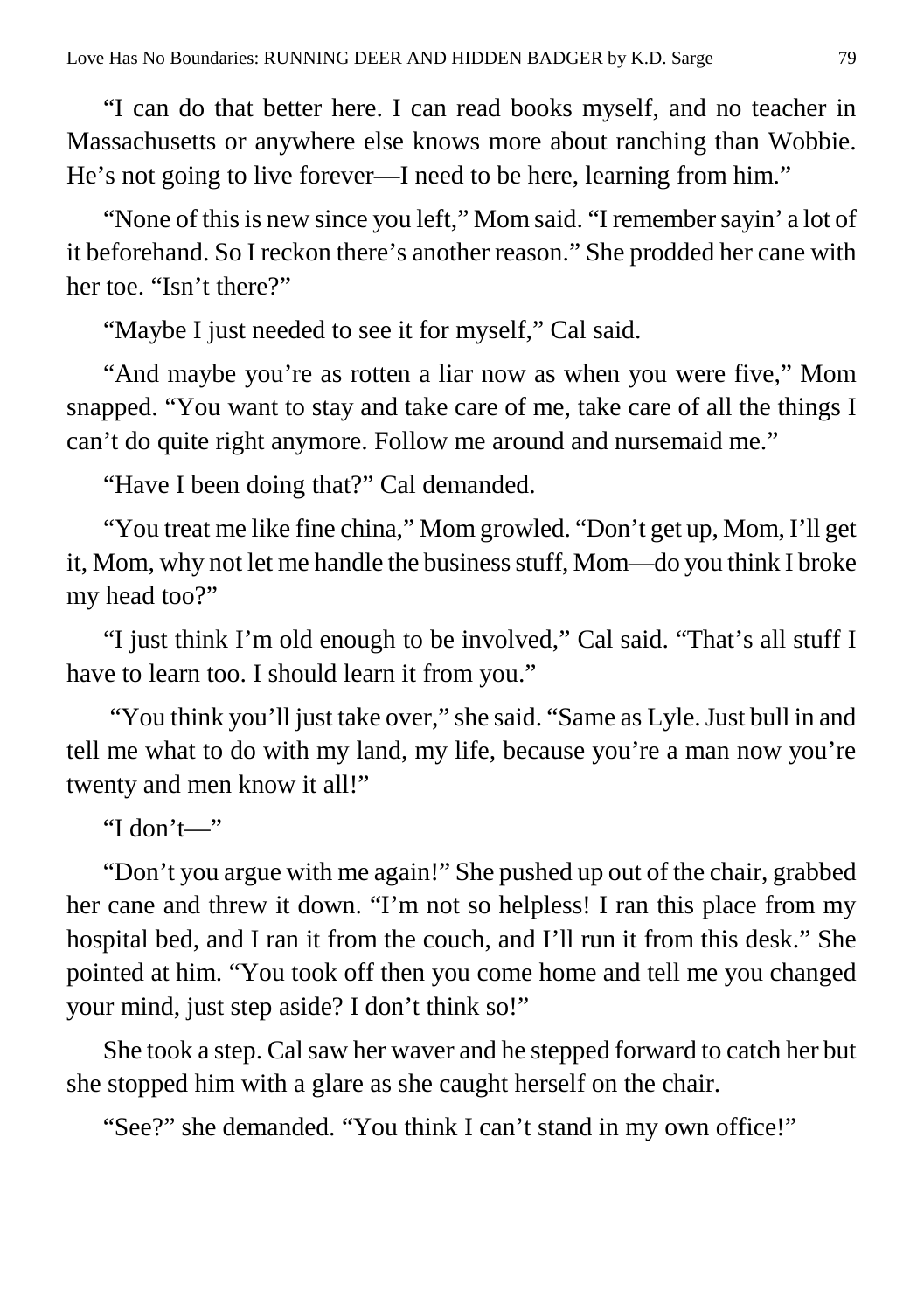Cal reached again to shove down his hat again, set his feet instead. He'd come too far to back down. She'd spend day and night bullying him to go back to school if he let off now.

"Don't you set your jaw at me, young man," Mom said. "You were a stubborn boy and now you're a stubborn man, but your momma has your measure."

Cal didn't want to test that. He really didn't. But he didn't see that he had any other choice.

\*\*\*\*

Joseph was reading a book of *True Texas Ghost Stories!* he'd just bought when his phone rang. He nearly jumped out of his skin. He reached from bed to desk to pick it up. Cal's number?

"Hello?"

"If I tell you to do one thing," Cal said, "and my mother tells you different, are you going to mind me?"

"Yes?"

"Then meet me at the truck."

Okay, then. Joseph sat up and pulled on his sneakers. His feet had endured more than enough of the boots for one day, and "the truck" meant no horses. He hoped.

He got there first. Then Cal came from the house, carrying a cursing Mrs. MacGregor.

"Get the door," Cal ordered. Joseph jumped to open the passenger door. "She fell," Cal said over Mrs. MacGregor ordering Joseph to get his skinny city butt back in the bunkhouse, didn't he know better than to get in the middle of family? Somehow Cal got in, still holding his mother. "She's going to the hospital."

"The hell I am!"

"Keys are in the visor," Cal said. "Move!"

Joseph ran around the truck to get into the driver's seat.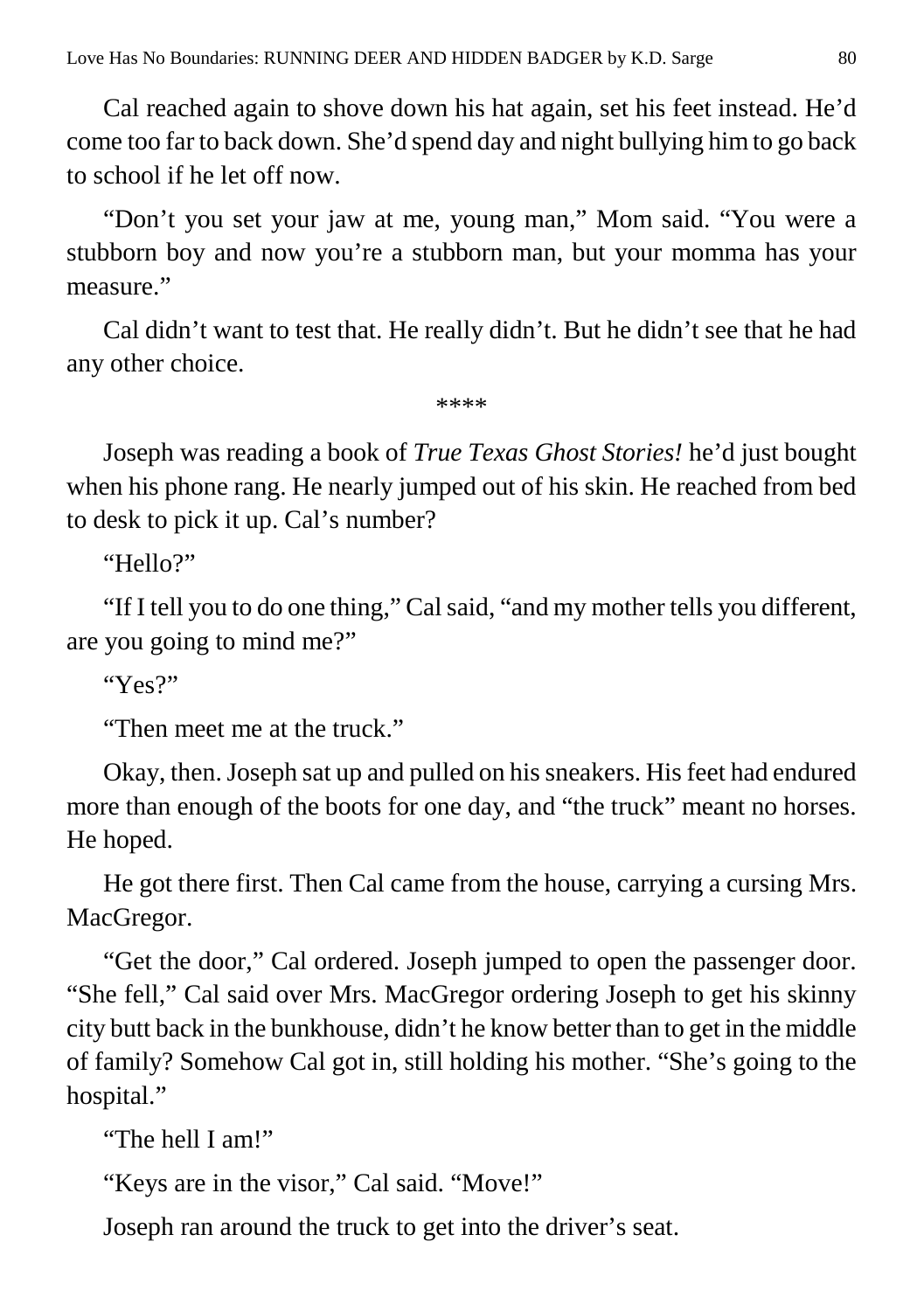"Come on," he told the truck as he pumped the gas. He didn't want to be playing with the carburetor while—the engine roared and he patted the dash before throwing the truck in gear.

Los Angeles had some bad roads, but nothing to compare with the raw dirt of the ranch driveway. Joseph crept along at two or three miles an hour, and even then sometimes he hit a bump and Mrs. MacGregor let out a gasp or a swear. Actual swear words, not the "dadblast!" and such of days past.

"I'm sorry," Cal would murmur with each thump. Eventually Mrs. MacGregor stopped cursing, only letting out a gasp on really bad bumps.

"She still had some narcotics left," Cal said. "I made her take one."

"I can't imagine the pain she'd suffer if you hadn't," Joseph said. "I'm trying to be careful."

"Ain't no gentle on this road," Cal said. "It's one thing I've always meant to fix. We'd only be half an hour out of Vega if the road had some flat to it."

"But then you'd get… salesmen."

Cal snorted. The truck thumped. Mrs. MacGregor whimpered. Lit only by the dim green of the dash lights, the truck's cab was pretty dark, but Joseph saw Cal's hand stroke his mother's hair.

"Would she be more comfortable on the seat?" Joseph asked softly.

"I think I've got more give than this old padding," Cal said, and went on holding her.

The drive to the highway took forever. When finally the headlights flashed on road signs as they went over a small hill, Joseph flipped the turn signal on automatically.

"Turn right," Cal said. "There's no hospital in Vega—we have to go to Amarillo."

"Got it," Joseph said, and switched the turn signal.

The road was empty both ways. Cal had Joseph stop on the shoulder so he could buckle his mother into the middle seat, but he didn't offer to take over driving. "Watch for deer," he said as he buckled himself in. "And cows."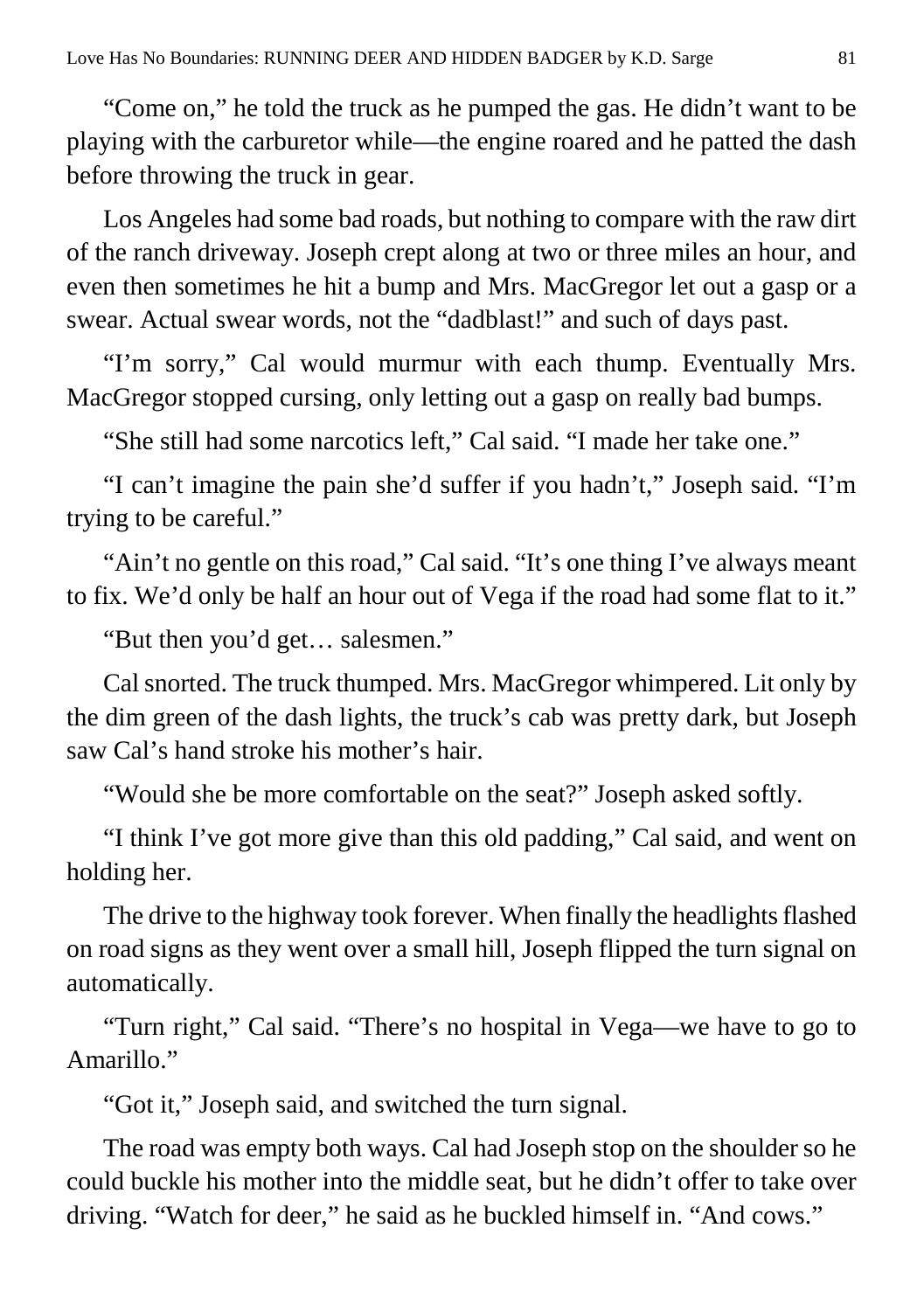"Got it," Joseph said again, and put his foot steadily and slowly down. Cal pulled his phone from his pocket and called Wobbie. Mrs. MacGregor leaned on Cal and muttered something Joseph didn't catch, but when Cal was done talking to Wobbie he placed another call.

"Lyle," he said. "Cal. Mom fell. We're bringing her to Physician's Surgical. Be there in—" he peered into the dark until a milepost sign came into view. "Twenty minutes. Do you know… right… okay… see you then."

"Whassurna?" Mrs. MacGregor asked.

"What, Mom?"

"What's… your… name…?" she said again, slowly.

Oh, crap, had she hit her head?

"Callan Stonewall MacGregor," Cal answered. "Because you knew I'd have to be a fighter."

"Don't… let Lyle…"

"I won't, Momma. You know I won't. If you can't move me, damn sure he won't."

"Good boy," she said, and her head fell to Cal's shoulder. Joseph wanted to ask what that was about but he didn't think he should. Instead he just drove the truck.

Traffic on a Tuesday night in Amarillo was no big deal, but Cal gave directions like it was impenetrable. Go this way rather than make a left, watch out for that car, better wait on the light—"Tell me where to go," Joseph finally said. "Let me get you there."

After that it took seven minutes before he was pulling up at the Emergency Room drop-off. A tall man in a suit came towards the truck the moment he saw it. He yanked the passenger door open as Cal unbuckled, dragged Cal out and hugged him quickly, set him down and reached for Mrs. MacGregor. Joseph unhooked her seat belt and the man pulled her carefully out. He shut the door with his hip and Joseph drove off to find a parking space.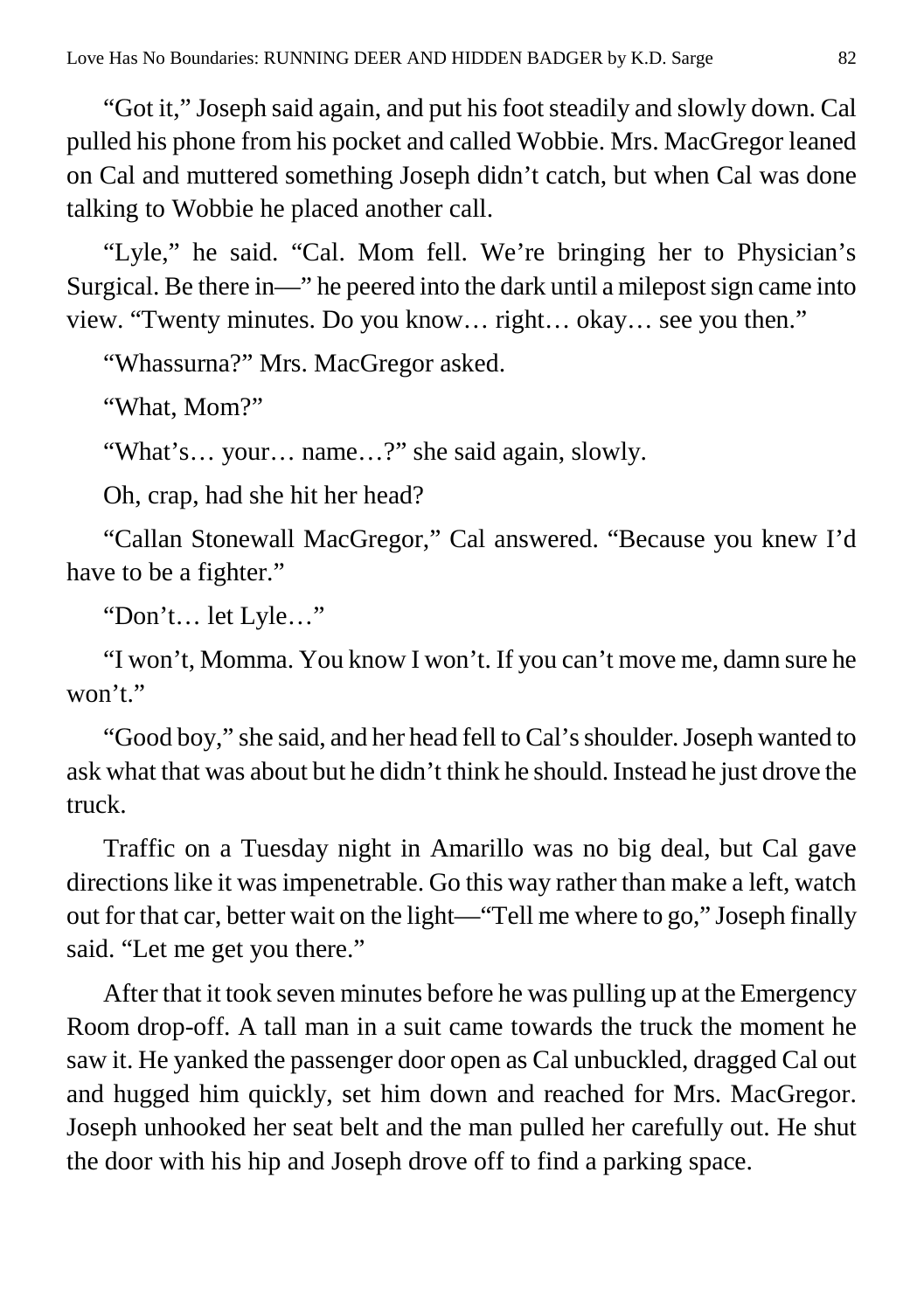On the ranch the keys stayed in the truck. Here Joseph locked up, and pocketed the keys, then hesitated. If there was one place in the world he didn't want to be, it was waiting for hours in another ER. And inside, he'd be right in the middle of all the family stuff Mrs. MacGregor was completely right to warn him away from. Why not stay with the truck? He could probably manage to sleep in the back. Cal could just call when he needed a ride home.

Because he was a damn fool in love, that's why he couldn't stay with the truck. Mrs. MacGregor knew Cal and Lyle were going to fight. As the fool in love with Cal, it was Joseph's duty to be there to back him up, whatever the hell they were fighting over. He sighed and walked, trying to comb the windsnarls out of his hair with his fingers. Should have worn his hat, or put his hair back. Brought a hair-tie. Or a jacket. Or a book. Too bad Cal had been too busy wrestling his mother into the truck to tell Joseph what he might need.

Joseph hoped Cal and Lyle wouldn't actually get in a physical fight. Suit or not, Lyle MacGregor was a big man.

In the waiting area of the ER, it looked like Cal and his brother were already at it. They stood in an alcove by the unoccupied kids' corner, facing off. Lyle was explaining something important, and apparently frustrating, with his hands. Cal had his arms folded and his jaw set, and, if he'd been wearing a hat, it probably would have been shoved down to the bottom of his ears. Joseph took a deep breath and called himself a fool a few more times and moseyed on over.

"Howdy," he said, and hoped it didn't sound stupid from him. "Did they take Mrs. MacGregor back already?"

"Lyle, this is Joseph," Cal said. "He's the new hand—he drove while I kept Mom from walking home."

"Joseph!" Lyle offered his hand with a smile that showed a lot of teeth. "I've heard good things about you, young man!" He had a firm grip but if he wanted it to hurt, he should have met Joseph a month ago. "Thank you for your assistance tonight."

Joseph shrugged. "I just drove. Cal was the one who got cussed at."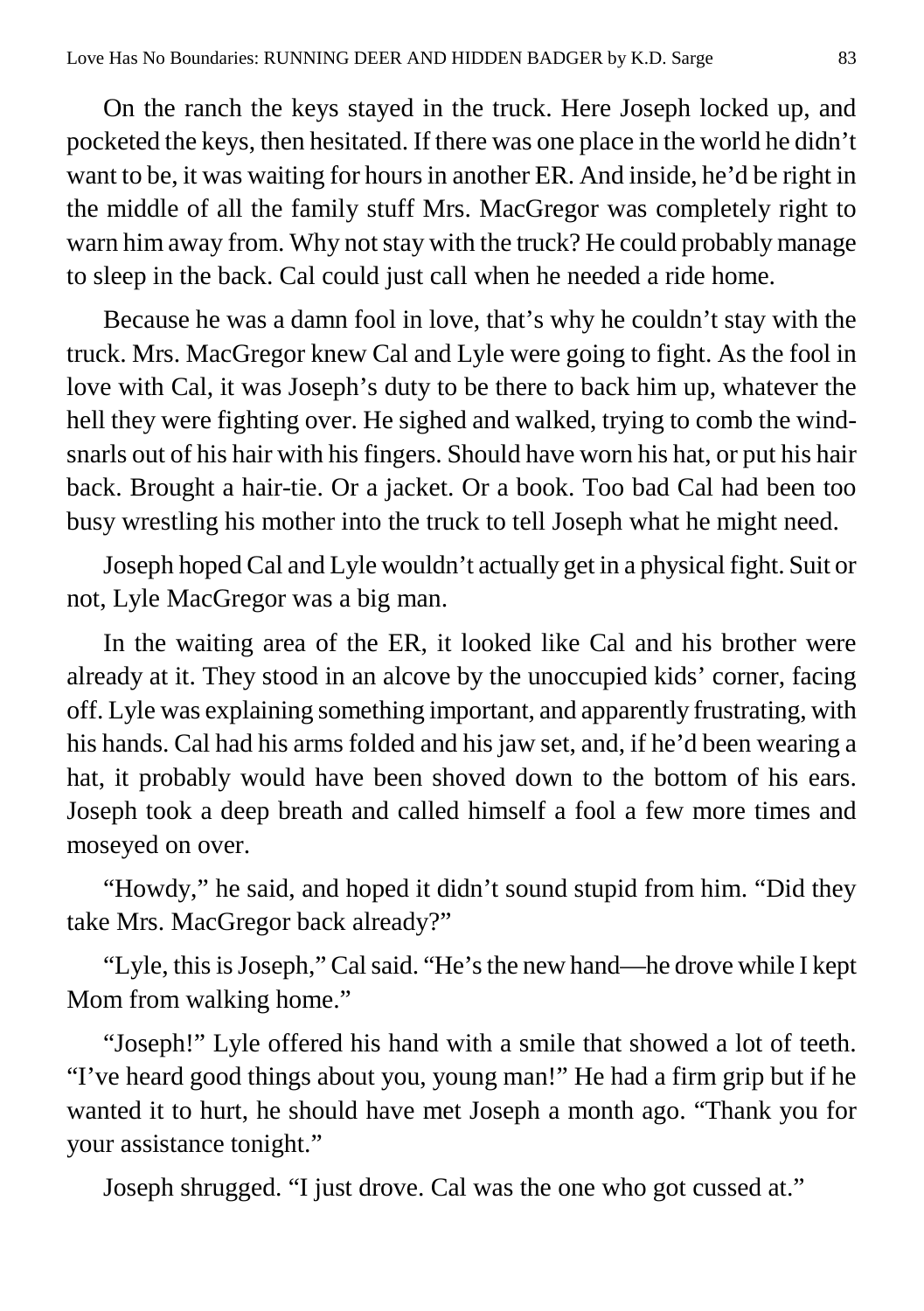"Mom's doctor had her taken back to X-ray," Cal said. "It will probably be a while before we know anything. I'm sorry—it's not the way anyone wants to spend an evening."

Joseph shrugged. Get rid of Lyle and he could still manage to have a great evening, but he didn't say that.

Lyle clapped his hands together softly. "Gentlemen," he said. "I know a self-serve cafe a few corridors away. Dr. Singh will know to find us there. Cal, Joseph, may I buy you a cup of coffee?"

\*\*\*\*

Cal let himself and Joseph be guided down the hall by Lyle's shooing motions. First he'd get them somewhere less public, then find a way to politely get rid of Joseph, then… well. It didn't matter. His momma didn't name him Stonewall for nothing.

In the little alcove that held a couple vending machines, three tiny tables, some magazines and a small couch, Lyle bought two cups of coffee and a soda. He handed the soda and a magazine to Joseph, who took the hint and planted himself on the couch while Cal and Lyle sat at the table farthest from him.

One day, Cal promised himself, MacGregor plus MacGregor wouldn't always equal a fight.

That's not where Lyle started, though. He turned his head to check that Joseph had obediently buried himself in the magazine, then he leaned forward, sliding his hands across the table.

"I know we're going to crash horns in a bit, but let's get this out of the way first. Cal, we've got to convince Mom to stay this time."

"To stay?"

"Dr. Singh wanted her to stay in a rehabilitative facility last time, but as soon as she felt like she could walk well enough, she checked herself out and went home. I guarantee you, when Dr. Singh comes in here, he's going to tell us that skipping all her physical therapy is why she's hurt herself. She didn't heal proper. And she's not going to heal proper if she doesn't allow that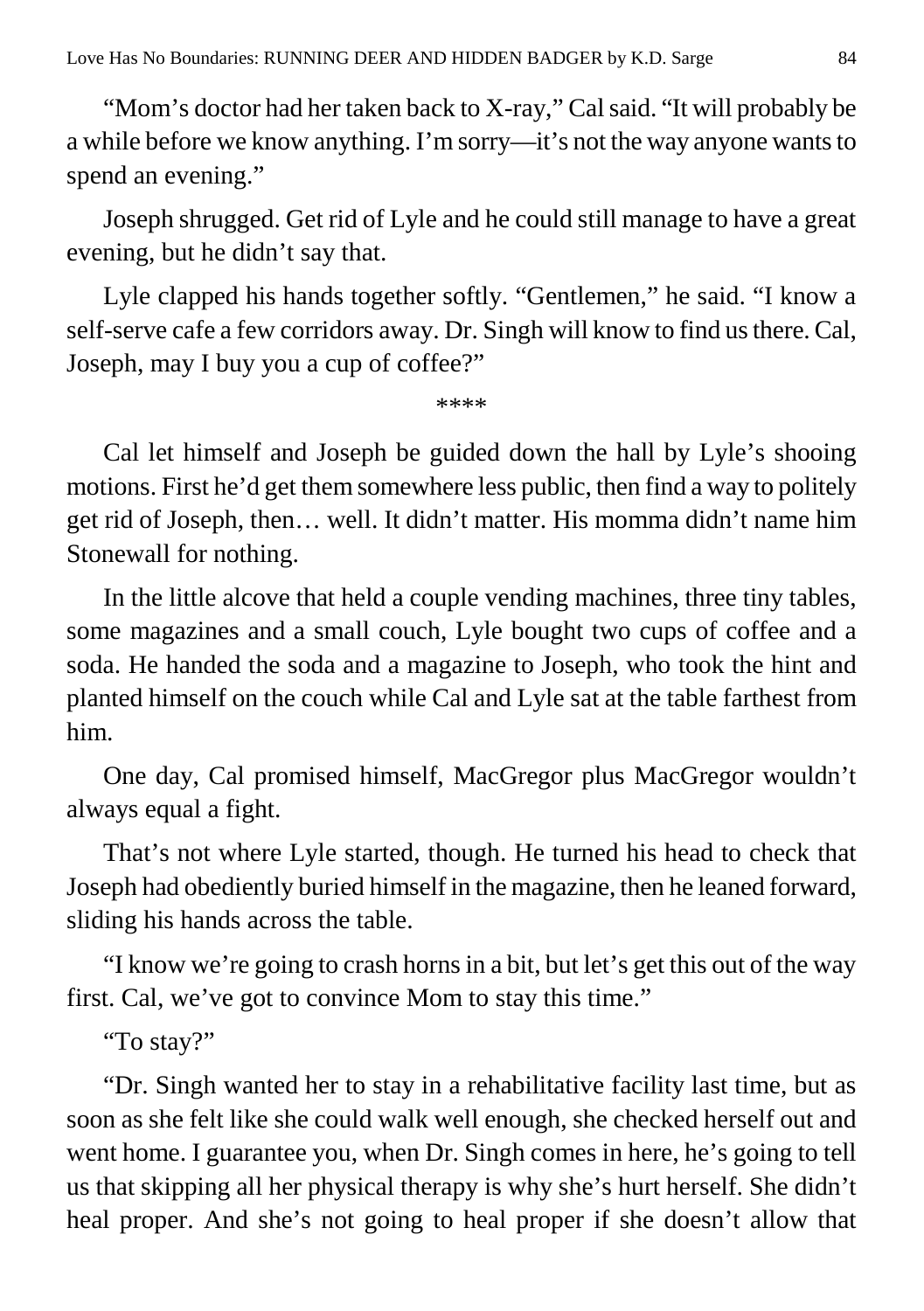maybe doctors know something. Especially Dr. Singh. I checked him out, Cal. He's the best in Texas, possibly in the country. The man is right smart."

"Why didn't she stay?" Cal had heard none of this, from either of them.

Lyle's hands balled into fists, still on the table. "That would have left the ranch without a MacGregor."

"Temporarily. Wobbie can run the ranch, though, and you and I could have helped with the financial—"

"Tell it to her," Lyle said, bouncing his fists lightly on the table. "Tell it to her this time, because it's going to take both of us. She didn't even want me to tell you she was in the hospital last time, Cal, and then she censored how much I could tell you. I listened because we both wanted you to stay in school, and also because I didn't want her kicking me out and then trying to handle everything on her own."

He didn't want to, but Cal had to ask. "Does our insurance cover the physical therapy?"

Lyle gave him a sour look. "Some of it. The year changed since last time, so we'll have to pay the twelve thousand dollar deductible before the insurance kicks in again, and I'll promise you the bills weren't paid off from last time. The minute we carried her in the door we started the bills mounting again. And that's not all the debt. You still don't know, do you? Why do you think I keep telling you we have to sell while we can? You two are going to hang on until they take the *Y Otra Cosa* out from under you, and then you'll be penniless and landless. I'll take you both in, of course, but—"

"Let's stick to Mom," Cal interrupted. "For now."

"For now." Lyle sat back and crossed his arms. Cal sipped his coffee and made a face. The stuff needed another brown crayon. From a speaker somewhere George Strait sang about not owning anything but what he wore. As a Texan, Cal knew he was contractually obligated to like George Strait. Most times Cal was tepid about it.

Sometimes, though, the man just hit it right. George sang that he wasn't rich, but he was free.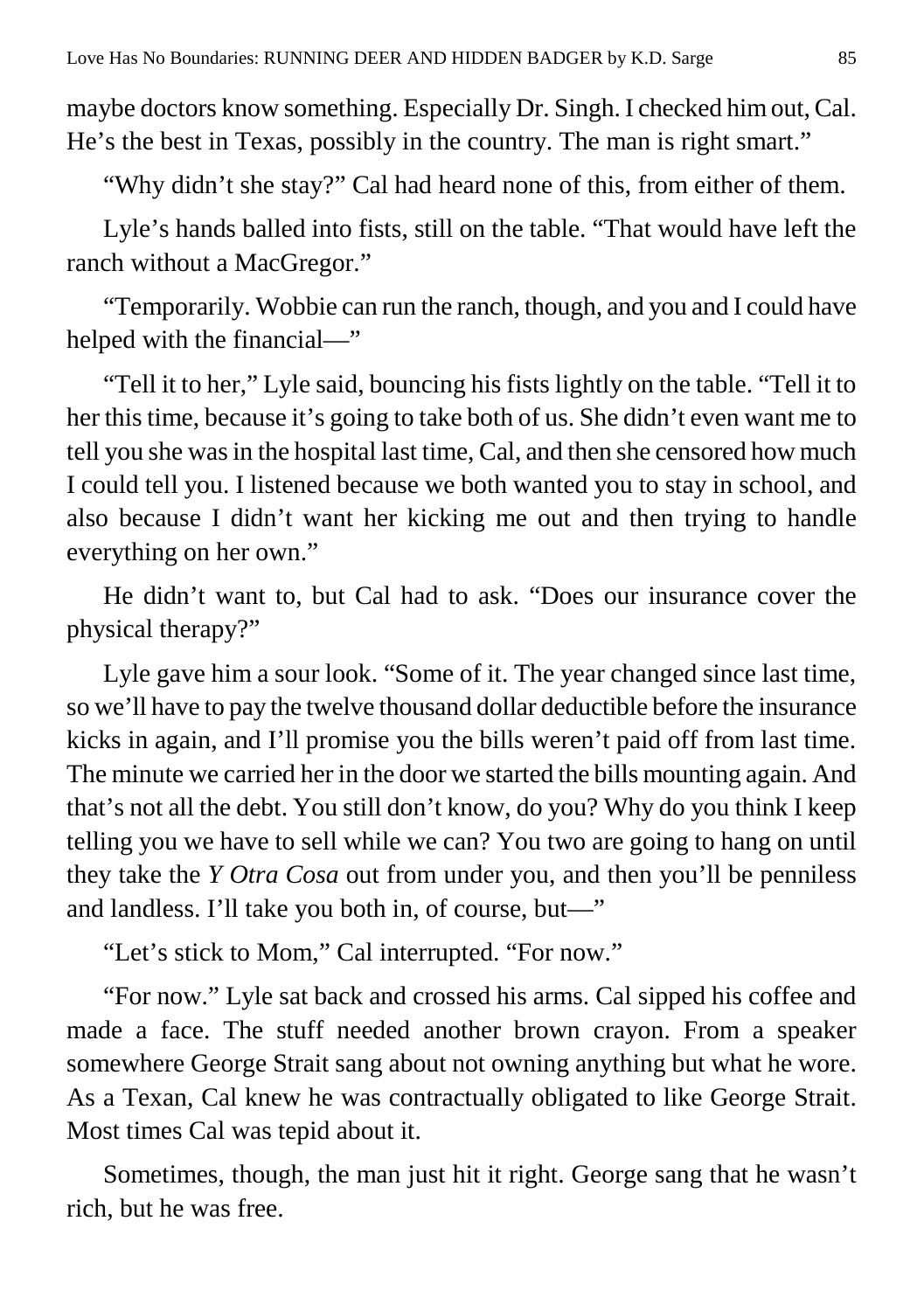The *Y Otra Cosa* was worth a passel of money, Cal knew that, but it was all tied up in the ranch. A man couldn't spend an acre like he spent his paycheck on Saturday night, knowing he'd get another next week.

No way could Cal let go. The *Y Otra Cosa* was *his*, but it went deeper than that. He was the *Y Otra Cosa*'s. Cal was a child of her just as much as of his mother. More, because his mother came from the land too. It wasn't right that the land should be anything but the *Y Otra Cosa*, home of the MacGregors.

It wasn't right, but wrong things happened all the time. You only had to turn on the news to know that was true. Cal considered a mountain of debt ready to sweep over the *Y Otra Cosa* like a flood from a toad-strangler of a days-long-storm, and where everyone would wash up if it happened. Where would the hands be, after? What would happen to Lafe and Lupe and the kids, to Wobbie when he'd spent his whole life learning to run the *Y Otra Cosa* just the way the MacGregors wanted it done? To Billie and Gina, when in the 21st century many ranches still wouldn't hire a female hand?

If it was as bad as Lyle said, then the thing to do was to sell. If they sold, they had control of the situation. Everyone would have a chance to go jobhunting before they lost their home. Cal could make sure Mom was taken care of. He could find a way to—to do what? What would he *do* without the *Y Otra Cosa*? What was life, away from the ranch and never able to go home? Never daring to go home, not wanting to see what oil or gas interests would do to the land. Could he betray it like that, let someone drill holes and blast out blocks of the land that had nurtured his family for six generations?

Could he let his mother ruin her health, cripple herself, and probably die too soon, trying to save a way of life that had been gasping its last for years?

"I'll be right back," Lyle said, getting up. He hadn't touched his coffee. Probably he knew how bad it was. He walked away, following the "Restroom/Baños" sign. Cal considered if he cared enough to see if the vending machine held anything decent to drink, and decided he didn't. From the vending machines his eyes wandered to the couch, where Joseph had set aside *Sports Illustrated* to pick up a celebrity magazine. Cal wondered if Joseph knew any of those people personally. With so many celebrities in Los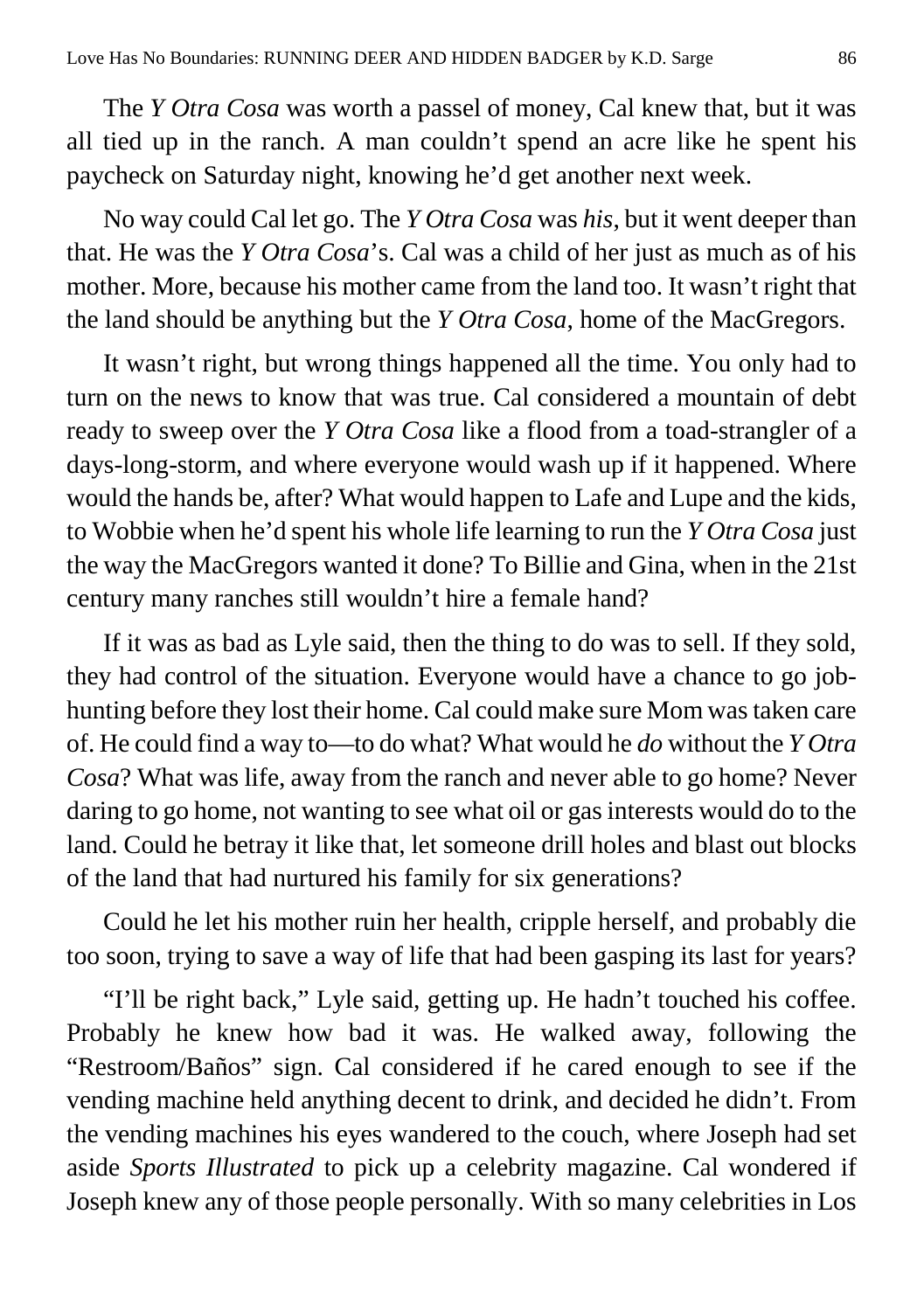Angeles, some had to live near normal folks, right? Maybe not, though, because Joseph switched the celebrity magazine for one about cars. He put his feet up, sliding his shoes under the cushion of the next spot instead of putting them on the couch, putting the magazine on his upraised knees. Cal wondered if Joseph was cold in his T-shirt, seeing how aggressive the hospital's AC was. Should have warned the man they'd be gone for hours, maybe the night.

"Somehow Mom never mentioned how handsome the new hand was," Lyle breathed, coming back to the table. "Are you sweet on him?"

"You got the wrong pig by the tail, Lyle." Cal sat up to glare at Lyle. "I didn't come home to go getting tangled up in *that* sort of mess."

"Sorry." Lyle sat and ran his hands through his hair, just a shade darker than Mom's. "Just thought I'd twigged to something."

"Tend to your own rat-killin'," Cal ordered. "If I decide to go courting, I'll ask for help then."

"No, you won't," Lyle countered. "Just like you won't ask for help with Mom, or the ranch. I don't want to see you go under, Cal, I swear I don't. Do you think I don't love the *Y Otra Cosa* too?"

"You left, didn't you?"

"So did you!"

"And now I'm back." Cal managed to keep his hand from shoving down the hat he wasn't wearing.

"And now you're set," Lyle said, sitting back, "you've got your dander up and a two-by-four upside the head won't move you." He folded his hands on his stomach. "Granddad left the ranch to us as much as Mom, so you've a right to look at the books. You might ought to do that when you get home."

"Is that what you did, last time?"

"If the *Y Otra Cosa* is taken, I lose out too. Yes, I looked. Mom kicked me out of her office the minute she got home, and I didn't fight her about it, but I do have a right to see how my inheritance is being managed, just like you do. So—Doctor!" His scowl turned to a smile and he stood to greet a dark man in a lab coat as he walked into the alcove. Cal stood too.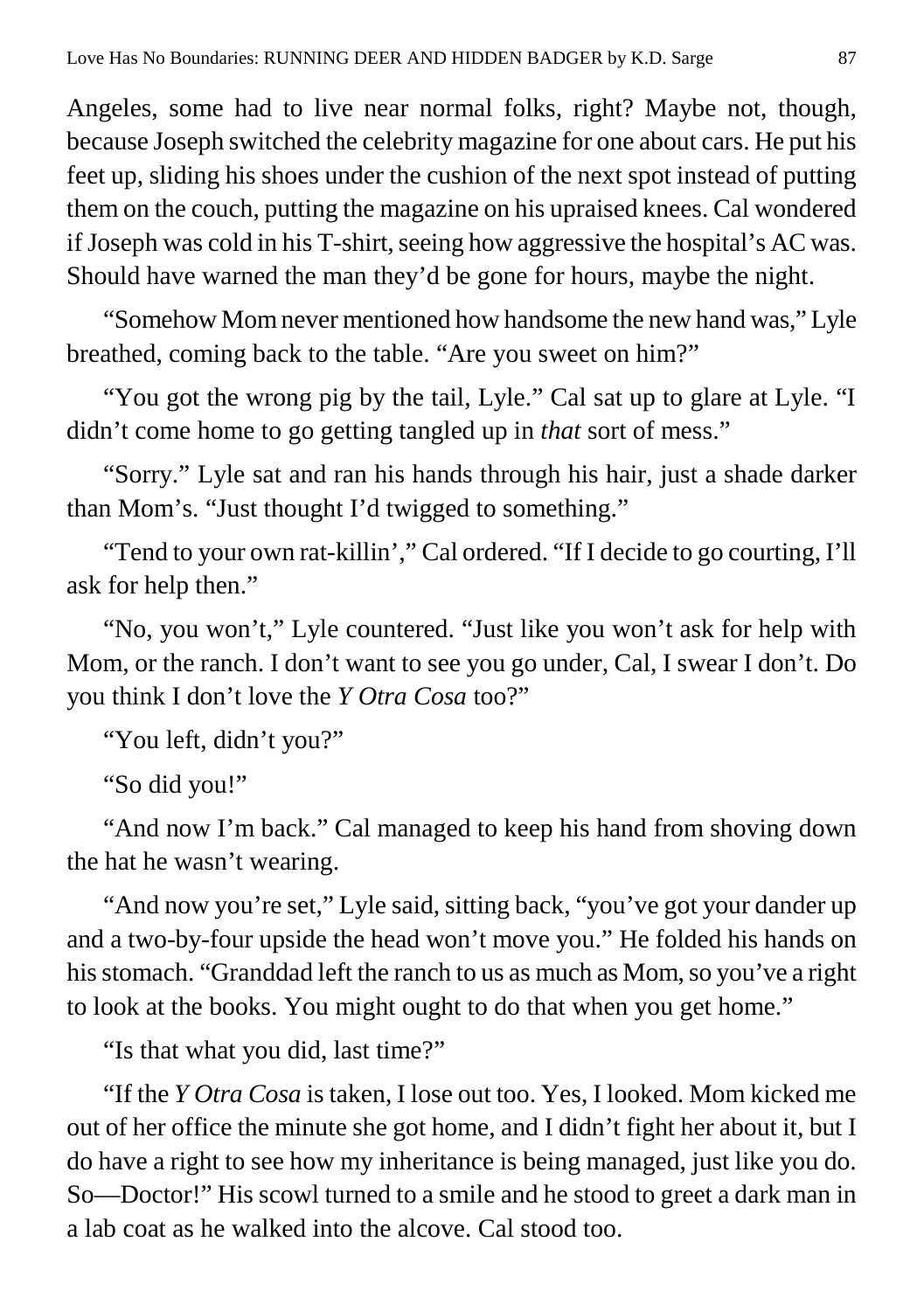Love Has No Boundaries: RUNNING DEER AND HIDDEN BADGER by K.D. Sarge 88

"Cal," Lyle said, "let me introduce Dr. Singh. Doctor, my brother, Cal MacGregor."

"Ah, the college son, yes?" Dr. Singh took Cal's hand with a gentle squeeze. "I am pleased to meet you, Mr. Cal MacGregor. May we sit?"

Wasn't like he could say no, like refusing to hear would change things. Cal sat and folded his arms on the table.

Lyle wasn't always right. And *he* wasn't named Callan Stonewall MacGregor.

Into the silence as they settled, old Waylon sang about how easy life wasin Luckenbach, Texas.

\*\*\*\*

Joseph was trying to be polite, trying to pretend he wasn't there, but it was hard as hell. Cal looked—he looked stricken. He didn't let it show in his face, but his eyes…

Lyle was, as Billie would say, big enough to hunt bear with a switch, but if Joseph leaned back just a little he could peer around Lyle to keep an eye on Cal. And he did feel like he had to. Whatever Lyle had said had put a worried look in Cal's eyes that Joseph hadn't seen when he faced down an angry cow or a rabid coyote, and now as Cal sat with the doctor he looked braced for more bad news.

Mrs. MacGregor had just fallen, hadn't she? Joseph was sure she was in a lot of pain, falling on an already bad hip, but Cal's face made Joseph wonder if the doctor was telling the MacGregor boys their mother was dying.

No, he wouldn't do that here. Emergency departments had special rooms to give families privacy in such times.

As the doctor talked, Joseph kept a sneaking eye on Cal and saw the news was not good. He'd spent every day for nearly two weeks staring at that face, the last nine days like a man in love. He ought to be able to tell when only politeness was keeping Cal from slugging someone or shooting something.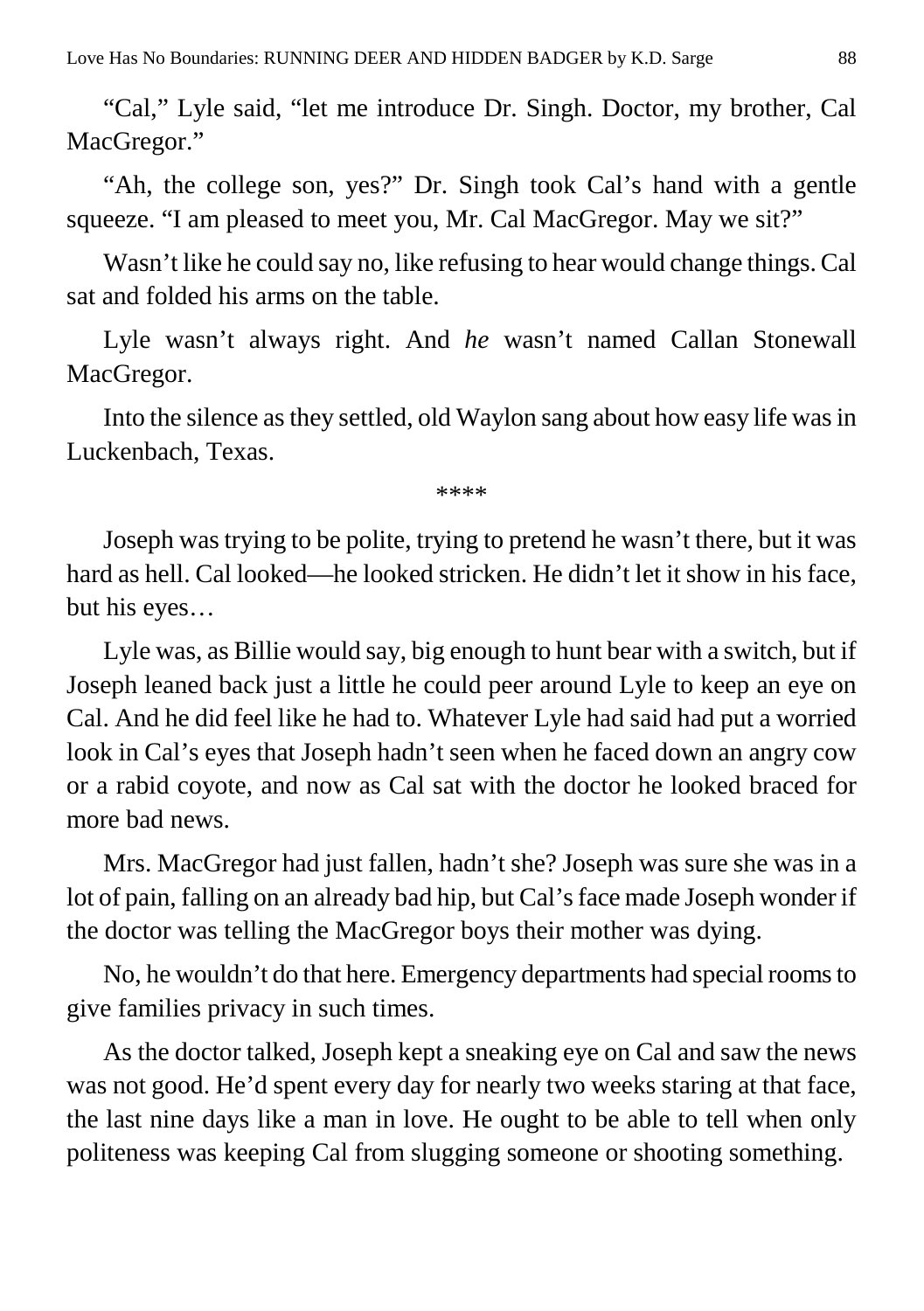Cal dredged up a smile, then Lyle stood up and so did the doctor. Joseph could no longer see Cal, until the doctor headed out and Lyle stepped around the table to bend down and talk to a standing Cal. Joseph stared at his magazine, totally not watching out of the corner of his eye. Nope.

"I'm going home," Cal announced. "I'll be back before she's out of surgery tomorrow." He said it louder than the rest of the conversation, but still not loud. Joseph debated if it was a test to see if he was trying to eavesdrop, and settled for looking up with a questioning face.

"Ready?" Cal asked Joseph, giving him a version of that ghastly polite smile. "Morning comes early on the *Y Otra Cosa*."

"You're telling me," Joseph said, tossing down the magazine.

Cal asked for the keys before they were out of the building. Joseph shook his head.

"Let me get us out of Amarillo, then if you're determined, we'll switch."

"I'll be needing to learn to drive in Amarillo," Cal said. "Late Tuesday night's as good a time as any."

Cal driving in a city was nerve-wracking. Joseph kept his mouth shut and held onto the door as Cal drove for the next half hour like they'd fallen into a reboot of *The Road Warrior*. Every car was out to get them, and every driver but Cal was an idiot, and it was a wonder that no one died before they were out on the freeway and humming along pretty much alone.

It was late. They moved behind a cone of light, pushing it forward but never reaching it. The night air flowed through the truck and Joseph was finally warm. So naturally he got sleepy. He tried not to, but he yawned.

"You could sleep," Cal said. "I won't mind. Thanks for giving up your evening to help me out."

Joseph thought about and discarded *my pleasure*. Instead he answered, "*De nada.*" It was maybe one-sixth of the Spanish he knew, and it meant *it was nothing*. Which was just about the truth.

Cal snorted. "Better watch it," he said. "Too much Spanish and you'll get yourself deported."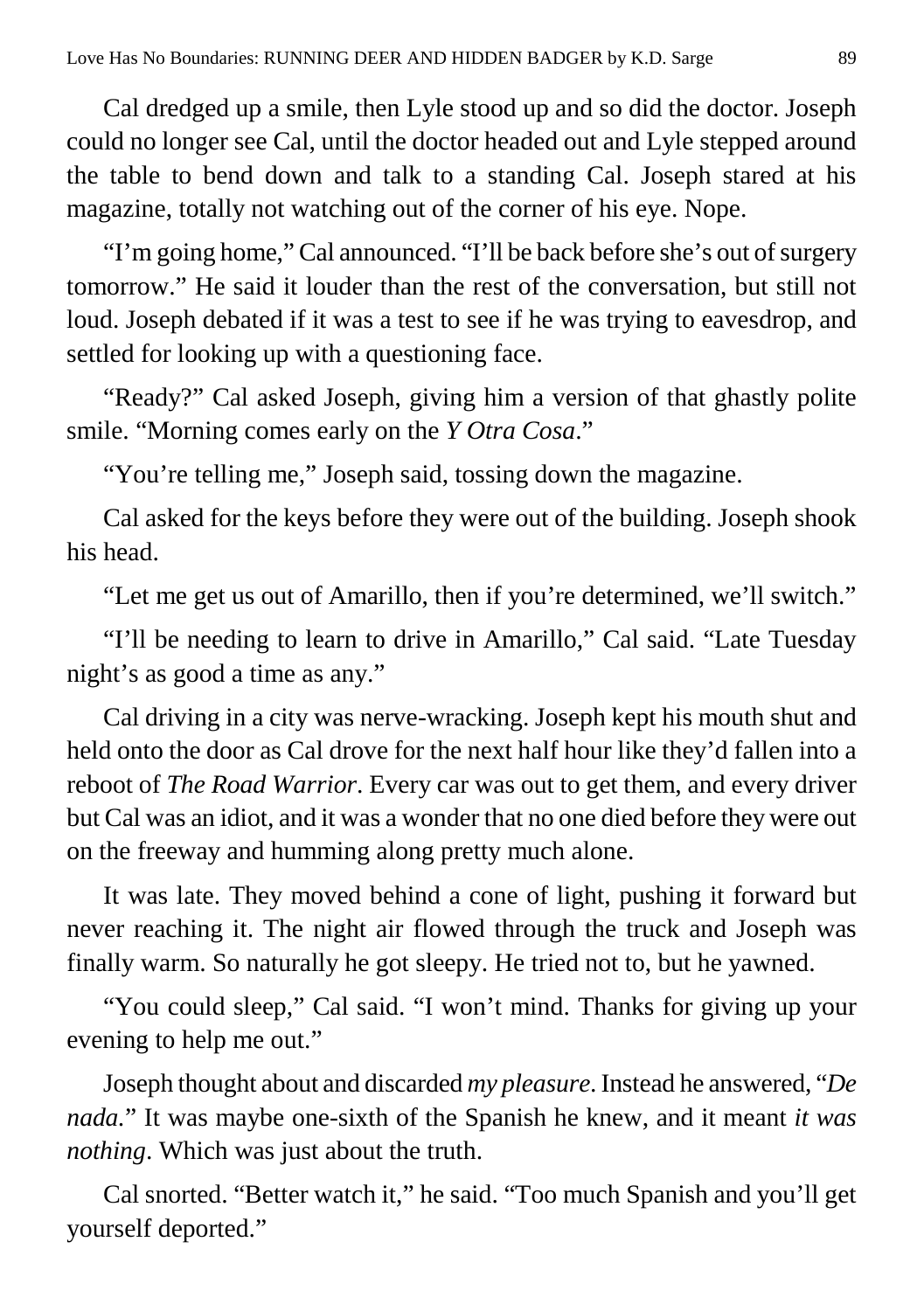"If I could deport myself to a nice bed right now, I might consider it," Joseph said. "But this seat—well, it probably would be softer sitting on you. And seeing how you've lost most of your padding since you got home, that's pretty sad." Though he'd do it in a heartbeat given an invitation, oh yes.

"I'm surprised Mom hasn't mentioned to you," Cal said, "but she doesn't like 'Mrs. MacGregor'. When she married she was the last MacGregor, so she didn't change her name. Dad took hers. She feels like 'Mrs. MacGregor' is a hint she don't belong running the *Y Otra Cosa*. She's a mite touchy about it."

"Ah. I, um, call her *ma'am* to her face," Joseph said. "I'll get it right. Thanks for telling me." It was the first mention Joseph had heard of Cal's father. "What happened to your dad?" he asked.

"Ale McMurphy's longhorn steer," Cal said. "Went through his fence and ours, come to service our cows. Mixing breeds devalues the beef. Dad decided to put himself and Chisholm's grand-sire in the way. Lost them both."

Kind of like Cal had put himself and Chisholm between Joseph and an angry mom-cow. In the green light from the dash, Joseph couldn't see Cal's face. He asked the next question anyway, softly. "How old were you?"

"Two months from being born."

"That's why the name?"

"That's why the name."

Joseph looked for something else to talk about, but the world beyond the green dash lights and the pale headlights was black. "I can't see any stars tonight," he said. "I've heard about the stars in Texas, but every time I think to look, I can't see them."

"In Massachusetts I'd wonder why anyone even believed in the stars," Cal said, "since you never saw 'em."

"Why in hell did you go all the way to Massachusetts to go to college?" Joseph asked. He could have gone to California to be gay, after all.

Cal chuckled. "About a half-dozen bullheaded reasons that don't matter anymore. Seen it, didn't like it, trotted myself right back home where I'm stayin', thank you very much. I won't be going back in the fall. And speaking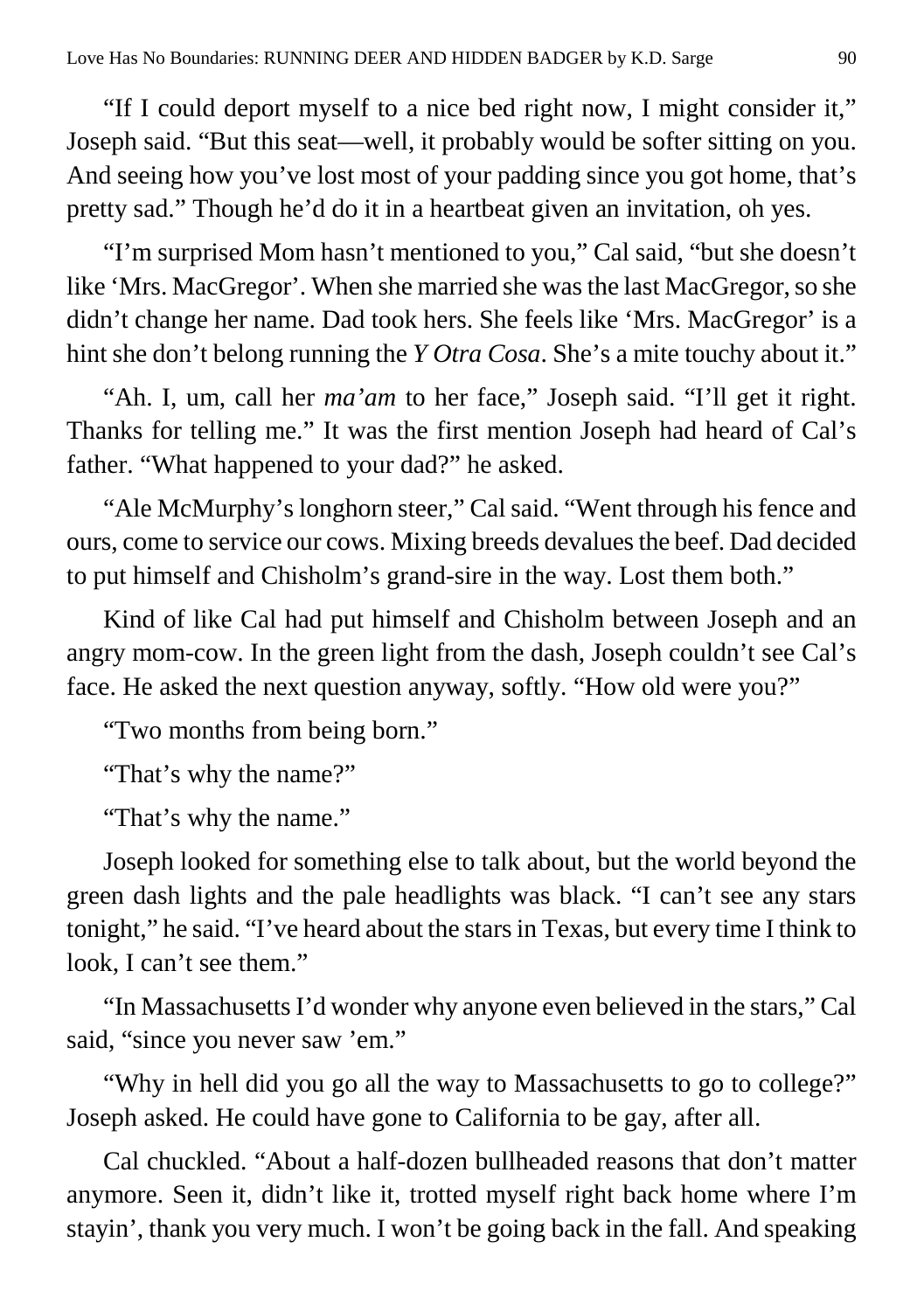of home—thank you for the picture. I didn't spot it till after dinner or I'd have said sooner."

"Oh, good! I was starting to wonder if it was ever going to show up." So he really was home forever. That explained the panic that night by the creek, maybe.

"It's beautiful," Cal said, still talking about the picture.

Joseph shrugged. "I—well, it would be hard to go wrong with such subjects."

"How did you manage to get Mom's face under the hat?" Cal asked. "When I take pictures of folks in hats you can't never see faces proper."

"I forced the flash." Joseph grinned and turned sideways on the seat so he could more easily talk with his hands as he explained about lighting angles and went on to how he'd chosen the composition, and taken at least fifty shots because the clouds kept moving, and finally Ms. MacGregor had laughed at him and pointed out they both had work to do. Cal asked if he'd had anyone else "sit" to get their portrait taken, and Joseph told him about those sessions too. Before he ran down they were jolting their way back into the *Y Otra Cosa* yard.

"I'd sure like to see the others sometime," Cal said as he shut off the truck.

"You're welcome to come anytime. Right now if—" Joseph slid out of the truck but grabbed the door before he fell. "Ow!"

"What?" Cal ran around the truck, scanning the ground as he neared Joseph. "What's wrong?"

"My leg fell asleep." Way to be an idiot! Cal probably thought he got bit by a snake or something.

Cal snorted and took Joseph's arm. "If that's the worst you get from taking that driveway four times in one day, you're doing just fine." He helped Joseph limp towards the bunkhouse. Then Joseph realized it wasn't as dark as it probably should be, and he looked up. And stopped.

"Wow," he said softly. The clouds from earlier had moved off, and a hundred times the stars Joseph had ever seen lay spread above him. The sky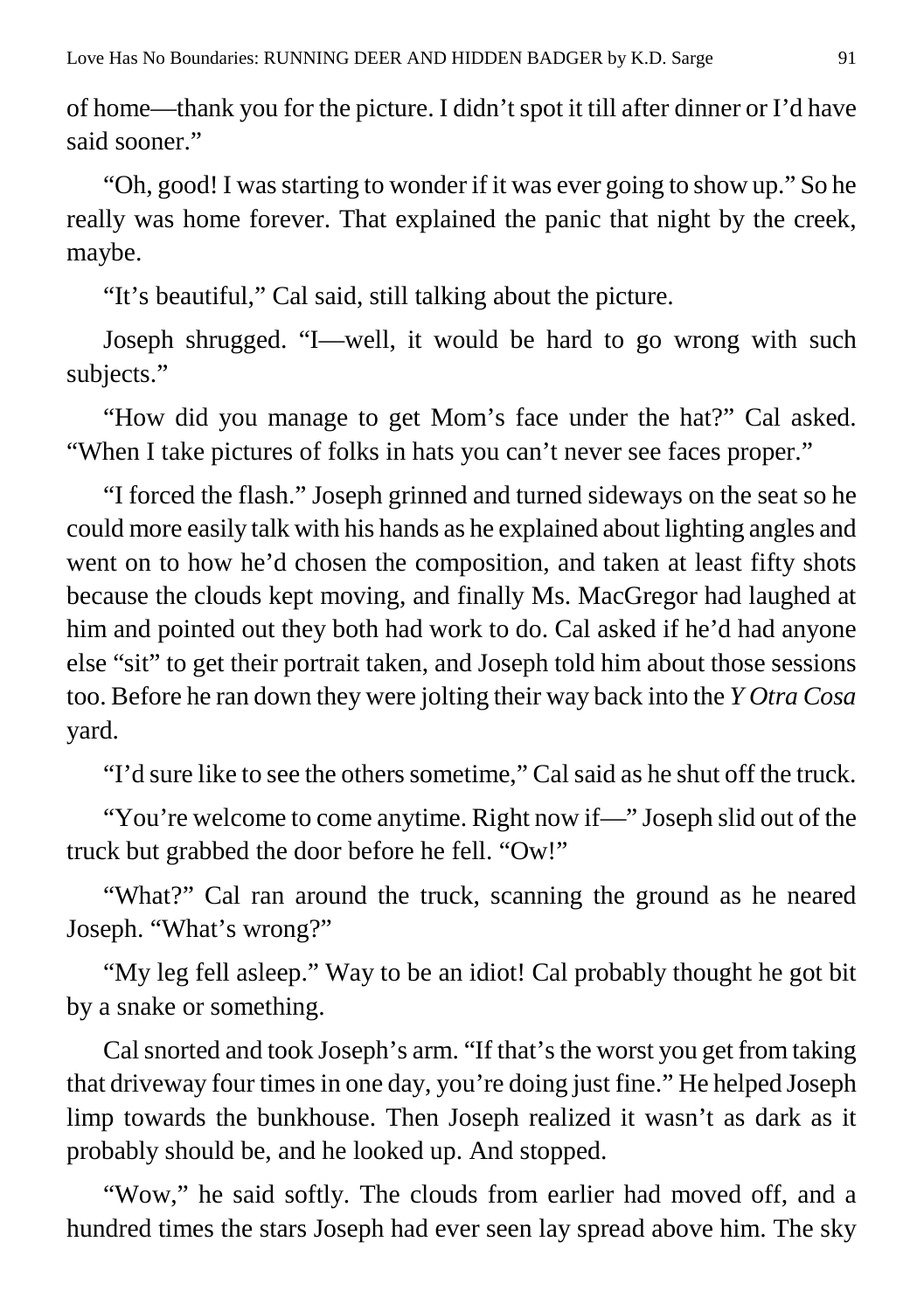was lit nearly from horizon to horizon, and right above him was a great brilliant slash of stars and light like a river in the sky. "What's that?" he asked, pointing.

"City boys," Cal murmured with a chuckle. "That's the Milky Way. Your home galaxy. You really never saw it before?"

"I—no. Not like that." He'd seen an anemic blur, a fuzzy ribbon pointed out as the "amazing" Milky Way one late night when half the city was blacked out. Joseph had never seen this. The stars were so huge he swore they quivered just beyond arm's reach, and the Milky Way… "Would you—is it all right if I just crawl up in the truck bed and stare for a bit?"

"Good a place as any for it." Cal guided Joseph to the side of the truck and he grabbed onto it. "But if you fall asleep, you'll likely wake to Sekhmet washing your face."

"Reckon I'd survive that," Joseph said and Cal grinned. "But I'll try to avoid it."

"G'night, Joseph. Thanks for your help."

"Good night, Cal."

Cal walked away. Joseph looked from him to the sky and he just couldn't believe the difference. It was the same sky, only three states away, but…

Inside the house a light came on. Joseph happened to know that Cal's bedroom was on the far side of the house. He looked and the light was on in Ms. MacGregor's office. Maybe Cal was looking for a place to hang the picture?

Whatever. Joseph limped his way into his room for a blanket, grabbed his camera bag and tripod, and staggered back out to climb into the truck bed.

From the creek he could hear frogs and crickets. The air was finally cool, and the view… well, he didn't even mind the mosquitoes as he played with settings and snapped away.

Some unknown time later Joseph thought he might have got some decent shots, and knew he'd stayed up way later than he should have because he was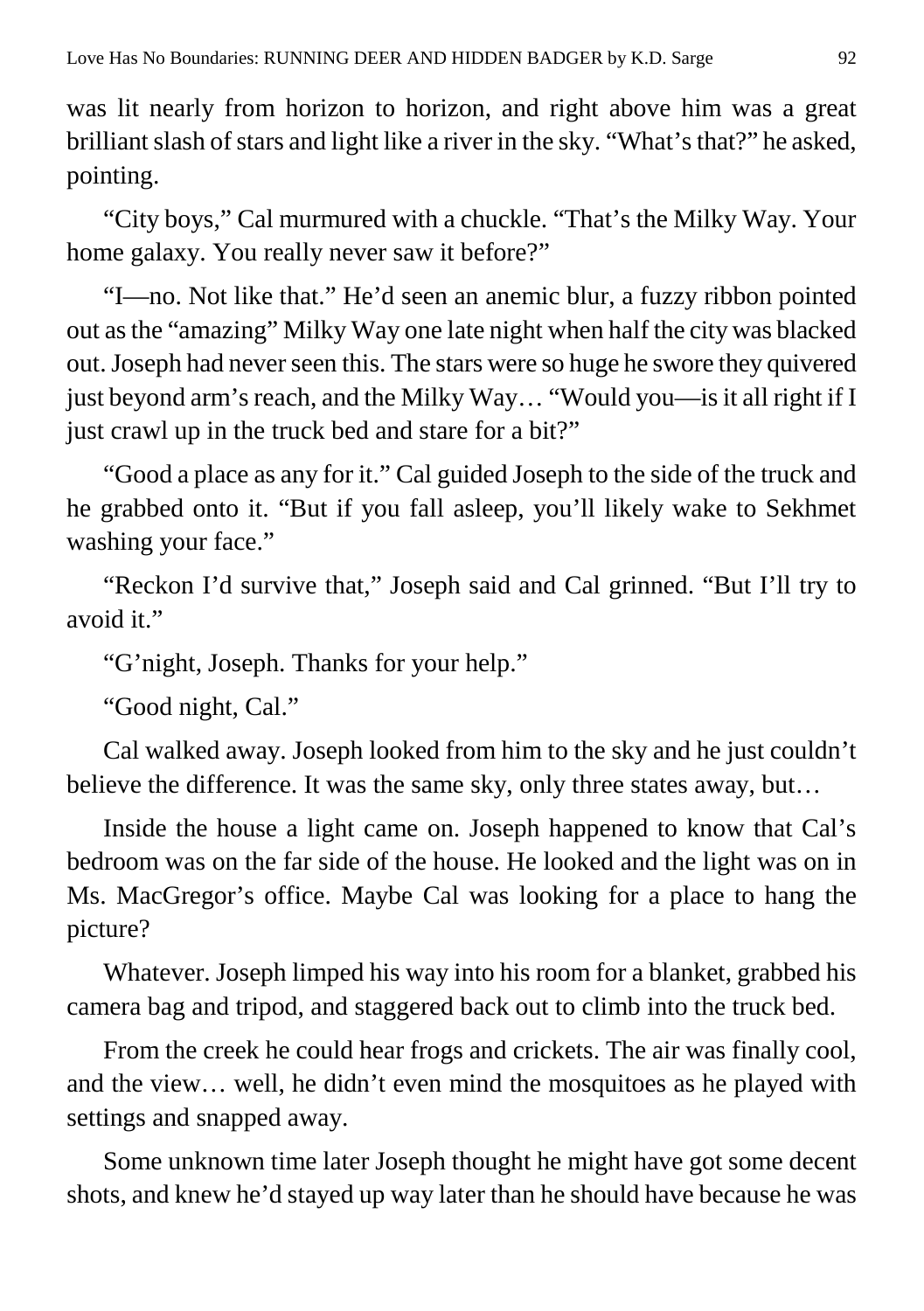yawning hard enough it hurt. He sighed and stretched, packed up his camera bag, then stood.

The light was still on in Ms. MacGregor's office. Through the window Joseph could see Cal sitting at her desk, his head on his hand as he leaned over something. Telling Cal to quit being stubborn and go to bed was not his job not his *right*—so Joseph slung his camera bag over one shoulder and his blanket over the other, grabbed his tripod and went to his own bed.

Maybe Cal would sleep in tomorrow. No way Billie would be dragging Cal out of bed like she often did to Joseph, right?

\*\*\*\*

Billie did drag Joseph out of bed in the morning—he didn't even set an alarm, intending to sleep through the last possible second—and prodded him towards the house for breakfast.

"Just what were you up to last night?" she asked the third time she prodded him to shamble faster. "If you don't move, all the sausages will be gone!"

"I finally saw the stars!" Joseph said. "Do you know in LA you can't see the Milky Way? I got some great shots I think. Couldn't look at them last night, of course. I can't wait to see what I got. I should read up on night photography too. I want to send my mom a good picture—she won't believe it!"

"That woke you up." Billie laughed and poked him. "Better take your camera today, to wind you up when you're flagging."

"I take the little one with me every day now." Since Cal didn't mind it. Since that way Joseph got at least one new shot of Cal every day.

"Really?" Billie asked. "Boss lets you?"

"I don't take it out when I should be working, so he doesn't mind."

"Uh huh."

Ms. MacGregor's seat was empty, of course, but Cal was at breakfast. He told the hands about Ms. MacGregor's accident then handed the announcing over to Wobbie, who made a few comments about keeping the ranch going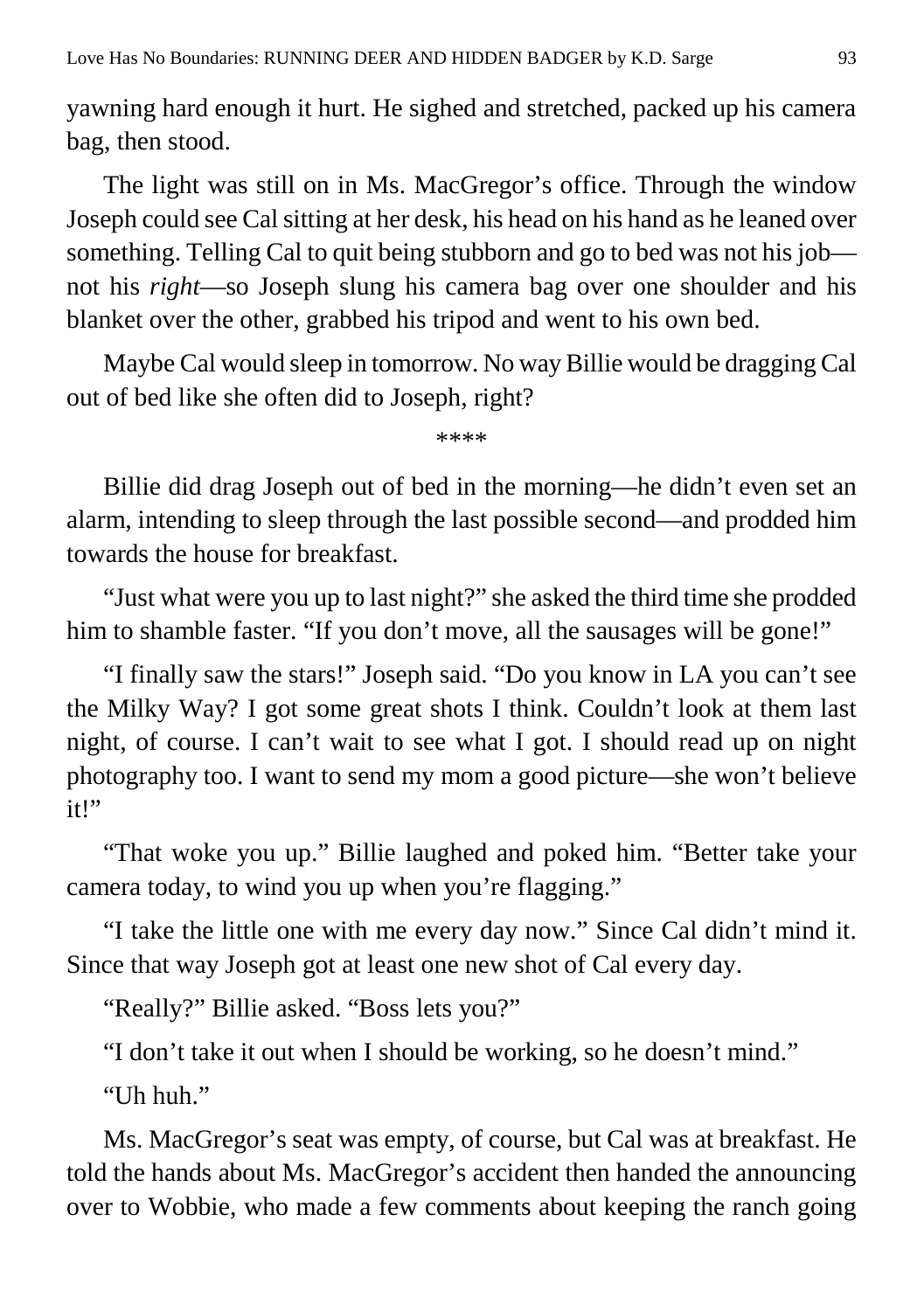and then handed out assignments. Cal looked tired, and he didn't eat much around the four cups of coffee he drank.

Once Joseph yawned and Cal caught his eye, shaking his head with a small smile.

They worked on another tank that day. The windmill was in good shape, but the tank itself needed repairing, so it took a while and involved more than a little wrestling with slime-covered bolts out of sight. Cal was quiet, and Joseph didn't try to draw him out.

It was past time to eat, according to Joseph's stomach, when Cal's phone rang. His hands were covered in green, but Cal managed to get his phone out and answered.

"Cal." He was silent a moment, then he smiled. "Good. That's good. I no, I'm out at the Long Neck tank… Surely. I'll be there. Yep." He ended the call and grinned at Joseph. "Mom's out of surgery. Lyle says the doctor thinks everything went great."

"Excellent!"

"Yeah. Now—" Cal picked up the wrench, "let's get this contraption put together."

The thing didn't magically start cooperating, but eventually Joseph and Cal got it in working order. There was no convenient ghost-house with a porch to rest on after, so Cal drove home eating his lunch one-handed. Joseph had both hands to use on his sandwich, but it still wasn't easy eating while the truck bounced.

Back at the ranch Joseph was ready to work on Cal's list, but instead he was set free. Before he got out of the shower the truck was gone, with Cal running off to Amarillo. Should have expected that, but even hearing half the conversation, it hadn't occurred to Joseph that Cal would leave the ranch while there was still enough light to work.

Set unceremoniously adrift, Joseph took his camera to the barn. Billie was standing in the aisle, leaning over one of the stall doors. She looked up when she heard him.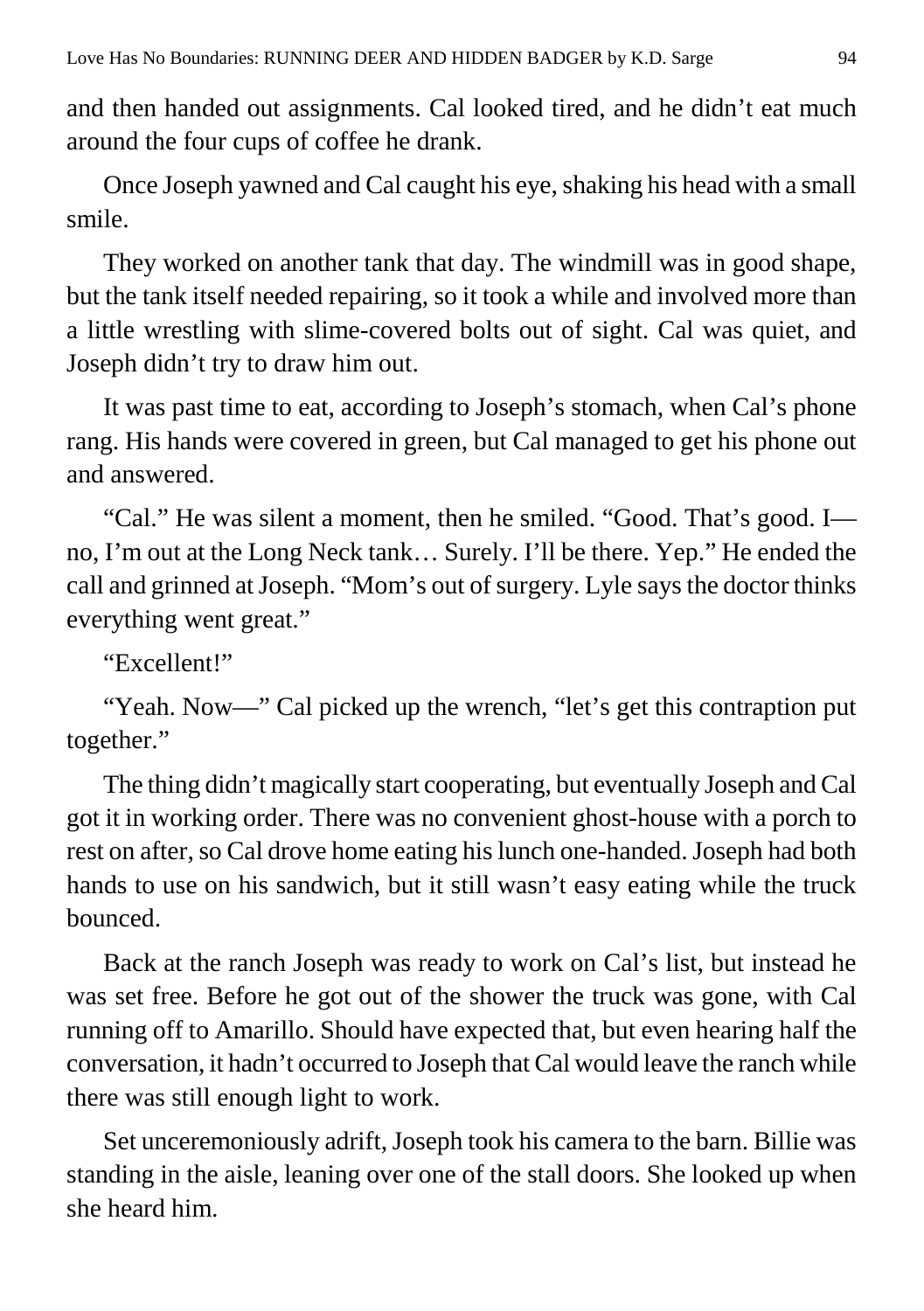"Come here," she said softly, a brilliant smile on her face, "and see one of the best parts of this life."

Joseph went. In the stall was one of the mares, standing over a little brown ball of damp fluff with a white blaze on its face. "She had her baby?" Joseph asked. Duh. But Billie didn't laugh at him. The mare nuzzled the little one, licking its shoulder, and the little head bobbed, heavy on a long, hard-tocontrol neck.

"Called a foal. Mebbe twenty minutes agone," Billie breathed. "He's a mite tired, but any minute—" The foal lurched, sticking impossibly long legs out in front of him. "There he goes," Billie said, as the foal lurched again, trying to get back legs under him but it didn't quite work out. He rested a moment then lurched again, almost made it up, but didn't. One more time and he was up, balanced on his wee stilt-legs, but none of his feet were under his body and he didn't seem sure what to do about it.

"Almost there!" Joseph whispered. "Come on, little guy!"

"He'll get there," Billie promised. "Mom's got the milk, and he's a hungry boy."

The little fuzzy tail was spinning furiously, trying to provide helicopterlike support, but the little feet slid and the baby horse fell back to the straw. Joseph gasped like the manly man he was.

"It's good and deep," Billie said, "so he can fall all he needs to."

The little one, though, didn't have any patience for this falling business. He lurched right back up and this time got his front feet under him, and a little buck of the back end brought his hind feet where they needed to be. The foal stood there a moment, tail spinning as he pondered the new situation.

"Mom," Joseph muttered, "why are you all the way over there?"

Billie chuckled. The foal picked up a leg, wobbled on the three left, put it down in the same place.

"How do you humans balance on just two?" Billie breathed.

The foal put his head down and, in a wild flinging of legs, managed to propel himself to his mother's side. Joseph laughed.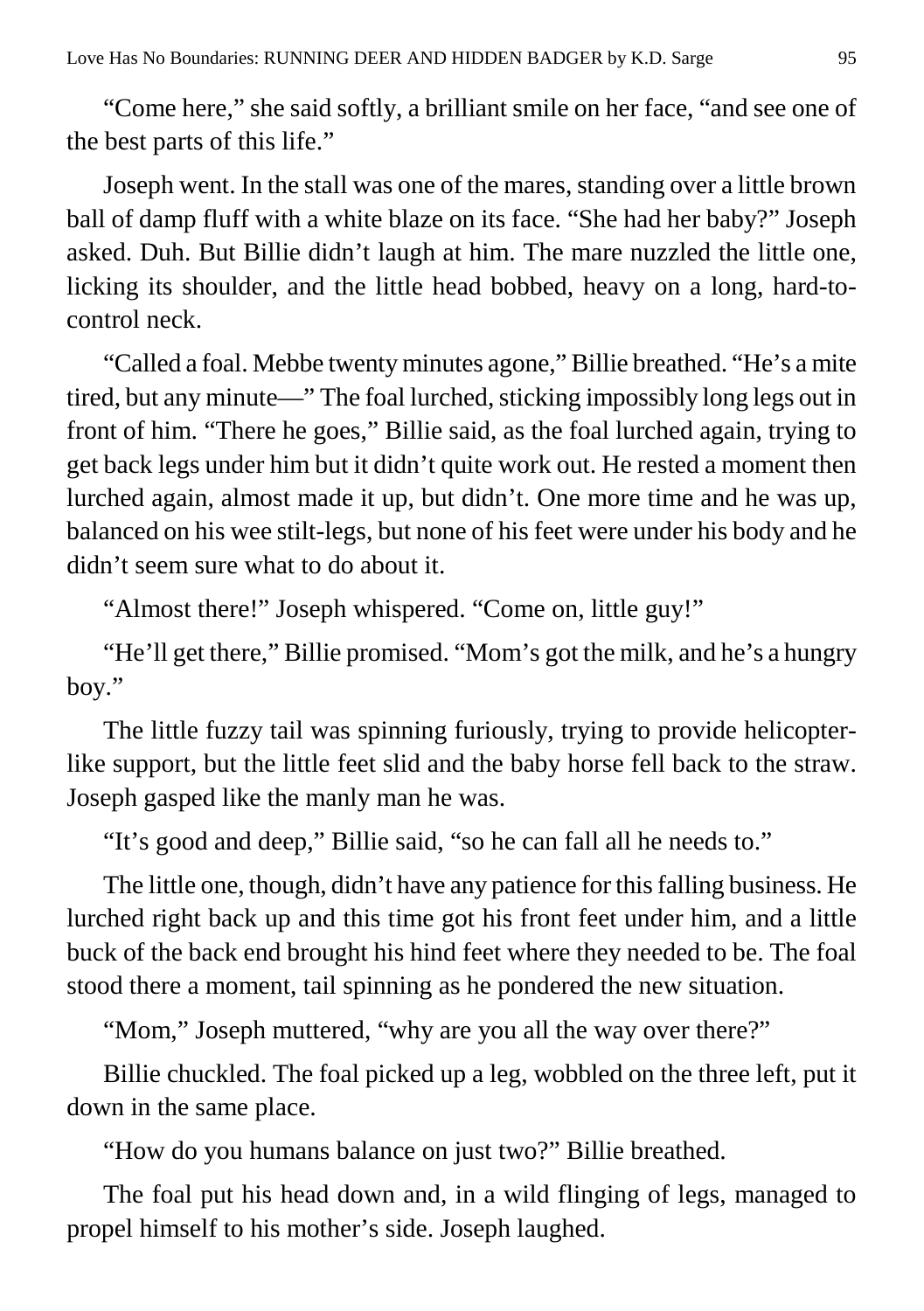"Just like Cal! Puts his head down and charges on in."

Billie snorted. "Even when he doesn't have a clue what he's doing, yep. That's the wrong end of Momma, little man."

The foal had fetched up against his mother's front legs. He leaned on her and stretched his neck towards the milk, but her body was too long or his neck was too short or both. Mom stepped away and the foal staggered and fell, but he was back up in one lurch and this time he got his head in the right place. The little tail twirled twice as fast as before. Billie sighed.

"Seen it fifty times. Never gets old."

"Awesome," Joseph said, leaning on the stall door. His hip pressed against the camera in his pocket and he felt like an idiot. He could have got some great shots!

"You sweet on Cal?" Billie asked.

"I—"

"Just you, me, and the horses," Billie said. "And none of us gonna say a word."

"Yes!" Joseph said.

"There's queers in Texas," Billie said. "We mostly hide behind the steers."

"Cal is—?"

"Didn't say that," Billie interrupted. "I dunno. Never saw it my place to ask. He used to drive into town on a Saturday night, takin' girls to the drive-in or DQ. Town girls, what didn't know beans about living on a full working ranch. Went round with Betsy Layton for a bit, folks was thinking he might marry her, but it never looked that way to me." She shook her head. "Cal's no fool. Betsy's cute as a possum and sweet besides, but that girl is tendsome as they come. Sure as shootin' she could never stand up to the *Y Otra Cosa*. Could never stand up to Cal neither—that boy needs reining in once in a while, and Betsy Layton hain't got enough mean to knock him down when he needs it."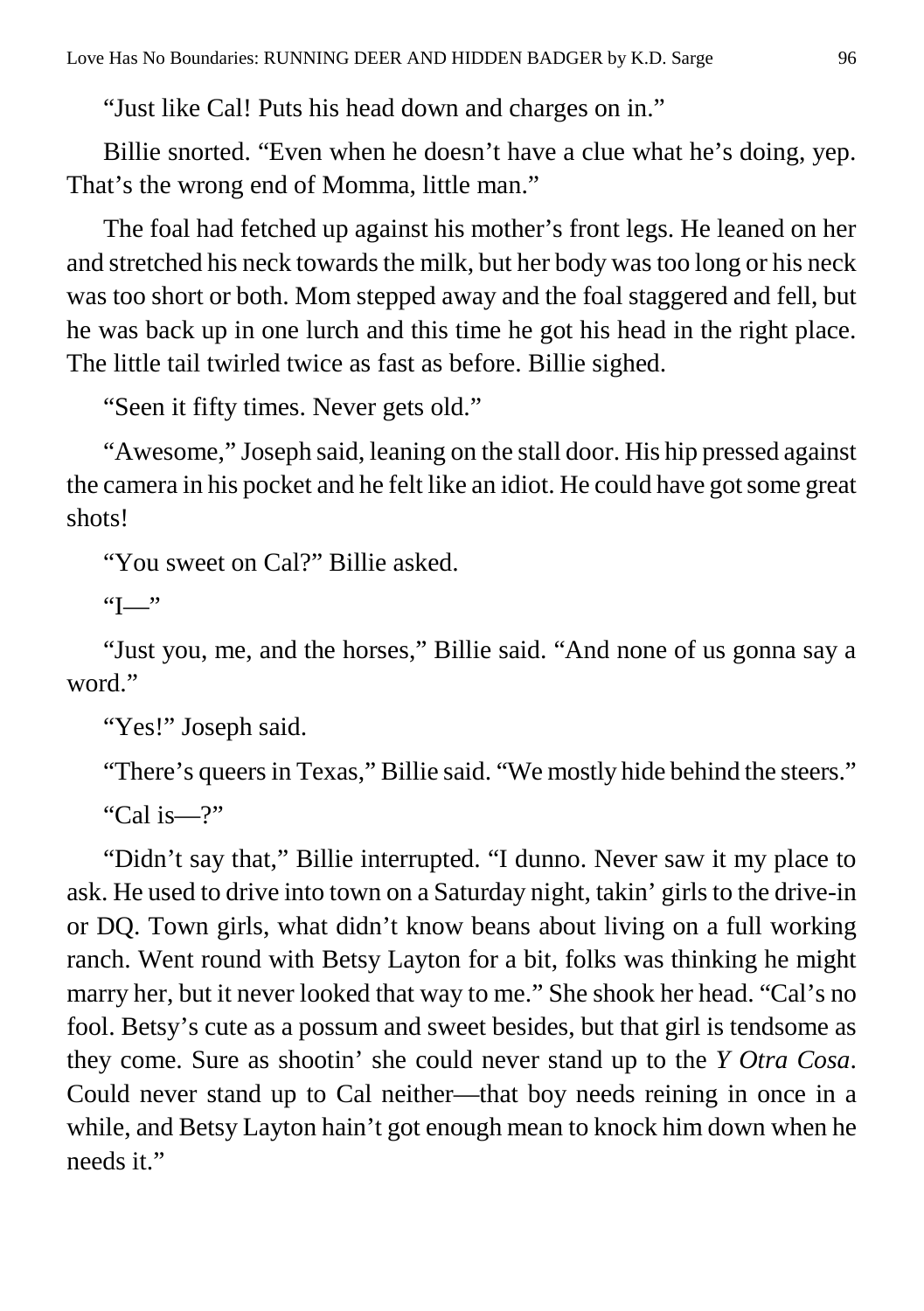"When we were in town," Joseph said miserably, "Cal punched Steele Kennedy and told him to stay away from Betsy Layton."

"Yet he ain't gone to see her and he's been home nigh on two weeks." Billie tipped her hat back, wiped her arm across her forehead. "I'll tell you what. Steele Kennedy most times needs a sock in the face. And Cal didn't 'zactly date Betsy—he did his homework with her, danced with her at barnraisings and what have you, but it was other girls he took to the drive-in. Not my place to say much of nothin', but that's all common knowledge. No blame to me if no one else sees what's in front their face."

"So… you're saying you don't know?"

"Didn't I say that first?" Billie demanded. She took her hat off to fan herself. "Humid enough to drown a bullfrog today. Reckon we might could get rain by nightfall." She smacked Joseph's shoulder with the hat. "Don't be lookin' all down in the mouth. Want my advice? Wait on it. See what falls out. City-folk are always in such an all-fired hurry—you just met the man two weeks ago. You're right here, Cal ain't goin' nowhere. Give it time."

"Why do old people always say that?" Joseph asked, dodging away with a laugh as Billie swung at him harder. "You'd think you guys would know you're running out of time!"

"Get over here, boy, I'll learn you who's out of time!"

Joseph laughed as he ran.

Outside, the heat and humidity, as well as the sunlight, hit like running into a sauna. Billie hadn't chased him into the sun, so Joseph slowed to a walk and pondered options.

He could go play with the pictures he'd taken. Billie would loan him her Wi-Fi hotspot later so he could send a few to his mom. He could go nap, considering how tired he was, or would be once he settled somewhere for a bit. He could grab that history book Cal had loaned him and fall asleep over it, maybe on the porch swing? There someone would be sure to wake him up in time for supper.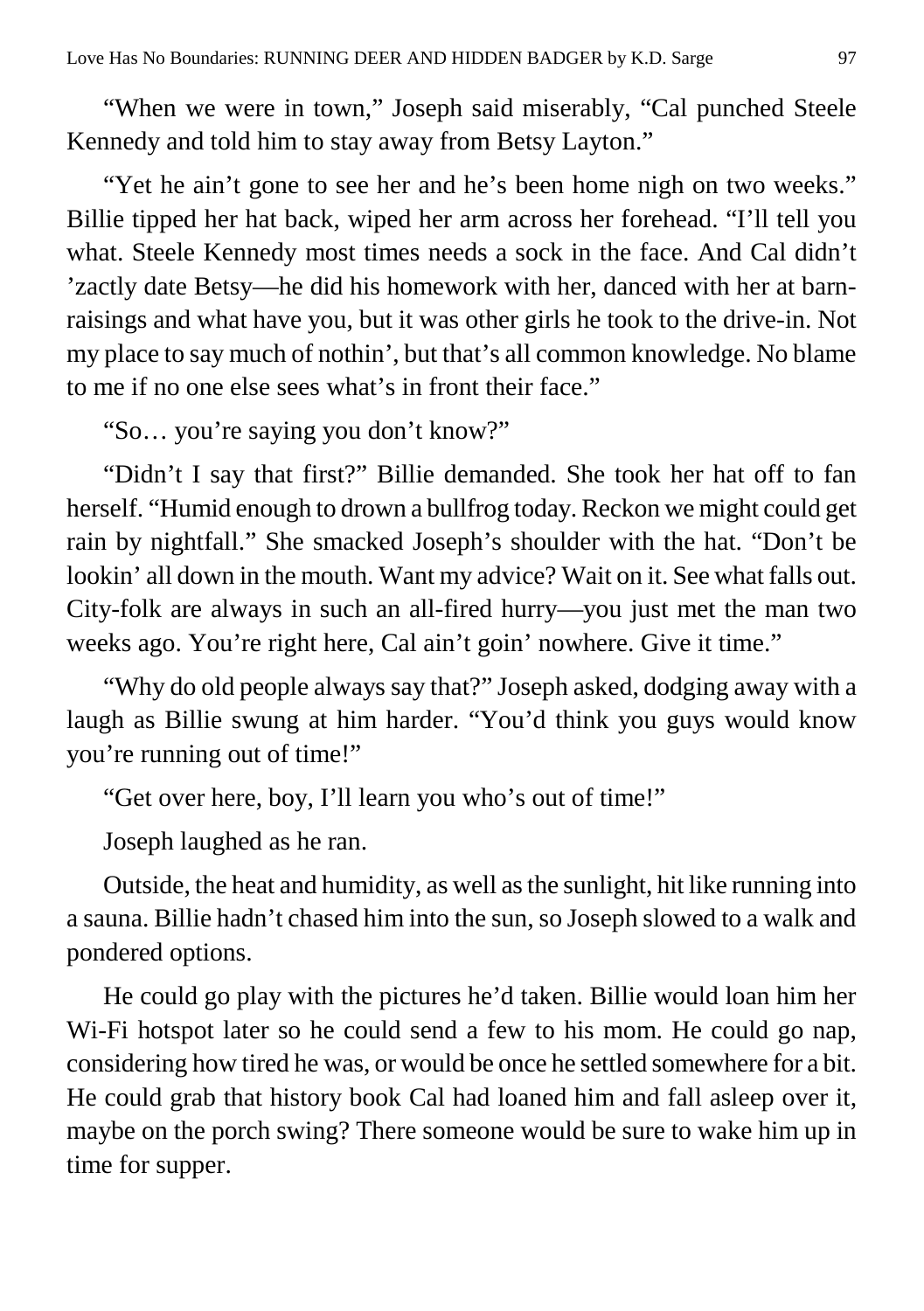Billie was right. It was a hot one, and the humidity didn't help. Especially as he couldn't go jump in the Pacific Ocean. Joseph thought of the little fan in his room, and of trying to sleep in stifling heat. He thought of all the things one of the hands might think it funny to do if they came on him sleeping on the porch when they'd been out working all afternoon. Maybe a nap wasn't such a great idea.

Well, there wasn't an ocean to jump in, but there was water. Joseph eyed the treetops sticking out of the canyon that held the creek. It would be cooler down there. And he could probably get some great shots, not to mention putting his feet in the water. Joseph popped into his room to change into shorts and the flip-flops he hadn't touched once since he took them out of his suitcase. He snatched up a towel and his camera, shoved his new hat on his head and headed out.

With every step down into the canyon, the air was a tiny bit cooler. Joseph took a few shots as he walked, but he was too eager to reach the water to linger.

When he reached the swimming hole, a soft *plop* told him he'd disturbed the denizens at least a little. The sun fell on half the pool so the tiny ripples on its surface cast dancing reflections on the canyon wall above it. Dragonflies flitted about, a cicada buzzed, and Joseph grinned and dropped his towel under the swing-tree.

He didn't mean to go swimming. He was tired and alone, and in the ocean if you were smart you didn't swim alone or tired, let alone both. So he was just going to stick his feet in the water and take some pictures. But eventually it dawned on Joseph that he was: one, completely alone and likely to stay that way since no one knew where he was and also everyone else was still working, and, two, next to a swimming hole that was deeper than his head for less than a third of its area and also contained no waves, sharks, or jellyfish to worry about.

Two minutes after those dual realizations, Joseph was skinny-dipping and it was glorious.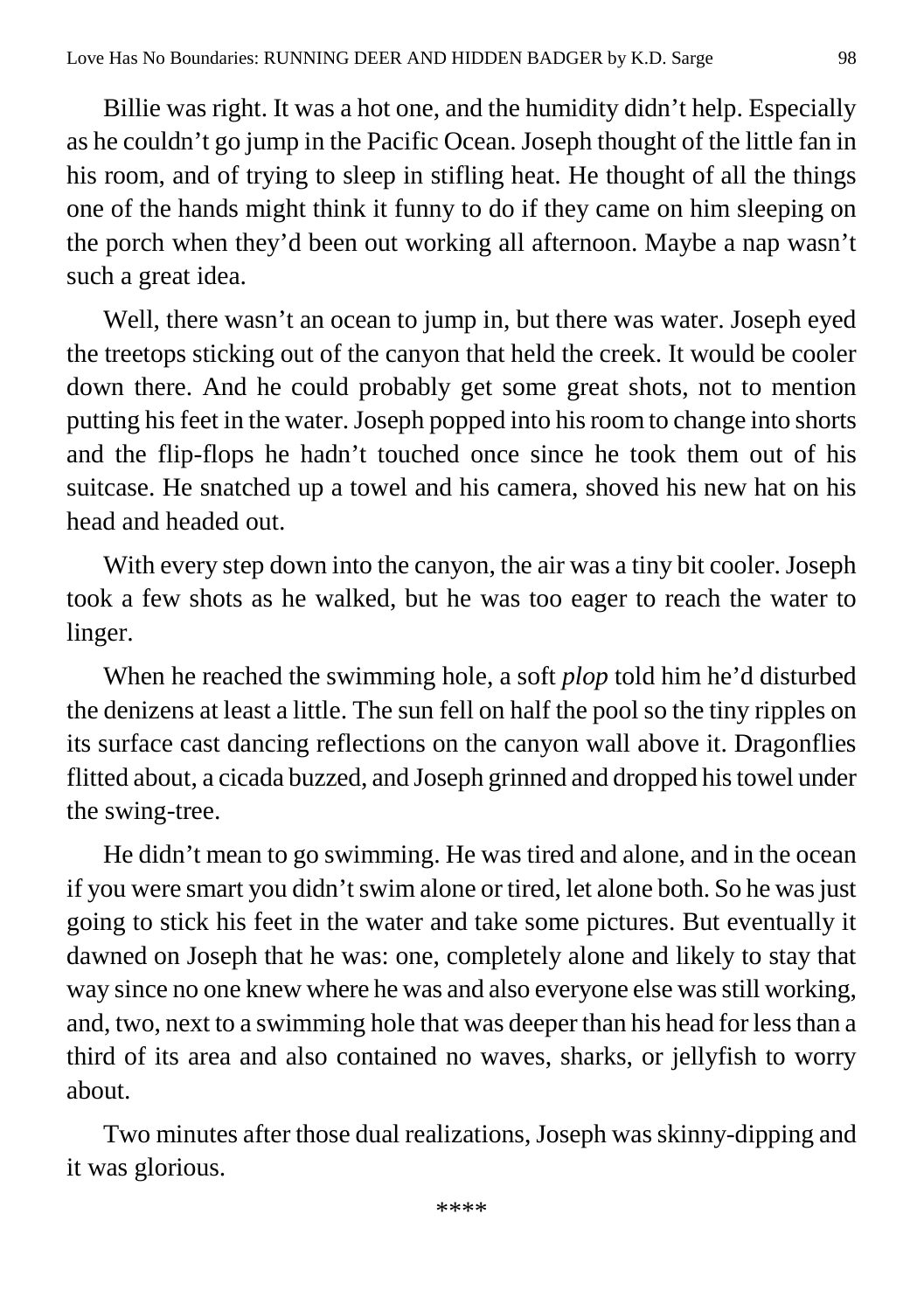The hoped-for rain didn't come that night, but the clouds hung around so Joseph went to bed early instead of stargazing. He did notice as he was falling into bed that the light in Ms. MacGregor's study was on. Cal hadn't made it home for supper, so he must have come while Joseph was in the shower.

The day after Ms. MacGregor's surgery was hotter and more humid. Even over breakfast, tempers were short. Cal looked exhausted, and he snapped at Lafe when he hadn't even done anything but ask for more pancakes. Joseph was assigned to work with Cal again, and he resolved to keep his mouth shut as they rode out, no matter how Cal snapped at him.

Great dark clouds formed off in the distance as the day went on, mirroring the look on Cal's face at times. Joseph wanted to ask what the hell was wrong with him, but he didn't.

As soon as they got back to the ranch Cal ditched Joseph again. It was later in the afternoon, but still far earlier than Joseph was used to being done working, so he went looking, found Lupe busy in the kitchen, and asked her about something needing doing. Lupe sent him off with her youngest son to help clean "great-granddad's den" since her second-youngest was spending the summer in Mexico with his grandmother. Apparently a lot of the chores weren't getting done because of that.

Joseph followed the ten-year-old Emilio through the maze-like house. He had to love the layout, which must have grown organically as MacGregors found they needed more space. No one would actually design a house that sprawled like that, would they?

Joseph had seen the common dining room. He'd been in the hall between it and the side porch every day. He'd been in the kitchen once or twice. Those parts were, if not modern, at least updated a bit. The "family" portion of the house, though—Joseph couldn't believe all the stuff everywhere. It was like a museum, or a thrift store. In one corner stood a cigar-store wooden Indian, next to a knight's suit of armor. A case in a hall held a bunch of spooky looking dolls, and one entire wall in a room he passed was full of stained glass art.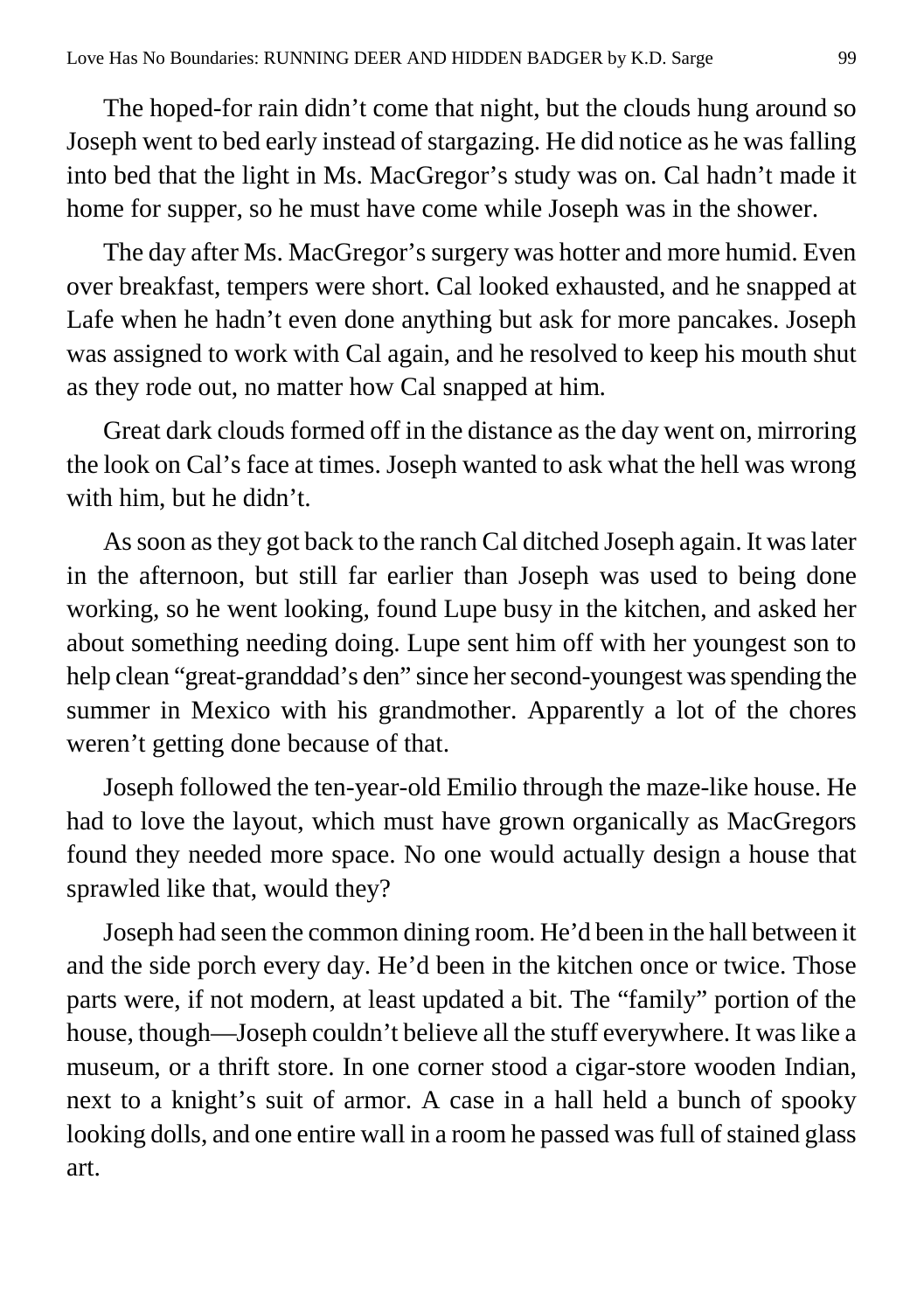Great-granddad's thing, Joseph found when Emilio at last led into the den, was saddles. Emilio told him all about Storm MacGregor and every single saddle as they cleaned and polished the collection.

When the work was done and Emilio dispatched back to his mother, Joseph went skinny-dipping again because he could.

\*\*\*\*

On the third day after Ms. MacGregor's surgery, Joseph was assigned to work with Cal once more. The damn man had snapped at him twice before they even left the house, and Joseph's patience was already gone with everyone else's—up in the smoke that hung in the air from brush fires started by dry lightning from the damn clouds that kept forming all huge and photogenic, looming about threateningly, sounding off with occasional lightning and thunder, but *not raining*.

As they rode out of the paddock the heat was already oppressive, the air thick and hazy, and Cal snapped something about "seat like a sack of potatoes." Joseph decided that if Cal MacGregor didn't straighten his ass up, he was going to learn that country boys weren't the only ones that knew how to sock a jerk in the face when he totally deserved it. Joseph was past caring that every line of Cal's face and body showed his exhaustion, that he knew damn well the man had barely slept in four days. Who was it making the damn stupid choice to work all day, visit his mom evenings, then spend all goddamn night in her office doing whatever the frick took so much time? Cal could leave one of those things out to sleep once in a while. He was the damn boss, wasn't like anyone was going to call him out for taking a fricking nap.

The job of the day apparently somehow involved a normal-looking truck tire, rim and all, tied on the back of a packhorse, on the end of a lead tied to Cal's saddle. Wobbie had said at breakfast that they needed to deal with a "pressure warning." Joseph eyed the tire as he rode but he swallowed his questions. Cal was in a foul mood, and Joseph wasn't going to go asking for the waspish remarks.

New to Texas Joseph might be, but he knew the feeling of a storm coming as they rode into a gully and out of sight of human habitation. He hoped the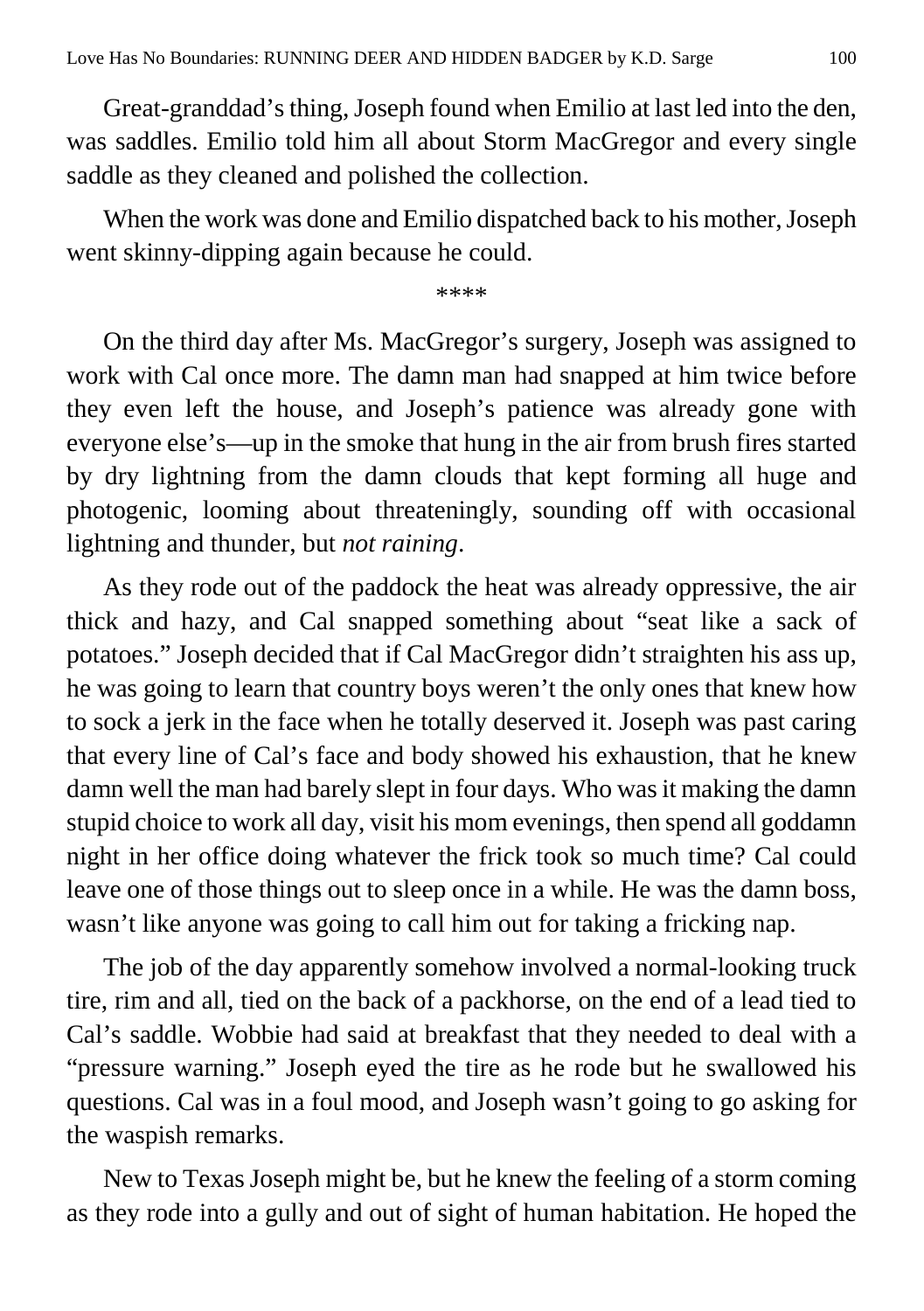storm came soon, hoped it rained like no tomorrow, because both fires and tempers around the *Y Otra Cosa* needed a good dousing.

The ride was long, as usual. Joseph spent it riding behind his boss, where he could stare at Cal's butt. It improved his temper a bit.

The tire, it turned out, was for a "center-pivot irrigation system." As they came over a rise, Joseph saw big circles of green on a brown backdrop. Crop circles, for real. Each circle had a short tower in the middle, extending an arm to the edge of the field. Great metal arms, on wheels. Ah.

In the field Cal led the way into, one of the tires on the irrigator was nearly flat. The sensor gauge on the tire's valve, Cal explained in short, sharp sentences, had sent a warning to the system's hub, which had sent a warning to Wobbie's cell phone. If it went flat, it might damage the whole expensive system, so Cal was sent out right away to deal with it.

Middle of the plains, nothing but grass and sky to see, and Cal and Joseph were changing a tire.

Helping Sefu with cars, Joseph had changed many a tire over the years, but Cal didn't want to act like Joseph knew how to do anything, so Joseph let him change the damn tire and stood there watching as Cal fought with the lug nuts. Joseph knew the trick of standing on the lug wrench when the nuts wouldn't budge, but he didn't share it with Cal. He'd probably get snapped at for being right.

As the heat built, the clouds stacked up again. Joseph watched them grow in puffs and swirls as they advanced and Cal's temper deteriorated even further. *Come on, rain*, Joseph silently urged. Riding home in the rain would probably feel good, and if it rained hard enough it might keep Cal home until he accidentally took a damn nap.

When Cal got the tire off, he let Joseph help to set the new tire in place, but then he beat Joseph's grab for the lug wrench. Joseph stepped back with a shrug. Maybe enough work would tire Cal out so he'd sleep. And if he fell asleep on his horse, Cal the born cowboy certainly wouldn't fall off. Joseph grinned at the thought of leading Chisholm in circles while Cal napped, since the moment the horse stopped he'd probably wake up and…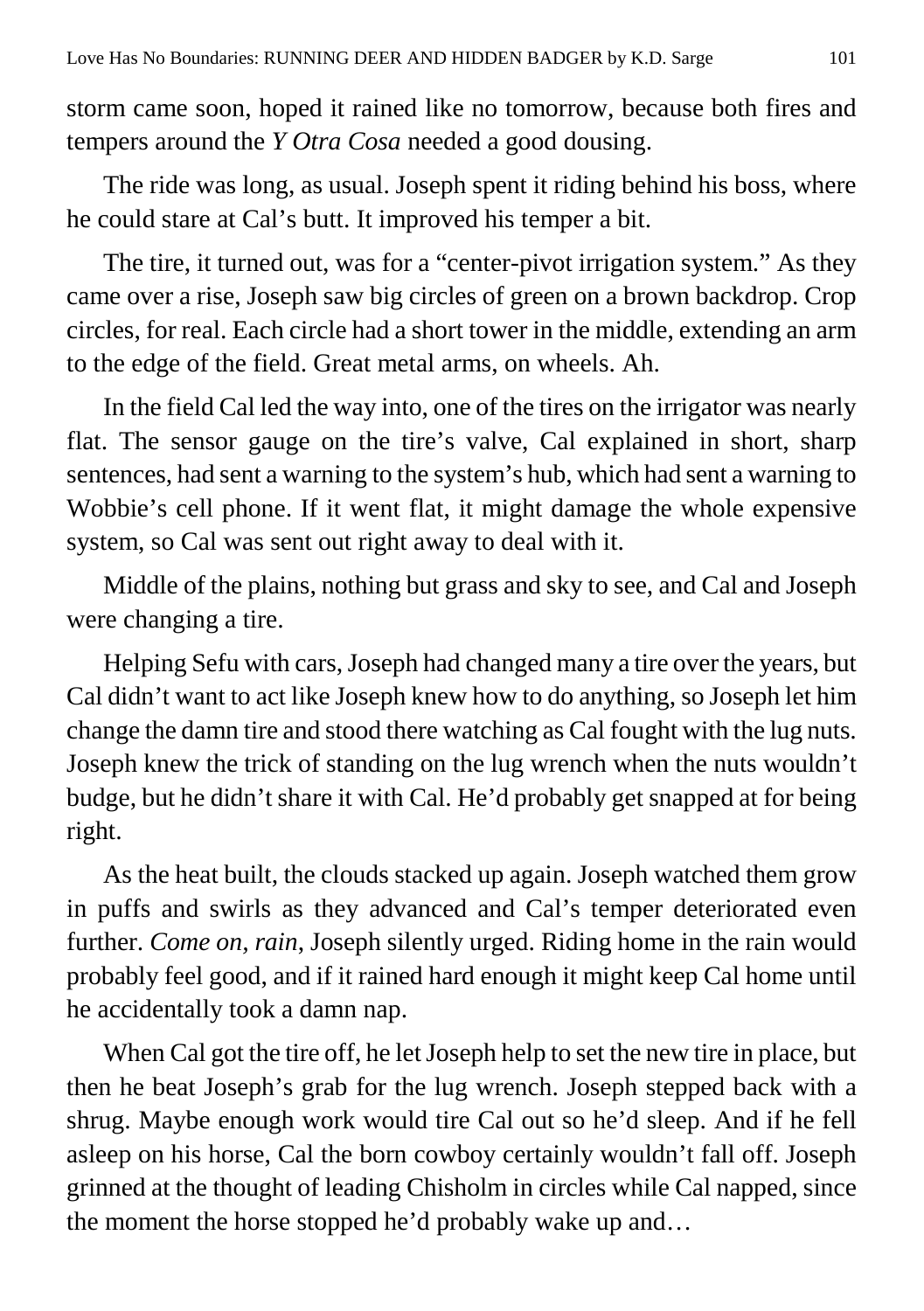And how the hell was he now grinning fondly at the back of Cal's head, when he'd wanted to slug the man ten minutes ago? When he'd be done with the damn tire already if he were allowed, but instead Cal kept dropping lug nuts and even managing to let the lug wrench slip off because he was tired and uncoordinated?

Whatever. A cool breeze blew out of the huge looming cloud, and Joseph lifted his face into it.

Cal dropped the lug wrench and stood so fast he almost fell over, whirling around to stare at the sky.

"What?" Joseph asked. "Rabid coyote? Invisible buffalo stampede? We're actually standing in a dry river bed and God just asked where's our ark?"

"Pick up the tools," Cal ordered, looking around. Joseph shrugged and bent to finish the job.

"Leave it!" Cal snapped as Joseph gave each nut a last turn. "Let's go!"

Joseph bundled the tools into the bag and clutched it to his chest as Cal grabbed him, twisting a hand in his shirt to haul him up. The old tire they left where Cal had dropped it, and that told Joseph this wasn't just about Cal's bad mood. He put some of his own power behind Cal dragging him out of the field. Cal took the tool bag and shoved it into the packhorse's saddlebag. Joseph looked around as he swung up on his mare, and he saw the funnel dropping from the giant cloud.

"Oh holy fuck."

"It's between us and the house," Cal said, turning Chisholm with a rein on his neck. "And it's coming right at us." He shoved his hat down on his head. "Don't fall off," he warned with a strained grin over his shoulder, then he prodded Chisholm and the horse took off. Joseph leaned low over Delilah's neck and urged her after.

It might be coming right at them, but that didn't mean it would stay on that course. Why were they running perpendicular to its path? Why not just run away as fast and far as they could go?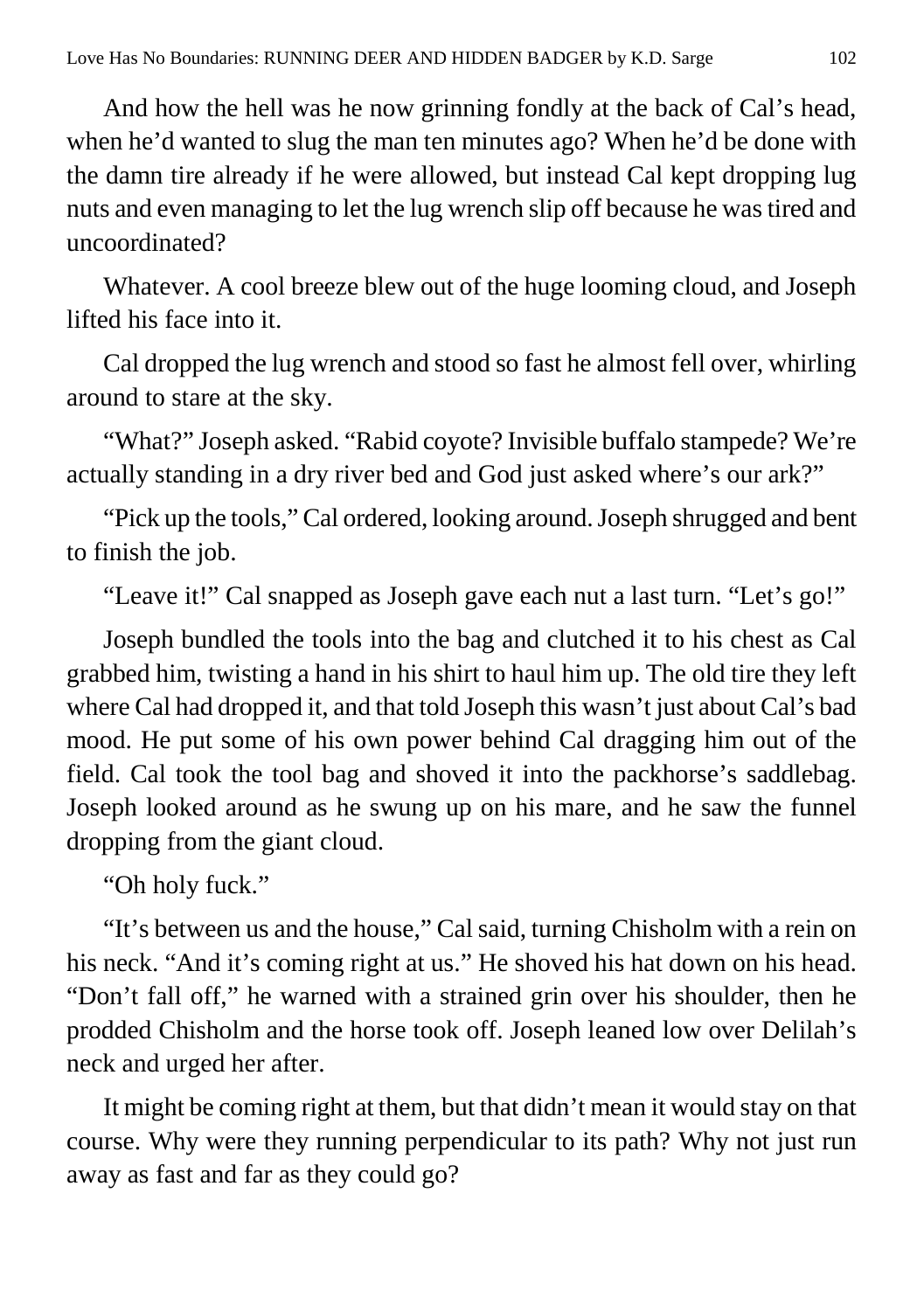Because canyons maybe, blocking their escape route. Because wind patterns. Whatever. Cal knew Texas and Joseph didn't, so he raced after Cal and prayed that lack of sleep hadn't fatally screwed up Cal's judgment.

Trust Cal. Didn't he know yet to trust Cal?

Trust meant he didn't need to think. Freed from the need for rational thought, Joseph's mind turned to gibbering terror. He looked to his right and the funnel had almost dropped to the ground. He leaned lower and the saddle horn bit into his stomach but he thought Delilah went a little faster so he stayed there. He looked again and the funnel had receded a little, but Cal was looking too and not slowing, so Joseph and his horse thundered on.

Out of the blue he wished he could take pictures. God, the ride would be so amazing if there weren't a damn tornado coming! Delilah bunched and stretched under him, running like she was born to do. Ahead Cal moved with Chisholm like music, riding like *he* was born to do. It was beautiful, it was amazing—Joseph's hat lifted in the wind. He snatched it and his hair streamed behind him and suddenly it was cold. Why—

"Hail!" Cal yelled. "Put your hat on!"

Joseph put his hat on, shoved it down but it didn't—he took his hands off the reins and stuffed his hair under his hat then shoved the thing down, and it fit tighter and stayed on. He snatched up the reins.

Off to his right the white funnel touched down, and was dyed brown.

"That's MY goddamn dirt!" Cal yelled at it.

Delilah was wet with sweat. The packhorse ran in a jolting gait beside Joseph, the line between its halter and Cal's saddle taut. The wind roared and far off the sky was a stunning pale green, but under the cloud—

Oh God. Two funnels.

Ahead of him, Cal cut the packhorse loose. Chisholm leaped forward. Joseph put his arm on the saddle horn and leaned lower still and yelled to Delilah, and she ran harder. The packhorse fell farther behind with every step and Joseph spared a fleeting thought to hope she survived, but then he was back to hoping he and Cal survived.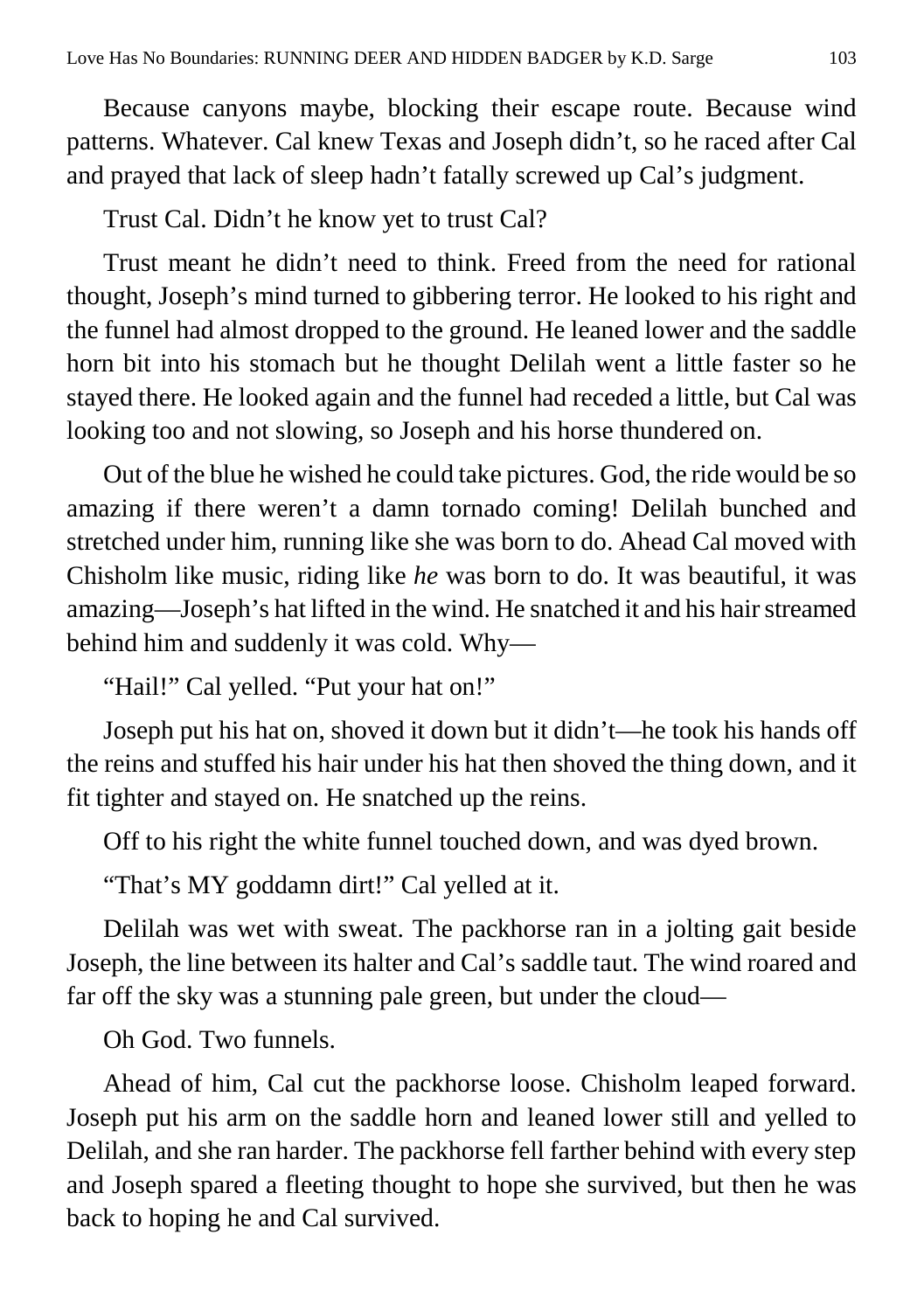Hail pelted Joseph with tiny sharp blows. The horses came thundering over a rise and Joseph saw the Nine Tails tank, and the ghost-house beyond it. Fucking Cal, genius!

"Go right, look for the cellar door!" Cal shouted over the screaming wind. The first funnel was nearly on them, wide and black with debris. Chisholm leaped the dead hedge and plunged to the left across the yard. Joseph yanked Delilah to the right, through a hole in the hedge. They hadn't gone three running leaps before he spotted the slanted door opening down into the ground.

"Here!" he shouted, leaping off and dropping one rein. "Cal, it's here!"

Locked! There was a fucking padlock on a chain! Son of a bitch, who abandoned his ranch forever but locked the goddamn cellar before he left?

Cal snatched Joseph behind him and shot at the chain. It wasn't like the movies. It took three shots before the chain was in pieces. Three shots while the storm howled closer—Joseph leaped to pull the chain out, and Cal grabbed a door and dragged it upward.

"Hold this!" he ordered. Joseph held the door; Cal grabbed the horses' reins. Chisholm snorted and tried to back away, but Cal talked to him too soft for Joseph to hear, and the little horse let himself be led down the steps. Delilah followed Chisholm. In half a moment Cal was back, helping Joseph fight the wind to pull the door down. Hail clattered on the wood, percussion under the wind section howling as they fought to bolt the doors in the dark. Finally the mechanism slid home.

"Here," Cal said in the utter dark and roaring wind. His hand slid down Joseph's arm to take his hand so Cal could lead him away from the doors, both of them bumping into things in blackness until Joseph ran into a horse's rump. "Here," Cal said again, leading Joseph between the heaving, sweat-slicked sides of the horses. "Farthest corner from the door, and pray however seems best to you." He took his hand from Joseph's. "Poor things," he said. "The horses are too tuckered out to be scared."

"Wish I was," Joseph said. Cal's hand came back to his arm and squeezed.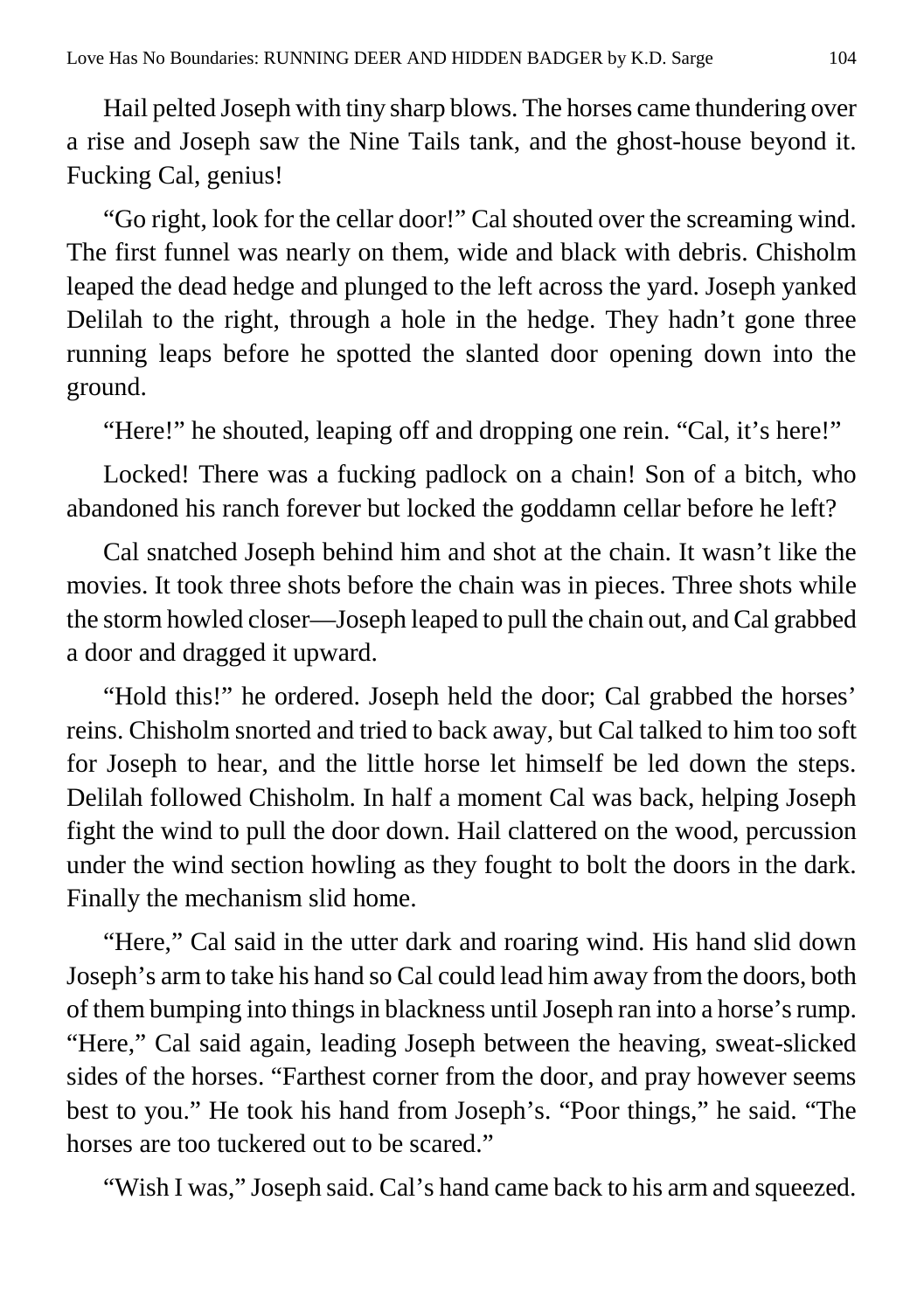"Ain't you glad I didn't toss that dead coyote down here?" Cal asked.

Joseph laughed. Outside the wind shrieked over the rumbling sound of a freight train. Across the cellar the doors rattled, hammered by hail and under attack. Inches away, the man Joseph loved stood waiting to maybe die beside him, and Joseph still didn't even know how Cal felt.

He took his hat off and, by feel, put it on the saddle horn of the horse next to him. Then he reached, guessing distances from the location and angle of Cal's hand, and his fingers found hat. He plucked it off.

"Joseph, what—"

He followed the sound of Cal's voice until his lips landed almost right on target, and Cal stopped talking. He just stood there while Joseph adjusted his aim, and then his arms went around Joseph and he became an active participant in the kiss.

Scratch that. He *took over* the kiss. Cal wrapped a fist in Joseph's hair and kissed him hard, a desperate, needing, demanding kiss that set Joseph's heart thundering in his ears, drowning out the storm above. Then he broke the kiss, caught Joseph's head in his hands and his lips ghosted over Joseph's cheek, across his forehead in tiny kisses so tender Joseph's chest ached as well as places farther south. Cal kissed his eyelids and his mouth again and ran his hands over Joseph, molding Joseph's body to his as he pressed their lips together. Joseph opened his mouth and Cal accepted the invitation, grabbing fistfuls of Joseph's hair again as he deepened the kiss. All Cal's focus, it felt like, everything that Cal was, was in that kiss, and Joseph was drowning. All he could do was cling to Cal's strong, sexy body, holding them together with all his strength as Cal kissed his brains out.

Lightning lit the basement even through Joseph's closed eyelids, but he was lost in Cal's kiss.

\*\*\*\*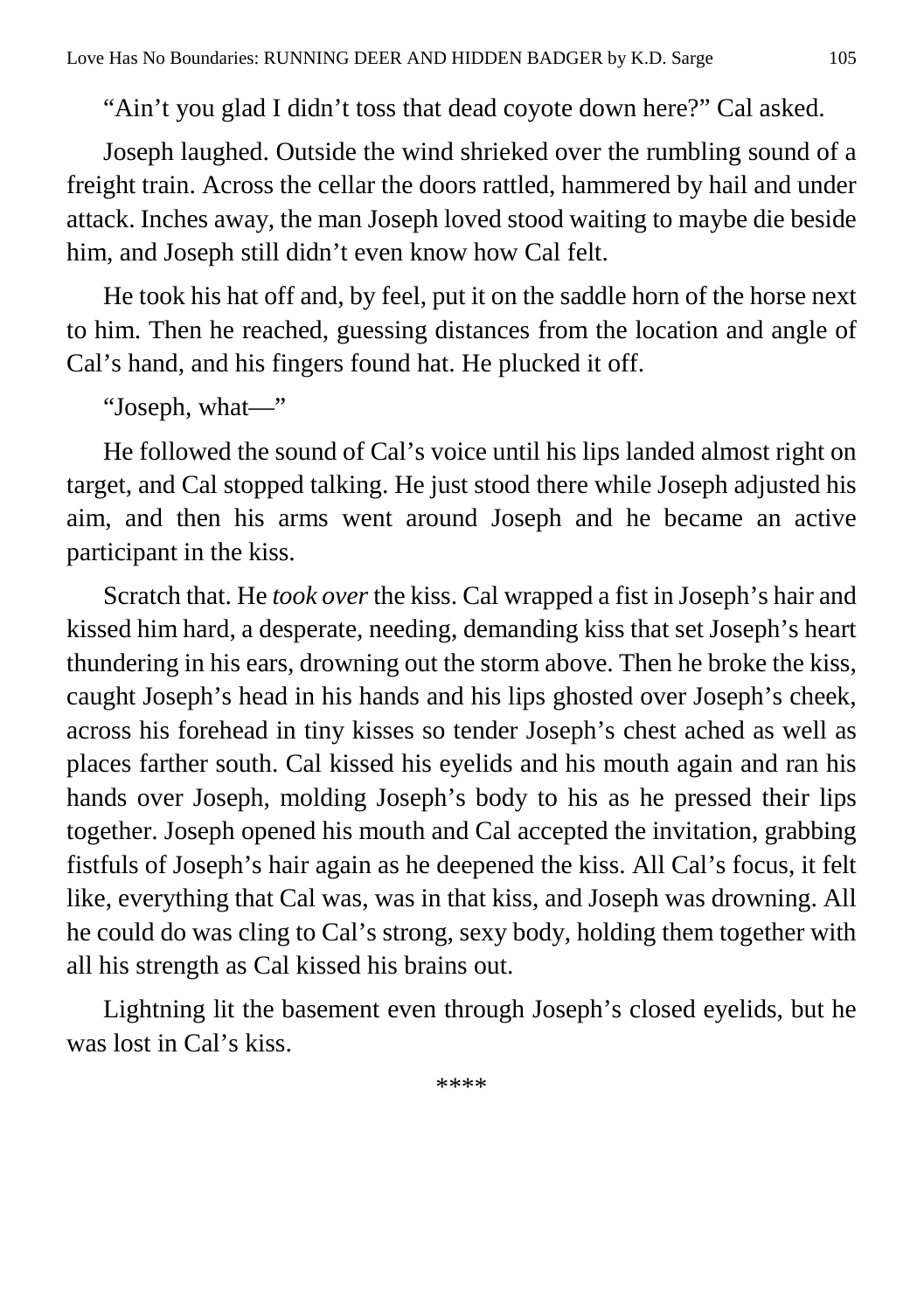## CHAPTER FOUR

Cal was certain they—himself, Joseph, Chisholm and Delilah—were going to die. The twister looked strong as hell, and the house above them was not. So when Joseph kissed him, he went with it. Why not?

Went with it, hell. He went *for* it. He grabbed Joseph back and kissed him just how he'd been wanting to, driving back from Amarillo tired and feeling sorry for himself, his weary mind wandering to better ways a man might could spend a gorgeous Texas night. The wind roared and above them something thudded as the house started to come apart, and Cal kissed Joseph with all he had, instead of apologizing for being too damned focused on an effing tire to notice a twister coming up.

He couldn't stop the tornado tearing up the *Y Otra Cosa*. He couldn't get to the other hands, let alone protect them. So he put his all into kissing Joseph, distracting them both from the imminent death he also couldn't do a damn thing about.

Something slammed the house and everything shook. Joseph jumped. Cal held him tighter. The horses snorted and startled but they had nowhere to run. Dust rained down, but Cal just went on kissing Joseph. He hadn't had many kisses. By God, his last one would make up for that.

Cal knew he was in trouble when he heard the soft sounds of their kiss when the wind had calmed enough he could hear it.

They were going to live. Now what?

He'd seen two funnels. Best to be sure it was safe before they tried the door. Cal let his hands frame Joseph's neck, fingers in that glorious hair and his thumbs on the pulse points in his throat, feeling Joseph's heart pound as Cal kissed him.

Then he felt guilty. He felt like a damned fool. Handy, seeing how he *was* a damned fool. He pulled out of the kiss and he had to push gently back to keep Joseph's mouth from following him.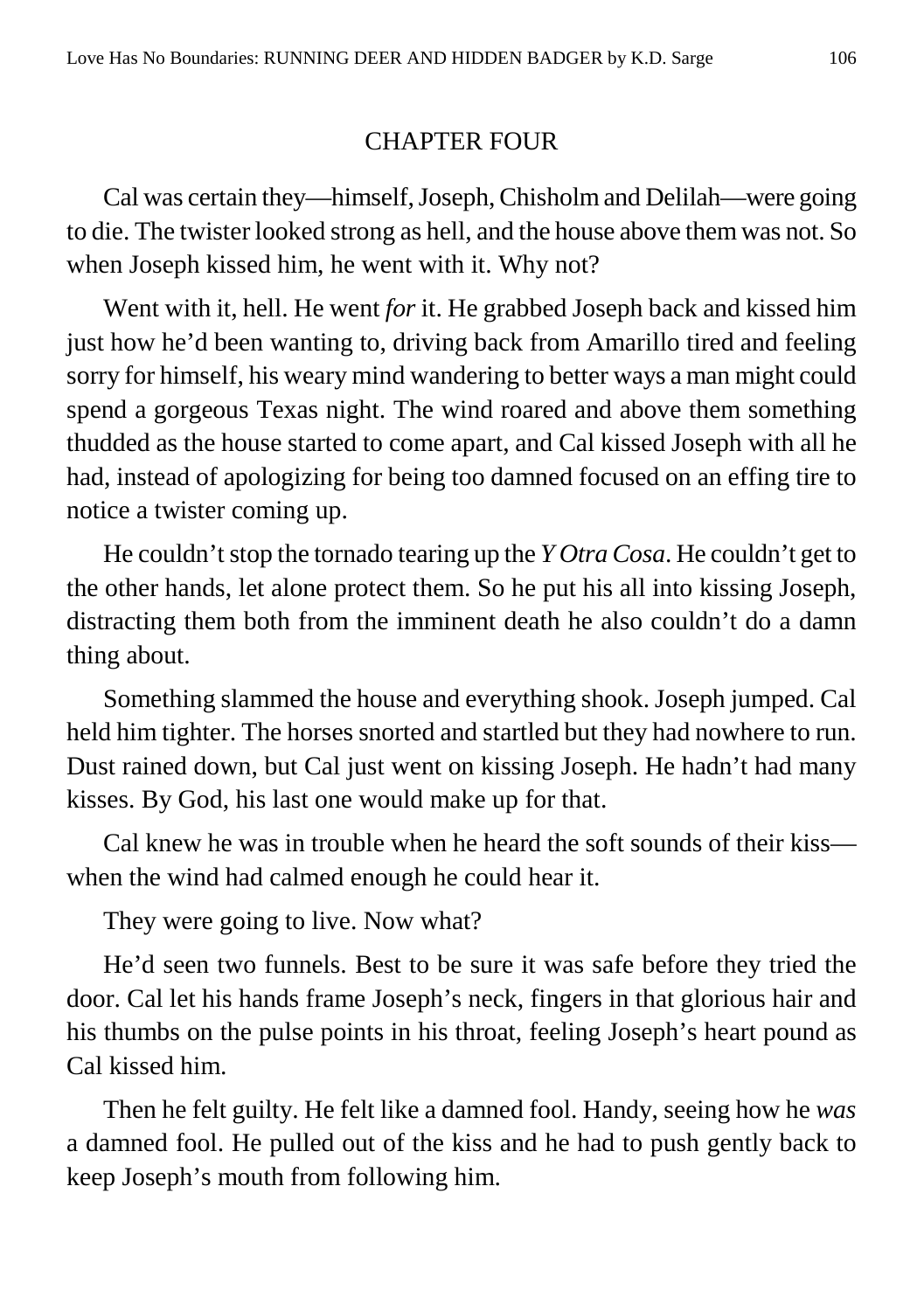"Cal…" Joseph said softly in the darkness. His fingers brushed Cal's cheek.

"I'm sorry." Cal would have stepped away but he didn't have anywhere to go, pressed up between two terrified horses under a falling-down house. "That should never—"

"I started it," Joseph said, laughter in his voice. "Why are you apologizing?"

"Because I shouldn't have let it go on." Cal managed to take his hands off Joseph, but he could still feel Joseph's warmth so close to him. "I'm sorry. I  $can't$ …

"Can't what? Kiss? You sure as hell can!"

"I can't—the ranch needs me."

"I didn't ask you to run away with me, Cal. In case you haven't noticed, I'm *on* the ranch, so that's not much of an excuse for whatever you think you committed yourself to."

Cal tried to gather up his thoughts, but they'd been all spun out everywhere by racing the tornado then kissing Joseph. "I'm sorry," he said again. "We better see if we can get out."

"I guess we better," Joseph said.

Cal stumbled his way back across the cellar, calling himself names in his head to avoid thinking what he'd see when he lifted the doors. When he found the doors with outstretched hands, he managed the bolt easily by himself, since the doors weren't jumping around. He pushed one up, keeping his eyes on the task.

Sunlight smacked him in the face like there'd never been a storm. Cal slit his eyes against the brightness and went to bring the horses out. As he came up the stairs, his cell phone rang.

"Cal," he answered. "Joseph's with me and we're safe. Has everyone checked in?"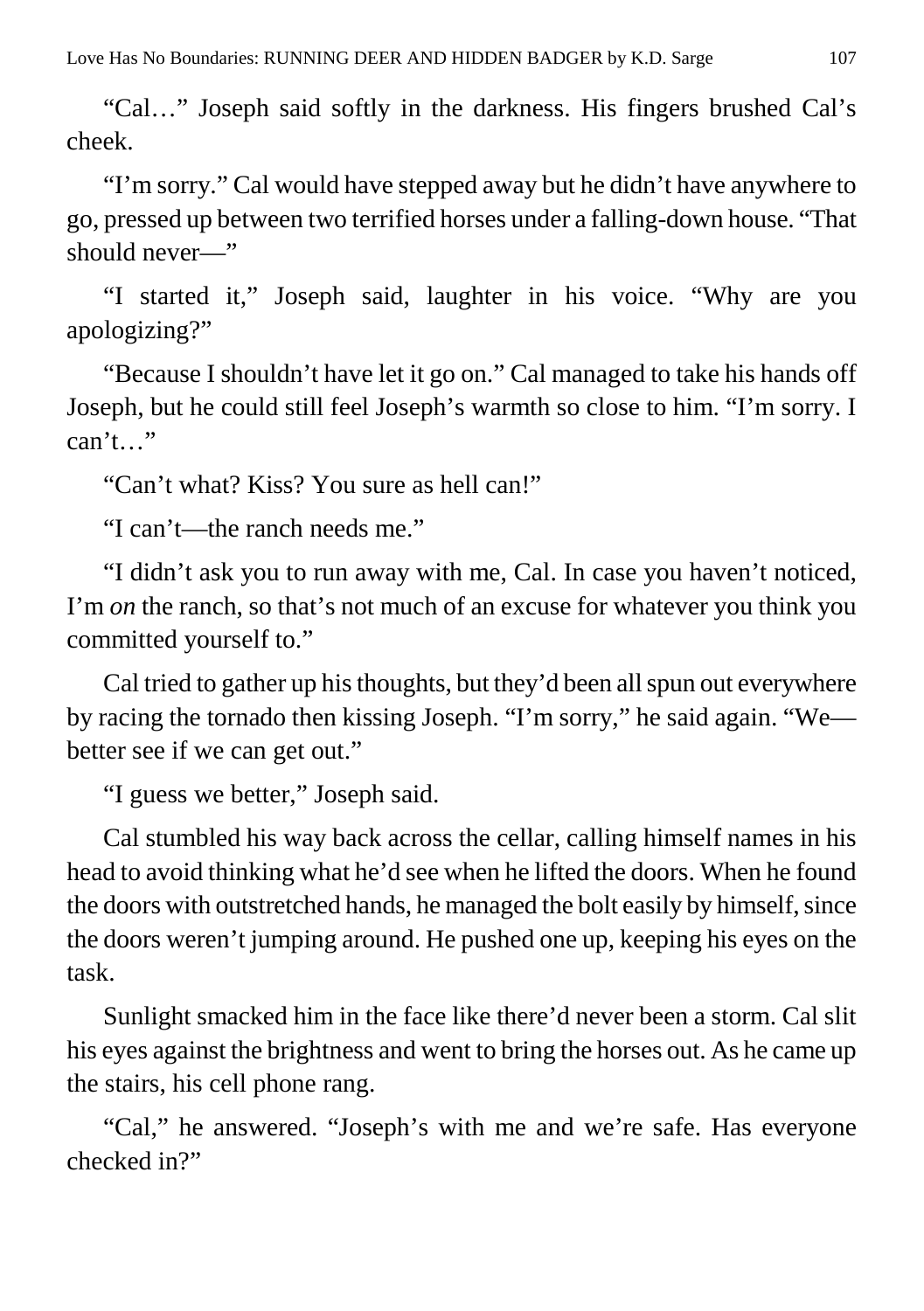"You're the last," Wobbie said. "Damn you, boy, don't scare me like that! Why didn't you answer?"

"We hid out in the cellar of the Nine Tails house," Cal said. "Phone didn't ring till we came out. How—" he still hadn't looked around. "How bad is it, Wobbie?"

"Bad enough. Didn't it go right over you? The house held?"

"The tornado dropped a tree on it," Cal said. That must have been the crash. "Maybe that's why the cellar wasn't breached."

"God's got a use for you yet, son. Is the tank still there?"

Cal lifted his eyes, and shook his head. "No," he told Wobbie. "Windmill, tank, pump—it's all gone."

"Meet me at the L-bend of Limp Creek," Wobbie said. "We'll ride the path and see where we stand. Right now I've got to call your mother."

"Limp Creek," Cal said. "I'll be there." He put the phone back in his pocket.

"How bad is it?" Joseph asked. Cal shook his head.

"No one's dead," he said. "Everything else we can rebuild." Somehow. If the money could be found. If the herd wasn't gone.

"Isn't Limp Creek where the herd is?" Joseph asked, not knowing what he was saying so it wouldn't be right for Cal to sock him one, even if he hadn't been kissing the man senseless ten minutes ago.

God help him, he was such a damned fool.

"Can you find your way to the ranch?" Cal asked. "No reason for both of us to be out." They were covered in dust, looked like a gentler version of a coal mining accident. The only part of Joseph that wasn't dust-coated was his mouth.

Hell. Cal pulled out his bandana, wiped his own face. Offered it to Joseph.

"It's… back where the tornado came from?" Joseph said, scrubbing at his own dust-coating. "Only farther on?"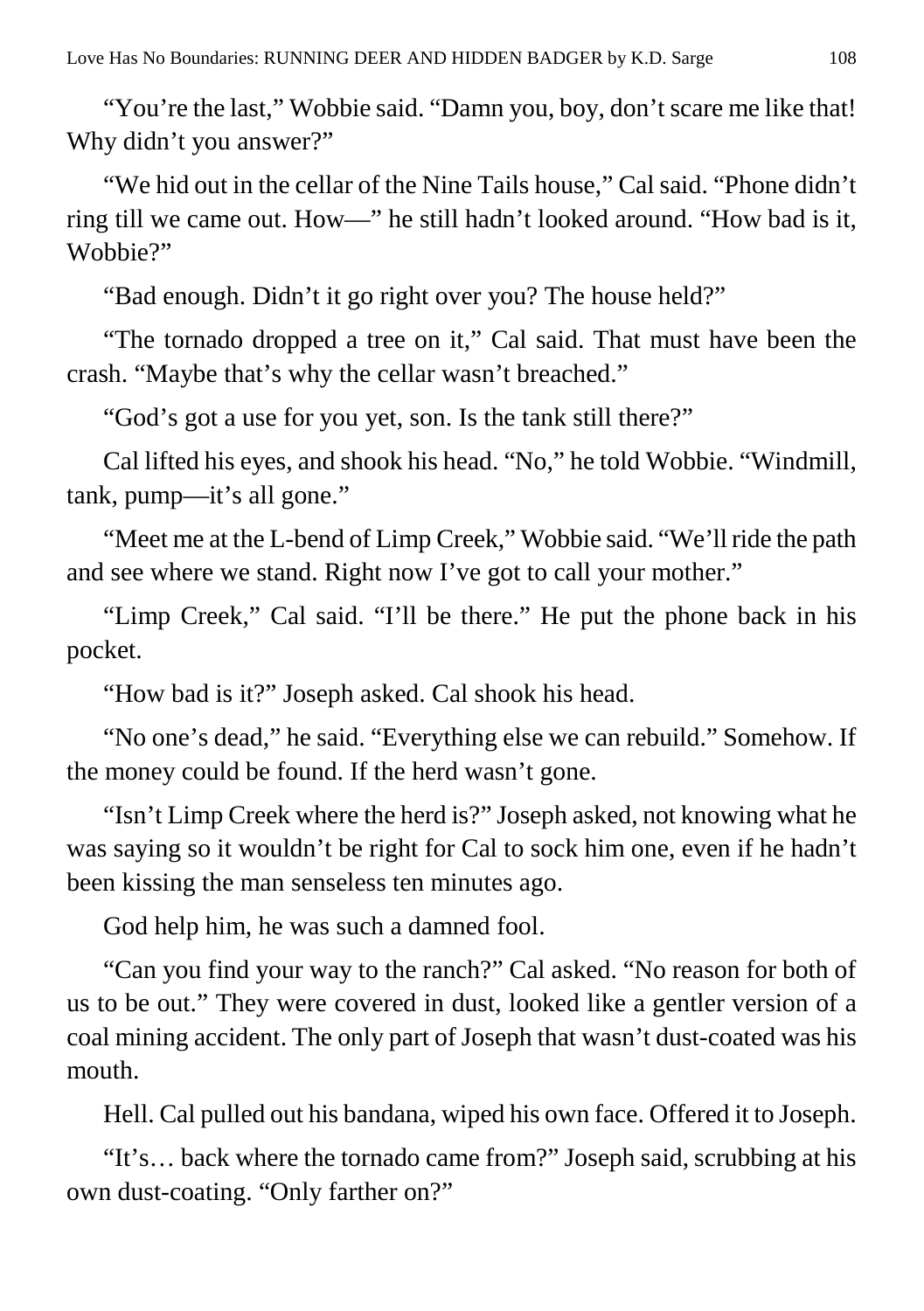"Better stick with me." Cal took Chisholm's reins and led the horse to the puddle that remained of the Nine Tails tank. "Don't let her drink too much," he told Joseph as he followed Cal's lead. "We've still got a long ways to go."

After a brief slurp for the horses, Cal mounted and so did Joseph. Cal put Chisholm at a trot, riding after the tornado. Joseph rode next to him, his eyes mostly on the tornado's path. What was there to see? Dirt. Dirt, where there'd been grass an hour ago. Dirt and matchsticks, where there'd been an outlying stand of trees. Dirt and barbed wire slinky where there'd been a fence.

Cal couldn't stop himself toting up the damage. He didn't know the numbers—would they have to redrill the Nine Tails well? How much for a whole new windmill?—but his brain tried to add it up anyway. Too much, he knew that. It was all going to cost too much, and he'd waited too long to sell. The *Y Otra Cosa* in other hands, himself and Mom living on Lyle's charity—

There was insurance. It'd never pay enough, but it might keep the ranch solvent if it paid fast enough. Needed to find the paperwork—he hadn't thought to look for that yet, tied up in all the tangles of the ranch's financial status. How much would it pay? What was the deductible? What was his best bet, where did he start to repair the damage?

The herd was most important. If the herd survived, the ranch might could. Start with the cattle, and work the priorities outwards. Water and grass and fencing. Shelter for the cattle. Then irrigation, so he'd have something to feed them come winter. Maybe sell off more than Mom had planned if beef prices stayed high, get more cash this year in return for having less to sell next year, and hope Providence didn't throw anything else at the *Y Otra Cosa* for a few years.

Planning on luck was no plan at all.

"Are you sure we should be chasing the tornado?" Joseph asked. "I mean, that was a perfectly good cellar back there, and either the tornado will come back and we'll want it, or it won't and the ranch will still be here when the funnel's completely gone. Right?"

"It's not going to turn back," Cal said. "Weather don't work like that."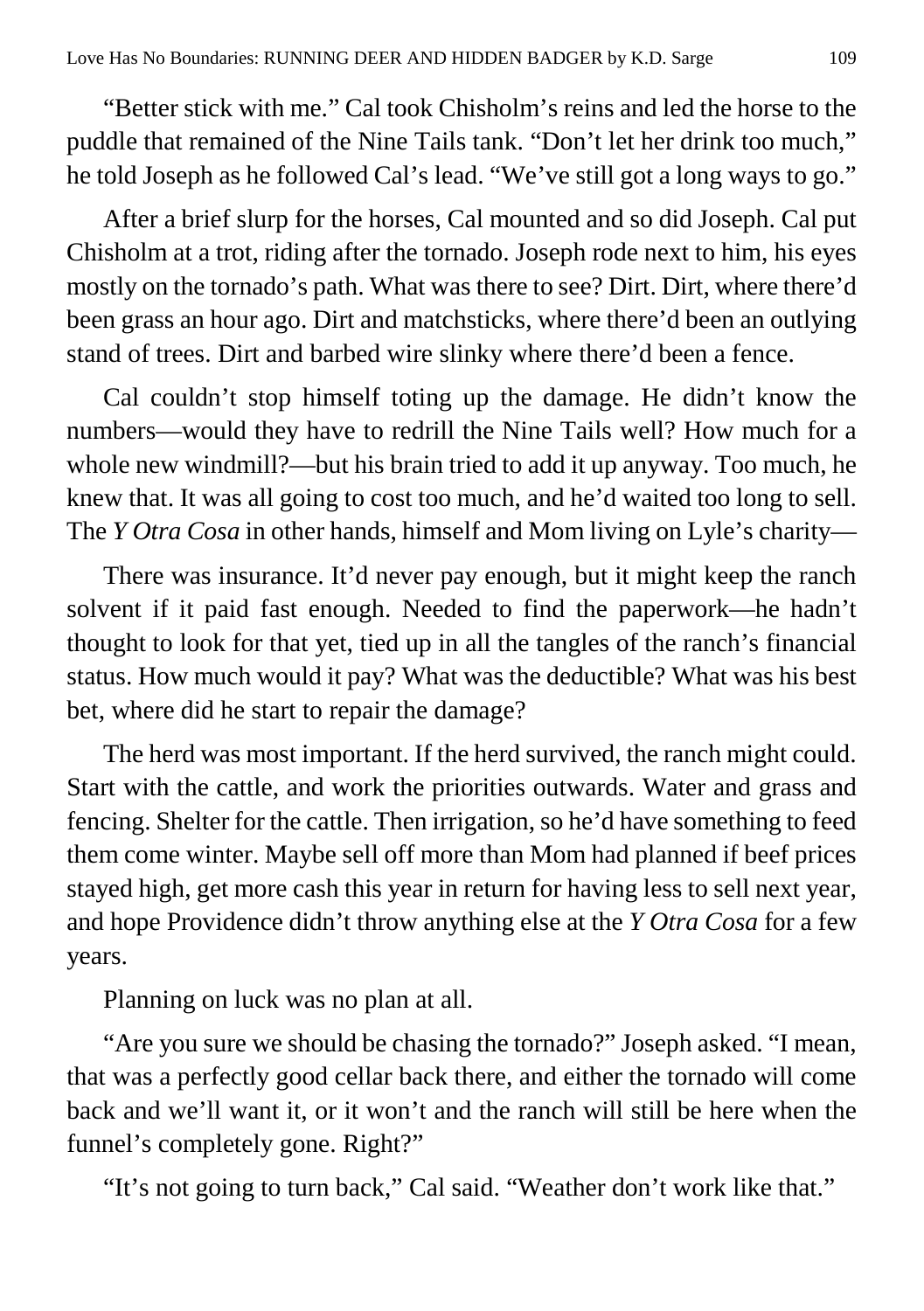"Really liked that cellar," Joseph muttered soft enough maybe he thought Cal didn't hear. Cal felt himself blush. Damned fool, letting himself take advantage of the situation. He didn't want a boyfriend, had no time for a boyfriend, nor for the hassles of a *boy*friend in Texas, and he should never have gambled on not surviving.

Cal MacGregor, sixth generation rancher, kissing a boy in rural Texas? Of *course* he was going to have to live with it.

"I went to a Pride parade once," Joseph said. "Mostly because Sefu, my step-dad—well, mom's boyfriend for the last fifteen years—told me I could be gay if I kept it quiet. Flamboyance isn't my thing, but I bought a rainbow shirt just for the occasion."

"I was out in Massachusetts," Cal said. Emphasis on *was*. "Here only Mom and Lyle know. And it's staying that way."

Joseph chuckled. "I hate to tell you, but one more person figured it out a little while ago."

Cal had a moment of panic, thinking he meant Billie or worse, Lafe, but then he realized Joseph meant himself, referring to the kiss.

"I don't announce it," Joseph said, "but my family and close friends know."

"Sometimes in Massachusetts I thought I might ought to just wear a sign," Cal said. "I got mighty weary of coming out, of folks being surprised. 'Gay cowboy? What is this, Brokeback Mountain?'"

Joseph snorted. "At least you didn't have random people explaining that you should be proud, since 'two-spirit people' are a long and honored tradition of Native Americans, seeing that we're all one big homogenous group of noble savages."

"I'm sorry I took advantage—"

"I kissed you," Joseph said again. "I was half-expecting to get punched for it. I was just hoping the darkness would throw off your aim."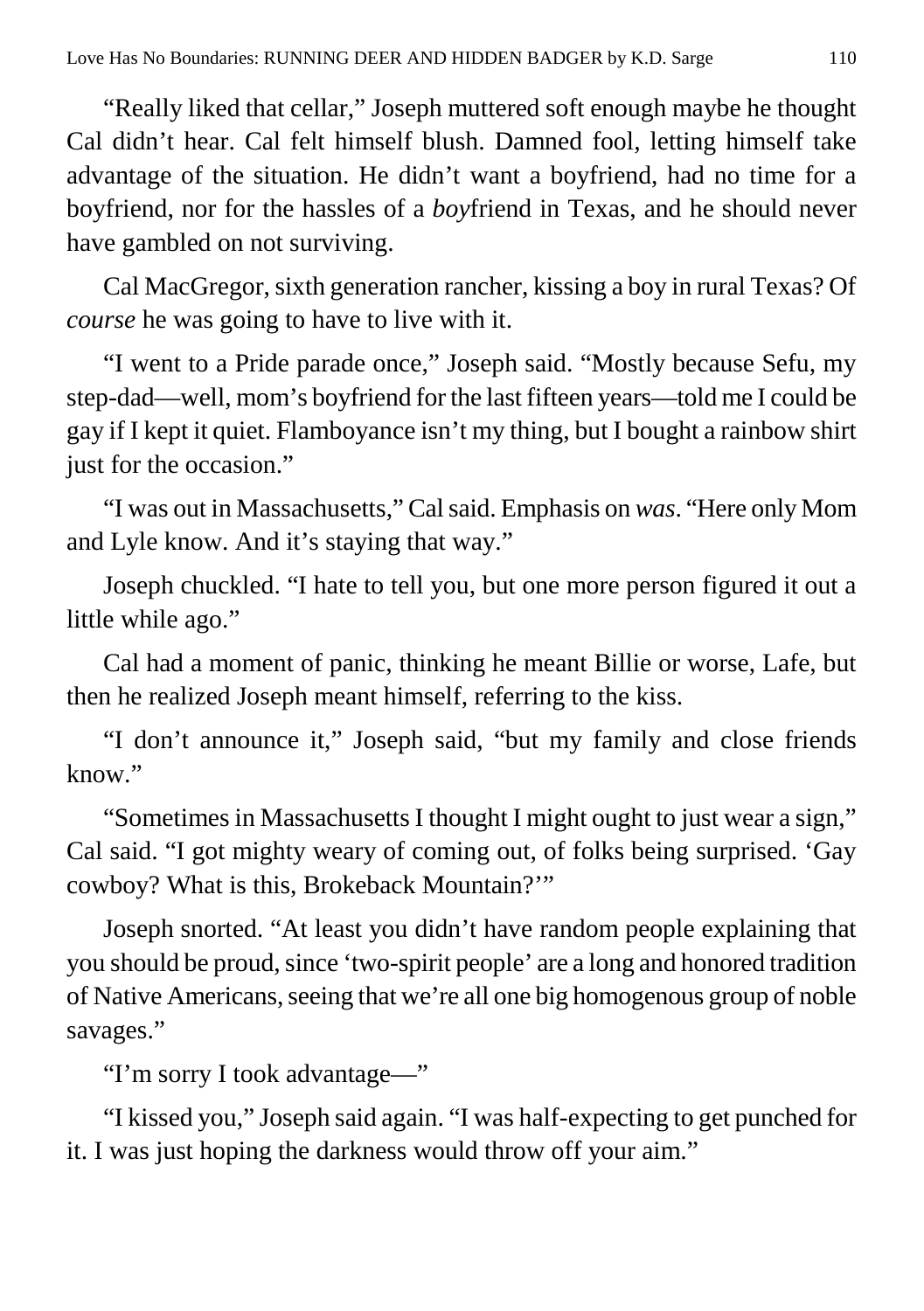"Don't—" Cal began and stopped. He took a deep breath. "Just—forget it for me, will you? I thought we were going to die. I can't—I've got too much on my plate."

Joseph didn't say anything for a time. Cal didn't dare look at him.

"It was a kiss, Cal," he said finally. "It was one hell of a kiss, yeah, but it was just a kiss, not a proposal of marriage. It barely even qualified as making out."

"Joseph—"

"I'm not going to out you to the entire town of Vega, population twelve and three-quarters," Joseph snapped. "I'm not going to out you to anybody. I'd think you'd know I'm not that much of an asshole, but since you don't, I'll say it. I'm not a MacGregor so I'm not sure what my word is worth, but it's all I've got. Good enough?"

"I'm sorry," Cal said yet again. He'd meant—he didn't know what he'd meant. But he hadn't meant to cast aspersions on Joseph's character. He just needed Joseph to understand something he didn't quite understand himself. He couldn't go losing himself. The *Y Otra Cosa* needed him.

And he could get lost in Joseph all right. Cal felt certain he could spend a hundred years exploring Joseph and not come to the end of wanting to explore Joseph.

God help him.

\*\*\*\*

Joseph couldn't take it, couldn't stand riding beside Cal, didn't want to fall behind and stare at Cal's backside. He prodded Delilah with his heels until she broke into a slow, reluctant run, and he passed Cal and left him behind. It wasn't like he could get lost with the tornado's trail wide as a house and right there.

Delilah was tired, though, and he didn't want to get yelled at for abusing the horse. So when he was a good distance ahead of Cal, he reined her back down to a trot.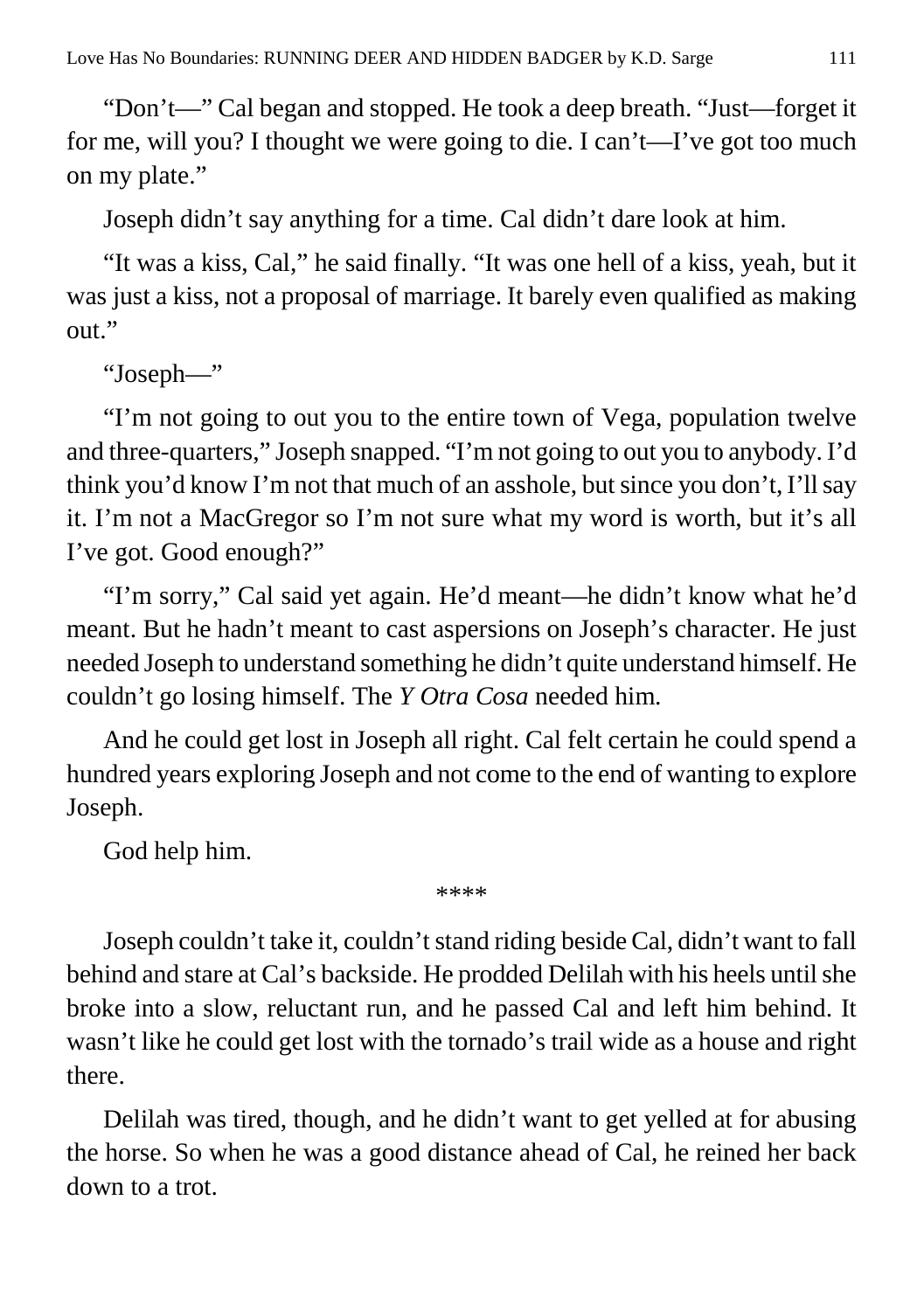"*You don't let her slow down*," Cal had told him once. "*You tell her to. She's got to know that you're in charge*."

Fucking Cal. Fucking stupid Joseph, for thinking it would be any different. Billie had warned him. Queers in Texas stayed in hiding.

That had not been the kiss of a man who wanted to hide. Fucking goddamn *Texas*.

Eventually Cal caught up to Joseph, but he didn't say anything to Joseph and Joseph didn't say anything to him.

The herd was fine, Wobbie told Cal when he and Joseph finally met up with Wobbie after an eternity of silent and distant riding next to each other. Wobbie reported that he'd gathered the hands and put them to riding the whole Limp Creek parcel to look for damaged fence or damaged animals. Cal nodded and turned Chisholm back to the tornado-wide path of destruction. Joseph followed, since he wasn't told not to.

Riding the tornado trail took the rest of the day. Joseph had started taking pictures as the tornado moved away—just like Cal had said would happen because as long as it was headed away it was awesome. Then he started taking pictures of the damage. Cal would need pictures for his insurance company, right? Might as well make himself useful, since he did work for the man.

Wobbie was unusually silent. Cal only spoke when he had to. Joseph rode out to the side of the others to get clear shots, and wondered if a funeral wouldn't have been less somber.

"Whattaya reckon?" Cal said when they'd come to the point where the trail first began like the rampage of a giant that magically appeared out of nowhere. Which was pretty much what had happened.

Wobbie looked back the way they'd come and pursed his lips. "Two hunnerd thou," he said. "And six months. Two hunnerd thousand in labor and materials, and six months to get her back to where she was."

"Two hundred thousand," Cal said like it choked him.

"We've had worse." Wobbie slapped Cal on the arm, raising dust. "Go wash up. Call your momma—she don't want to hear me sayin' you're fine, she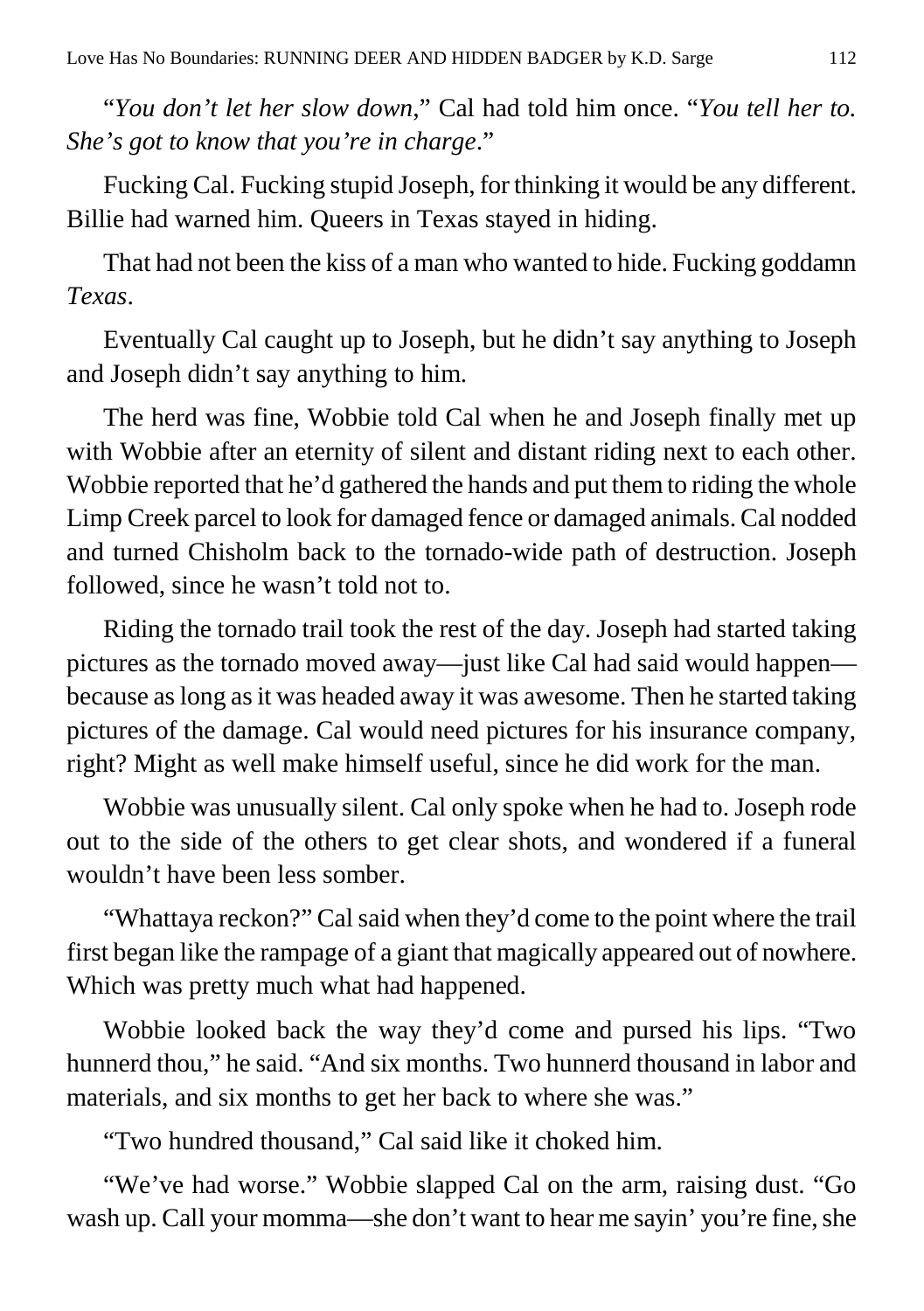wants to hear you. Better yet, go see her. Let her see you. Tell her we got this. We've had worse."

Cal nodded and Chisholm started a slow plodding walk towards the windmill that was all Joseph could see of the ranch headquarters, the horse's head drooping as much as his rider's. Joseph tugged Delilah back from following. He was just a hand. He hadn't just taken a two hundred thousand dollar financial hit, and there was still light to work by.

"What should I do, Wobbie?" he asked as it started to rain. Joseph's eyes went to Cal, he dragged them back.

Wobbie shoved his hat back, looking Joseph over. "Shower quick," he said, "and get in that truck before Cal does. Only one tree betwixt here and Amarillo, and it don't need some sleep-addled cowboy wrapped 'round it."

"Got it." Joseph tugged Delilah's head around and prodded her into one more run.

\*\*\*\*

When Joseph got in the truck, he was prepared for hours of waiting around. He had his laptop for photo editing, and two books in case he got bored with that. He had a jacket, some cash, change for the vending machine so he could buy a drink he wanted instead of what was handed him, and he had his cowboy boots on so he wasn't so short next to Lyle, and also so that if the man tried to pick on Cal, then Joseph could implant a Cal-bought boot so far in Lyle's ass he'd need a surgeon to get it out.

He thought maybe cowboy boots had narrow toes for just that reason.

Cal was so sunk in gloom that he didn't even fight when he got to the truck and found Joseph in the driver's seat. He just swore and got in, and before Joseph got the truck on the highway Cal was asleep.

By the time they got to Amarillo, Joseph was more than ready to give anyone who messed with Cal a taste of his new boots.

When Cal got out of the truck, though, Lyle MacGregor enfolded his little brother in a long hug, then dragged him off to the elevators. Joseph followed along until he could settle himself outside Ms. MacGregor's room. Lyle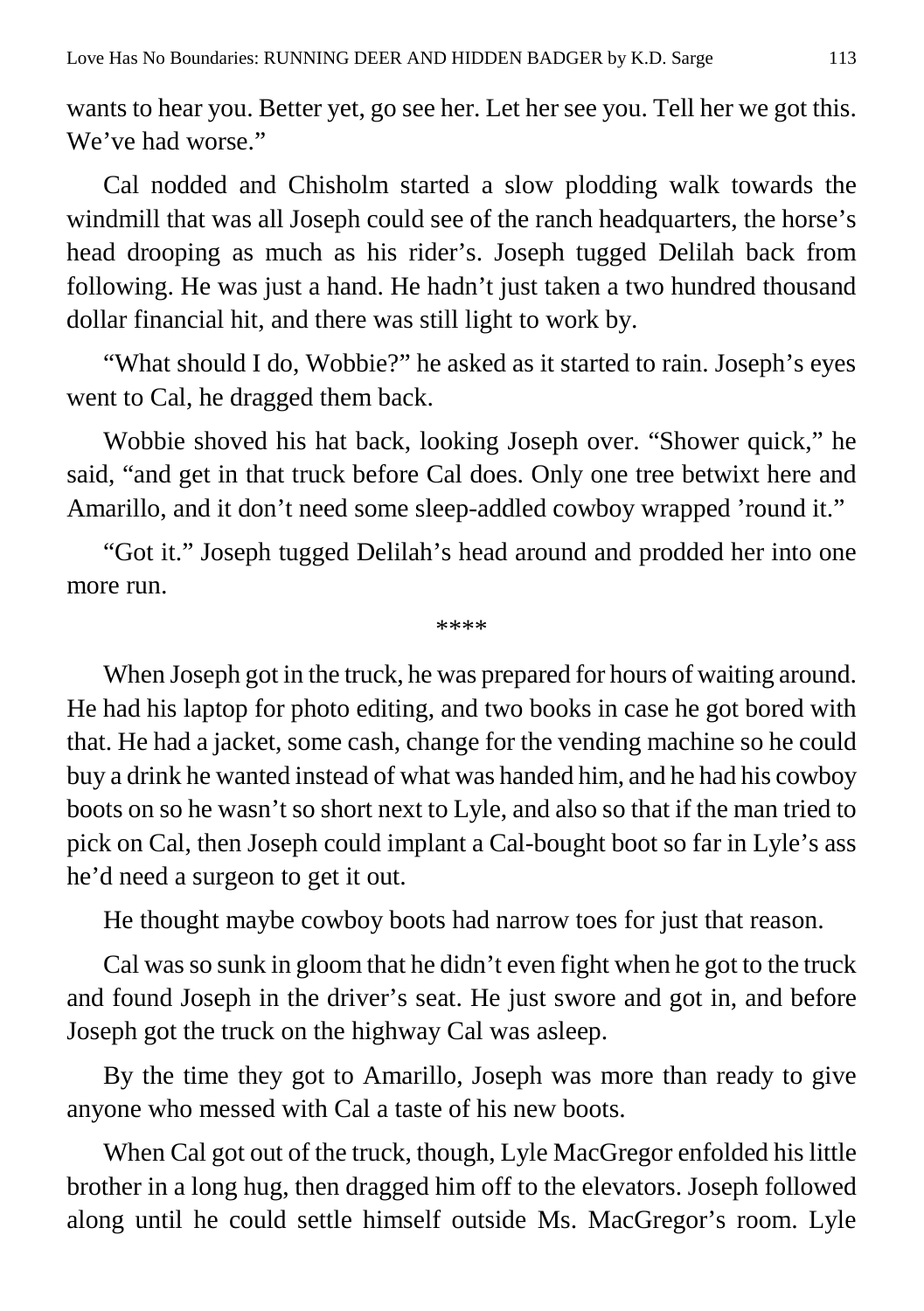wouldn't fight with Cal in front of her, he figured, so just outside was good. And if they didn't come out till visiting hours were over, he'd still be there to protect Cal from assaulting trees in his sleep on the drive home.

When Cal came out of his mother's room he didn't look any happier than he had going in. He was still avoiding looking at Joseph too. Joseph drove him home, Cal falling asleep before they got out of Amarillo and not waking till the truck stopped jolting in his front yard.

He didn't say good night, just muttered "thanks" and fled.

Before Joseph fell into bed, he looked out the window to see that the light was on in Ms. MacGregor's office.

At breakfast Joseph was assigned to ride with Wobbie for the first time since Cal came home. He was still in the truck before Cal that afternoon, without Wobbie's orders this time. Cal had a little more spark to him, but Joseph didn't argue and he also didn't budge, so he got to drive Cal to Amarillo again.

Over the next few days Cal went from despair to anger. He drove all the hands to work harder, and himself hardest of all. When the hands were done for the day he was still working, fixing the things around the ranch from his list. Joseph helped with everything he could, and still he was in the truck before Cal every night, though now Cal left right after dinner.

"Why?" Cal asked him the fifth night, after he woke up to the lights of Amarillo. "I've treated you like dirt."

Joseph shrugged as he drove. "You've got a lot on your plate," he said.

"Seems right foolish to put so much time into helping a man too stubborn and prideful to appreciate it."

"It's my time to waste."

Cal scrubbed at his face. "I—I'm not going to change my mind."

"Fuck off, Cal."

Ms. MacGregor had been moved to a "rehabilitative facility." Lyle no longer met Cal at the door—the facility was close to his office, so he visited at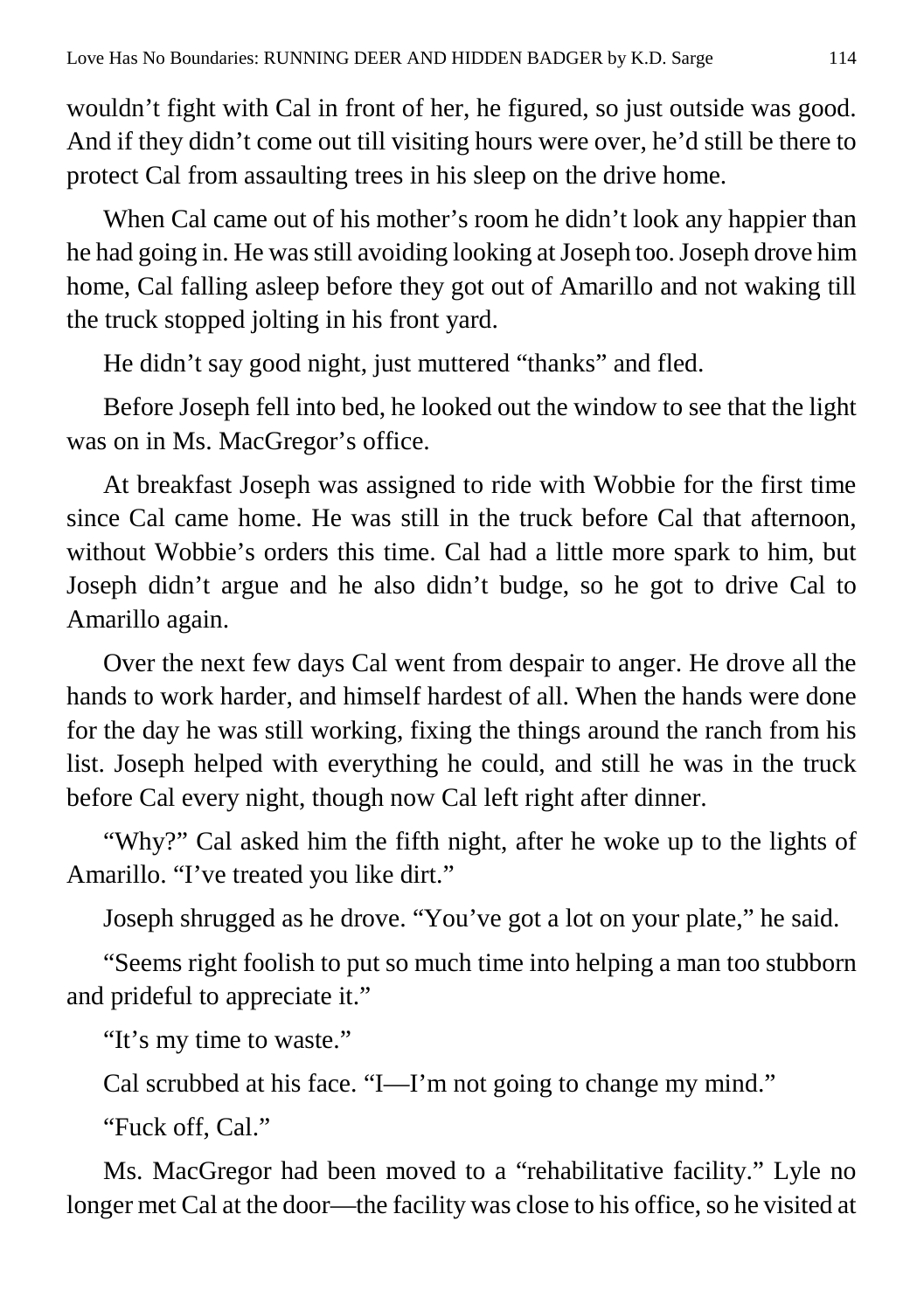lunch and brought his wife and kids after work, but they were all gone before Cal made it into town each night. At first Joseph stuck to waiting outside, until Ms. MacGregor caught sight of him and demanded he "get his rear inside and tell all about the ranch." Now he came in with Cal, and provided corroboration and additional information as Cal told her everything about the day at the ranch.

He only had different information because he *still* was working with anyone but Cal every day. Joseph had come to dread the days he rode with Billie, since she kept trying to get the reason for the change out of him.

Joseph figured out ten minutes into the first visit that Ms. MacGregor thought Cal was hiding things from her. And Cal might be, and Joseph didn't want to start anything between them, so he was careful what he said and wondered if the family was auditioning for a reality show, with all the drama and secrets.

He was careful enough that even after his "fuck off" in the truck, Cal didn't take Joseph along when his mother dispatched him to have a talk with an "uppity" nurse. As soon as the door closed, though, she grabbed Joseph's arm and pulled herself and her wheelchair to him.

"Did something happen to Lupe?" she demanded.

"No." Joseph shook his head. "She's fine. Why?"

"Consarn it." Ms. MacGregor sat back. "Cal's getting skinnier," she growled. "No reason he ought to be, with Lupe to feed him up."

Damn. He'd thought he was imagining it. Joseph shrugged. "He's working pretty hard. I'd be surprised if all the hands aren't a bit skinnier, the way he works everyone."

She ran an eye over him. "You're putting on weight. Muscle, I mean. Not quite the scrawny city boy I hired."

Joseph grinned. "That city boy would be dead by now, ma'am."

"You're not riding with Cal anymore? You two have a falling out?"

"No'm. I guess—" Joseph searched for, found an answer. "I guess he decided I know enough to be trusted out of his sight."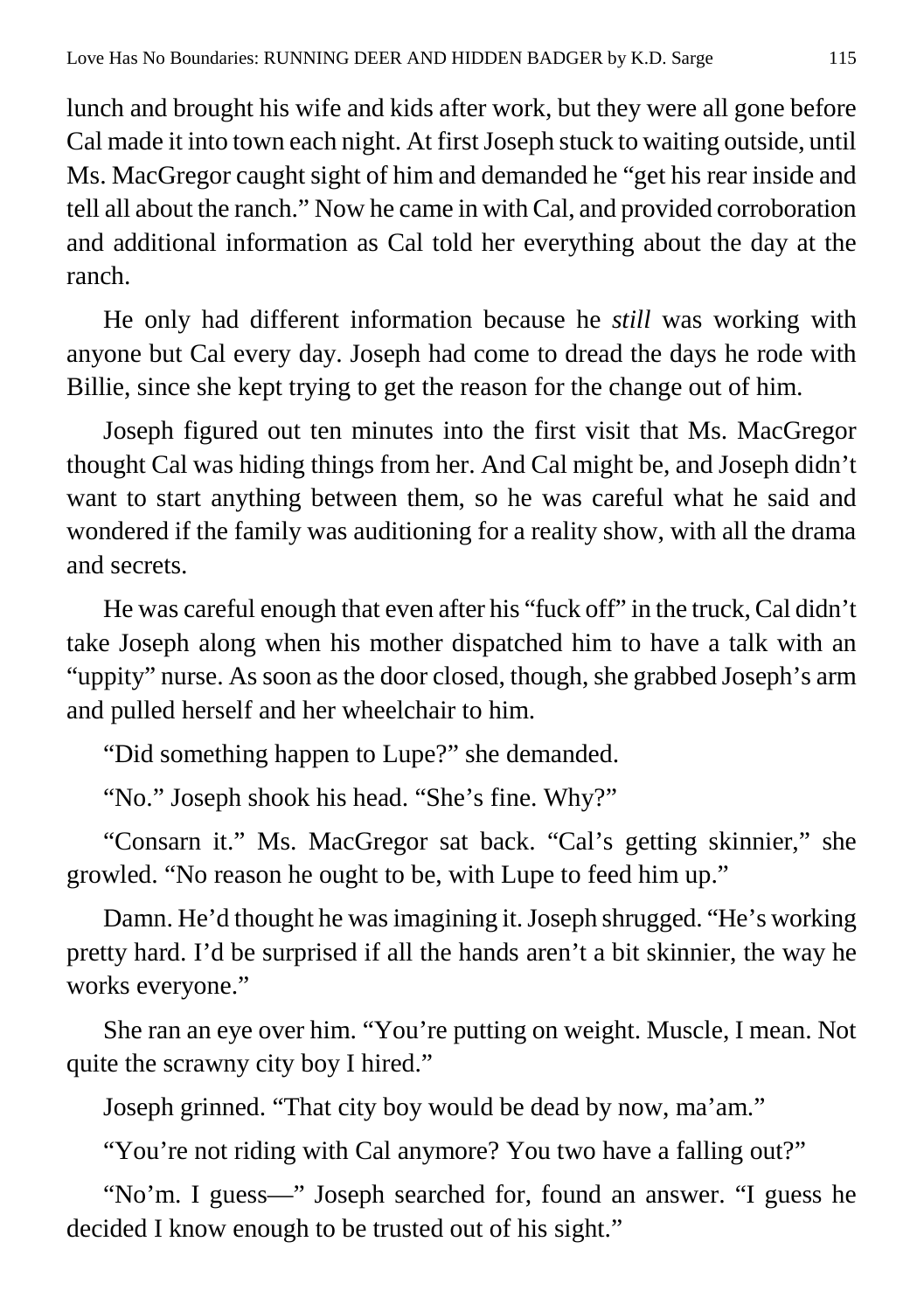"But you come with him every night."

Joseph spread his hands. "I learned to drive in Los Angeles."

She chuckled and leaned to grab his knee, pulling herself close again. Joseph remembered that she knew Cal was gay, and prayed—

"I'll tell you what, Joseph," she said. "I surely do hate jello."

The door opened; she snatched her hand back. Cal came in to assure her that the nurse hadn't meant to be patronizing and would stop. Ms. MacGregor snorted disbelief, but moved to quizzing Cal about the health and prospects of the kittens in the hayloft.

Apparently tabbies with big ears made better hunters.

The next night Cal woke up as Joseph turned into a Jack in the Box drivethrough. Joseph ordered three milkshakes, strawberry, vanilla, and chocolate. He sneaked them into the facility in his empty laptop bag, and gave Ms. MacGregor her choice, the strawberry one. He took the vanilla. Cal eventually picked up the chocolate.

The night after that, Joseph pulled into the drive-through of a Dairy Queen, and though Cal insisted on paying, Joseph debated flavors with him long enough that Cal bought three sundaes just to make sure his mom would have a choice she liked.

He and Joseph ate the other two, of course.

On Saturday it was a week since the tornado, since the kiss in the cellar that turned Joseph's knees to goo and set his libido on high. Sometimes while he worked beside Cal at the after-hours list, Joseph couldn't look at Cal because he'd be remembering those hands on him, that body pressed against his, the thing Cal had done with his tongue, and if he didn't look away quick and think of scorpions all around him or Shawn's girlie mags or something, he'd be standing there with a hard-on making a tent in his jeans.

Sometimes Cal was avoiding his eyes too, but it had been a week and Joseph hadn't brought up what happened once, so sometimes Cal relaxed and was just a stressed-out version of the man Joseph had fallen so damn hard for.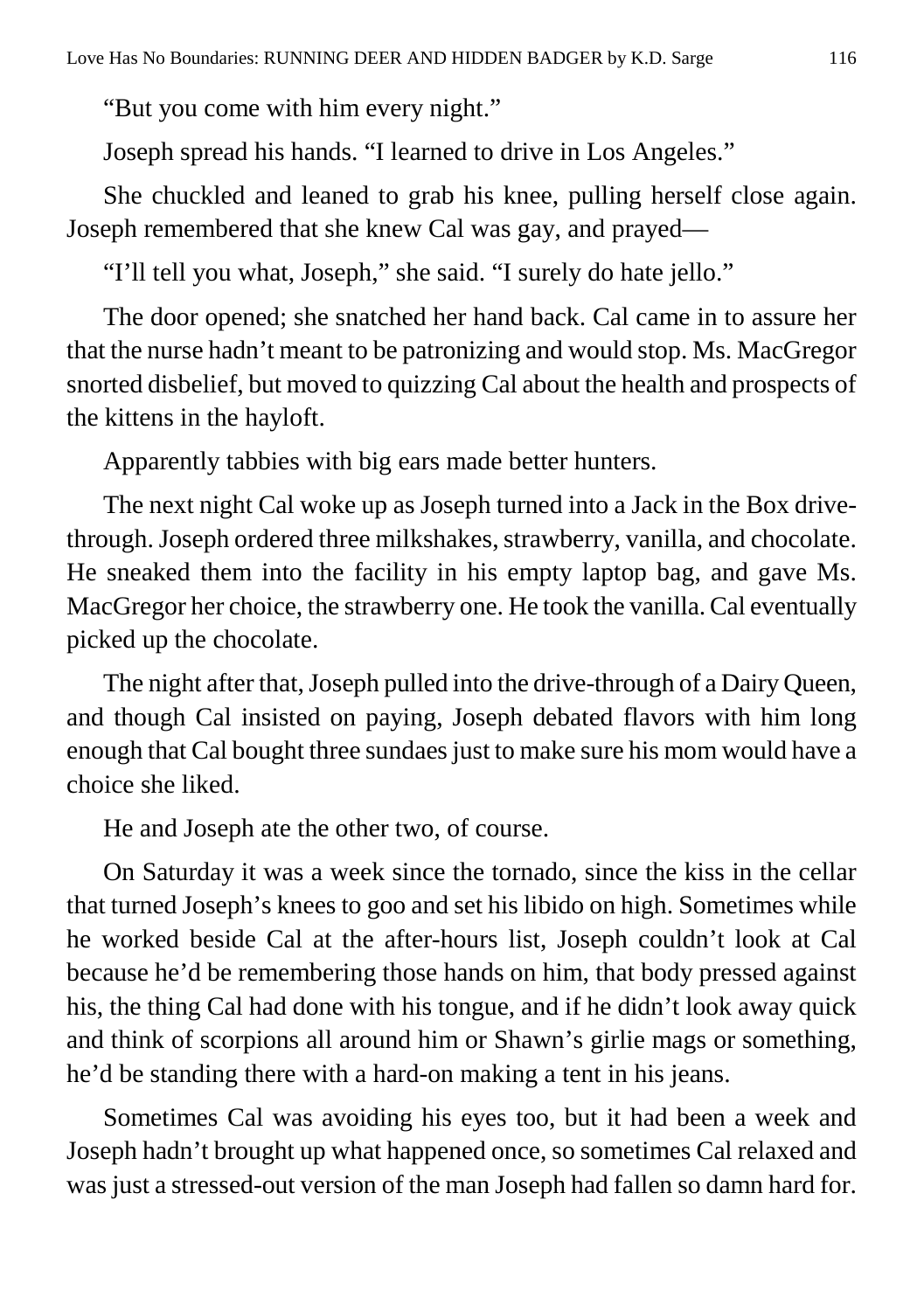It almost pissed Joseph off. If the damn man had just gone on being an ass, he might have managed to fall back out of love.

Saturday night a truck came thumping into the yard as everyone poured out from dinner. The driver, a lean-faced man in a cowboy hat, leaned out the window and howled.

"Rip Tucker, what in Sam Hill are you doing?" Cal demanded.

"There's a dance!" the cowboy shouted. "Didn't no one tell you? Betsy Layton's already there, lookin' purty and a-lookin' for you, Cal MacGregor!"

"Cripes, didn't nobody tell the boss?" Billie demanded, wrapping an arm around Cal's neck. "It's a dance, Cal, and there'll be girls and beer and Rip's sworn off drinking so he's the designated driver. Long as Gina don't once mention the patriarchy, anyhow. She's sworn she'll talk with her fists if she needs to, so it oughtta be a great night!"

"You're early, Rip! Let me get my dress!" Gina bolted for the bunkhouse, and half the hands ran after. Cal detached himself from Billie.

"I'm going to see Mom," he said. "Joseph will represent the *Y Otra Cosa*."

"I," Joseph said, "don't dance."

"Killjoys, the both of you!" Rip called, climbing out of the truck's window to sit on the door. "Cal, what do I tell Betsy? She's set on filling up your dance card!"

"Tell her Mom's got my dance card."

"Mama's boy!"

Cal flipped him off, walking to his own truck. Joseph outran him to get to the driver's side.

\*\*\*\*

Monday before supper Cal told Wobbie, who slipped the word to Joseph so he wouldn't be sitting in the truck waiting all night, that his mom had called. Ms. MacGregor had taken her first round of physical therapy with a walker and she was "plumb tuckered out and ornery as a washed cat" so Cal wasn't going into town.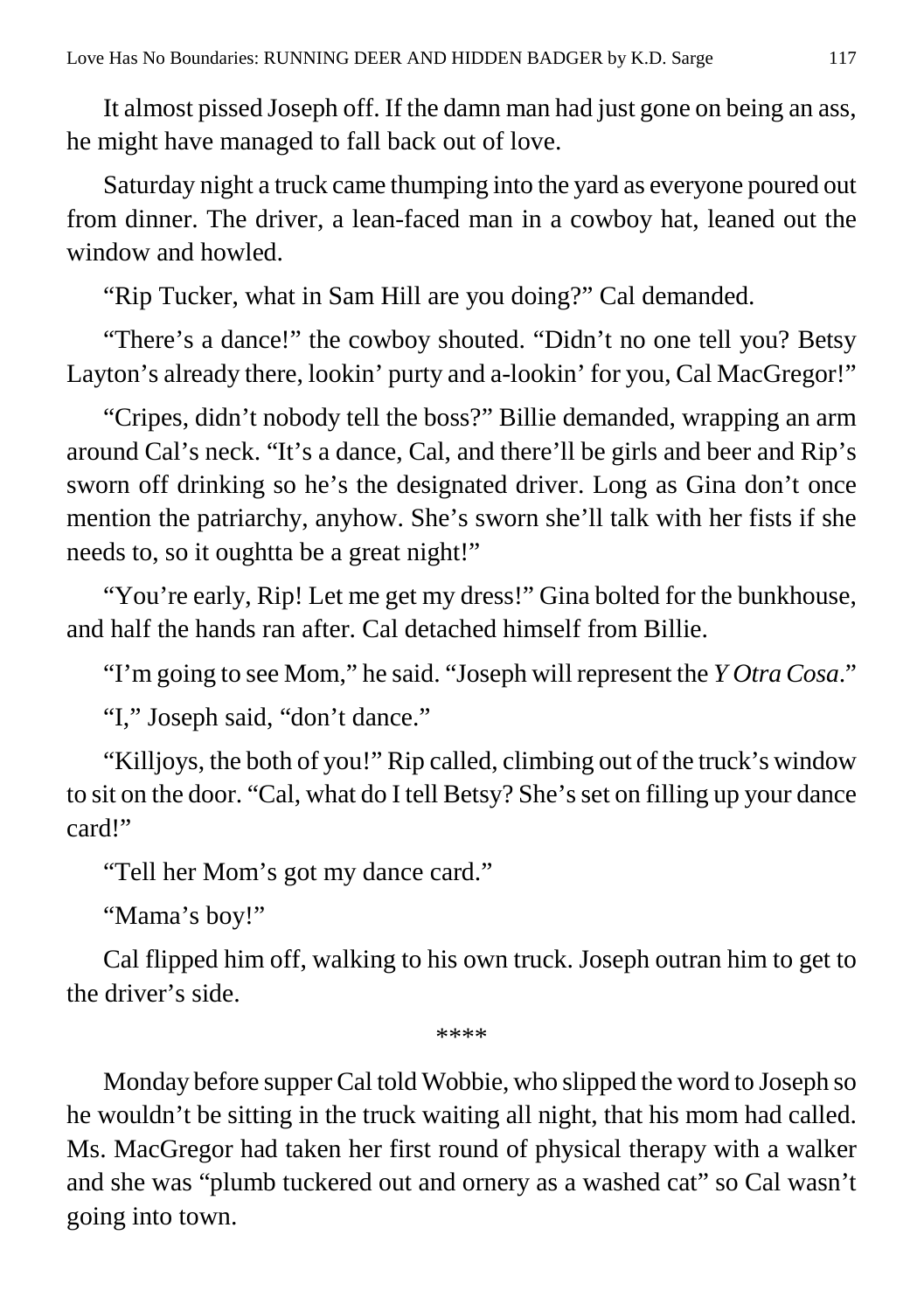Naturally that meant after supper Cal was back outside working on his "hole in the bucket" list in the golden evening.

"It's like the song," he told Joseph as they worked at moving cinder blocks onto the truck bed for transport to… something Cal wanted fixed with cinder blocks. Cal had kicked all the blocks, but he still wore gloves, so Joseph did too. "There's a hole in the bucket, and the straw is too long to fix it, and the knife is too dull, and the stone is too dry…"

"Yeah, okay." Joseph had heard the song. He'd also heard the dirty version, and he liked that one better. "And I get the stitch-in-time thing." That was what Billie had told him about the jobs Cal was doing. They weren't highpriority like what the hands worked at all day, but they'd save a lot of work later. "What I don't get," he said, swiping sweat off his forehead before he bent to pick up another block, "is how come—"

Something big, black, and hairy dropped out of the cinder block to land at his feet. It had eight legs. Joseph shouted and tossed the block.

"Holy shit, what the fuck, shoot it!"

Cal burst out laughing. Joseph scrambled into the truck bed as the thing reared up, waving two long hairy legs ominously. "Cal! Shoot it!"

"It's just—" Cal gasped, still laughing, "—just a tarantula!"

"It's a motherfucking spider the size of my face, will you goddamn shoot it? Sekhmet!" he yelled as the dog came over and Cal just kept laughing. "Sekhmet, kill!"

"Sekhmet, down." Cal caught her collar as she approached the thing curiously. "Down." The dog lay down, unworried, and Joseph decided he probably looked like an idiot standing on the truck, but the goddamn thing was *a spider as big as his face* so he stayed where he was.

Fucking Cal took off his hat and slid the brim under the spider. He cupped his gloved hand over the monster and walked off to put the thing down at the far corner of the fence behind the house.

"Lupe's going to kill you for putting that thing in her garden!" Joseph warned.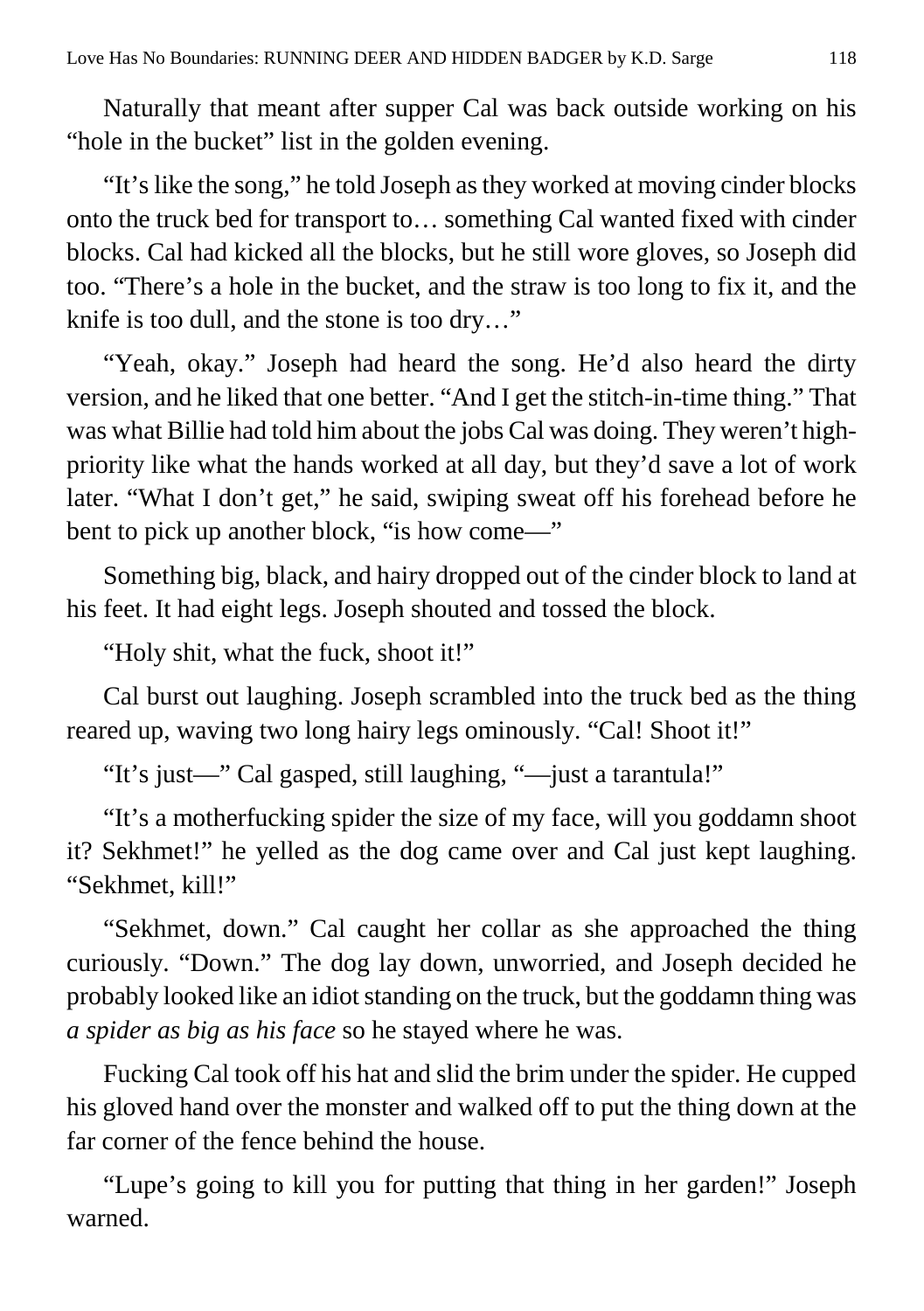"Lupe knows they eat bugs she doesn't want around," Cal said, coming back. "Like scorpions." He walked to the truck and held out his hand, sweeping the hat back as he bowed. "Let down your hair, Rapunzel. The monster is vanquished."

"Oh screw you," Joseph growled, and jumped down. The work slowed after that, as he checked each and every block before he picked it up. Cal kept snickering but Joseph kept looking.

As they worked, the sun set into huge shelf-like clouds. Flaming orange and red shone around them. Joseph kept an eye on the glory when he wasn't looking for spiders and thought about his camera but continued working. Finally Cal poked him.

"Quit wishing and go get your camera."

Joseph tossed the block into the truck and darted for the bunkhouse. He took about twenty shots of the sunset, and then he wanted to add to the composition, so he begged Cal to stand in front of it. Cal grumbled, but Joseph said please and promised it would be great and they could get a print made for Cal's mom and finally he did it. Joseph took three shots forcing the flash, then Cal turned his head, looking to see what Sekhmet was stalking over by the barn. He put his hand to his gun, and Joseph switched to burst shots because he knew if he could catch Cal's silhouette just right he'd have utter gold.

He got maybe fifteen shots before Cal grumbled about time wasting and got back to hefting blocks. Joseph couldn't wait to see what he had, but he worked until Cal declared it "too dark to see the spiders comin'."

Asshole.

In his room Joseph put his camera on his desk, took two of the ibuprofen he'd learned to keep on hand, and went for a long hot shower, his second of the day. When he got back to his room, the light was on in Ms. MacGregor's office. Joseph shook his head, wondering what the hell Cal was *doing* in there.

Didn't matter. He had pictures. Too bad he hadn't gotten a shot of the tarantula to scare his mom with, but hell, Wikipedia. Joseph hung up his towel,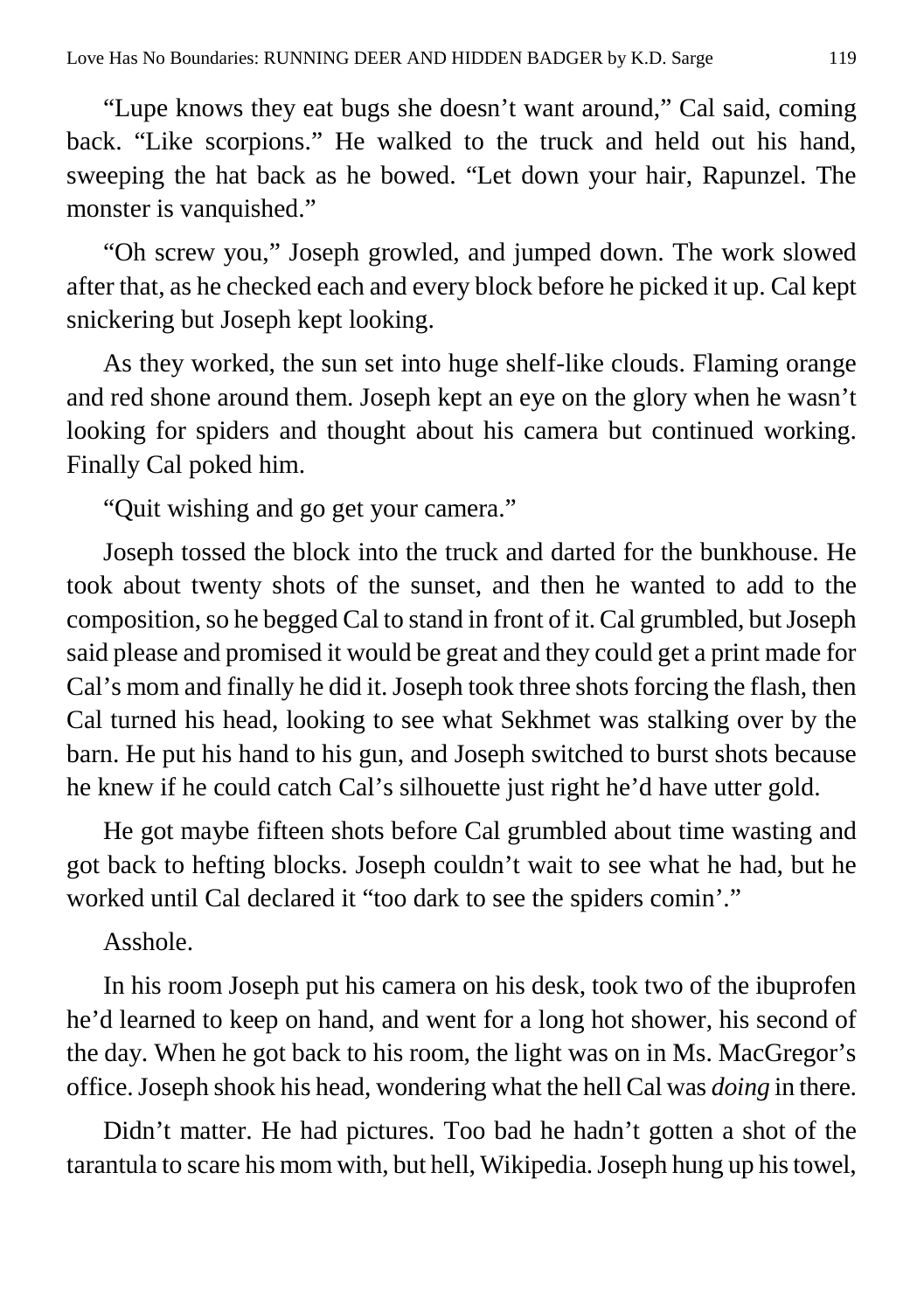threw on boxers and a clean T-shirt and eased into the bed. Getting his laptop and camera from the desk was an easy reach.

The black-silhouette shots were gorgeous. Three of them were just about perfect, in Joseph's humble opinion. He wondered if Cal would mind if he sent a print to his own mom as well as Cal's mom. And Playgirl magazine, and Gays on—

Yeah, he might be a bit overtired himself. Joseph turned to the shots where he'd forced the flash, so Cal's features were visible, though he stood in front of the sunset.

The pose wasn't as perfect as the others, but Joseph liked them better anyway. Cal looked almost relaxed, the smile lines by his eyes were back, and holy shit, the man was hot. Every bit of pudge had melted off him in the nearly a month since he came home. Every inch of him was built solid and made to work, and Joseph wanted those hands working on him, and that mouth, and... crap.

Joseph set aside the laptop and camera. He extended the magnetic telescoping tool intended for fishing dropped metal things out of engines, and flipped off the light. Closed it up and set it on the desk.

Goddamn. He wanted Cal to fuck him. Just bend him over something and fuck, Cal still in full cowboy getup and maybe wearing his gloves… and he wanted to fuck Cal. In the back of the truck, parked in the shade of what was left of the ghost-house, he wanted to fuck Cal with one leg over his shoulder and Cal grunting with every thrust and telling him to fuck harder because Cal was a tough little son of a bitch and he could take it. He wanted to suck Cal off in the tack room of the barn, wanted to watch Cal fall to pieces as Joseph fellated him. He wanted to make love to Cal down by the creek with a citronella candle nearby to protect sensitive bits from skeeters the size of Cessnas. He wanted to get in Cal's bed first like he'd got into the truck every night, and see if Cal tossed him out.

Light on the wall above his head told Joseph that Cal was still in Ms. MacGregor's office and suddenly more than anything else, Joseph wanted to go up there and smack Cal with his own hat. Then he'd lead Cal to bed, where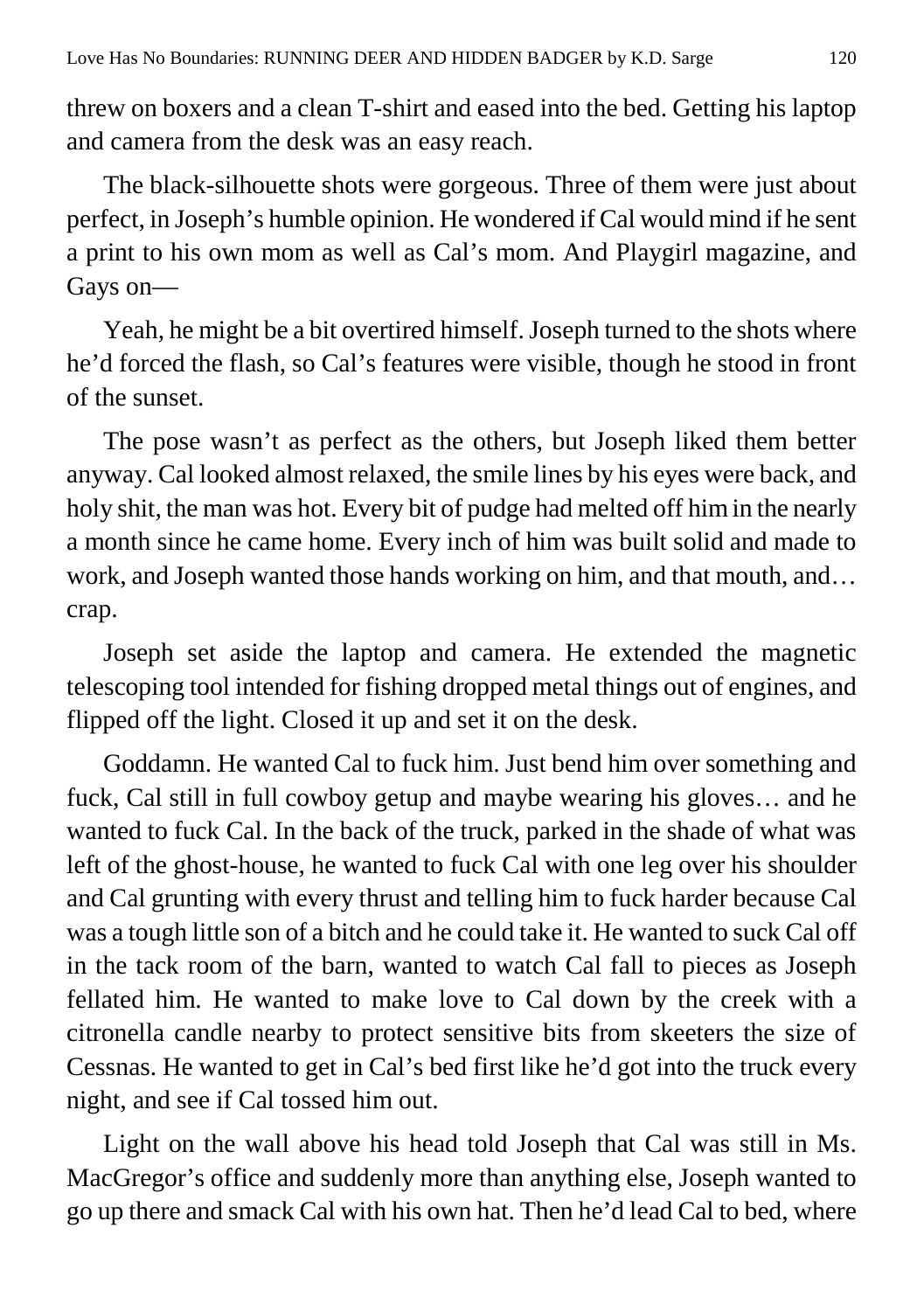he'd forget all his fantasies just to hold Cal and make sure the damn stubborn man *slept*.

\*\*\*\*

Cal flopped back in Mom's office chair and closed his eyes to the mess of papers around him. He'd never get it sorted. He'd messed it up so Mom wouldn't be able to find anything, and he already couldn't find anything, and he didn't damn well know what to do unless it was drop a match and claim the office on their insurance.

That he even thought that showed how stupid he was to even be in there. Cal opened his eyes on Wilf MacGregor's journals that would probably be first to go up, even before the modern papers. He turned his head to the pictures above the bay window, especially the one of Mom as a girl with her parents, her granddad, and her great-granddad, standing in front of the ranch house. Grandma stood sideways, showing the camera the small bump that was Uncle Skyller in her belly.

Cal let his eyes run down the row of pictures, naming names and going back in time. Konner MacGregor, Cal's own granddad. Taught Cal to rope, ride, shoot, and stand up solid. Storm MacGregor, great-granddad. He'd joined the navy, got all the way to Japan at the end of World War II, then come home to get the ranch shipshape. Zack MacGregor, great-great-granddad, fought in the trenches of World War I, came home and fought the Dust Bowl to hold the ranch through the Great Depression. His daddy, Kaden MacGregor, who was a trick rider for Buffalo Bill's Wild West and toured Europe, meeting two princesses and a pope before he came home to run the ranch. Wilf MacGregor, founder of the *Y Otra Cosa*, sitting for a painted portrait. The very last was Callan Mikel MacGregor, seven generations ago, Wilf's daddy. The last MacGregor not to call the *Y Otra Cosa* home until Lyle.

That was Lyle's choice. He'd always seen things differently.

Cal sat up and stacked all the bills on the desk into a pile, and put the plastic paperweight with a scorpion in it on top of the pile. Some were old and hopefully paid, others he knew weren't, so that pile might could sting. Now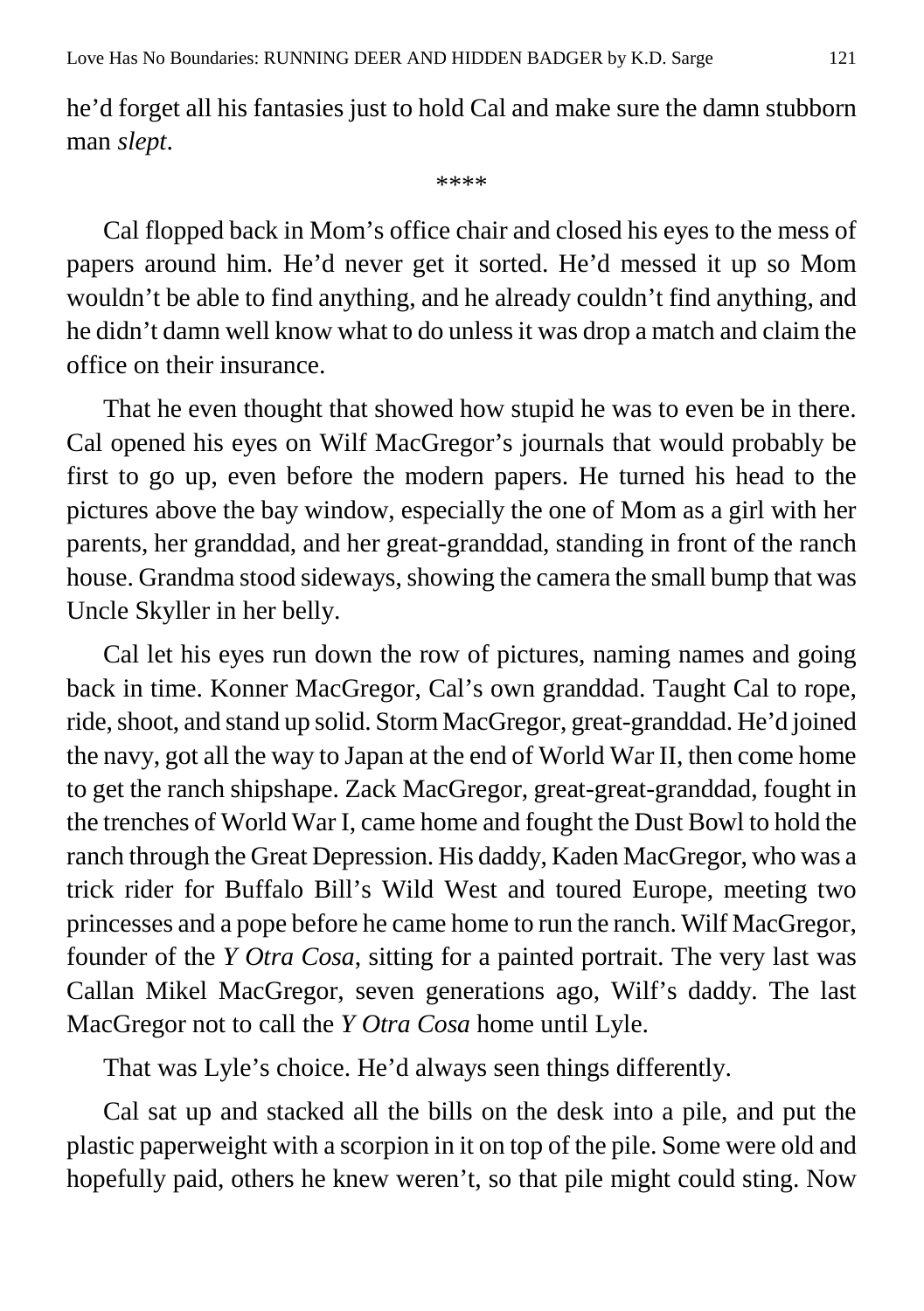the receipts—criminy, had Mom kept every receipt she got her hands on her whole life?

Didn't matter. He'd sort them later. Cal stuffed everything he could identify as a receipt into Great-Uncle Mikel's rucksack.

Talk about sorting. How did they even have space to walk, what with hanging onto everything that had ever been used by a MacGregor? It was a shock they didn't have a roomful of worn-out bandanas.

The loans. That paperwork was a pile all its own, and Cal hated to even touch it. The *Y Otra Cosa* had three loans against it, somehow. Cal had known about one, borrowing money to send him to school. The ranch counted as assets, so though they paid their taxes like everyone else, he hadn't qualified for financial aid. Why *had* he chosen Massachusetts, paying out-of-state tuition at a private college?

Because Lyle told him if he went too far he'd never come back, and Cal was determined to prove him wrong, that's why. And because he figured nobody was going to come visit him in Massachusetts, nohow. He could sow some wild oats with no one back home the wiser—only come to find out when Preston got grabby, Cal didn't have wild in him.

He'd thought. Joseph, though—Cal shook his head.

The other two loans, one taken out before he went to school and one after, Cal hadn't known about. The loans must be what Lyle knew. He hoped. Cal prayed there was nothing more to find.

All three loans were current when Mom went in the hospital, but if he paid Mom's bills so she kept getting care, he couldn't make the mortgage payments. And as soon as they fell behind—well, that's when the bills would really start mounting. That's when the creditors had a say in what he did or didn't do with the *Y Otra Cosa*.

To the right of the picture of Mom as a baby was the picture of Mom and Dad with Lyle three years old, and Mom standing sideways to show off Cal making her big.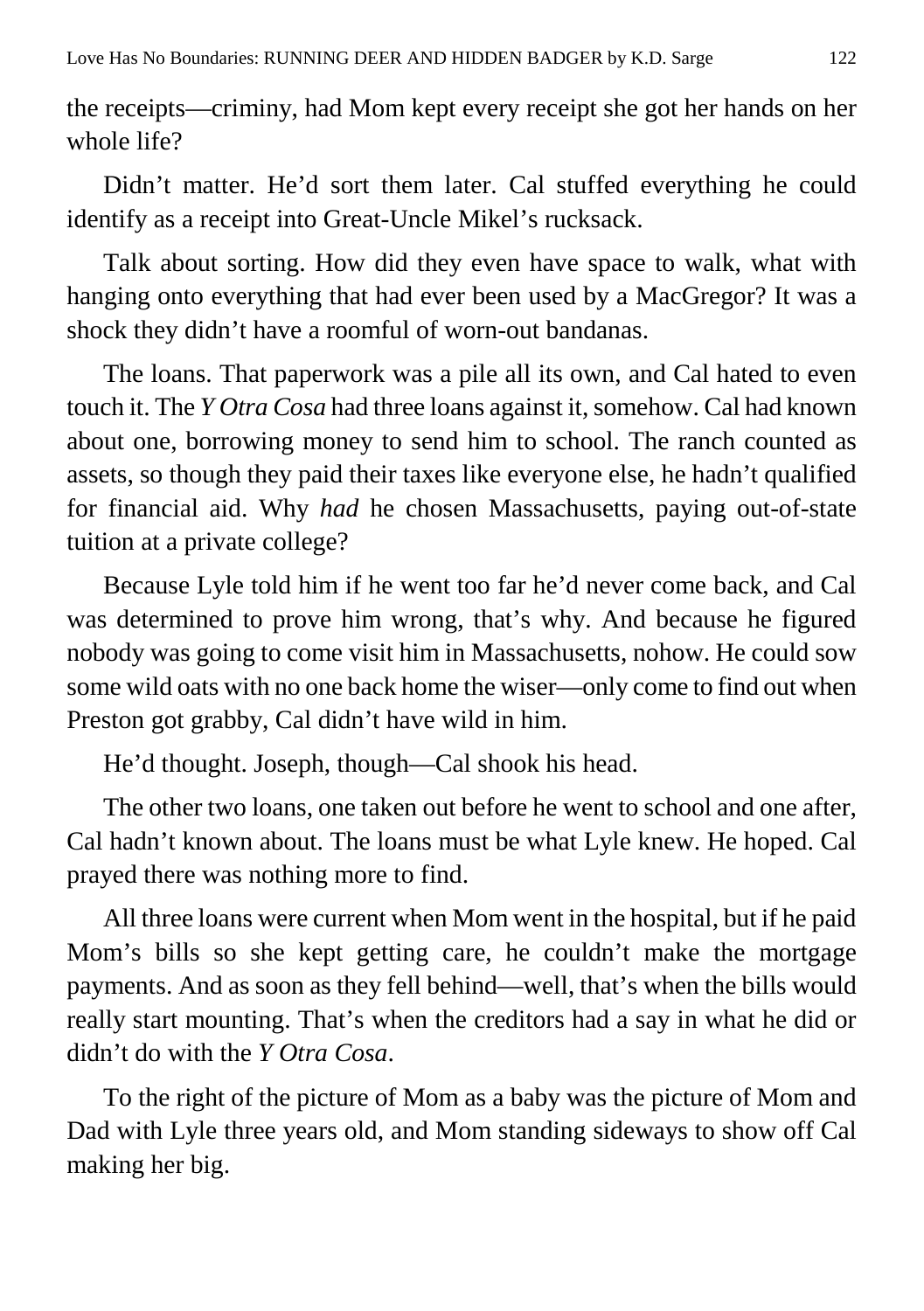Callan Stonewall, right there. Sixth generation of the *Y Otra Cosa* MacGregors. The one who lost the ranch, maybe.

Cal rubbed his face with both hands, wondering if he could make coffee without waking Lupe. There had to be a way to take care of Mom and still save the ranch. He just had to wake up enough to find it. Cal set the rest of the papers aside and turned on the computer.

Checking his email first was automatic. Cal deleted three from Preston unread. He almost deleted the one from Betsy, but just left it unopened.

Uh oh, insurance company. Cal knew they weren't going to send the settlement through email, but he dared for half a second to hope it was a "*pleasure doing business with you, the money is on the way"* email. Then he saw it wasn't.

*"Your claim has been delayed."* Hell! Cal skimmed the polite mouthings for the reason. *"We find we have no record on file of the purchase price of the property listed as 'destroyed', namely the Nine Tails tank and windmill."*

…they didn't have a receipt because the well was in place when the *Y Otra Cosa* bought out the Nine Tails ranch!

*"Before restitution can be made, a correct estimation of damages must be obtained. Please acquire three (3) quotes from reputable businesses for the repairs required. Price quotes should be itemized and guaranteed for thirty days."*

Cripes. There wasn't but one well drilling rig in Vega! And guaranteed? Any man who ever drilled a well knew better than to give guarantees. It was why digging for gold and drilling for oil were speculative ventures—you never knew what you'd find in the ground.

And who was supposed to pay to get three different companies out to the *Y Otra Cosa* to look at the well?

All right. All right. Cal had known their insurance agent since he was kneehigh to the man. Mel Sheets wouldn't let the MacGregors get railroaded by paperwork. He'd just call Mel in the morning and—except the email said since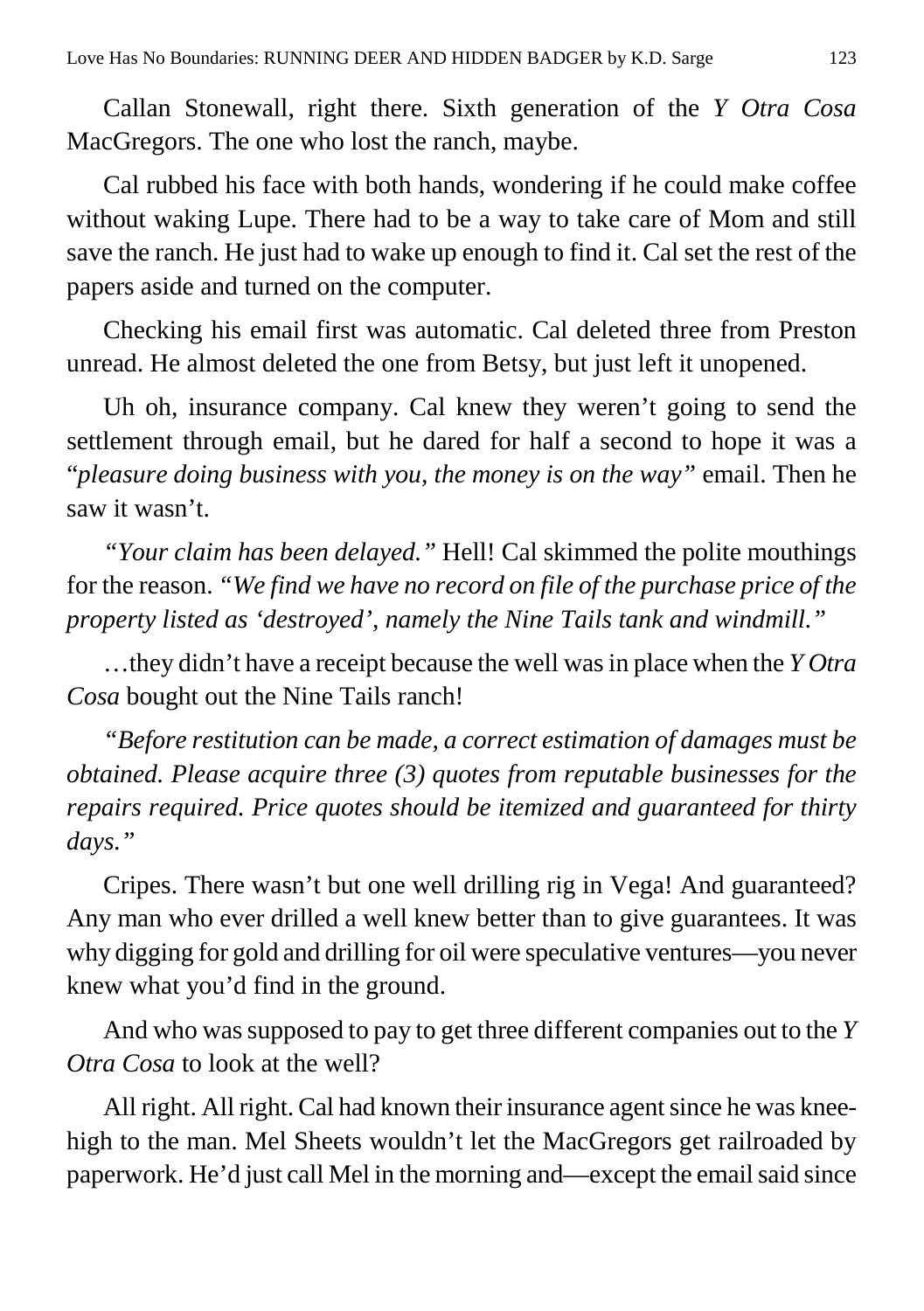the Vega office had been closed, Cal would need to get his proofs to the Amarillo office by—

Cal closed the email and closed his eyes. Took a couple deep breaths and went on to one from Lyle, not that it was likely to be much better.

It was a forward.

*Re: Is it worth my price?*

*Lyle—*

*Yes, that land is worth ten million easy, and Jack Snavely knows it. He's seen all the maps and reports I have. He's maybe hoping the tornado on top of your ma's injury makes you all desperate. If Snavely won't meet your price, you know I will. I'd have to put my grandmother on auction to make the payments, but the bat makes biscuits like horseshoes, so I'd not regret it. You want to go with a man who's trying to cheat you, or the man you know will treat you fair and square?*

*Let me know. I can have papers and a \$750,000 down payment ready in a week.*

## *Tom Bellamy*

Cal sat blinking at the screen. Ten million. Ten million *dollars*. He'd known the ranch was worth a pile, but he'd never tried to nail a figure to it.

Ten million dollars. For the land he walked every day, had ridden end to end, that he knew backwards and forwards. The land where he was born, and four generations of MacGregors before him.

Ten million dollars. It wasn't enough, anywhere near enough, could never be enough for the *Y Otra Cosa*. But did he even have a choice? Between the hospital and the tornado and the insurance company and three mortgages...

Cal closed his eyes, took a deep breath before he passed out cold on the floor. It wasn't enough air, so he took a few more.

He had two weeks before the first of the mortgage payments was due. If he could get the insurance settlement that fast, he could buy some time. Make payments to the hospital, pay the banks instead of getting the well fixed—he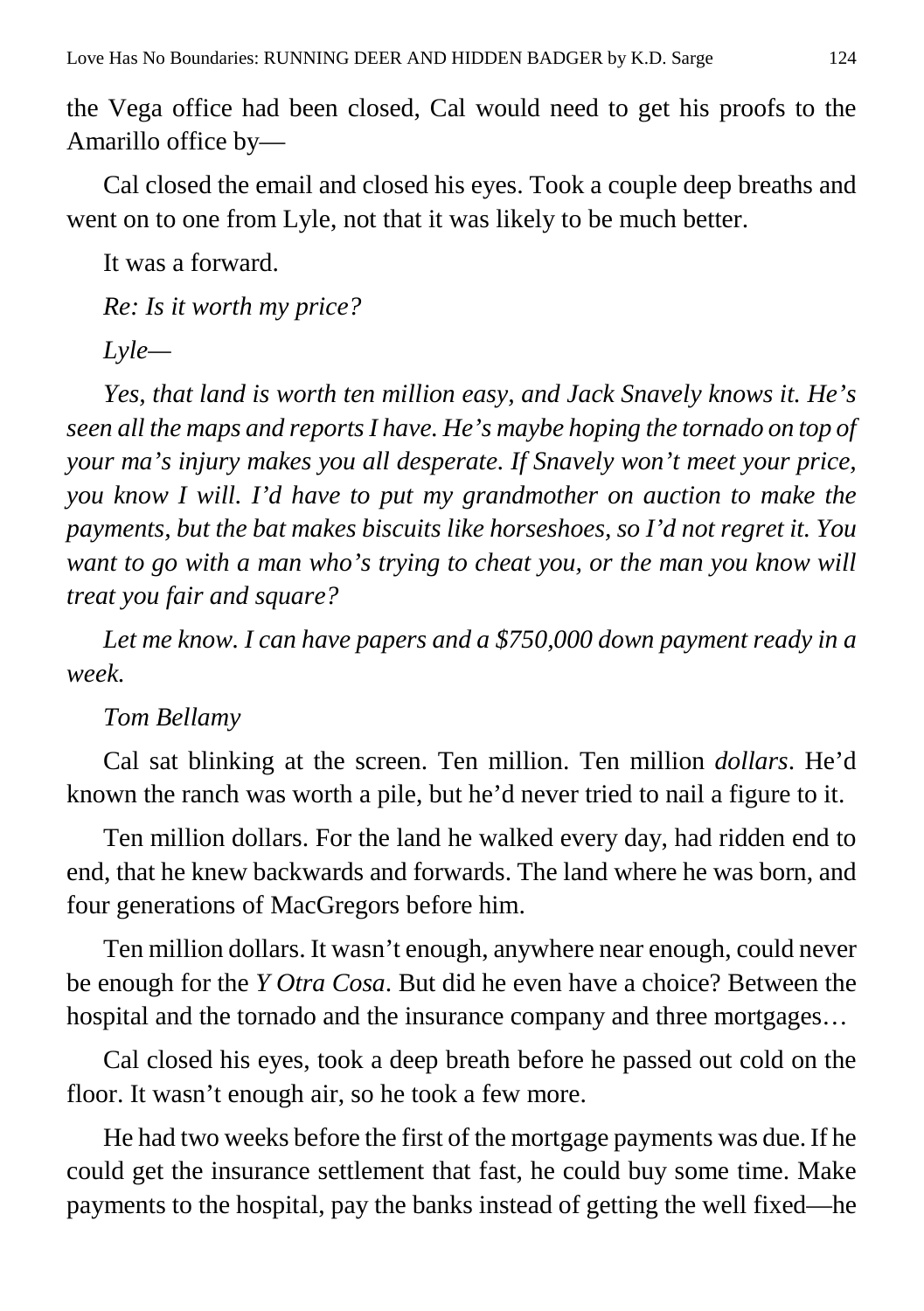could work around the Nine Tails pasture if he had to, till he could scrape money together to get the well redrilled. Then get a solar pump. Jenny McMurphy swore by them, especially seeing how the federal government might could hand out a grant that'd cover half the cost.

The insurance settlement. That was the answer. For that he had to prove the damages. He had poor Miranda's paperwork, the pedigree of the packhorse he'd cut loose to save himself and Joseph, Chisholm and Delilah. He had the receipt for the irrigation system. He needed to prove the Nine Tails well had existed, and figure out how to get the costs quoted and itemized.

Joseph. He'd been taking pictures the whole afternoon they rode the damage trail, snapping away till Cal might could have knocked him off his horse just from sheer ornery. All the documentation Cal needed, maybe, was in that little camera of his. Time-stamped, maybe, because nowadays cameras did that. Maybe even with the GPS coordinates in the file, 'cause cameras did that too now.

Joseph. Cal chuckled, thinking of the city boy meeting a country spider, and stuck his hat on. Joseph.

\*\*\*\*

Once upon a time Joseph had been hard to wake up, but once you got enough bad news in the middle of the night… two raps on his door and he was out of bed, lurching to answer.

His alarm clock was by the door. The red numbers read three twenty-four a.m. Someone must have died. Joseph flicked the light on and snatched open the door. He squinted at Cal standing outside, that ghastly smile on his face and his hat in his hands. He was as tall as Joseph—wearing his boots when Joseph was barefoot. Had he even gone to bed?

"I'm so sorry," Cal said, looking away. "I didn't notice till I'd knocked that your light was off."

"Cal…" No one was dead. He wouldn't be apologizing for knocking if someone had died. "Cal, what the fuck? It's three in the morning!"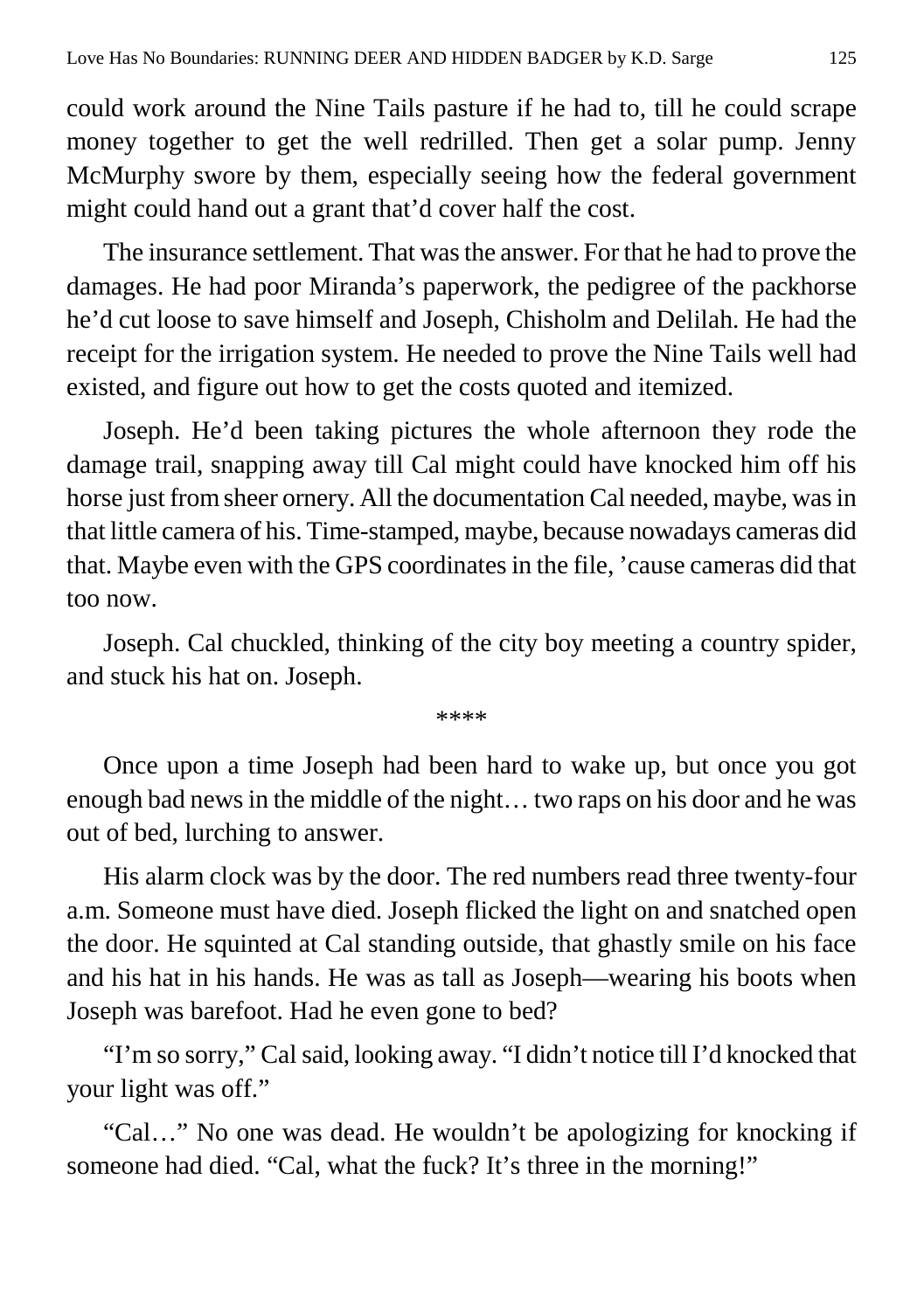Now Cal looked at him, eyes wide like he didn't know. Damn man probably didn't. Over his shoulder, the light was *still* on in Ms. MacGregor's office.

"This is getting fucking ridiculous," Joseph growled. He grabbed Cal's arm and dragged him in, closed the door behind him. "This needs to stop," he told Cal. "You need some fucking sleep."

Cal put his hat on, shoved it down. "Don't think—"

"When's the last time you slept four hours in a row?" Joseph demanded.

"How's that any of your business?"

"You knocked on my door at three a.m. and made it my business."

Cal shook his head. "I was thinking of other things. I'm sorry. I'll see myself out." He started to turn but Joseph grabbed handfuls of his shirt and shook him.

"Stop it," he ordered again. "You're killing yourself, damn it, for what?"

Cal just glared at him. Joseph wanted to punch him, wanted to kiss him, wanted to toss him in the horse trough or toss him into bed. His bed, Cal's bed, any bed, and sit on him till he slept. And then snuggle him in his sleep.

"You stubborn ass," he said softly. "The ranch is *fine*. Anyone can see you're taking the best care of it anyone could, so stop killing yourself—" He stopped talking. Cal had that look in his eyes, that told him he was missing something. He wasn't getting it. "What?" he asked. "What is it? Is it your mom?"

"I need—" Cal stopped, licked his lips. "Joseph. I need the pictures. The ones you took of the storm damage."

"You came to me at three in the morning for *pictures*?"

"I've got—" Cal grabbed his elbow, squeezed. "Please. I've got to prove the damage. I need the pictures."

"Goddammit, Cal, you've lost your mind. You need *sleep*. Get the damn pictures in the morning!"

Cal went back to silent glaring. Joseph shook him again.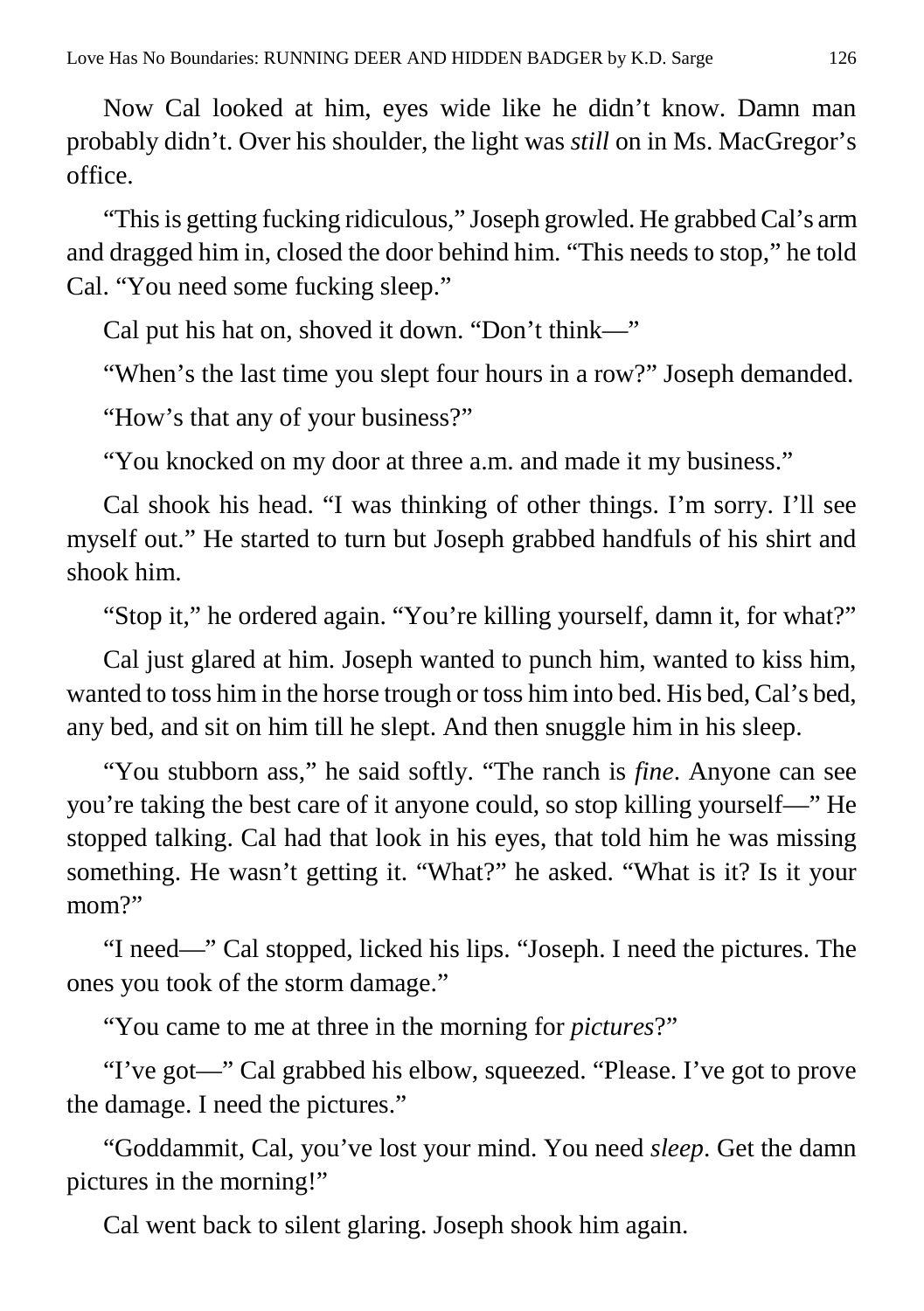"You don't know," he growled. "You don't have any idea how damn much I want to kiss you right now, or punch—"

Cal grabbed Joseph's arms and spun, slamming Joseph's back into the door. He stepped close, holding Joseph's arms at his sides. "Ya think?" he breathed, his mouth so close to Joseph's he could feel the puff of air as Cal spoke softly. "You think I don't know," he said, his breath warm on Joseph's lips, "when you're standin' there all tousled and near naked?"

Oh God. "*Touch me,*" Joseph breathed, begged, ordered. Cal let go, stepped back. He looked for an escape route, but he'd put Joseph across the only door.

"I—sorry. I'm sorry. I just—the pictures. Please. And I'll go."

"What are you so afraid of?" Joseph demanded, not moving. "Thought your name was Callan, not Chickenshit."

Cal made a fist and Joseph knew he was about to get his ass kicked but good. Then Cal buried his face in his hands.

"I like to have murdered you just now," he said through them.

"Thanks for not." Joseph took the step to reach Cal and pulled him into his arms. "Pretend I'm a friend. Lean on me."

Cal leaned. Just a little, just resting his forehead on Joseph's shoulder. Joseph stroked Cal's hair and told him he hadn't meant it—he'd never met a man as brave as Cal. Brave and smart and damn, but he knew *everything*. Determined, strong, funny… Cal's hands dropped from his face, he buried it in Joseph's shoulder as his arms went around Joseph and he held on. Joseph kept talking, telling Cal just how amazing he was. Eventually Cal chuckled.

"It's like the cellar again," he said against Joseph's shoulder. "Here we are, we're not dead—I didn't go stark raving mad like for a moment I thought I might could—now how do I get out of this?"

Joseph smiled and stroked Cal's hair again. "We're friends," he said. "Right? Even the mighty Cal MacGregor can lean on a friend once in a while."

Cal lifted his head. "You go rattling on," he said, "and I might get to thinkin' I'm something special." He laughed. "That's not good for nobody."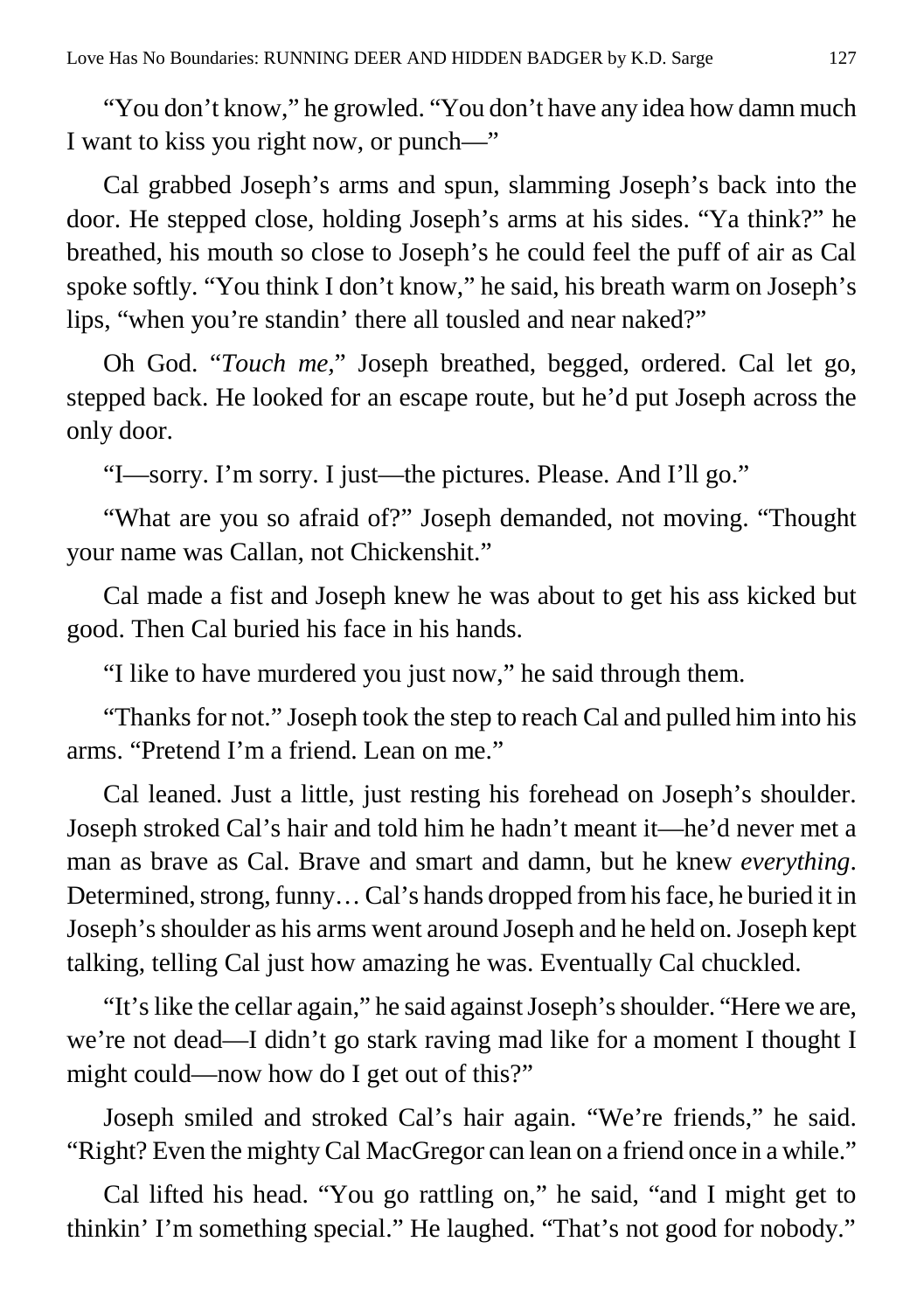"You're kidding, right?" But he wasn't. Joseph took Cal's face in his hands and the friend vibe between them vanished into intensity. "Cal, you're *amazing*."

"I'm stubborn as hell," Cal said. Not like he was arguing. Like Joseph might somehow have missed noticing. "And selfish. And sometimes I'm just an embarrassment."

"Cal…" Joseph shook his head, thinking of flowers and a blue teddy bear. "Whoever told you that didn't want *you*. He wanted—wanted a pet cowboy or something."

"I talk like a hick."

"You talk like Cal MacGregor. It's adorable."

"I'm stubborn as two mules."

"You get shit done. And I've watched you busting ass all over the place to take care of every person and animal on this ranch and a few off it, so don't try to tell me you're selfish." Joseph tilted Cal's head down with his hands, so he could kiss Cal's forehead. "Any man with a brain at all would be proud to call you his. But right now I'm just calling you 'friend', all right? Come here." He tugged Cal the half step to his bed. "I don't trust you to go to bed if I send you back, since you're stubborn. So I'm going to see to it you sleep."

"Joseph, that bed ain't wide enough for two rattlesnakes spoonin'."

"We're skinny." Joseph put Cal's hat on his dresser, then threw himself down and tugged Cal's hand till he lay down on the very edge. Joseph wrapped his arms around and pulled him closer.

"Don't worry," he said. "Don't think. Trust me, and go to sleep." He picked up the telescoping magnetic tool and flipped the light switch off.

"I still got my boots on!" Cal protested.

"You sleep just fine in the truck with them on." From his experience driving, Joseph figured Cal would be asleep two minutes after he quit arguing. Joseph, though, wouldn't get any more sleep. He was fine with that. He could spend three hours enjoying the feel of Cal against him, no problem.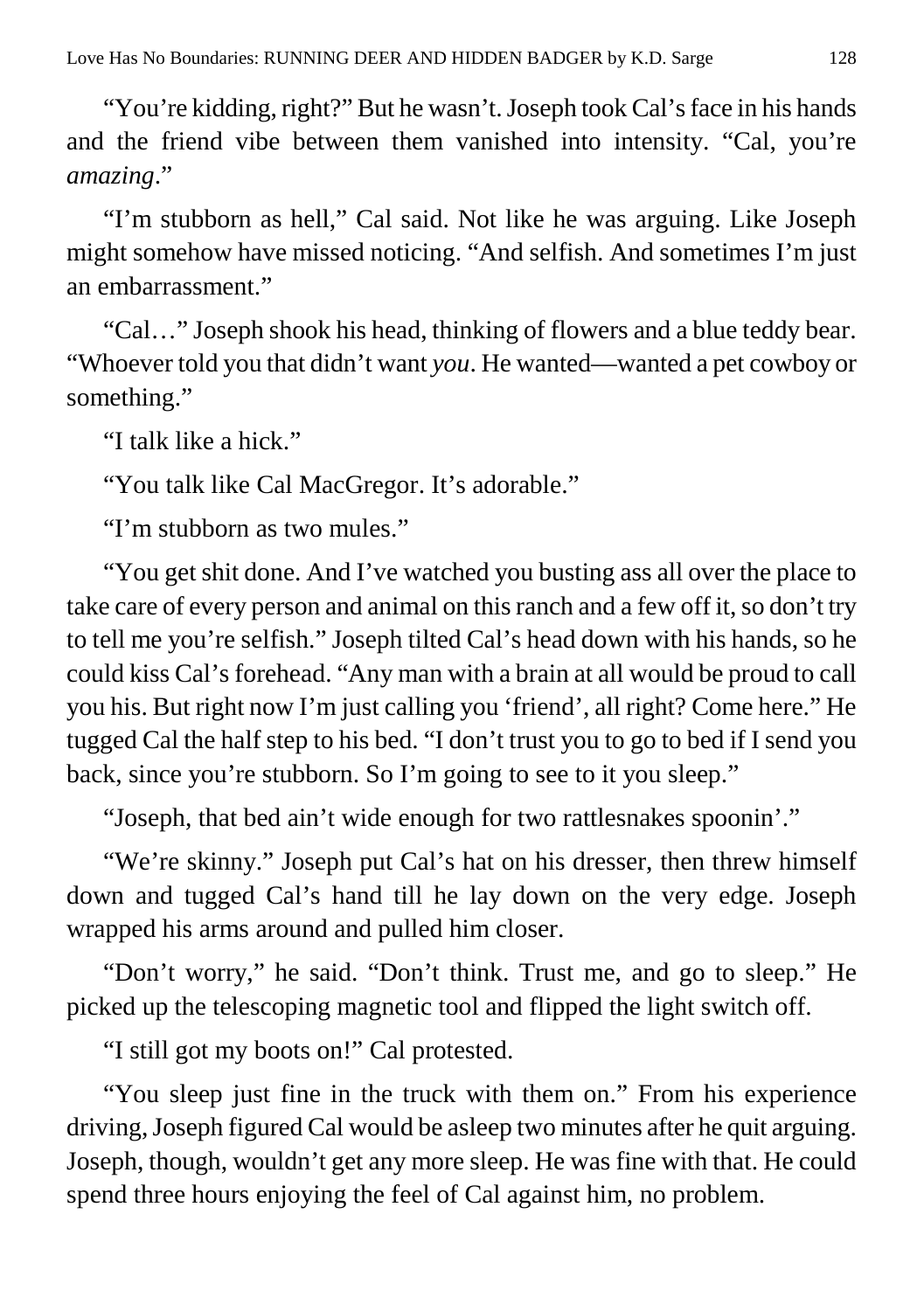As they lay in the dark, though, Cal grew more tense, not less. Joseph wasn't doing anything but playing with his hair in what he hoped was a soothing way, so it wasn't his fault.

"What is it?" he finally asked. Cal twitched.

"There's three mortgages on the ranch," he said like it had been torn out of him through use of torture. "What with Mom's bills and the tornado—it could wreck the *Y Otra Cosa*. I say could—that's if Mom's bills stop now. And they won't, unless I bring her home to get more crippled till she dies. The insurance settlement might could get me some breathing room, but the insurance company wants proof there ever was a Nine Tails well before they pay, proof of what'd cost to fix it—and Lyle's got some Amarillo oilman offering ten million dollars if we sell out, check in hand in a week."

Joseph goggled at *ten million dollars!* but that wasn't the important part here, so he shook it off. "You don't want to sell," he said. "So don't."

"I can't let Mom die young and crippled to save the ranch, Joseph. She says she's fine, but I reckon the doctor knows better, and he says she needs the treatment." Now, finally, it came flowing out of Cal, everything he'd been keeping bottled up while he worked himself nearly to death. "If I can't make the mortgage payments, they'll take the land and sell it out from under me. If I pay Mom's bills, I can't make the mortgage payments. If I pay the mortgage, Mom's care ends."

"Cal…" Joseph sighed, stroking Cal's hair. "I don't know her as well as you do, obviously. But I think losing the ranch would kill her. Can you see her retired? Puttering around tending rosebushes and cats? You and her are just alike—you need to be doing. If you put her somewhere nice and safe where there's nothing that needs doing, she will waste away and die just like you would. Tell me I'm wrong if you can."

"You ain't wrong," Cal admitted. "So I got to save both her and the ranch, only I can't. It's one or the other, so I'll lose both—"

Oh hell. Joseph squeezed Cal. "So sell something other than the ranch."

"It's months still to the roundup. The calves need to grow a mite."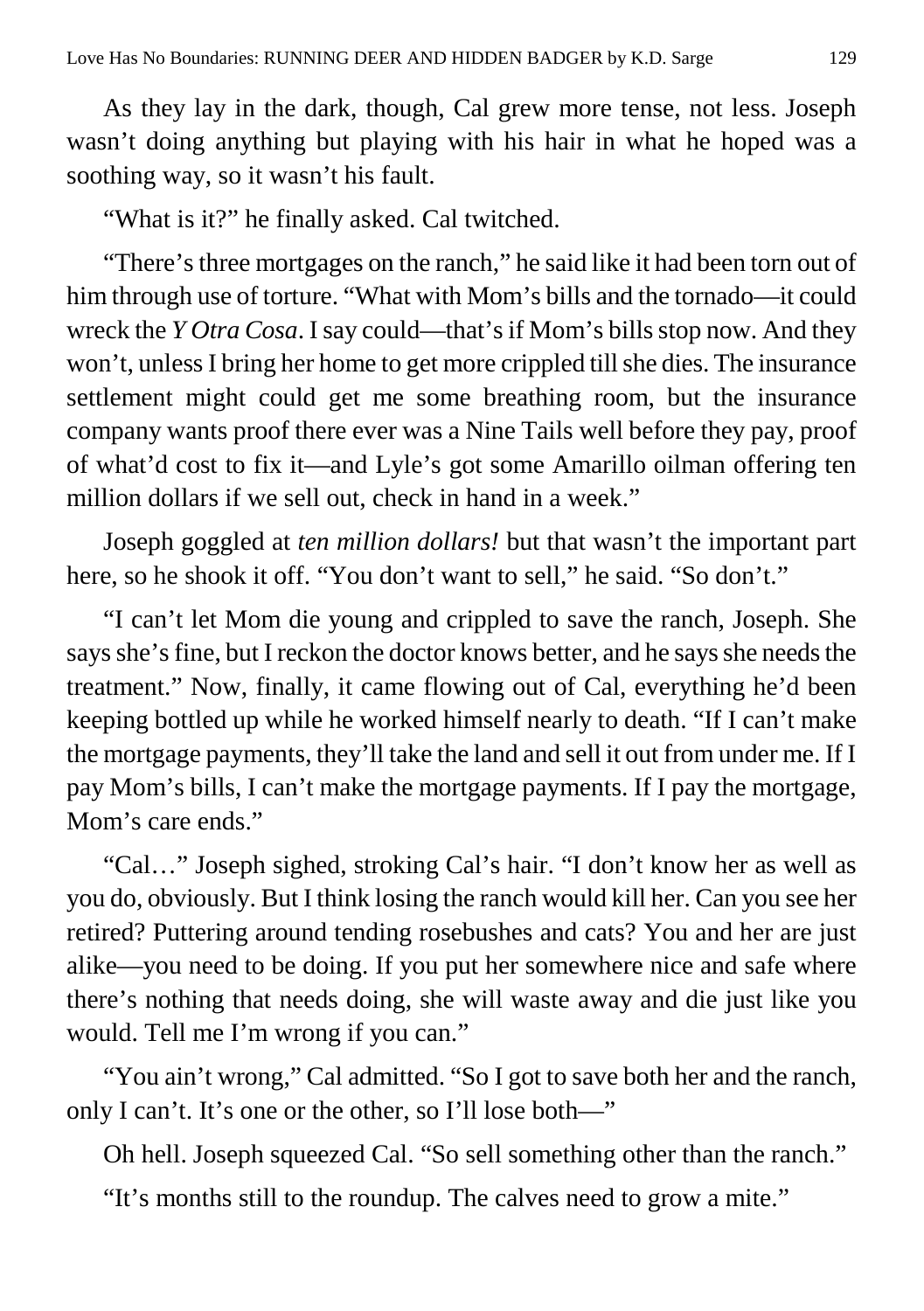"Sell something else."

"Like what? The truck? The thing's older than I am and not worth insuring more'n liabilty."

"Cal…" Well, yeah. *He* didn't know he lived in a museum. Cal just knew he lived with everything all his relatives had left behind. Like Mom with Great-Aunt Mina's ugly porcelain dalmatians that turned out to be worth a hundred bucks. "That gun you carry," Joseph said. "Your four-times great granddaddy's. The book you loaned me says it's one of the first revolvers Colt made. That's got to be worth something."

"I can't sell—"

"There's got to be stuff up there that you could. Or use it as collateral, get a loan on better terms than the others, to pay off the others." Joseph tugged his laptop off his desk and woke it up, scrabbled a bit for the book, also on the desk. The laptop woke up to one of the pictures of Cal, of course, Cal's face lighting Cal's face in the dark room. "Colt Single Action Army," Joseph read then typed.

The first link was Wikipedia. Joseph skimmed the article, pointed to the line about the inspector's stamp that made the gun "most prized by collectors." He searched again, clicking links until he came to an auction posting, and lay blinking at it.

"Three hundred and fifty thousand?" Cal breathed.

"See what you get for sharing your troubles?" Joseph said, trying not to sound blown away by what he'd found. That would buy Mom a house. Two houses! "You get *help*." Joseph put the book back on the desk, closed the laptop and put it back. In the darkness he kissed the top of Cal's head.

"So. Sleep. Tomorrow's another day, Scarlett, and the land will still be yours."

Cal shot coyotes with a gun worth three hundred and fifty thousand dollars?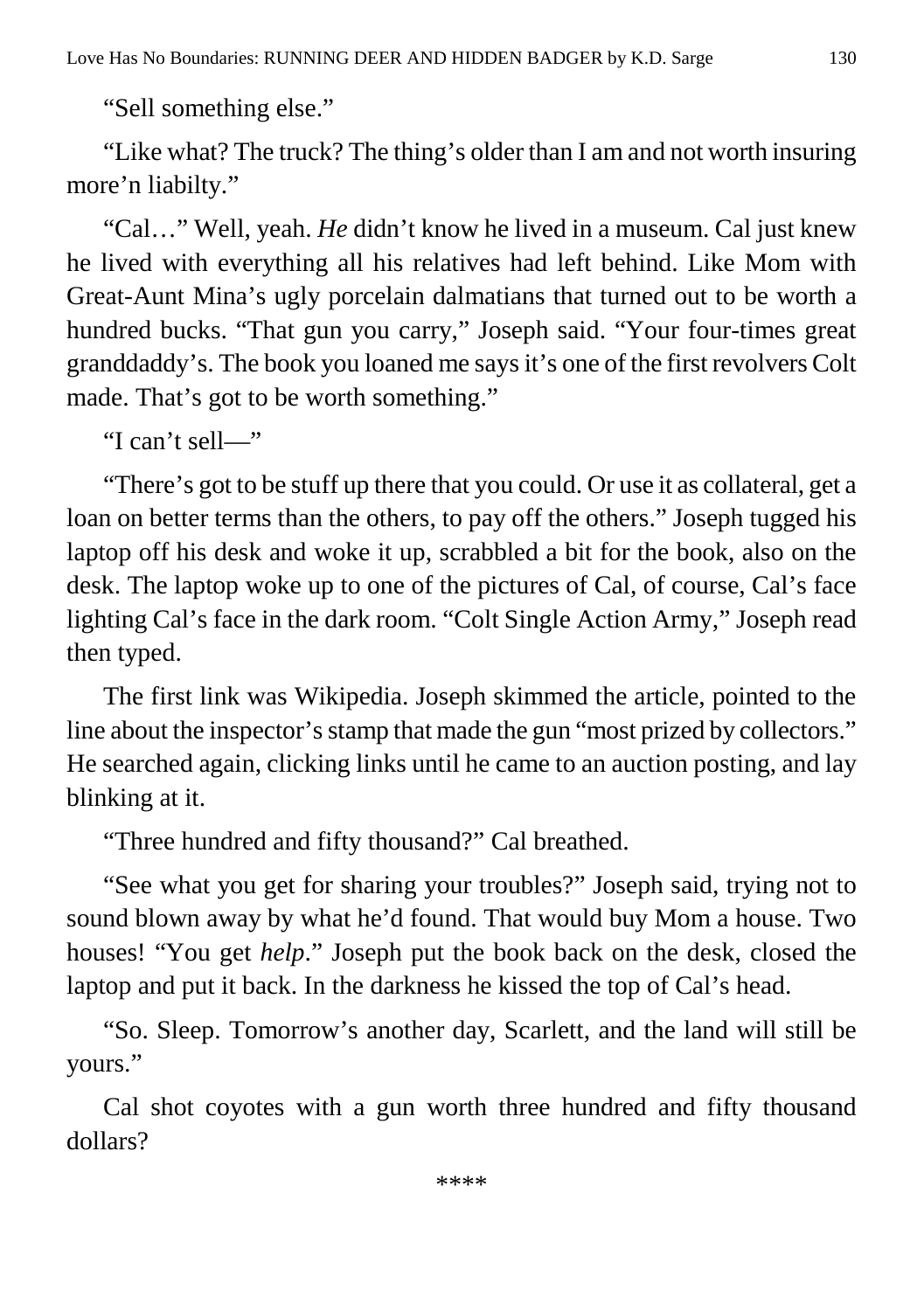Cal lay with his head pressed against Joseph's chest, listening to his slow heartbeat and so at peace he didn't know what to think. The ranch was safe, or would be. Mom was healing. Joseph thought he was amazing.

Maybe he could keep it that way. "What—" Cal breathed, "Joseph, if you could change one thing 'bout me, what would it be?"

"I'd make you be asleep," Joseph whispered. His hand closed in Cal's hair, tugging gently. "Sleep, Cal. Even you need rest sometimes."

Even you. The mighty Cal. Joseph worked beside him all day and into the night, drove him to town and back and never asked for nothing and still thought he was amazing. Cal reckoned he might ought to quit looking a gift horse in the mouth, but he had to ask one more question.

"If I was to ask you—sometime, not now—if I was to ask you to be my boyfriend, what would you be expecting?"

In the dim light from the house, he could see Joseph grin.

"Well," he said after a minute, "I guess I'd expect to get to kiss you a lot. I wouldn't expect to work with you all the time, but I'd want to at least sometimes. I wouldn't expect you to take me to the drive-in, but going swimming would be fun. I suppose I'd just follow your lead on how out we should be. I'd think we'd be fine on the ranch, but some people like discussing everyone else's business, so I don't know."

"You wouldn't never want to go on dates? Go to parties?"

"Not… really?" Joseph said slowly, like he was giving it thought. "I think… well, not parties, at least not often, unless you wanted. If I were planning a date with you, I'd want to—oh, take the horses and a picnic lunch somewhere you haven't shown me yet. Or maybe stargazing. Or… petting kittens, or something. You and me, not you, me, and a hundred strangers."

"That sounds… awful nice," Cal said, wriggling a little, careful not to kick Joseph, until he could press his face into Joseph's shoulder, that long shiny hair brushing his forehead. "I got one heck of a temper," he said softly. "You sure you wouldn't mind it?"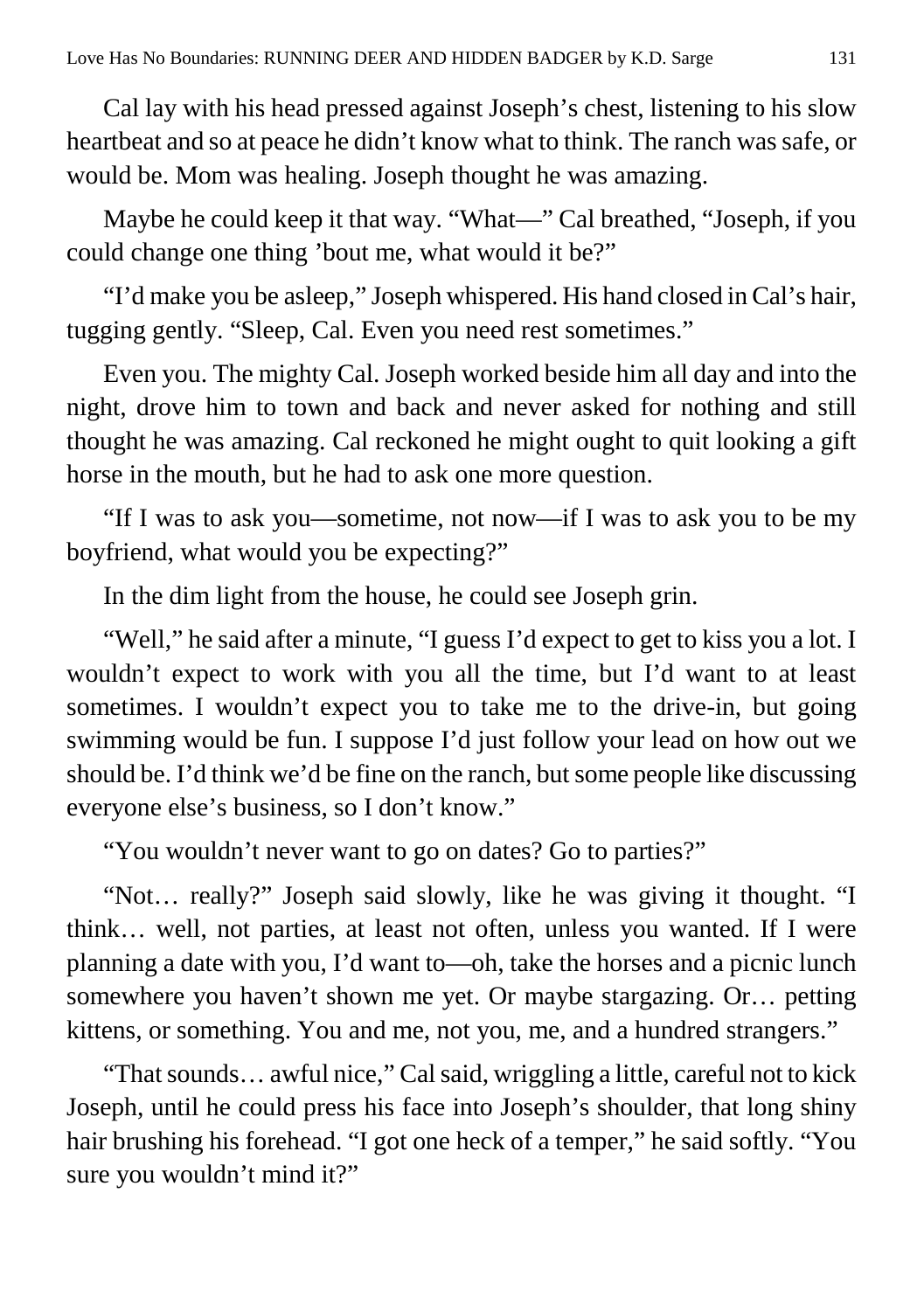Joseph laughed. "If I were to give you a tribal name," he said, "it would be Hidden Badger. All fluffy and adorable until somebody messes with you, then you kind of hunker down and get mean." He squeezed Cal. "I love when you shove your hat down and get ornery. It's sexy."

Sexy. Not childish.

"Go to sleep," Joseph breathed, resting his cheek on Cal's head. Cal breathed deep and let it out and went limp.

It was a relief.

\*\*\*\*

Joseph had thought he wouldn't sleep then he woke to the soft chimes of his phone's text alert. Cal slept sprawled across his chest, mouth open and adorable, and outside the first tentative light of dawn had come. Joseph scrubbed at his face and reached for the phone before it sounded again and woke Cal.

"*If you two aren't ready to go public, you'd best roust Cal out*," the text from Billie read. "*Lupe'll be up any minute*."

Oh *shit*. She must have heard the conversation on the porch, heard Cal come in but not leave—shit!

But she'd woke him up so no one else would know. Wonderful Billie! Joseph would thank her later. Now he brushed Cal's cheek with the back of his hand.

Cal's eyelids fluttered and he opened his eyes. He smiled. "Hey," he said softly.

"Hey," Joseph said, smiling stupidly back. He so didn't want to, but—"It's morning. If you don't want—"

"Cripes!" Cal rolled out of the bed and onto the floor. He was up before Joseph could ask if he was all right, and headed for the door. He came back, though, as Joseph sat up, and leaned to kiss Joseph quickly. Then he snatched his hat and slipped out the door.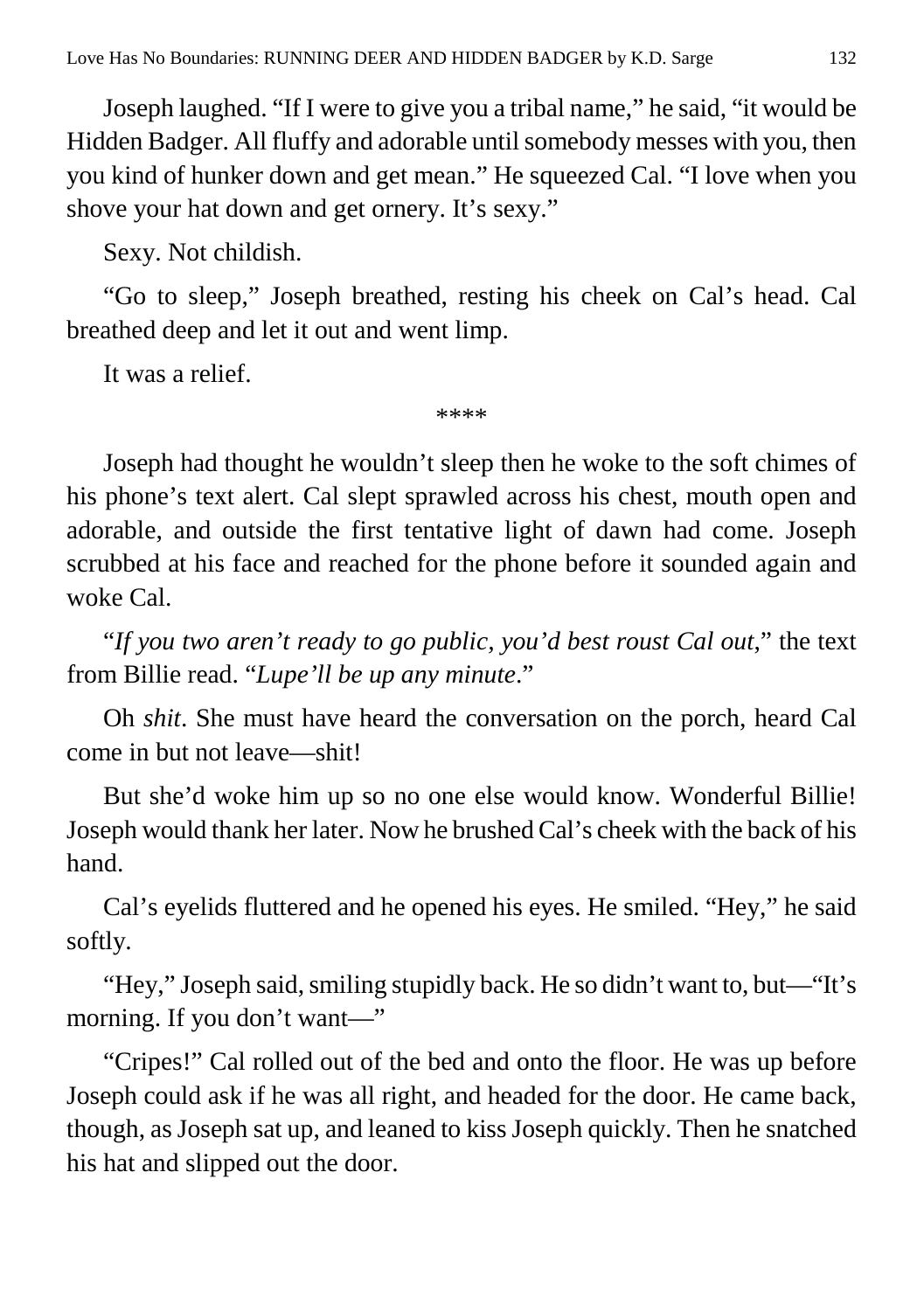Joseph sat on his bed grinning at his door. Then he fell back into his bed and fell back to sleep with a smile on his face, and Billie had to drag him to breakfast again.

As the newest addition to what was essentially a large family, Joseph had never sat near the MacGregors during meals. That morning he was grateful for the arrangement, as it made it easier to avoid looking at Cal. Joseph got by on sneaked glances, doing his best not to meet Cal's eyes for fear of getting lost in them.

It was probably for the best that once again Wobbie announced Joseph wasn't assigned to work with Cal, but it was disappointing.

Not disappointing, though, was the way Cal smiled and ate, two things he hadn't been doing while he drank too much coffee at breakfast lately. Billie sat across from Joseph. She glanced at Joseph meaningfully, cast her eyes at Cal, and grinned. Joseph reminded himself she'd saved his butt twice just that morning, and didn't kick her under the table.

Joseph worked with Juan Carlos that day, fixing tornado-damaged fence and learning survival Spanish. For once, his work-fast-to-get-back-to-Cal method failed him, since the job was more than a day's worth. Working faster just meant he got more tired, but eventually Juan Carlos said they'd done enough and they rode back to the ranch. To ranch headquarters. In an entire day of riding and fencing, they'd never *left* the ranch. Joseph still couldn't quite wrap his mind around it. He wondered what it looked like from the air, like a helicopter tour he'd once taken over LA. Ooh, keep that in mind as a present for Cal—he bet Cal would love seeing the *Y Otra Cosa* from the air. Joseph thought about helicopters and noise, about small planes and altitude, and wondered if Vega had a hot air balloon tour service. Not frakking likely, of course, but he could dream of taking Cal up for one of those champagne brunches he'd seen advertised back home.

Cal was sitting on the edge of the porch brushing Sekhmet as Joseph and Juan Carlos rode into the yard. Cal looked up and greeted them both, but when Juan Carlos got down to pump water into the trough, Cal gave Joseph a bigger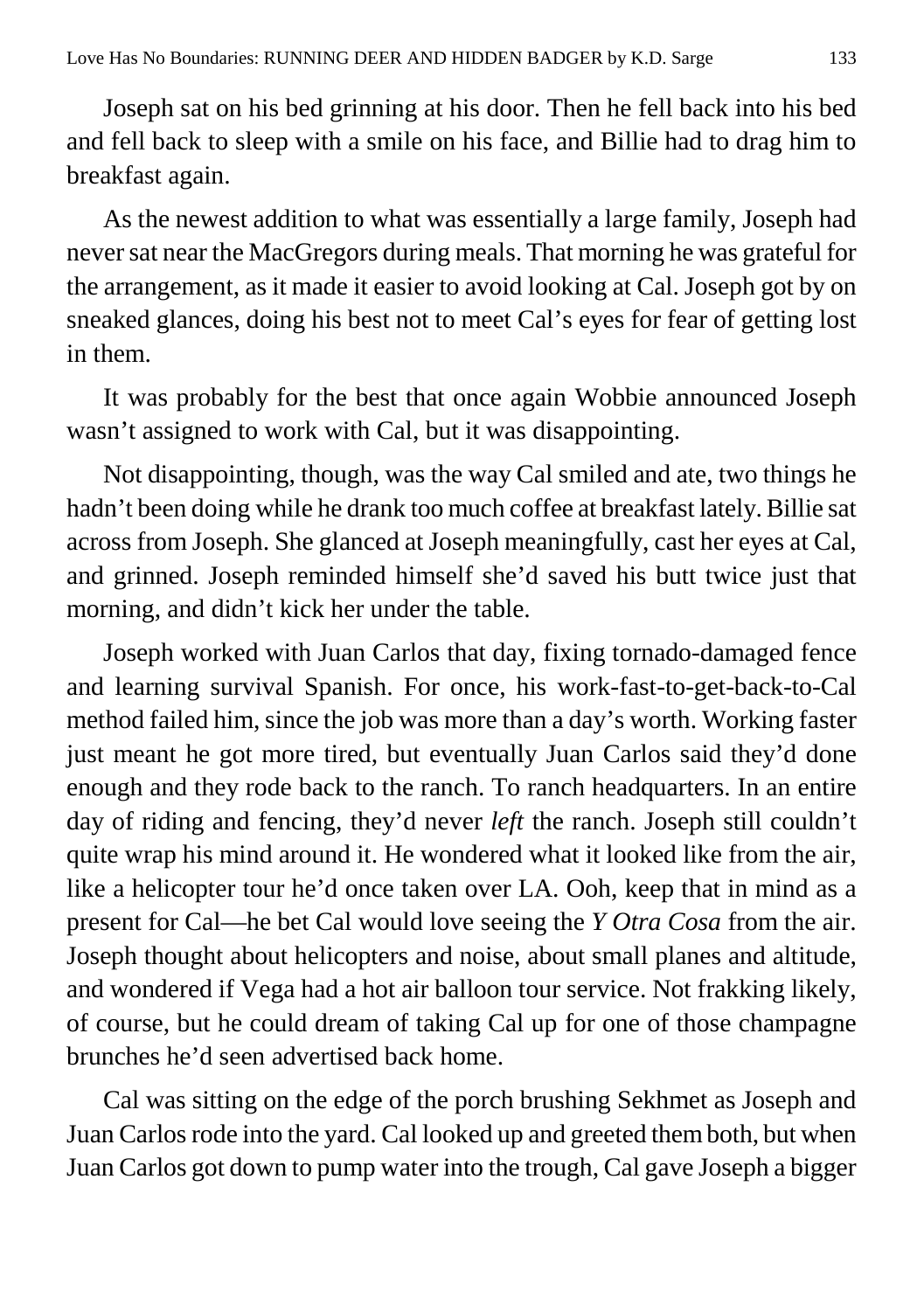smile just for him. Joseph grinned back and looked away, got down to pick up the reins of both horses so they knew it was okay to drink.

Joseph had never been willing to stay in the closet, not for any reason or any person. But this was different. It wasn't himself he was hiding, it was a sweet secret romance. He smiled at Cal from between the horses and Cal caught it, looking back to his work with a grin. Yeah. He could enjoy a secret held with Cal.

And Billie. She seemed to be keeping their secret, though. Her knowing took some of the fun out of it, but Joseph was not going to complain of having a protector. Far too many times in the past he'd needed one.

Juan Carlos took his reins from Joseph's distracted hands—at least he wasn't staring at Cal while distracted!—and led Athena into the barn. Joseph gave Cal one more glance and followed. He hurried through Delilah's care, but she'd mostly just stood around while Joseph worked so she wasn't in great need of attention. He put her in her stall and headed for the porch.

Cal had a brush ready. "Take Athos," he said. "He's a big puppy, but he won't take it personal if you catch a mat too hard."

"Got it." Joseph sat next to Cal and called Athos over. "Have I mentioned I love the names of all the animals?"

"It's a new generation," Cal said. "In Granddad's day they had names like Blackie, Brownie, Blaze and Star."

Joseph snorted. Cal showed him how to brush the dog, keeping an eye out for ticks. "Normally Lupe's next-youngest does this," Cal said, "but he's—"

"Visiting his grandmother this summer. I know. The other day I was dusting saddles in his place."

Cal chuckled. "Dust's an infernal nuisance round these parts," he said. "How was it out there today?"

Coming home to the man he loved asking about his day… Joseph thought he just might have found heaven, but he kept brushing around Athos' attempts to wash his face. "Saw a red-tailed hawk I think. Might have got some good shots. It's different working with anybody else—I feel like I have to be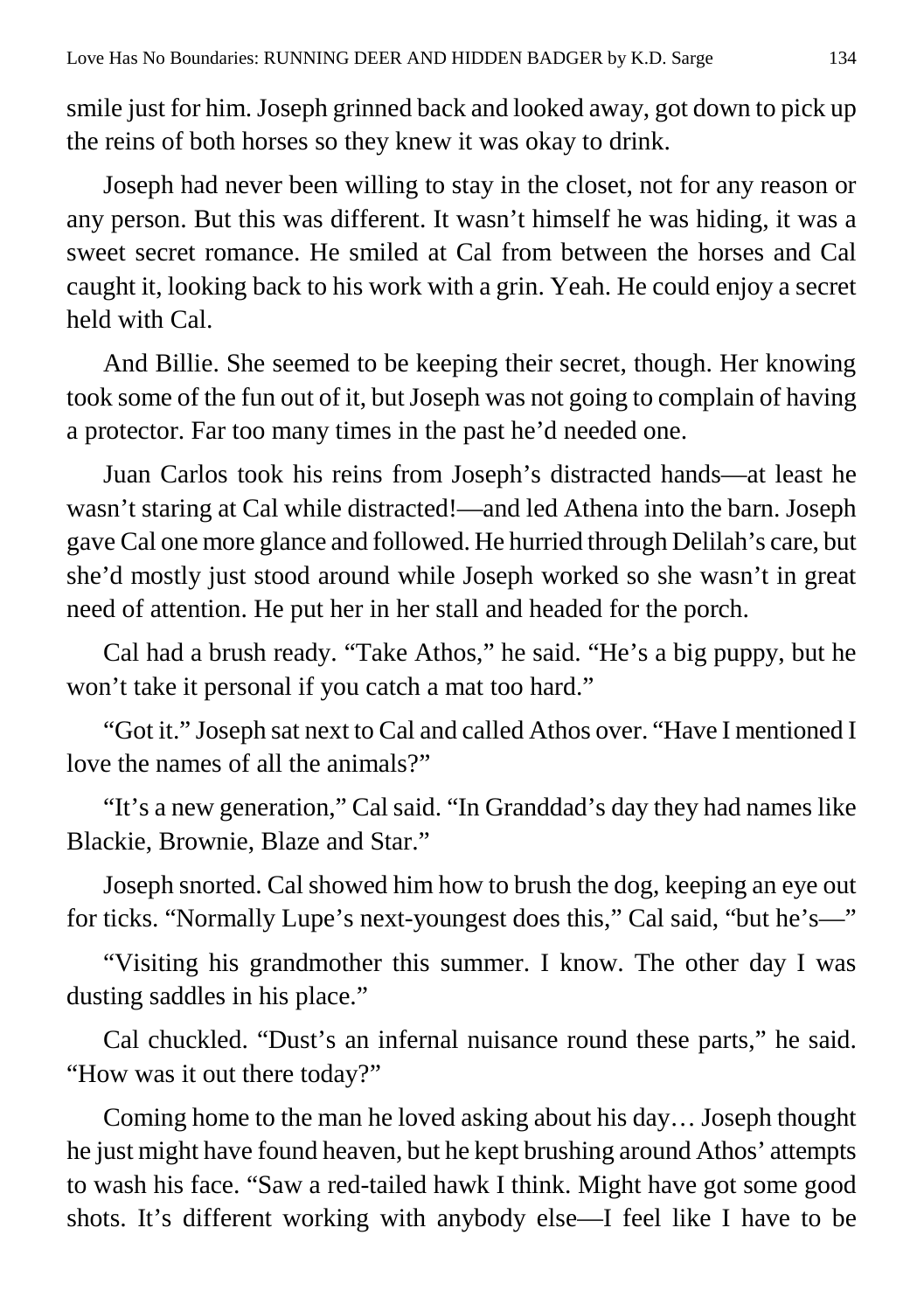careful, where I know you'll tell me when I'm doing too much sightseeing and not enough working."

"Try not to worry on it," Cal said. "We—me, Mom, Wobbie—know we work you all seven days a week most weeks, and most days over eight hours. Ain't going to complain if you take an hour to pull up a comfy bit of shade and have a siesta. Or spend the time other ways."

"Now I'm thinking of the next time you and I work together and those other ways," Joseph said softly.

Cal looked down at Sekhmet, but Joseph could see him grinning under his hat.

"How was your day?" he asked Cal.

"Irritatin'." Cal lifted a mat of black fur from Sekhmet's back, brushing it carefully from the bottom to detangle it. "Lafe."

"Ah." Yeah, Joseph could see how that would be. "Why not tell Wobbie not to—" he stopped, looked up. The truck sat in the yard. It was a Tuesday afternoon. Why was he hearing an engine?

"What—" Cal began, then he heard it too. He stood on the porch, looking off towards the highway. "Lyle," he grumbled, trying to dust dog hair off his clothes.

"Change if it matters," Joseph suggested.

"It don't." Cal took his hat off and knocked it on the post of the porch and dust fell from it. He ran his fingers through his hair and put his hat back on. Then he pushed it down hard.

Joseph bent his head over Athos and grinned. He kept brushing, in the hopes of having a front-row seat for whatever was about to happen. He even had the right boots on, though Cal didn't look like he'd need rescuing anymore.

As Cal waited for the truck, Billie and Bart rode up to the barn. Bart tapped his hat, but Billie looked from Cal to Joseph and grinned. His face safely hidden from Cal by his hat, Joseph stuck his tongue out at her.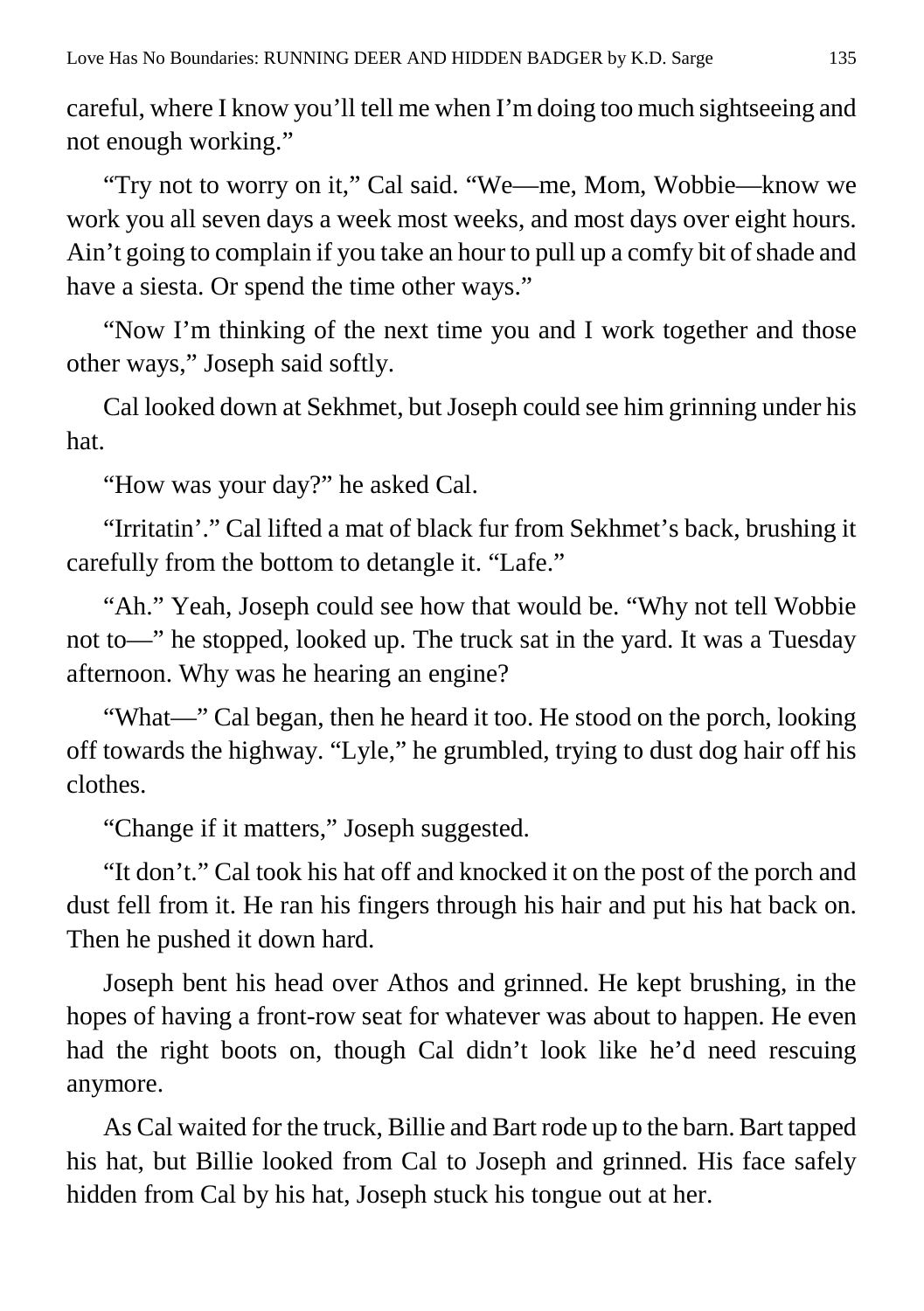A huge shiny red—or what had been shiny red, before it met the yellow dust of the driveway—pickup drove into the yard. It was one with a full-sized backseat, and it looked like it had never been used for anything but driving around. As a Californian Joseph was born a tree hugger, and he hated just-forshow trucks on principle. Cal might have felt the same, his lip curled.

Lyle climbed out of the truck dressed just like Cal from hat to boots except he hadn't done hard physical labor in his clothes. Cal went to meet him. Lyle laughed.

"Here you come, walking all stiff-legged for a fight!" He opened the back door of the truck. "Girls, say howdy to Uncle Cal."

Cal stopped walking. Two little girls—not so little, maybe around ten climbed down from the truck, both in cute sundresses and hats.

"Cal! Cal! Uncle Cal!"

"Now hold up!" Cal said, putting out his hands. "I'm all covered in dirt and dog hair!"

The taller girl stopped. The smaller tackled Cal's waist in a hug then climbed him like a tree. "Cal!"

"Leandra!" Cal kissed her cheek and set her on his shoulder. The girl wrapped around his head and Cal beamed as he leaned down to kiss the older girl's cheek, and Joseph melted. *This*. Cal and kids. He wanted *this*, so bad it hurt.

Billie and Bart came out of the barn as Lyle walked around the truck to help a woman in a smart red suit out of the other side. Cal still had Leandra wrapped around his neck like a face-hugger alien, but he went to kiss the woman's cheek until she stopped him with a hand up.

"We'll take it as expressed," she said. She was blonde and immaculate, with a slim leather briefcase. Joseph imagined she was a shark in the boardroom. "Cal, we brought you some options."

Joseph saw it. Cal stiffened, and the little girl nuzzled his cheek, and he softened again. Damn Lyle, had he found an advantage?

Well. That could be dealt with.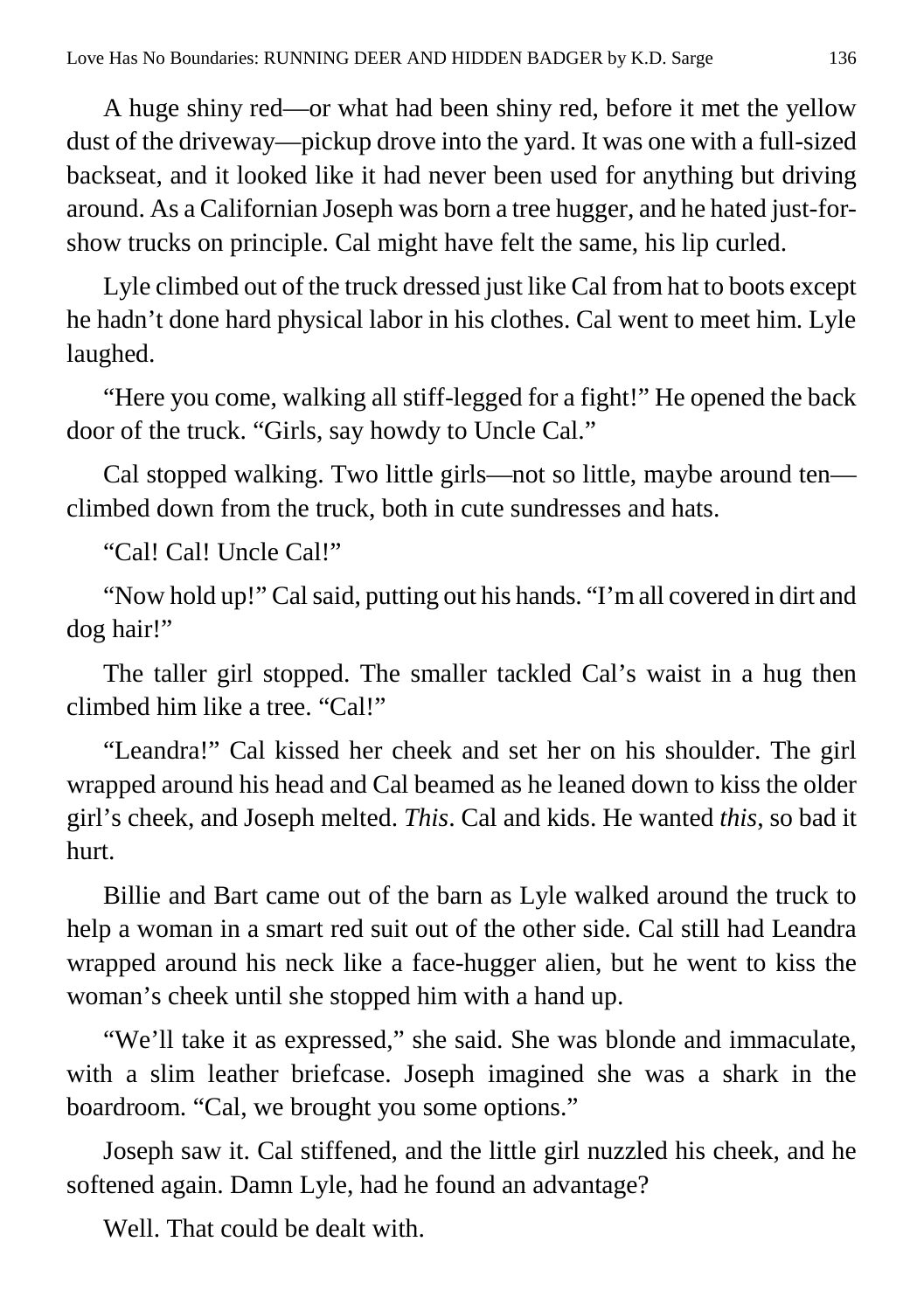"If you're going to talk business," Joseph said, "the girls might want to check out the kittens in the barn. They're about a month old, and awful cute."

"Kittens!" both girls squealed. The little one leaped out of Cal's arms, he caught her midair and set her down, and both ran for the barn. Lyle and the woman stared at Joseph like he'd been horribly rude, listening to a loud conversation held less than twenty feet away.

"Come on," Billie said to the girls, holding out her hands as Bart dodged away from the incoming children. "I'll show you."

"Don't let 'em get rumpled, Billie!" Lyle called.

"Don't dress 'em up frilly for the ranch!" Billie answered. She and the girls disappeared into the barn.

"Lyle—" the woman began.

"We'll get them new dresses," Lyle said. "Cal, I'm sure Enola would like to sit down."

"Ain't you always reminding me it's your house same as mine?" Cal demanded, but he led the way to the porch.

"They're going to want kittens," Enola warned Lyle as she turned the cushion over in the rocking chair Lupe liked to sit in. The bottom of the cushion was clean enough it seemed; she sat down.

"We've got room." Lyle lowered his large self to the porch swing, leaving Cal to stand, sit next to him, or sit on the porch itself. "Joseph, nice to see you. Want to take that somewhere else?"

"He's fine where he is," Cal said, leaning his shoulder on a porch post between Joseph and the visitors. "Lyle, you don't get to show up once in a blue moon and start tellin' the hands what to do."

"This is family," Lyle said.

"And he's already shown he feels qualified to offer opinions," Enola said.

"He offered a kindness," Cal said. "If he's offended your principles, I'm mighty sorry."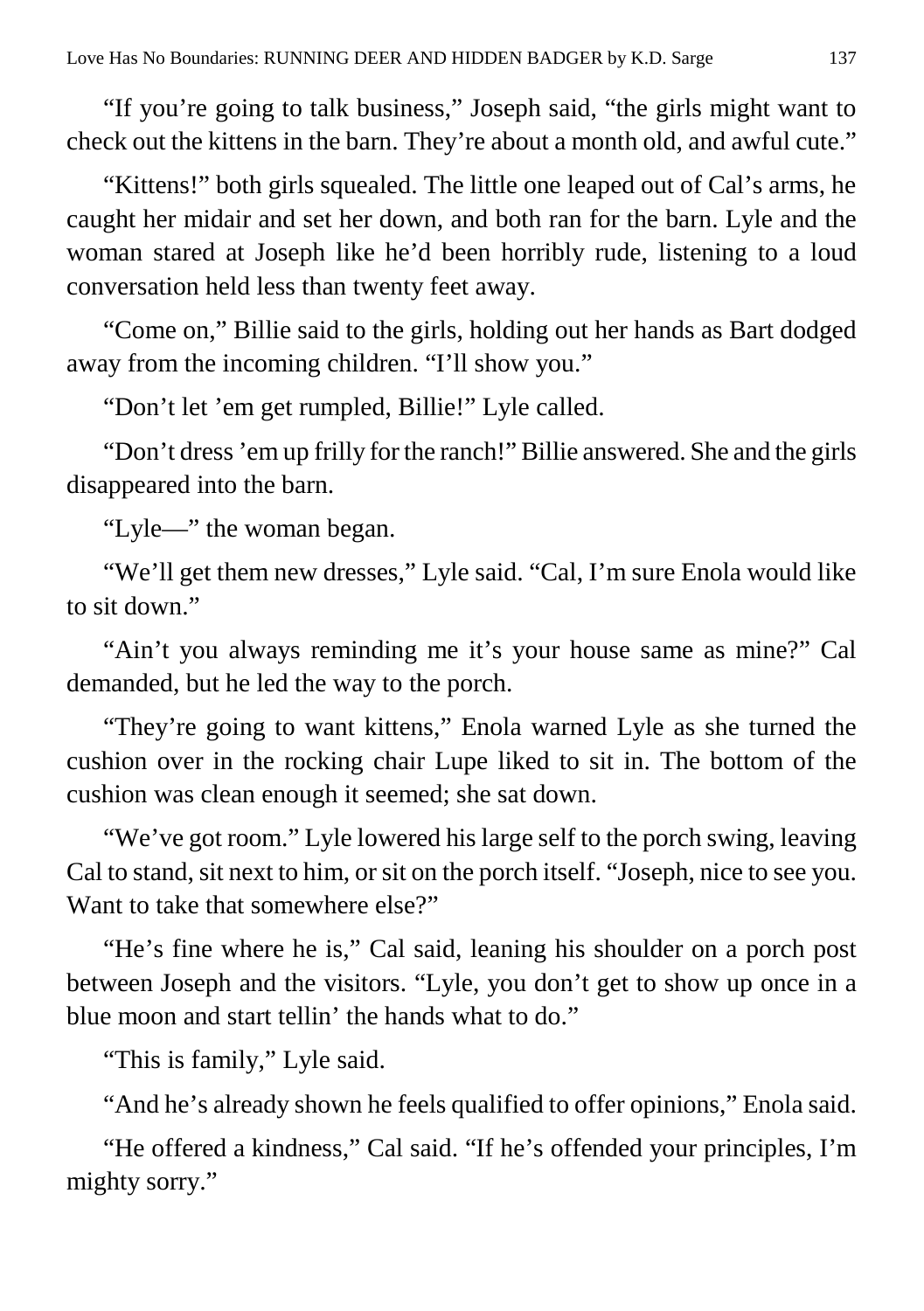Joseph bent his head over the dog and brushed. He got a face-washing as reward.

\*\*\*\*

Cal knew he was being stubborn, and he didn't care. The more the better. Lyle thought he'd just drive up in his fancy truck with his pretty wife and great kids and start treating Joseph like hired help? Hell no.

"Fine." Enola reached into her briefcase. "Maybe if all the hands know the situation, you'll think about their interests too. Now. I've been looking into your options, since Lyle tells me you won't. He set up online accounts when Mother Jess was laid up last time, so we know where things stand."

Cal bristled, but he let her talk. Enola went on, rustling papers and explaining options ranging from selling most of the ranch to selling all of it, expounding on how Cal would be free to do whatever he wanted. He'd be young and rich and "not tied down." She didn't come out and say he could go somewhere more gay friendly, but Cal heard it and he guessed Joseph did too.

Joseph hadn't barely blinked at ten million, and he thought Cal would die off the *Y Otra Cosa*. Not that Cal had to consider Joseph's future, but—

"What's your suggestion if I want to stay right where I am?" Cal demanded. "Doin' what I'm doin'?"

Lyle took off his hat and fanned himself with it. He glanced at Joseph who was bent over Athos like it took all his concentration to brush a dog, then at Cal. Like he knew. "If the *Y Otra Cosa* weathers the storm?" he asked. "Well, then, I imagine you'd have to go ahead and marry Betsy Layton so as to raise up some more MacGregors, right?"

Athos yipped as maybe Joseph jerked the brush in a tender spot. Cal took his hat off, didn't hit Lyle with it, put it back on. Shoved it down.

"I reckon," he said, "that I'll run this ranch how I like and with whomever I like, till they plant me head down to keep me in the ground. You want to go against me? Bring on your lawyers. I'll make this porch my goddamn Alamo." He lifted his hat. "Sorry 'bout my language, Enola." He shoved it back down on his head.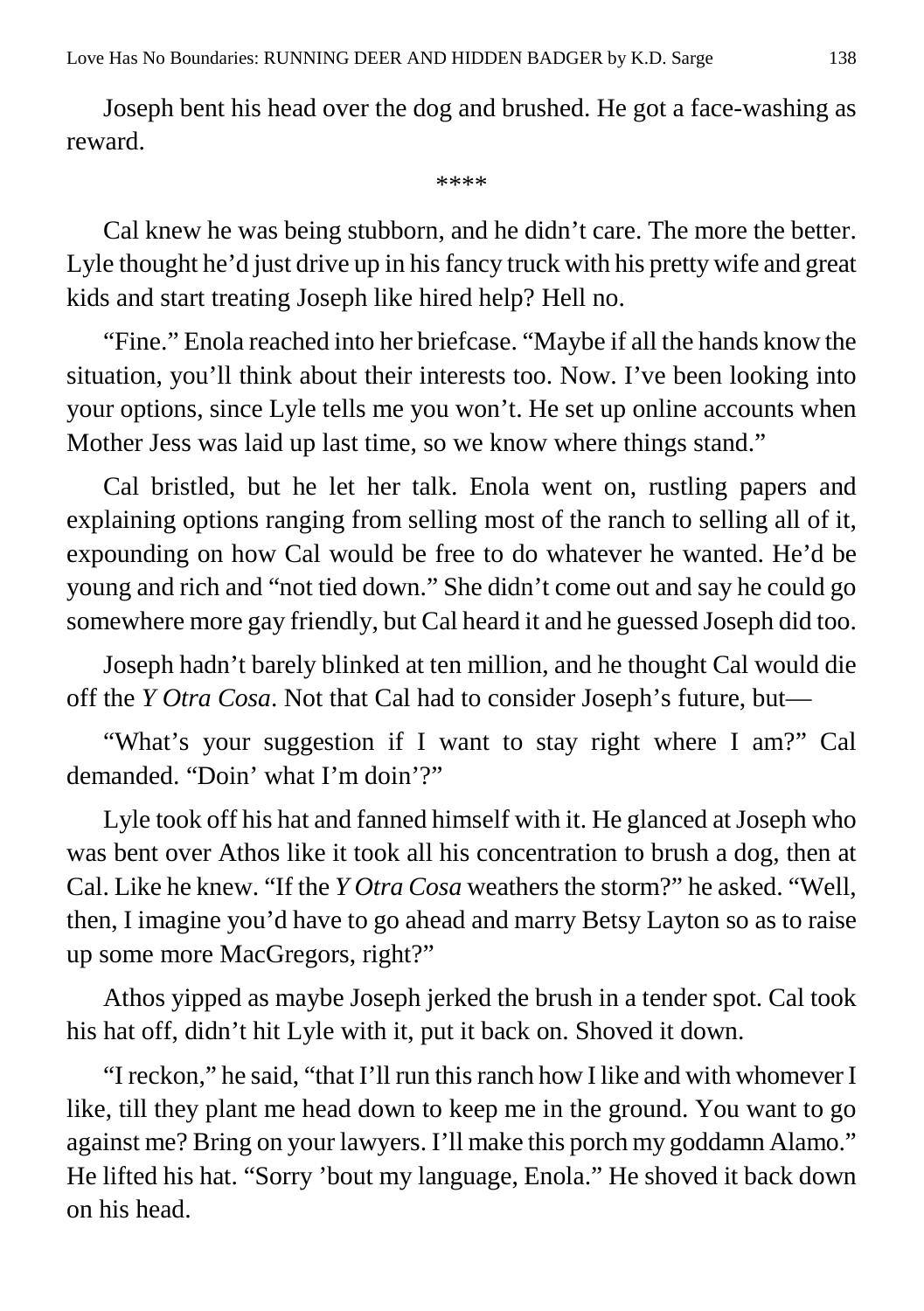"Cal—" Enola began.

Cal folded his arms and set his jaw just the way Lyle and his mom hated. Like Joseph said he liked. Lyle looked at Enola and shook his head.

"Momma! Momma!" The girls came running back from the barn, Skyla with a kitten in her arms outrunning Leandra who had to run back and pick up her hat. "Momma, look how pretty!" Skyla held up the orange kitten. "Can I have him?"

"You put him back!" Leandra caught up and smacked her sister with her hat. "Billie said he's too young to leave his momma!"

"If he's a month old, Billie's right," Lyle said. "Give him cuddles, Skyla, and ask Billie to put him back. It's about time to go."

"I'm staying," Leandra announced as Billie came forward to take the kitten.

"You're not," Enola snapped. "Go get in the truck."

"Serenity's momma died," Leandra said. "She's lonely. I fed her with a bottle. I'm going to stay and take care of her."

"Serenity?" Lyle asked, looking to Cal.

"Three-month-old filly," Cal said. "Her dam was our packhorse the day we got caught out by the tornado. Poor Serenity's left all day in the barn, most days without any other horses."

Skyla gasped at "tornado" and cuddled the kitten closer.

Leandra nodded her head. "She needs me," she announced. "I'm not going to ballet camp. I'll stay with Uncle Cal and take care of Serenity."

"Seventh generation MacGregor," Joseph murmured behind Cal, so soft only he heard.

"You don't have any clothes—" Enola began.

"We can find clothes for her," Cal said.

Leandra threw her arms around Cal's waist. "I knew you'd let me!"

"Cal, using the children—" Lyle began.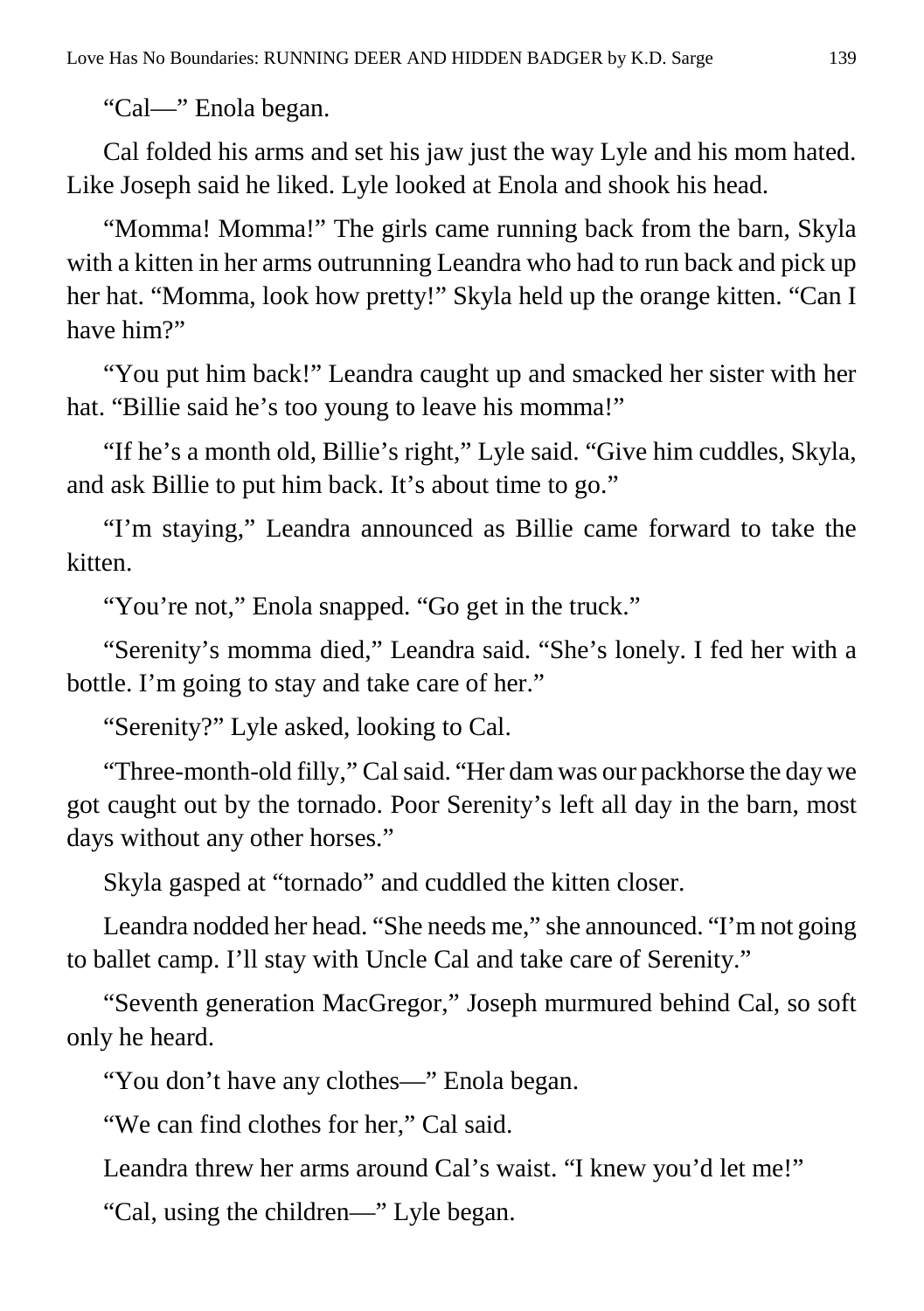"Tell me you didn't bring 'em just to soften me up," Cal said. Lyle looked away. Cal picked up Leandra and she latched on like a cute leech. "Let her stay. Either she's born for the life, or she'll come runnin' home in a week. No point fighting it."

"No point fighting *her*," Enola muttered.

Leandra stayed. Lyle and Enola and Skyla left, without the kitten. After supper Joseph and Cal drove into Amarillo, and from Mom's facility they went to Lyle's to pick up what Enola thought was a week's worth of clothes for Leandra. Joseph tossed the suitcase in the truck bed while Cal got a full hug from Skyla since he was now clean enough to hug.

As soon as they were out of Amarillo, Joseph patted the seat beside him. "Why don't you move over here?"

Cal chuckled and moved, buckling into the middle seat belt, setting his hat on the empty seat. Joseph drove one-handed, the other arm around Cal's shoulders. He slowed the truck way down and turned the lights off, driving by moonlight. With the city and the moon behind them, all Cal could see forever was star-speckled sky and prairie. A cool breeze flowed through the truck, sweet with the scent of growing grass.

In the truck again, coming home from Amarillo. But unlike that day a month ago, Mom was on the mend and the ranch was safe. And Joseph thought Cal was amazing.

"Yeah," Joseph said softly, lifting his hand to tousle Cal's hair. "God's country. I believe it."

Cal leaned his head on Joseph's shoulder and didn't sleep the whole way home.

## **THE END**